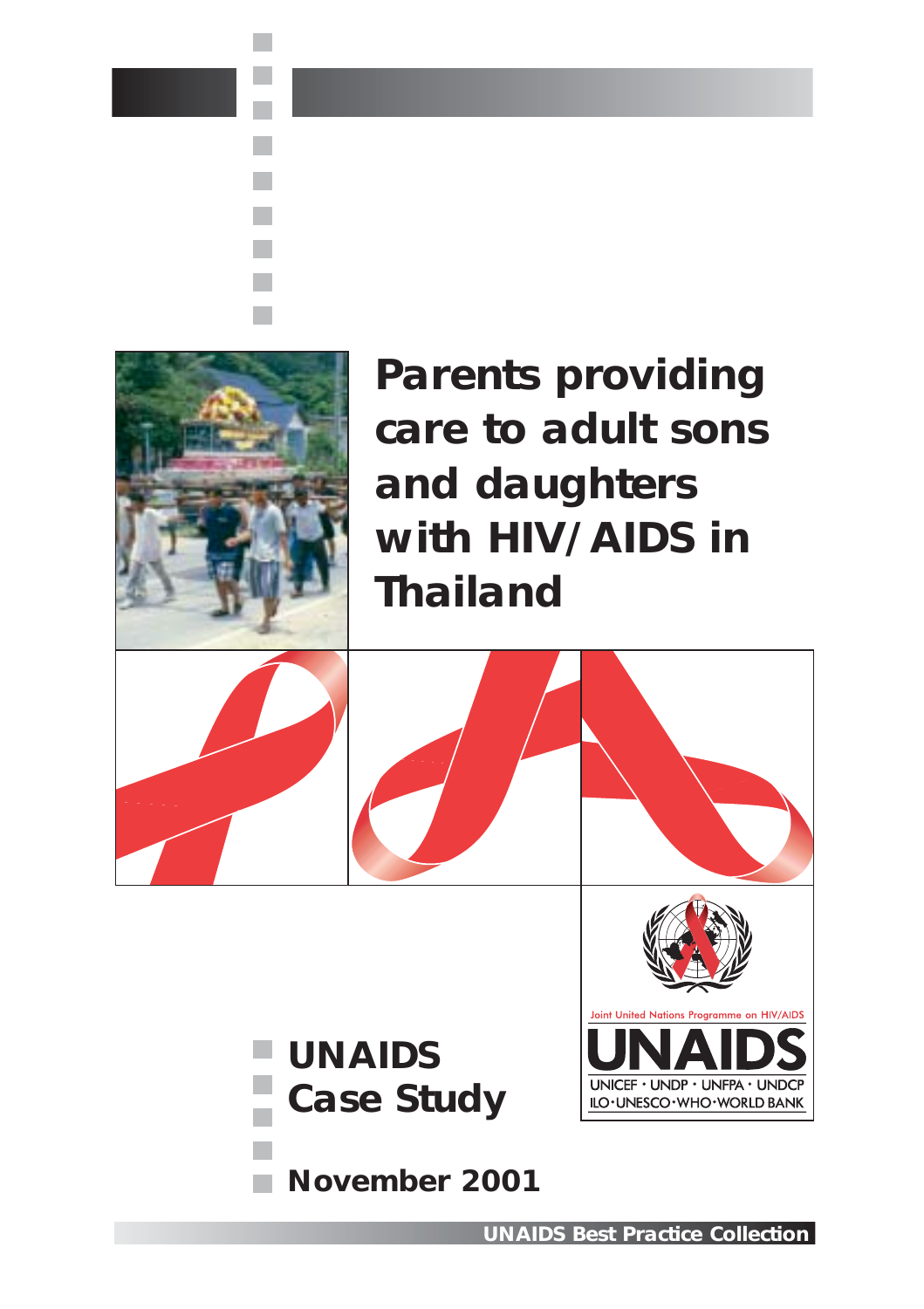Cover photo: *Funeral procession for a young man who died of AIDS, Thailand.*  Photo by John Knodel.

> UNAIDS/01.72E (English original, November 2001) ISBN 92-9173-130-7

© Joint United Nations Programme on HIV/AIDS (UNAIDS) 2001.

All rights reserved. This document, which is not a formal publication of UNAIDS, may be freely reviewed, quoted, reproduced or translated, in part or in full, provided the source is acknowledged. The document may not be sold or used in conjunction with commercial purposes without prior written approval from UNAIDS (contact: UNAIDS Information Centre).

The views expressed in documents by named authors are solely the responsibility of those authors.

The designations employed and the presentation of the material in this work do not imply the expression of any opinion whatsoever on the part of UNAIDS concerning the legal status of any country, territory, city or area or of its authorities, or concerning the delimitation of its frontiers and boundaries.

The mention of specific companies or of certain manufacturers' products does not imply that they are endorsed or recommended by UNAIDS in preference to others of a similar nature that are not mentioned. Errors and omissions excepted, the names of proprietary products are distinguished by initial capital letters.

UNAIDS – 20 avenue Appia – 1211 Geneva 27 – Switzerland Telephone: (+41 22) 791 46 51 – Fax: (+41 22) 791 41 87 E-mail: unaids@unaids.org – Internet: http://www.unaids.org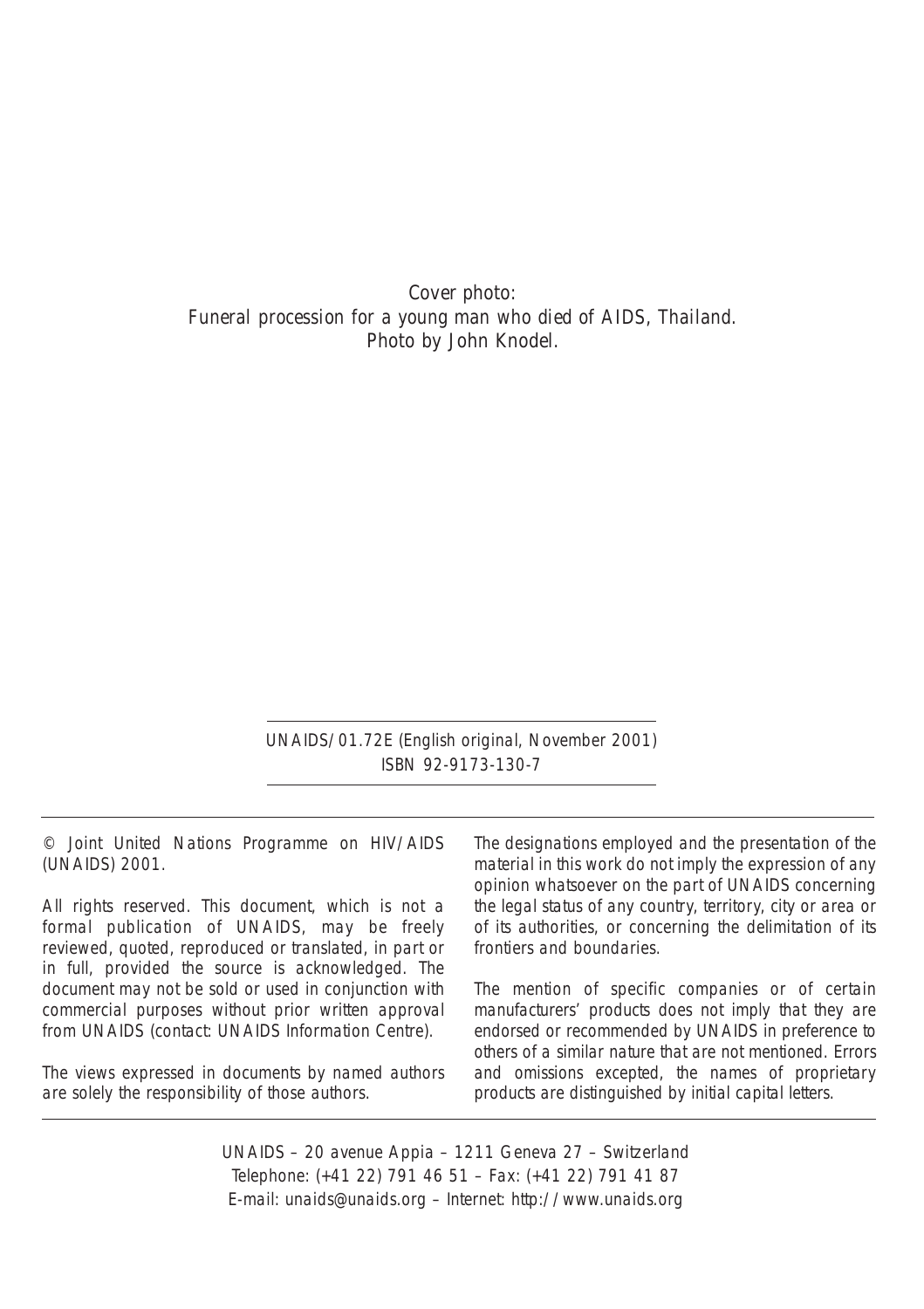# **Parents Parents Parents** providing care<br> **to adult sons to adult sons to adult sons and daughters and daughters and daughters with HIV/AIDS with HIV/AIDS with HIV/AIDS in Thailand in Thailand in Thailand**



by Chanpen Saengtienchai and John Knodel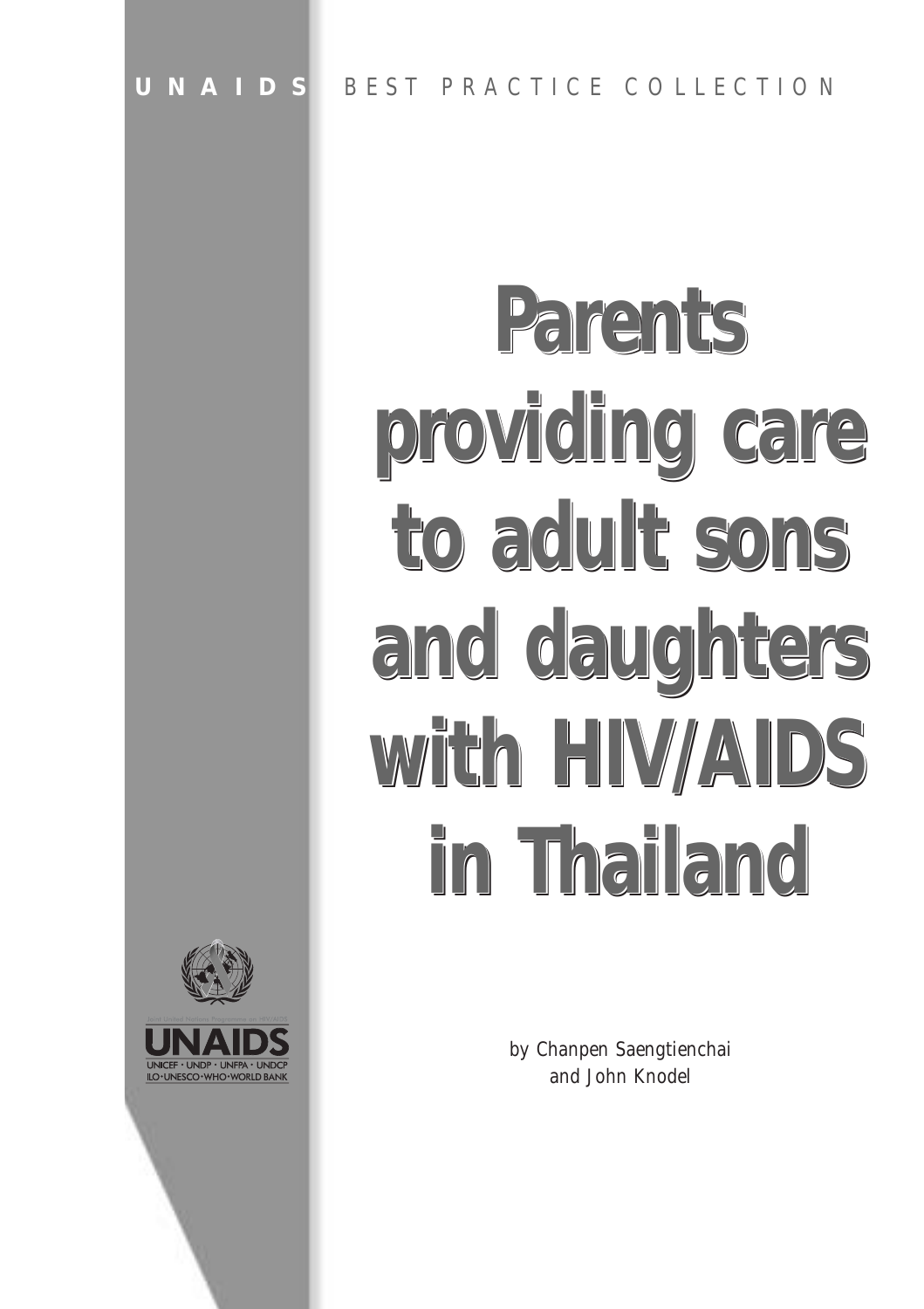#### **The authors**:

Chanpen Saengtienchai is a former research staff member at the College of Population Studies, Chulalongkorn University, Bangkok, Thailand and currently an independent research consultant. John Knodel is Professor of Sociology, University of Michigan, and Research Scientist at the Population Studies Center, University of Michigan, USA.

#### **Acknowledgements**:

Financial support for this study was provided by the National Institute on Aging as part of the project "Socio-demographic Impact of AIDS on Older Persons" (grant AG15983). The research was jointly carried out by the Population Studies Center, University of Michigan (USA) and the Institute for Population and Social Research, Mahidol University (Thailand). Guidance and assistance were provided throughout the research process by our two co-investigators— Wassana Im-em and Mark VanLandingham—who also provided extensive comments on an earlier draft of this report.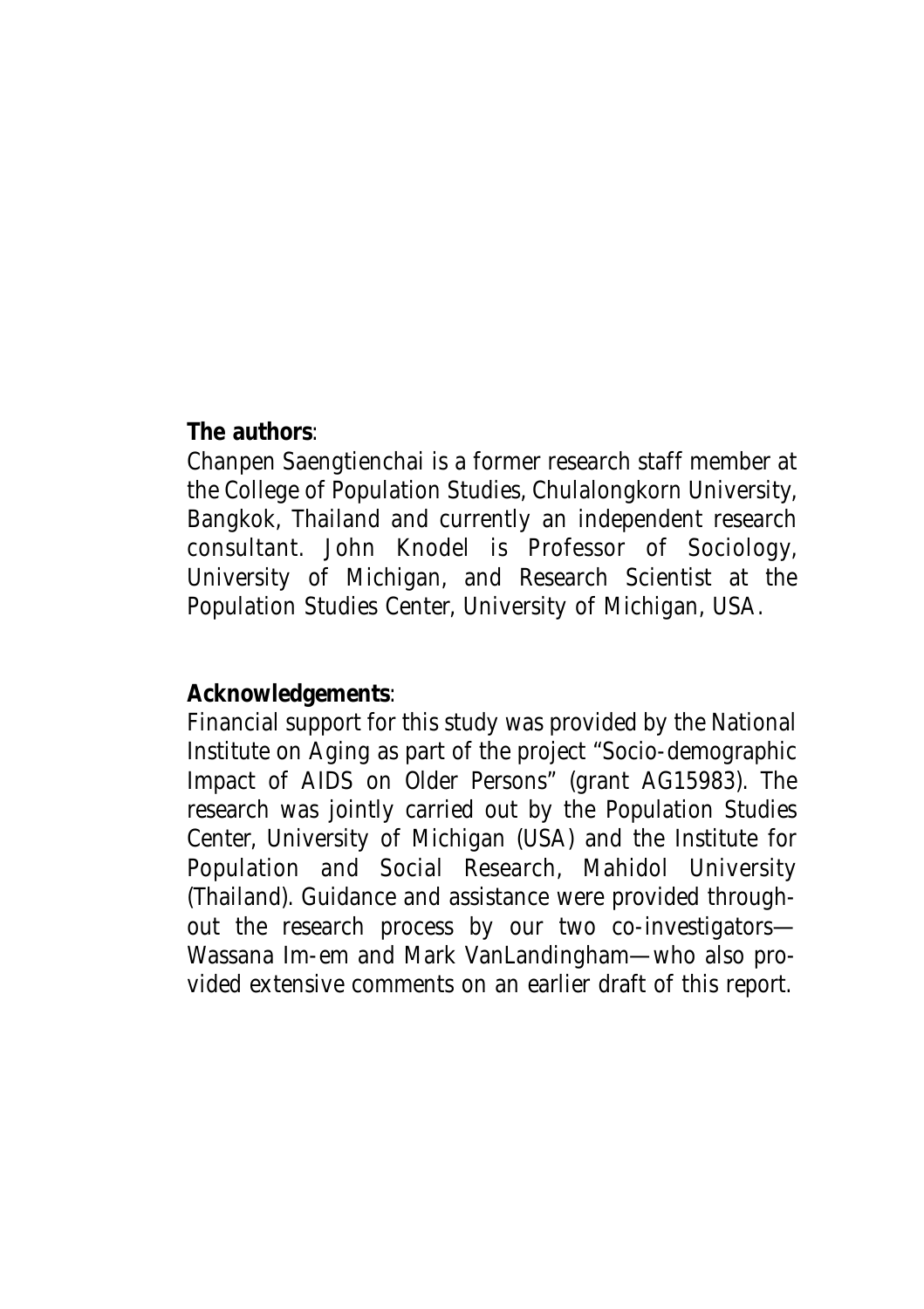### **Table of contents**

| Executive summary                                   |    |  |  |
|-----------------------------------------------------|----|--|--|
| I. Introduction                                     | 9  |  |  |
| II. Context and setting                             |    |  |  |
| III. Conceptual framework                           | 16 |  |  |
| <b>IV. Results</b>                                  | 19 |  |  |
| A. The routes to parental caregiving                | 19 |  |  |
| <b>B.</b> Gender dimensions                         | 28 |  |  |
| C. Caregiving tasks                                 | 30 |  |  |
| 1) Assistance with needs of daily living            | 32 |  |  |
| 2) Assistance with health care                      | 36 |  |  |
| 3) Moral support                                    | 42 |  |  |
| D. The stresses of caregiving                       | 44 |  |  |
| 1) Emotional stress                                 | 44 |  |  |
| 2) Physical stress                                  | 48 |  |  |
| 3) Social stress                                    | 50 |  |  |
| 4) Time constraints                                 | 60 |  |  |
| 5) Financial stress                                 | 62 |  |  |
| E. Responses to caregiving                          | 70 |  |  |
| 1) Viewing caregiving as a parental responsibility  | 70 |  |  |
| 2) Viewing the ill son/daughter in a positive light | 72 |  |  |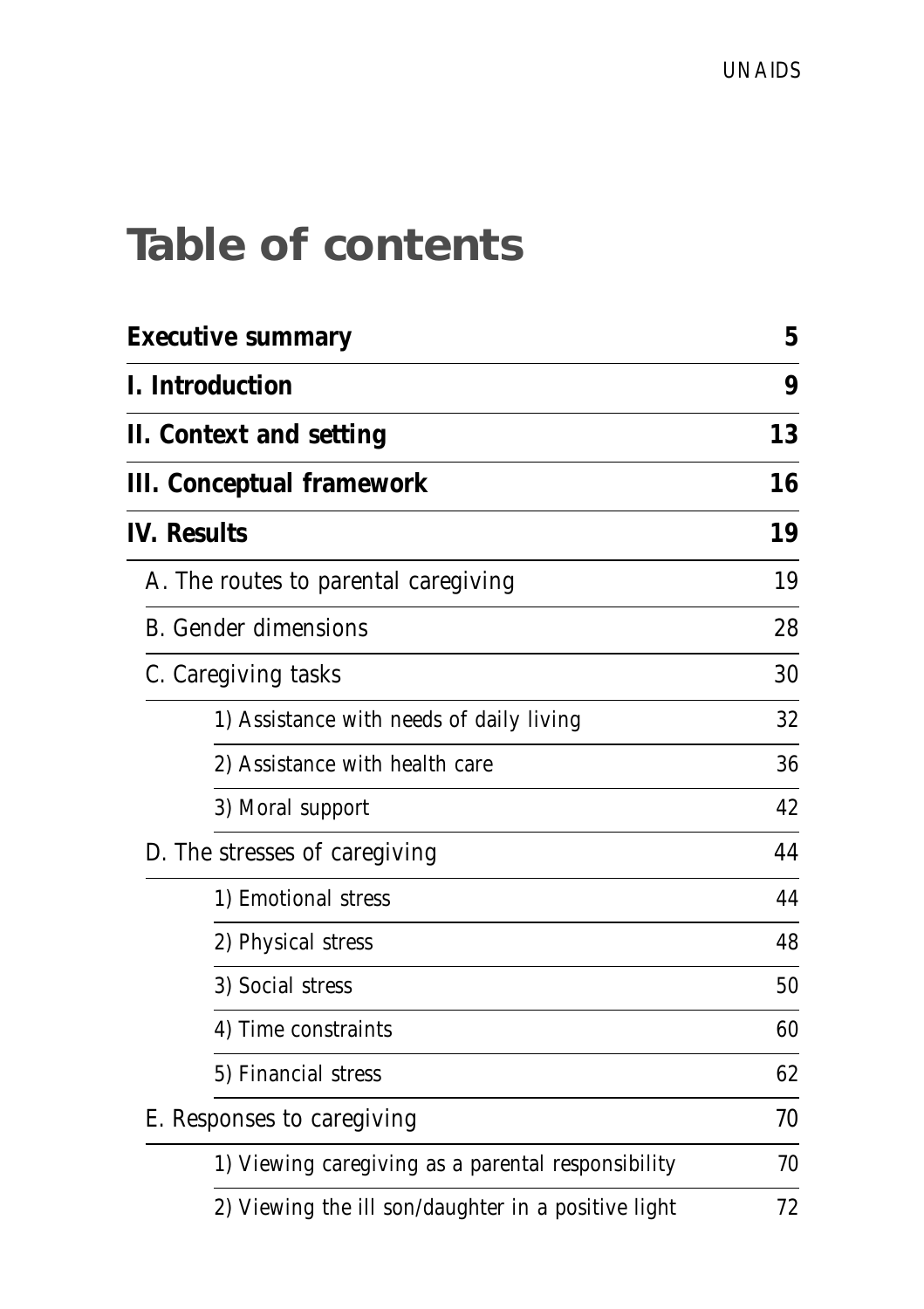| 3) Accepting the inevitable                     | 75  |  |
|-------------------------------------------------|-----|--|
| 4) Dealing with fear of infection               | 77  |  |
| 5) Adjusting work                               | 79  |  |
| 6) Calling on family members for help           | 83  |  |
| F. Longer-term consequences                     | 85  |  |
| 1) Lasting grief                                | 86  |  |
| 2) Economic insecurity                          | 88  |  |
| 3) Fostering grandchildren                      | 94  |  |
| V. Conclusions                                  |     |  |
| <b>Annex A. Data and methods</b>                | 108 |  |
| Annex B. Guidelines for interviews with parents |     |  |
| of adult sons/daughters who died of AIDS        |     |  |
| <b>References</b>                               |     |  |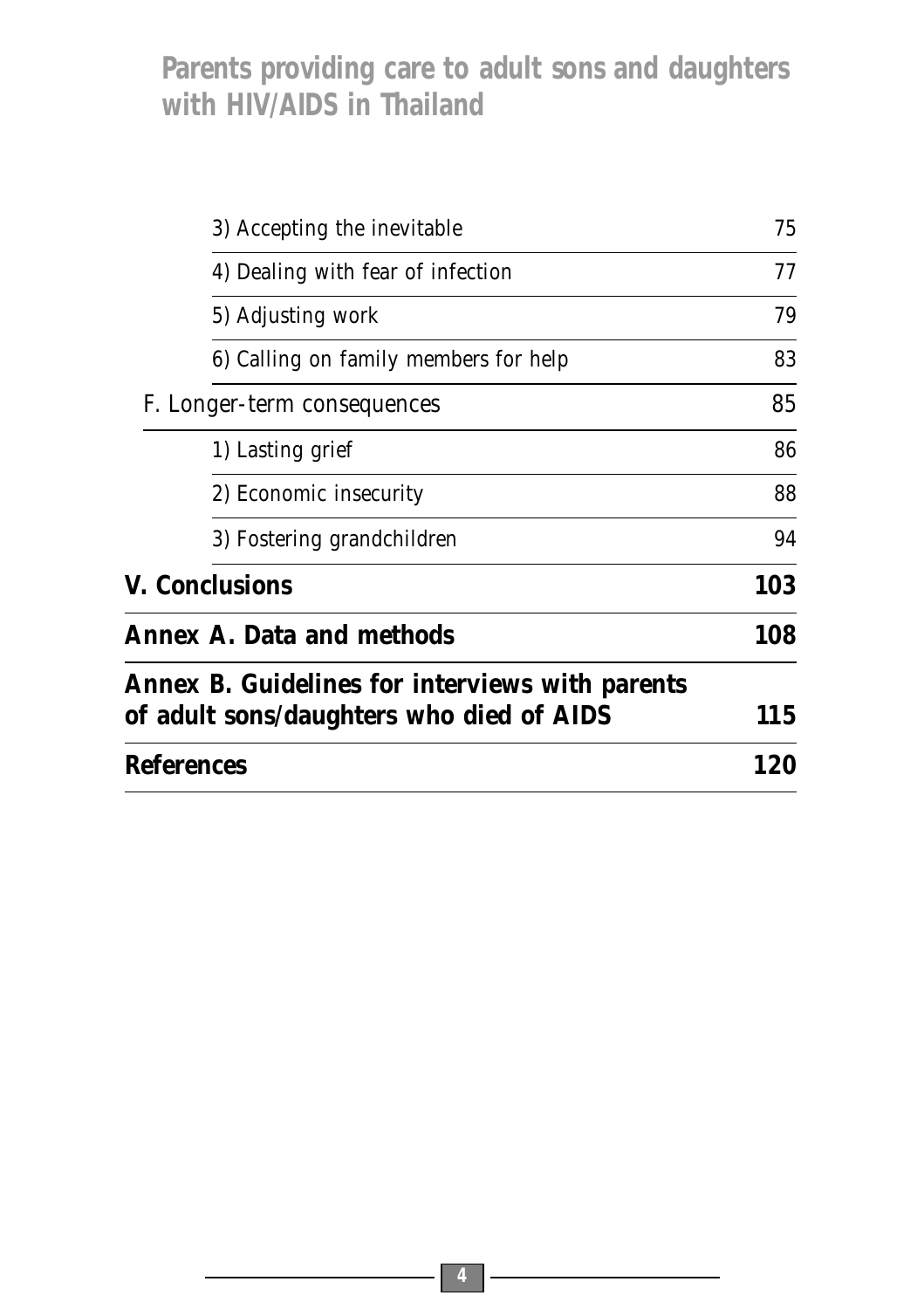## Executive summary

s the worldwide HIV/AIDS epidemic continues, there is increasing recognition that more attention and resources need to be focused on those indirectly affected by the epidemic. Uninfected family members and significant others can be affected emotionally, economically, socially and physically by the illness and death of a person with AIDS. This is particularly true for persons who serve as caregivers. Much attention has been given to AIDS orphans the children left behind by parents who have died from AIDS. Yet those with AIDS may not only have children but also parents who are affected in significant ways and who often act as caregivers to their infected adult children. None the less, almost no attention has been paid so far to the parents of those with AIDS, other than acknowledging their responsibility as grandparents who can care for their orphaned grandchildren. Their critical role as caregivers to their adult sons and daughters is typically overlooked because research on AIDS-related caregiving in the developing world is not extensive. The studies that have been done, however, underscore the importance of the traditional family in providing care and support for adults with AIDS and, particularly, the major role that parents play. So far, the most extensive research that provides quantitative estimates is from Thailand. A study of approximately 750 individuals throughout the country who died of AIDS primarily between 1996 and 1999 indicates that parents—usually the mother—provided care, at least during the terminal stage, for almost two-thirds of the Thai adults who died of AIDS, and acted as primary caregivers for half.

This study provides a qualitative analysis of the circumstances and consequences of parental caregiving to adult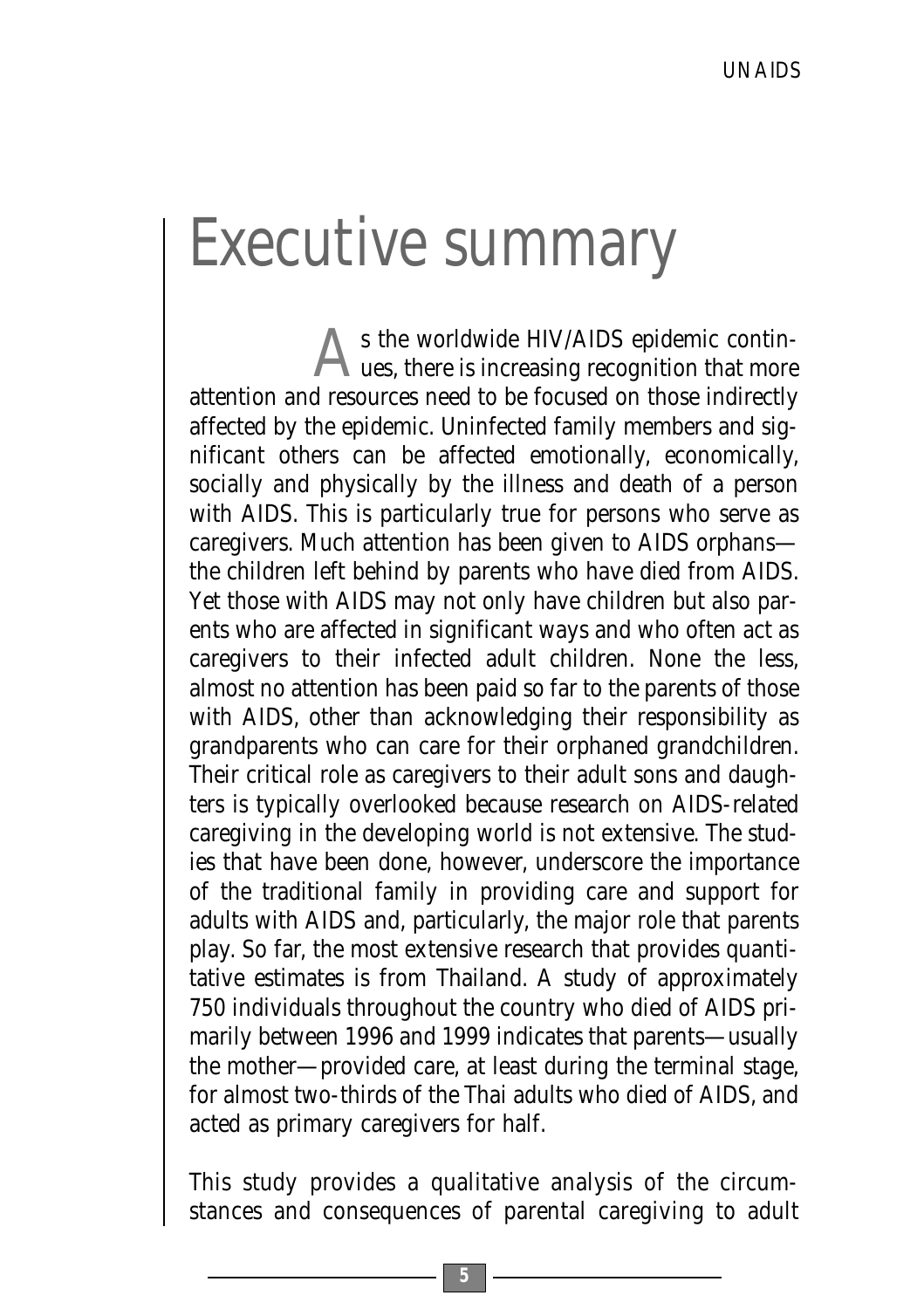children with AIDS in Thailand based on open-ended interviews, primarily with parents of adult children who died of AIDS. The results reveal the circumstances that lead to parental caregiving, the tasks involved and the stress they created, how parents coped with this stress, and the consequences for their emotional, social and economic wellbeing. The results make clear that routine caregiving to those with AIDS often requires extensive time from the main caregiver. Caregiving assistance is especially needed in the final stage of illness when the AIDS-afflicted person often requires help with even basic bodily needs and functions. Financial demands can also accumulate to the point where the adult son/daughter's and parents' own resources are exhausted. Such a situation can be overwhelming for anyone, but it is particularly so for an older person. With varying degrees of success, Thai parents often solicit the help of other family members in caregiving, paying expenses and providing emotional support. In addition, viewing their role in terminal-stage caregiving as part of the responsibility that parents have for their children (regardless of age), refusing to view the child as a burden, and avoiding blaming their son/daughter for becoming infected, all help Thai parents cope with the emotional stress of caring for their terminally ill son or daughter.

The experiences and consequences for parents of losing an adult child to AIDS are influenced in part by features relatively specific to the Thai setting but, at the same time, reflect conditions that are likely to be common to many other developing countries experiencing serious epidemics. Social stigma and the fear of it, while clearly evident in Thailand, are probably not as extreme as those reported for many other countries. Most of the stigma that exists seems to be based on fears of infection through association with a person with AIDS (and, much more rarely, their caregiver).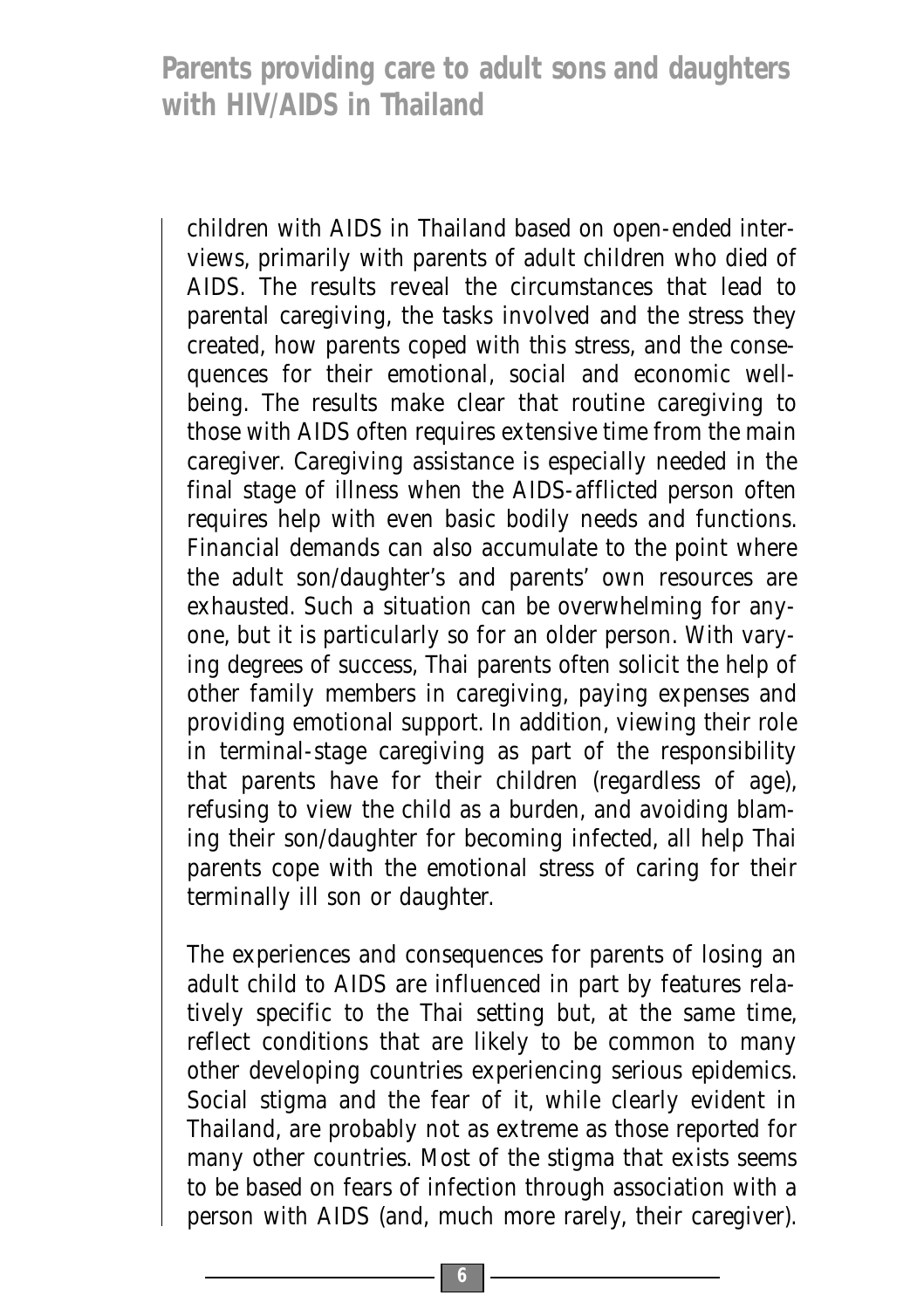One effect of this real or perceived stigma is that of inhibiting some parental caregivers from reaching beyond the family for emotional or other support, including taking full advantage of the formal assistance that is available. Thus, continuing efforts are required to counteract this stigma and to reassure the public about the absence of risk of infection through casual contact. Information campaigns aimed at dispelling the misconceptions about risks, and promoting a sympathetic view towards those with AIDS and their informal caregivers, could help improve the situation.

Parents are often intimately involved in all facets of their adult children's experience with AIDS, as well as serving as a link to the health system and the community at large. In desperation, they frequently seek—sometimes at great effort and expense—treatments from practitioners of traditional medicine. Under these circumstances, parents need considerable guidance in caregiving, including accurate and upto-date information on availability and administration of appropriate medicines and treatments. Moreover, parents have a strong will to seek help for their child in any way possible. Thus, parents who are healthy enough to be mobile, within the community and beyond, have considerable potential to act as intermediaries between their infected or ill adult children and the health and welfare programmes of both governmental and nongovernmental organizations designed to serve those with HIV/AIDS.

So far, both the needs of parental caregivers and their potential in facilitating programmes directed at those with HIV/AIDS remain largely unrecognized. Older parents not only have great motivation and dedication to improve the well-being of their infected adult children but, in practice, are often the ones who accompany them to health service outlets, stay with them when they are hospitalized, admin-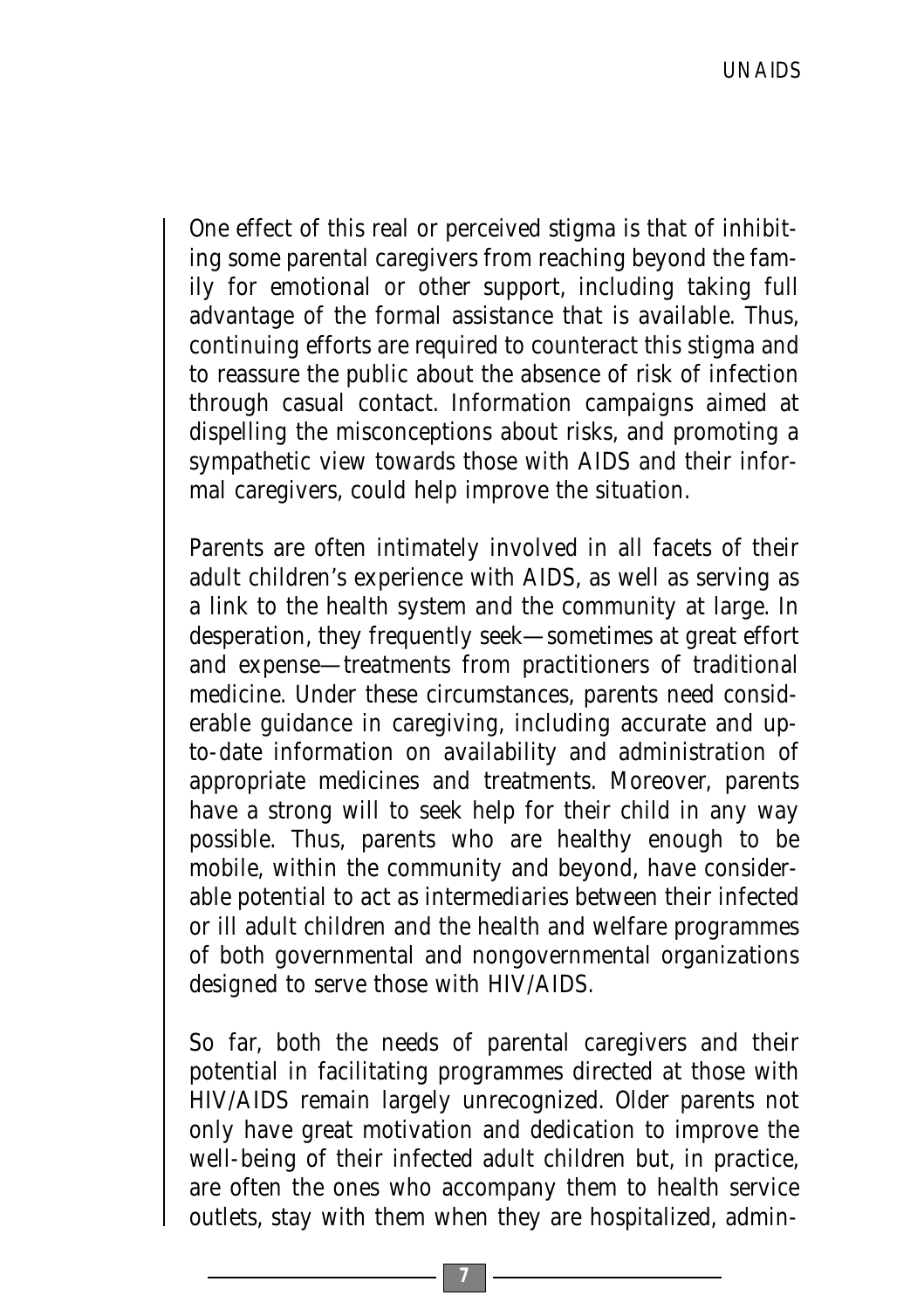ister prescribed medications at home, and act as major caregivers in general. Educational programmes on AIDS-related home caregiving need to take into account the important role played by these parents. At the same time, the potential contribution parents can make to effective implementation of existing programmes should be harnessed. This could be particularly crucial if new programmes are launched to promote palliative care or to provide more extensive prophylaxis and treatment for opportunistic infections or complex antiretroviral treatment of HIV. Moreover, providing the means and knowledge for parents to administer more effective palliative care or to improve the prevention and treatment of opportunistic infections would help reduce parental distress to the extent that these measures reduce the suffering of their sick child. Improvements in HIV prevention and treatment would be of even greater benefit to parents, who ultimately wish to see their adult children continue to lead a healthy life.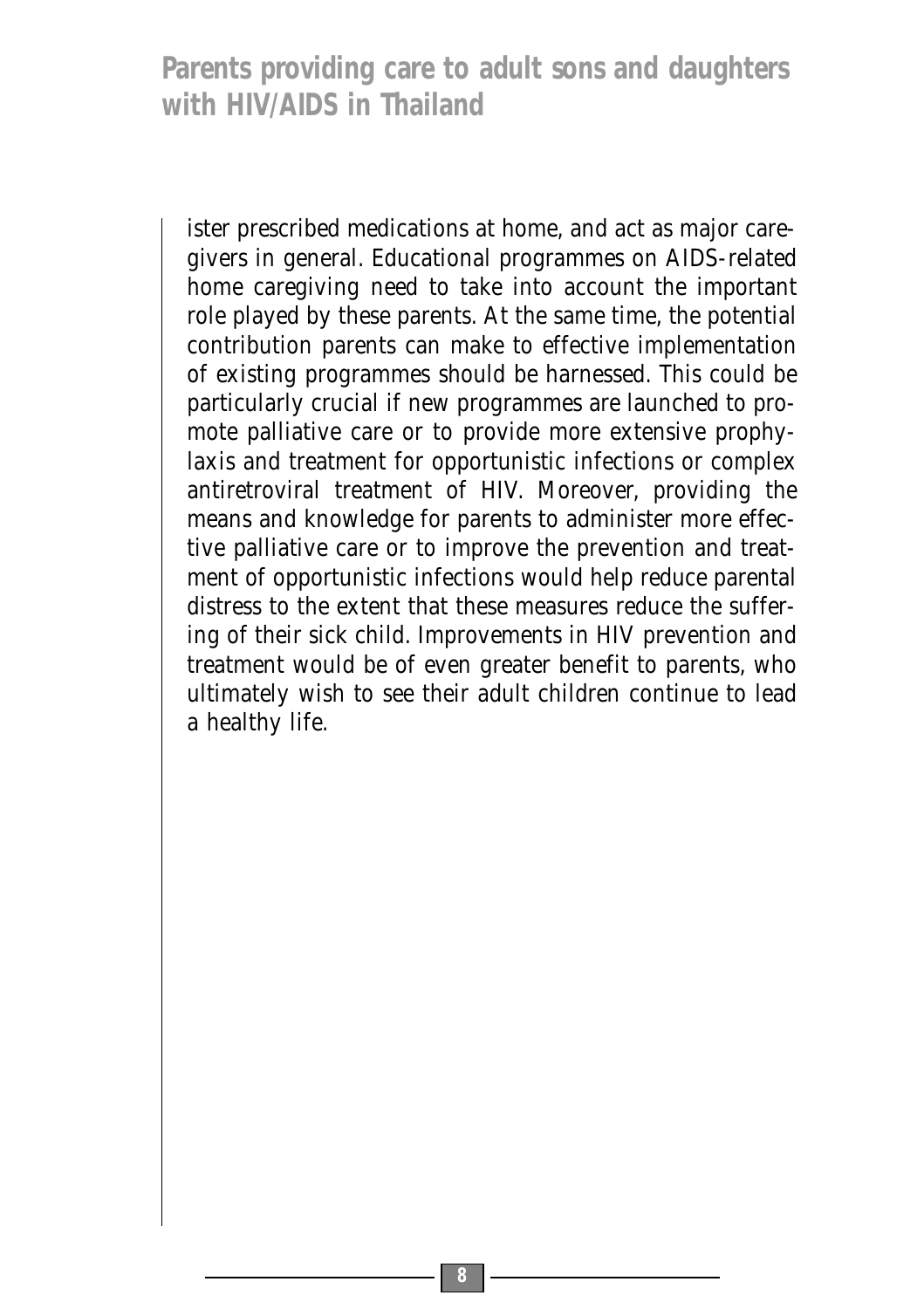# I. Introduction

AIDS remains a debilitating and fatal illness in most developing countries. Although temporary periods of remission may occur following the onset of symptoms, eventual physical deterioration typically necessitates extended periods of intensive care. The need to understand the circumstances and consequences of caregiving for both AIDS-afflicted persons and their caregivers has spurred considerable research in the United States. Reflecting the fact that men having sex with men is the predominant mode of HIV transmission in the US, most such studies concern caregiving within the gay community (e.g. Folkman et al. 1994; LeBlanc, London and Aneshensel 1997; Turner and Catania 1997; Turner, Catania and Gagnon 1994; Turner, Pearlin and Mullan 1998). As studies on other chronically ill or impaired populations generally show, most caregiving is provided through informal social networks (Crystal and Schiller 1993; Folkman et al. 1994). In the case of AIDS caregiving, the US research often emphasizes the role played by persons outside the traditional family (e.g. partners and friends) as caregivers, reflecting the predominant focus on the gay community (Mullan 1998).

Research on AIDS-related caregiving in the developing world, where heterosexual transmission is the primary source of HIV, is not extensive. The most extensive research so far has been carried out in Thailand. Quantitative data based on approximately 750 adults throughout the country who died of AIDS primarily between 1996 and 1999 indicates that parents—usually the mother—provided care for almost two-thirds of the Thai adults who died of AIDS and acted as primary caregivers for half. The vast majority of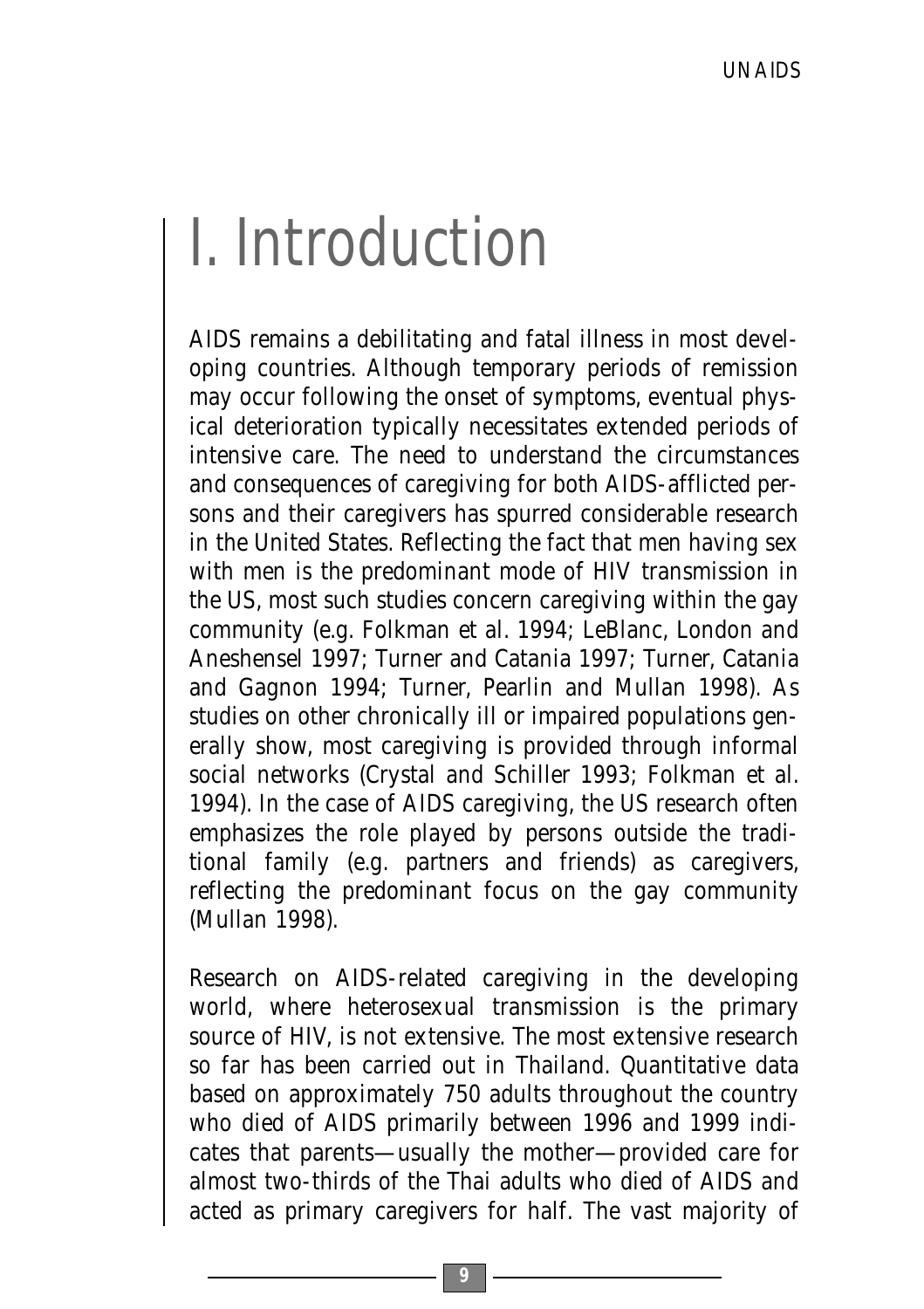these parents were aged 50 and over, and 40% were at least 60 (Knodel et al. 2001). A series of surveys in Uganda found similar levels of parental involvement as primary caregivers (Ntozi and Nakayiwa 1999). Qualitative research in Uganda and Ethiopia, and anecdotal evidence in Zimbabwe, also point to the important role of parents in caring for their AIDS-afflicted adult offspring (Gurmessa 1999; Mupedziswa 1997; Williams and Tumwekwase 1999).

While parental caregiving and support to adult offspring with AIDS is probably less common in the US than in most developing countries, the focus of US studies on currently ill persons, rather than on those who had already died, probably leads to underestimates of parental involvement. Living and caregiving arrangements often change during the course of the illness. Some adults who live away from their parental home at the onset of symptoms return for assistance only at the more advanced stages of illness (Brabant 1994; Ellis and Muschkin 1996; Sankar et al. 1998). The research in Thailand referred to in the previous paragraph indicates that 41% of adults who died of AIDS and who lived with or near a parent at the terminal stage had returned to their place of origin after becoming ill, often only when the illness was quite advanced (Knodel 2001). If a similar tendency to turn to parents for help at advanced stages of illness is present in the US, cross-sectional studies of current caregiving to persons living with AIDS would under-represent the extent to which parents eventually become involved.

The impact on parents of an adult son or daughter with AIDS, including their role as caregivers, has received very little research attention in either the US or elsewhere (Crystal and Schiller 1993; Dane 1991). A few qualitative studies in the US exist but they typically deal with a very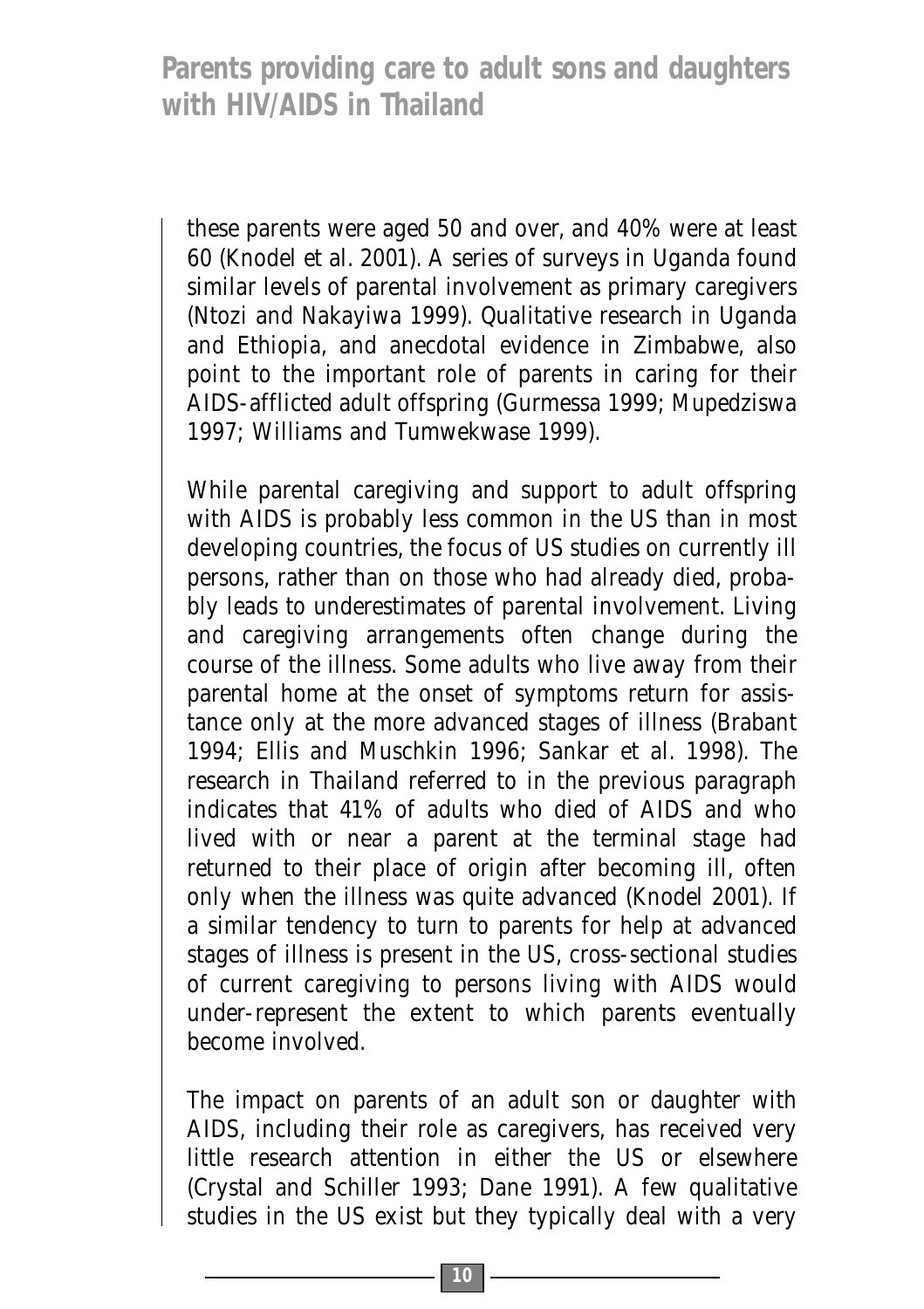select group of parents—namely those who had a gay son and who were active in the AIDS movement (e.g. Brabant 1994; Dane 1991; Gregory and Longman 1992; Longman 1995; Peabody 1986). Most had told their story in public forums and thus are probably more adept at articulating their experiences than would generally be true for parents whose children had died of AIDS.

As others have stressed, the cultural milieu undoubtedly influences the nature of caregiving and the impact on the caregiver (Turner and Catania, 1997). This is particularly likely to hold true for AIDS since perceptions of the disease may differ substantially cross-culturally (Gregory and Longman 1992). At the same time, both in the US and elsewhere, a common distinguishing feature of parental caregiving to an adult son or daughter with AIDS is that it represents a reversal of the typical generational roles that characterize caregiving situations (Crystal and Schiller 1993). Thus important differences as well as similarities are likely to exist in parental caregiving situations in different settings. The situation as portrayed in the US, where most studies have been done, is likely to provide only partially relevant insights into the situation elsewhere, especially for settings in the developing world.

This study provides a qualitative analysis of the circumstances and consequences of parental caregiving in Thailand. The analysis is based on 20 open-ended interviews, mainly with parents of an adult son or daughter who died of AIDS within the prior few years (but including one case of grandparents who cared for a grandchild who died of AIDS and several cases where a son- or daughter-in-law was given care). A detailed description of the data and methods used for this study is provided in detail in Annex A, together with an explanation of the reference codes used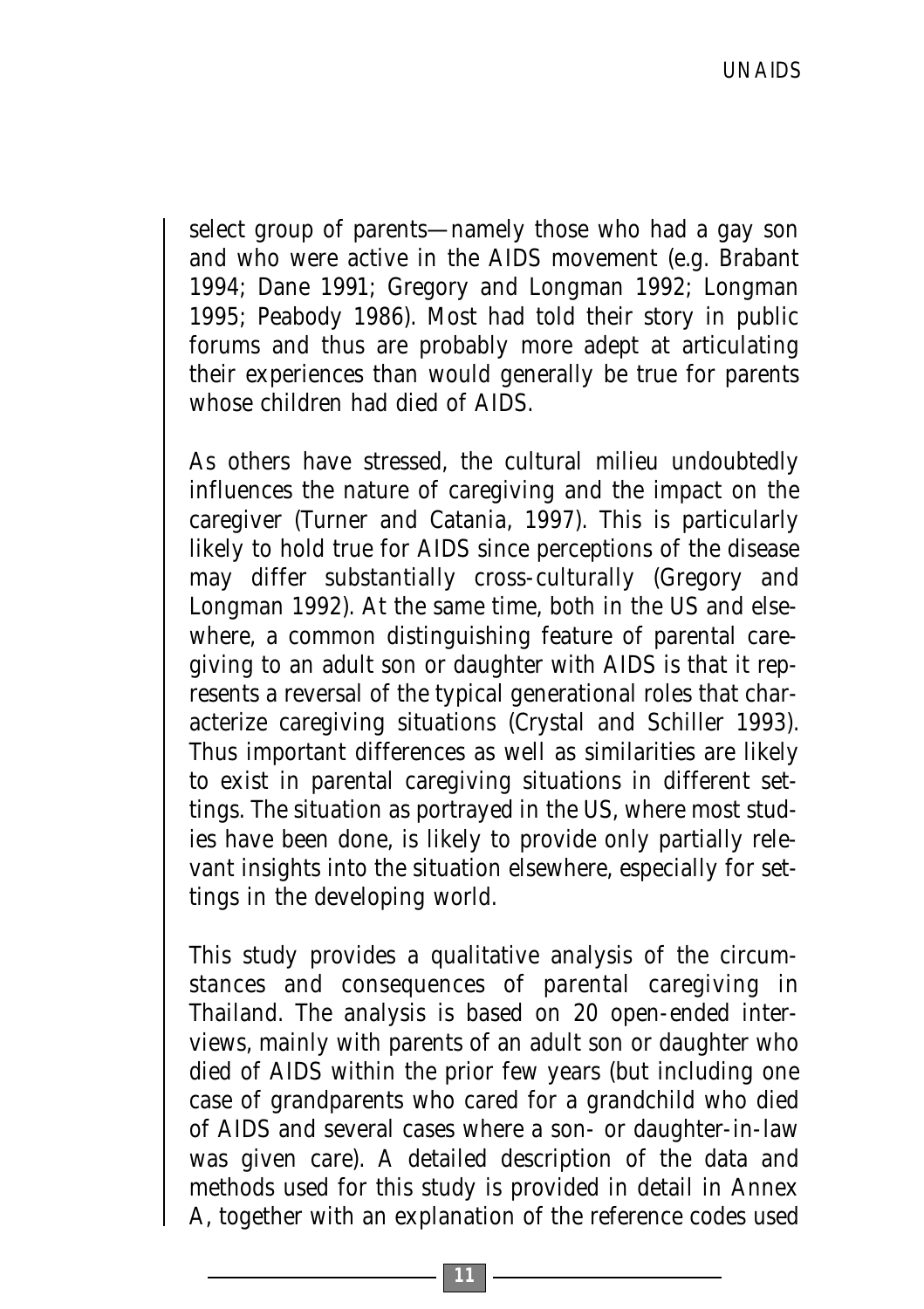to identify each specific interview. The interview guidelines are provided in Annex B. Also, as described in Annex A, comparisons are made with quantitative results based on The Thai AIDS Cases Study (TACS), which is based on reports by key informants covering approximately 1000 cases of individuals living with or dying of AIDS. This means that the findings of this study can be placed in the context of the broader population of parents who lose a son or daughter to AIDS.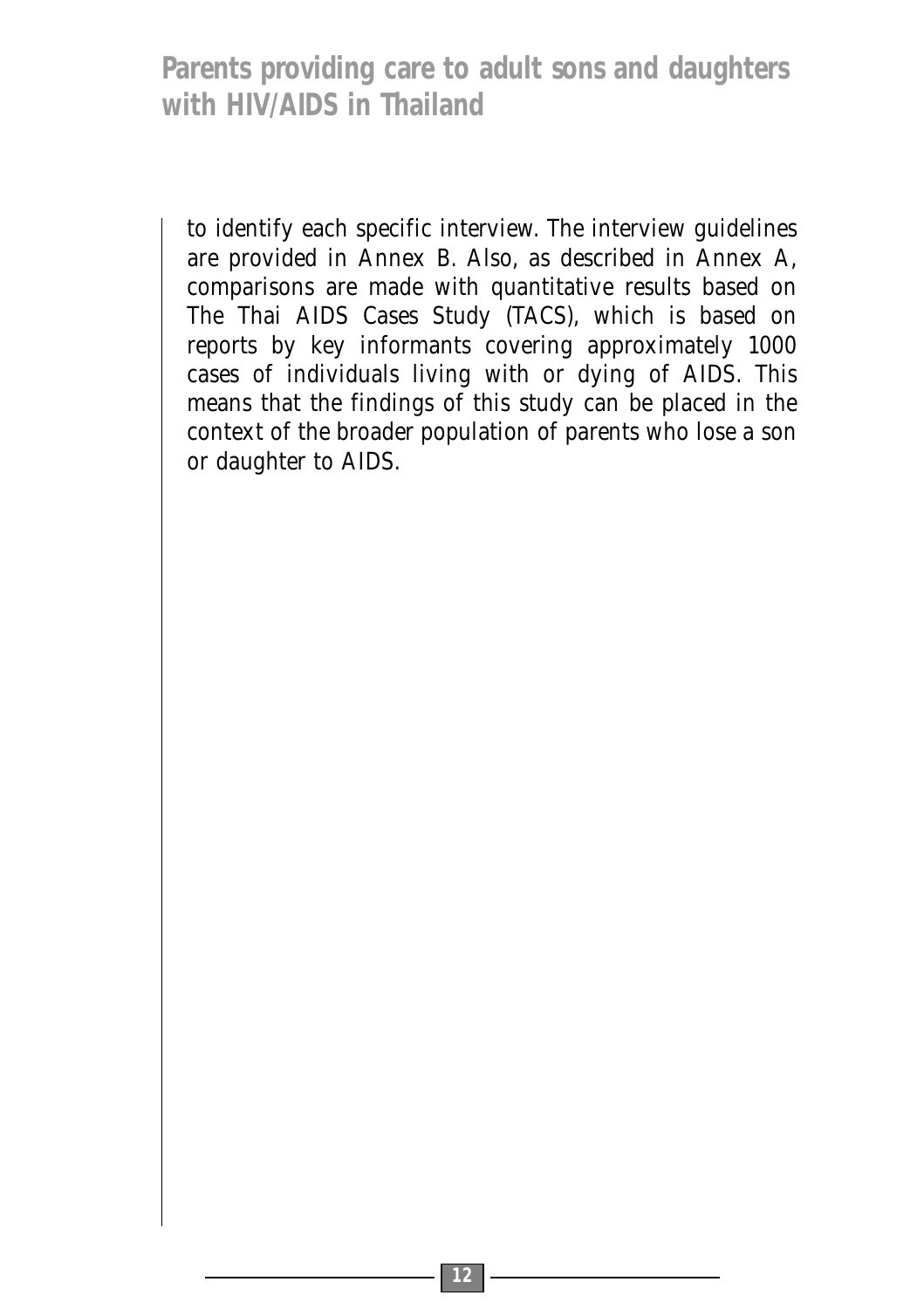# II. Context and setting

Recent estimates indicate that, at the start of<br>2000, nearly 700 000 Thais were living with HIV/AIDS and nearly 300 000 had died of the disease (The Thai Working Group on HIV/AIDS Projection). HIV prevalence among adults was slightly over 2%. Although this is well below the double-digit levels found in the worst hit African countries, Thailand is second only to Cambodia in terms of prevalence within Asia (UNAIDS 2000a). While incidence has fallen in response to organized efforts to combat the epidemic (Phoolcharoen et al. 1998; UNAIDS 1998), deaths are unlikely to substantially abate for some years to come (United Nations 1999). In common with most moderate- and high-prevalence countries, heterosexual intercourse has been the overwhelming route of HIV transmission in Thailand (UNAIDS and WHO 2000). In the earlier stages of the epidemic, much of the impetus came from commercial sex patronage, but infected men are increasingly spreading the virus to their wives and non-commercial partners. Recent estimates indicate that half of new infections are attributable to transmission between husband and wife (The Thai Working Group on HIV/AIDS Projection). Almost 30% of reported cases had tuberculosis, while pneumocystis carinii pneumonia and cryptococcal meningitis each occurred in about 20% of patients (Chariyalertsak et al. 2001).

Exchanges of services and material support between parents and their adult offspring are pervasive in Thailand, as they are in much of the developing world. The greater economic interdependence between generations, especially elderly parents' dependence on the support of their adult children,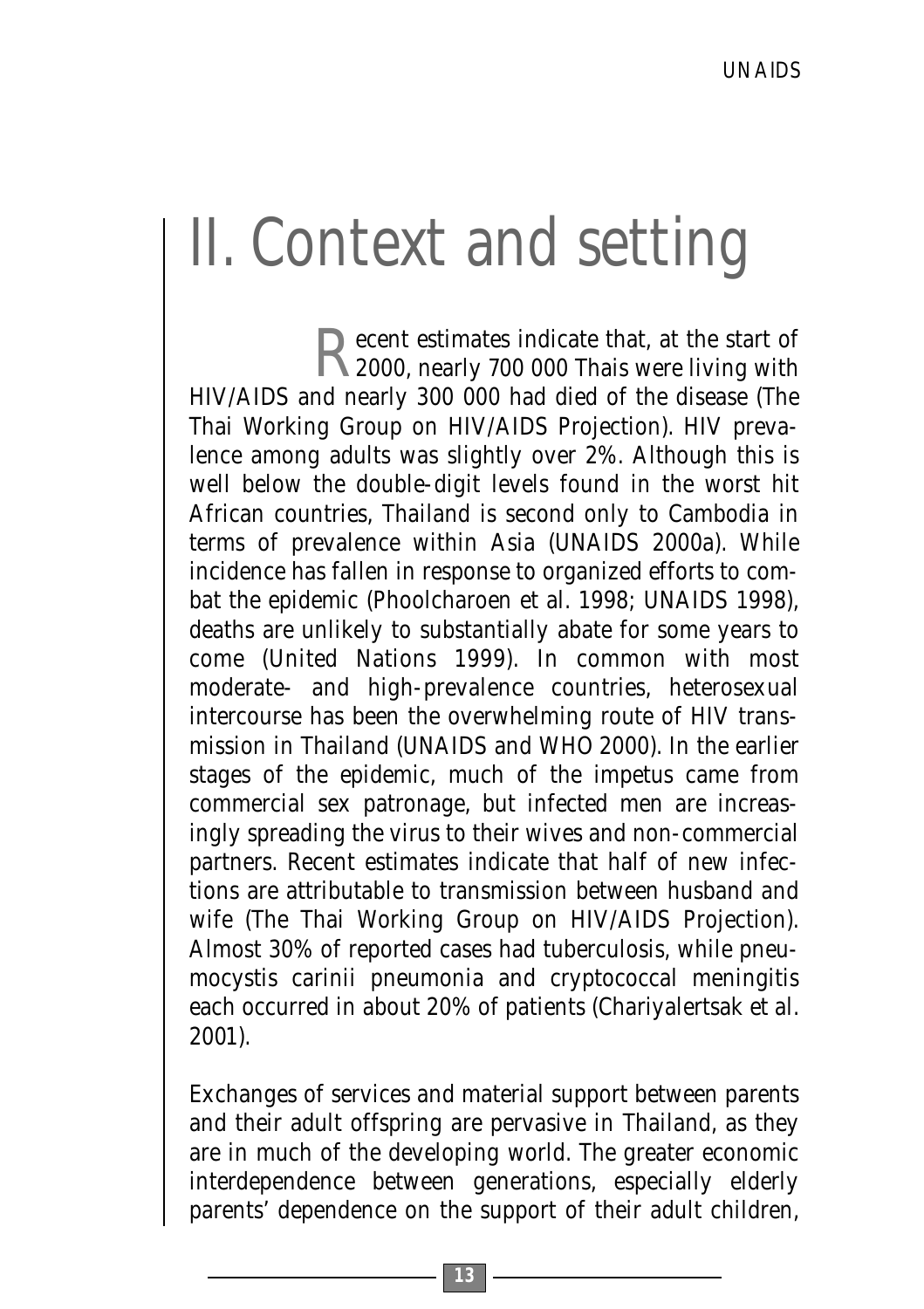conditions the consequences for parents of the loss of an adult child through AIDS or other illnesses (Knodel, Chayovan et al. 2000; World Bank 1994). For example, filial obligations in Thailand are supported by widespread norms, including expectations of old-age support in the form of remittances and co-residence with an adult son or daughter (Knodel, Saengtienchai and Sittitrai 1995). One result of this familial system of intergenerational support is that substantial proportions of adult offspring live with or close to parents, regardless of their own health status.

According to the 1995 national Survey of the Welfare of the Elderly in Thailand, approximately half of the adults with a parent aged 50 or over lived with or in the same local community as their parents, half of whom lived with *their* parents. Moreover, the vast majority of adult offspring who lived outside the parental community maintained contact with their parents; almost 90% returned to visit their parents during the previous year and two-thirds of these visited several times (statistics based on original tabulations by the authors).

Thailand also has a relatively well-developed public health system for a developing country—a circumstance that facilitates access to formal health services. In recent years, affordable health insurance has been made available though various government schemes, including a voluntary prepaid health insurance card system that entitles up to five members of a household to almost unlimited access to government health services through a referral system. Many individuals with AIDS take advantage of this scheme (Knodel, Saengtienchai et al. 2000). In addition, persons who are especially poor can receive a 'low-income card' that entitles them to the same services as the prepaid health card but is provided free. However, at least through mid-2001, expen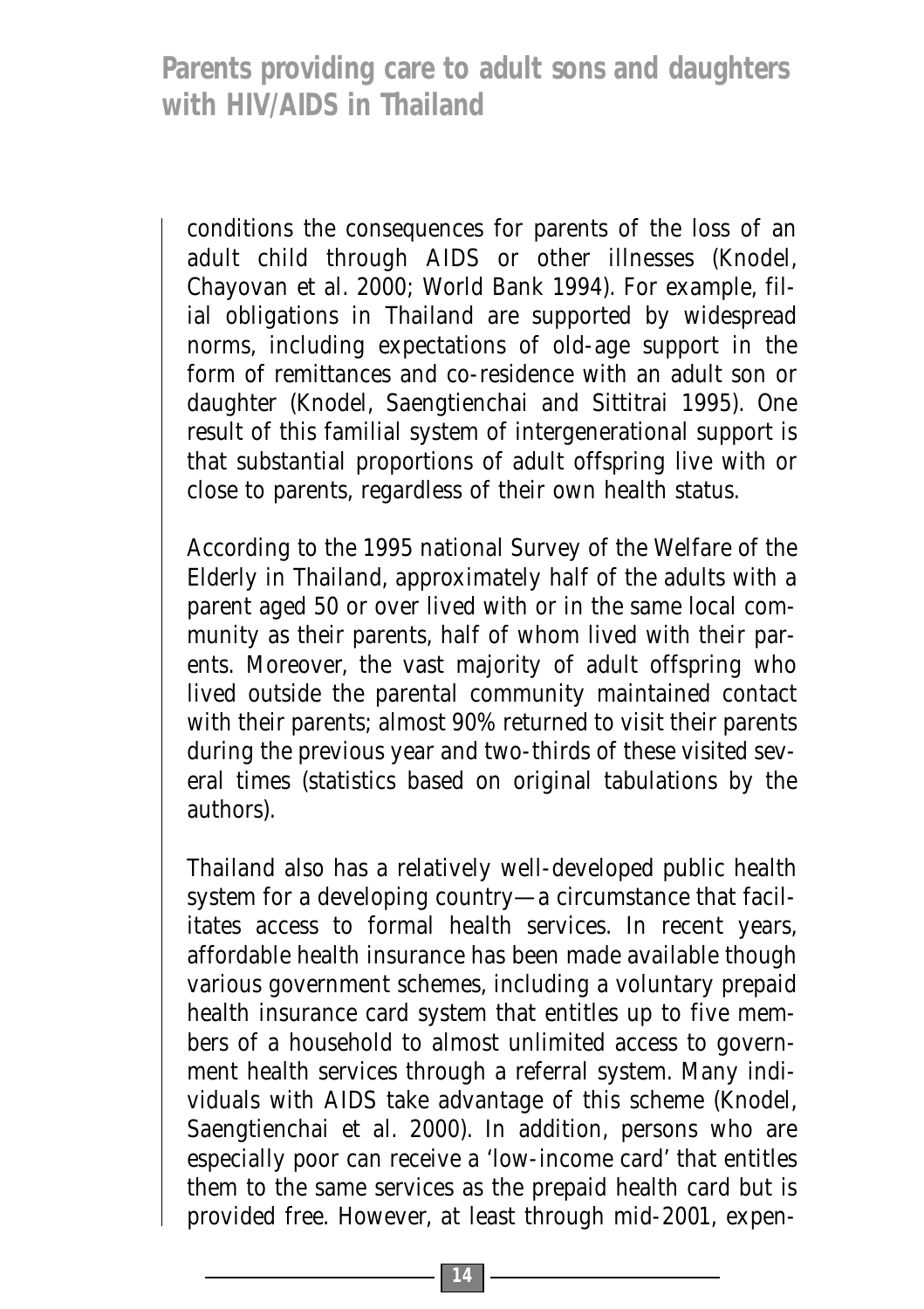sive antiretroviral therapy (ART), which has effectively extended the lives of HIV-infected persons in the more developed countries, has not been available through the Thai public health system, except as part of limited clinical trials (World Bank 2000). Both the health insurance options and coverage of ART may change in the future.

Contrasts in the nature and context of the epidemic in the United States and in developing countries, such as Thailand, including differences in the predominant modes of transmission, underlie the contrasting levels of parental involvement between these settings (Knodel et al. 2001). Sex between men and intravenous drug use are both stigmatized activities among substantial segments of the American population. This could inhibit both gay men and drug users from turning to a parent for assistance when ill with AIDS, especially if the parent has not accepted their son's or daughter's life style. Also, considerable mobilization within the gay community to deal with the epidemic reduces the need to seek outside assistance. In contrast, in developing countries with substantial epidemics, HIV is transmitted primarily through activities that are more widely acceptable in their societies—namely patronage of various forms of commercial or transactional sex by men, and marital intercourse by women. In Thailand, even commercial sex work among women is not strongly stigmatized (Peracca, Knodel and Saengtienchai 1998). Other circumstances are also likely to play a part. For example, far less public assistance to those with AIDS is available in developing countries than in the US and, thus, even greater reliance on informal care is necessary. Moreover, as already noted, in comparison to the US, intergenerational support arrangements in Thailand, as in the developing world in general, more often involve adults co-residing with, or living adjacent to, their parents, regardless of the AIDS situation.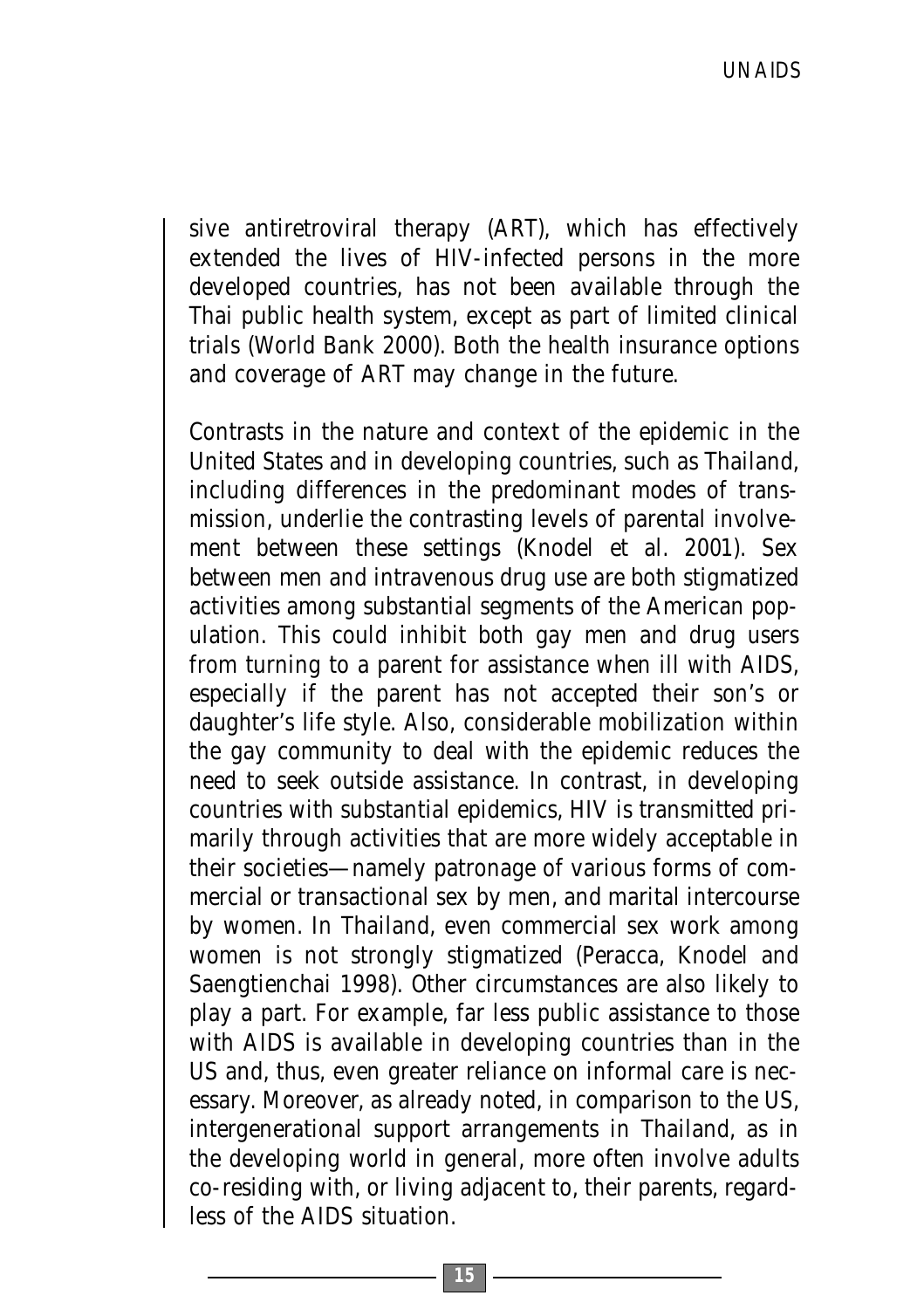# III. Conceptual framework

Figure 1 shows the conceptual framework that organizes our analysis. Since we are interested in parental caregiving to adult sons/daughters with AIDS, we start with the onset of serious symptoms rather than with HIV infection. It is possible that, upon learning that they are HIV-positive, some individuals, who are still asymptomatic, will seek guidance and moral support from their parents and thus start receiving a form of emotional care even before they become ill. However, in most cases in Thailand, and probably elsewhere, learning of one's HIV-positive status typically occurs only after the appearance of sufficient symptoms prompts the infected person to be tested. Indeed, some may become ill and die from AIDS without ever being tested. Some may strongly suspect that they have AIDS but others may deny it to the end. Whether or not the infected person is tested or recognizes that he or she has AIDS, most needs for care arise at the point when symptoms become serious enough to interfere with daily functioning.

There are two basic routes through which most adult offspring come to be cared for by their parents. Either they are already co-resident with, or living near, their parents at the onset of serious symptoms, or they return to their parental home from elsewhere after they become ill. Once caregiving starts, the caregiver typically performs three major tasks: assisting with the needs of daily living, helping with health care, and providing moral support. Performing these tasks can be challenging for the caregiver on a number of fronts.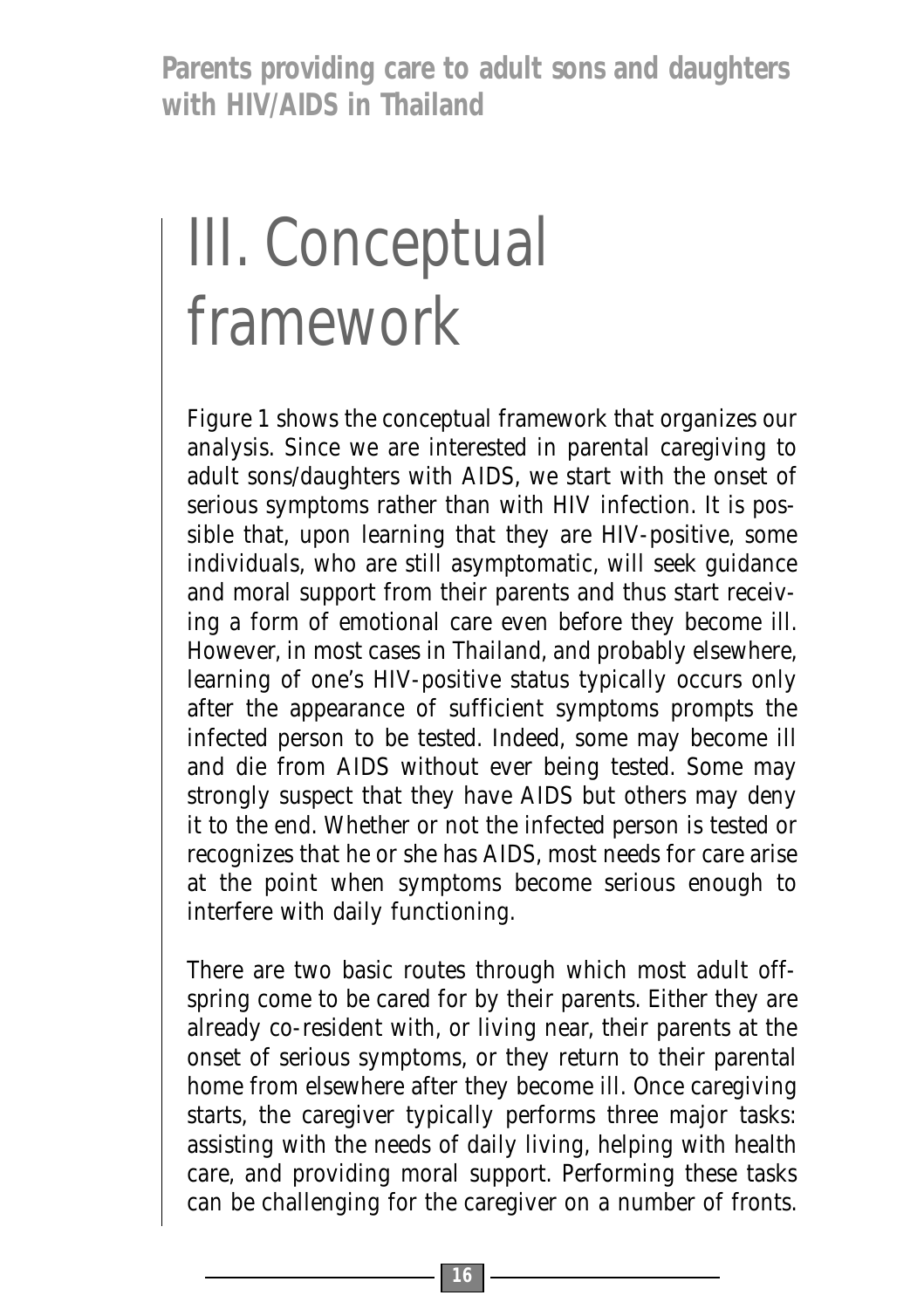



Caregiving can lead to stresses that are emotional, physical, social or financial in nature, as well as being very demanding on the caregivers' time. The combination of these tasks and the stress they generate lead, in turn, to a variety of responses by the parental caregiver. In our study, we explore several responses: viewing caregiving as a parental responsibility; viewing the ill son or daughter in a positive light; accepting the inevitable outcomes of the illness; dealing with the fear of infection as a result of caregiving; adjusting economic activities or other work in accordance with the time demanded by caretaking; and calling on family members for help.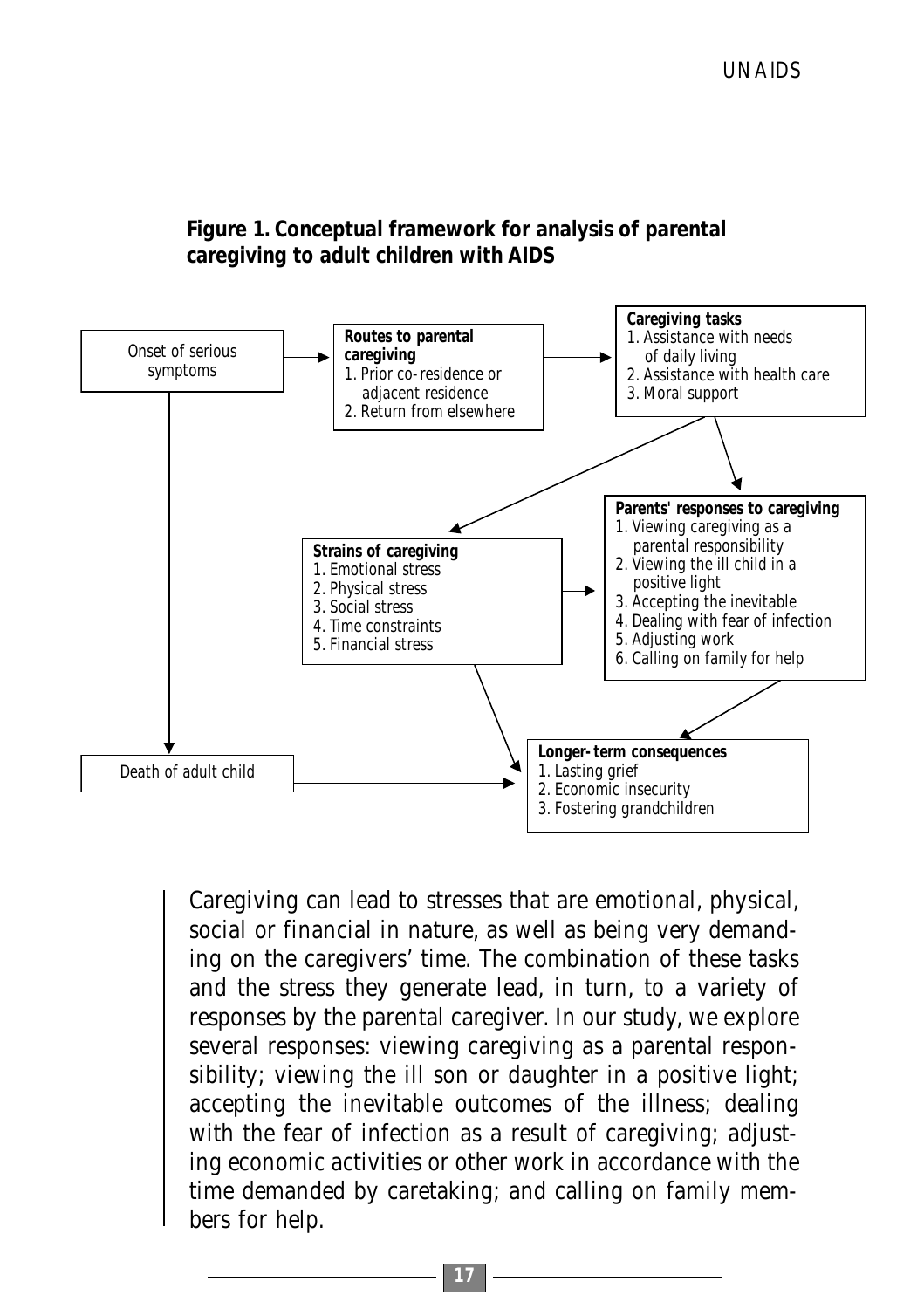The stresses mentioned above are experienced during the period of caregiving itself. These stresses and the responses to them, as well as the eventual death of the adult son or daughter, can all have longer-term consequences. This study focuses on three sets of such potential consequences. The first is lasting grief over the suffering and death of the child. The second is economic insecurity that can stem from costs associated with caregiving and support of the adult child during the period of illness, as well as the loss of support that the adult son or daughter had been providing to the parents or would have provided in the future. The last set of longer-term consequences involves fostering any orphaned grandchildren left behind when the adult son or daughter dies.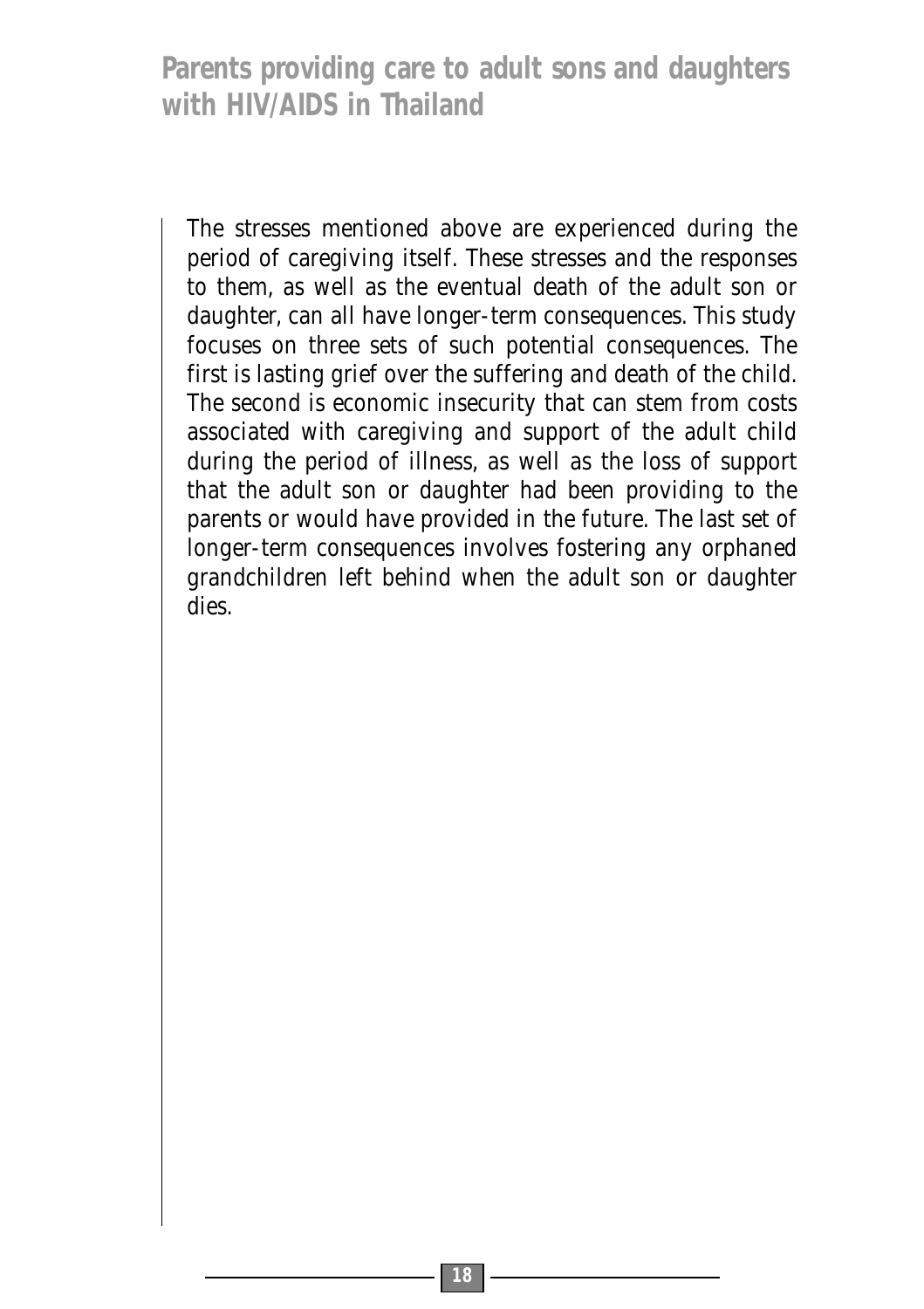# IV. Results

We start our presentation of the findings by describing the various routes that led to parental caregiving. We then turn to the nature and circumstances of caregiving, the stresses associated with caregiving, and the parents' responses to these stresses. Finally, we consider the potential longer-term consequences of caregiving for the parents.

### **A. The routes to parental caregiving**

One basic distinction between the various paths leading to parental caregiving is whether or not the adult son or daughter was already living with or close to their parents before becoming ill, or simply returned home following the onset and progression of symptoms. According to the TACS, 37% of adults who had died of AIDS had returned to their place of origin after becoming ill and, among those with living parents, the large majority (close to 90%) either moved in with, or lived adjacent to, them. About a third of those who returned lived only a few months or less, suggesting that many were in quite advanced stages of AIDS at the time of return (Knodel et al. 2001 and original tabulations).

Based on our open-ended interviews, Table 1 summarizes the living arrangements of those who died of AIDS, and their residential moves in relation to their parents. The table covers three periods defined by the illness: the period immediately prior to the emergence of any substantial symptoms;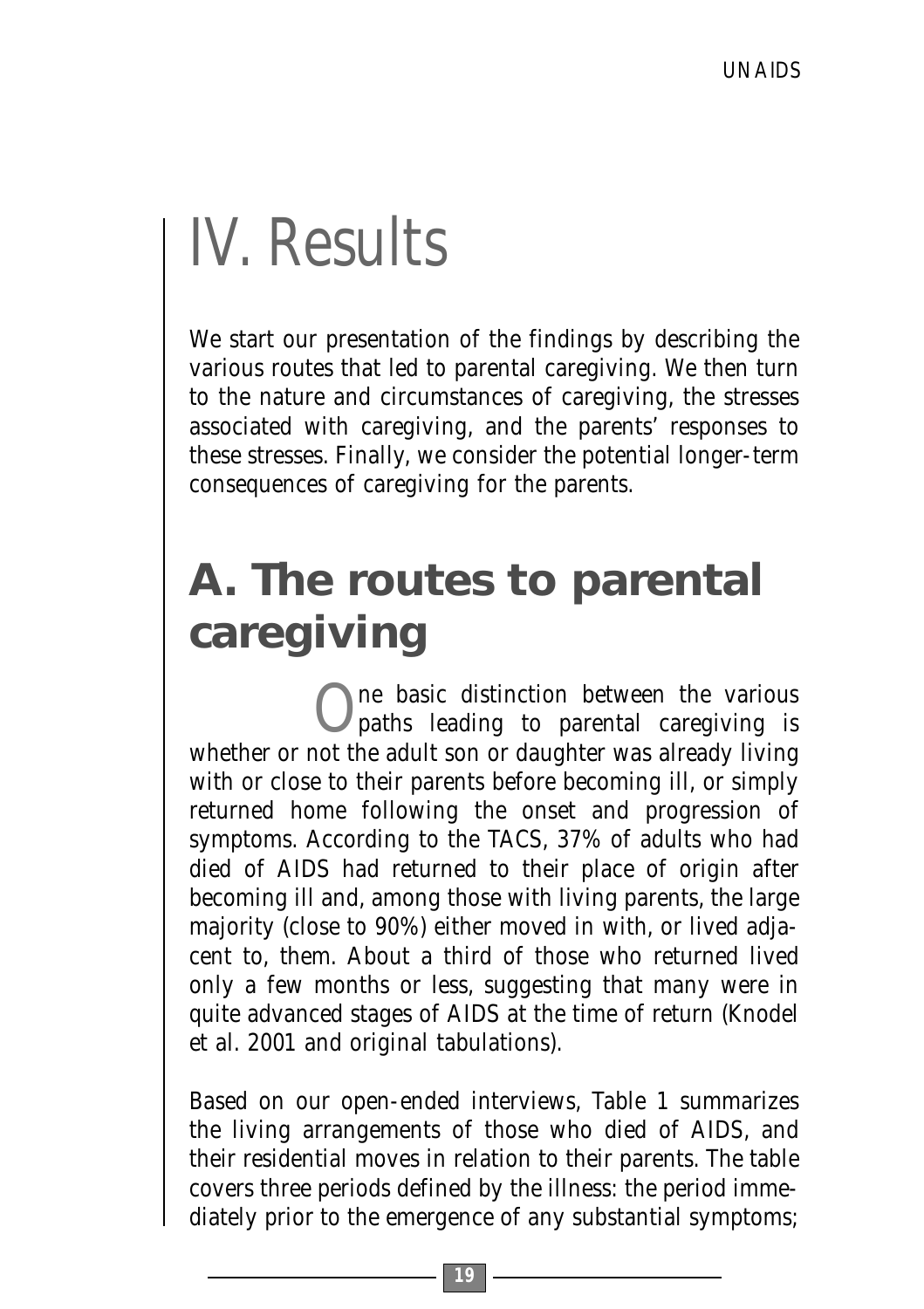the early stages of illness when self-care (and work) was still possible; and the final stage of serious illness when considerable caregiving was needed (and working became difficult or impossible). The two basic paths to parental caregiving, prior to co-residence (or living nearby), versus return from elsewhere, are clearly evident in our qualitative study but, at the same time, the details of the cases reveal that there is much underlying variation within each route. Several cases are quite straightforward, conforming neatly to the basic dichotomy, but most reveal varying degrees of complexity.

In over half of the cases studied, an adult son or daughter co-resided with parents or lived nearby before any symptoms presented themselves. In several cases, co-residence with parents has existed since childhood. In others, the adult son or daughter had more of a come-and-go arrangement, periodically spending time away from home, often in connection with work (e.g. as a fisherman or as a member of a travelling troupe of entertainers). Co-residence sometimes included a spouse. In the rest, the adult child was living and working elsewhere when symptoms first emerged. In one of these cases, the parent moved in with the ill son/daughter but, in all the others, the son/daughter returned ill to the parental home to be cared for by the parents. In some cases, a spouse accompanied the ill son/daughter and joined the parents in caregiving but did not necessarily remain until the end. More complicated series of moves before the son/daughter finally died, however, are not unusual and even include cases where the son/daughter was initially coresident and then went away, only to return later.

Most caregiving provided by older persons to an adult with AIDS involves their own sons and daughters, and normally ends when the child dies. In some cases, repeated caregiving occurs if multiple family members are infected (e.g. an adult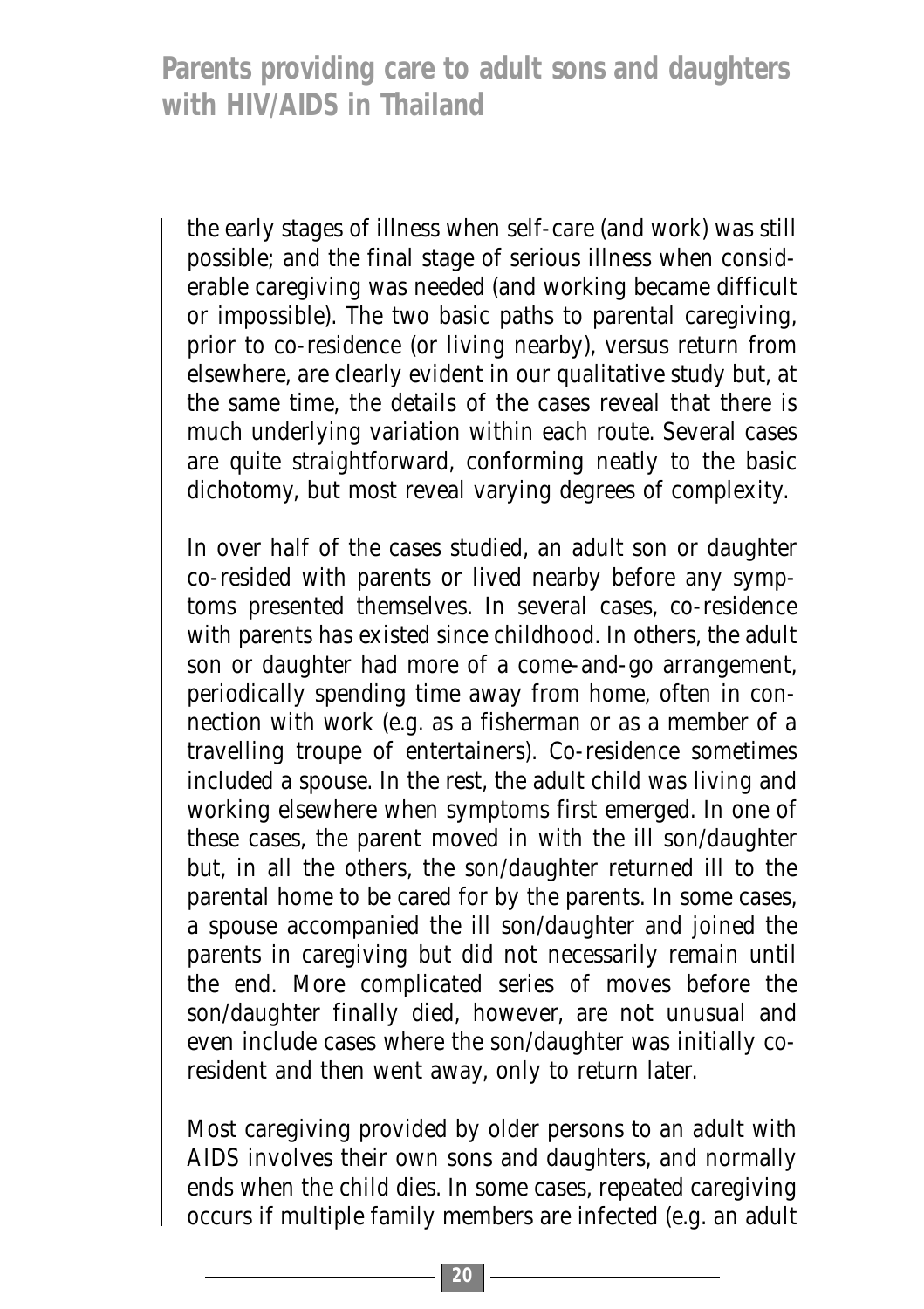| Prior to<br>becoming ill                                              | When ill but able<br>to manage on<br>their own                           | After becoming<br>seriously ill             | Sex and marital<br>status of focal child<br>and number of cases | ID                                                       |
|-----------------------------------------------------------------------|--------------------------------------------------------------------------|---------------------------------------------|-----------------------------------------------------------------|----------------------------------------------------------|
| Co-resident with                                                      | no change                                                                | no change                                   | married daughter - 1                                            | C <sub>2</sub>                                           |
| parent(s)                                                             |                                                                          |                                             | single son - 1                                                  | R <sub>4</sub>                                           |
| Co-resident with<br>parents and<br>spouse                             | no change                                                                | no change                                   | married son - 1                                                 | C <sub>5</sub>                                           |
|                                                                       | moved with spouse<br>to spouse's parents                                 | returned to<br>parents with<br>spouse       | married son - 1                                                 | C <sub>4</sub>                                           |
| Co-resident with<br>parents but<br>periodically away                  | no change                                                                | remained with<br>parents all the<br>time    | single son - 2<br>married son - 1<br>divorced son - 1           | P <sub>3</sub><br>R <sub>5</sub><br>R7<br>B <sub>2</sub> |
| Nearby with<br>spouse                                                 | moved with spouse<br>to parent                                           | no change                                   | married son - 1                                                 | R <sub>6</sub>                                           |
|                                                                       | no change                                                                | moved with<br>spouse to parents             | married son - 1                                                 | R1                                                       |
|                                                                       | left parents and<br>spouse to live<br>elsewhere with<br>new spouse       | moved to parents<br>with new spouse         | married son - 1                                                 | C <sub>3</sub>                                           |
|                                                                       | no change                                                                | parent moved in                             | married daughter - 1                                            | R <sub>2</sub>                                           |
| In same locality                                                      | no change                                                                | moved to parents                            | single son - 1                                                  | B <sub>3</sub>                                           |
|                                                                       | divided time<br>between separated<br>parents                             | remained with<br>mother                     | single son - 1                                                  | <b>B1</b>                                                |
| In different<br>locality but spouse<br>co-resides with<br>the parents | returned to<br>parents and<br>spouse                                     | no change                                   | married son - 1                                                 | P1                                                       |
| In different<br>locality with<br>spouse                               | moved to parents<br>with spouse                                          | remains with<br>parent but spouse<br>leaves | married son - 1                                                 | R3                                                       |
|                                                                       | moved to parents<br>with spouse and<br>then moved to<br>spouse's parents | returned to parent<br>with spouse           | married son - 1                                                 | C <sub>1</sub>                                           |
|                                                                       | no change (but<br>nearby mother-in-<br>law provided care)                | moved to parents<br>without spouse          | married son - 1                                                 | C6                                                       |
| In different<br>locality                                              | no change                                                                | moved to parents                            | single son - 1                                                  | P <sub>2</sub>                                           |

#### **Table 1. Living arrangements and moves of adult children relative to their parents, leading to parental caregiving**

**Note: This table excludes the case of the grandparents who cared for their young grandchild and thus refers to only 19 cases in total. In addition, in the case in which the mother-in-law, who provided much of the caregiving, was the respondent, living arrangements and moves are stated in relation to the parents, to conform with the other cases, in which the respondent and the parent are always the same.**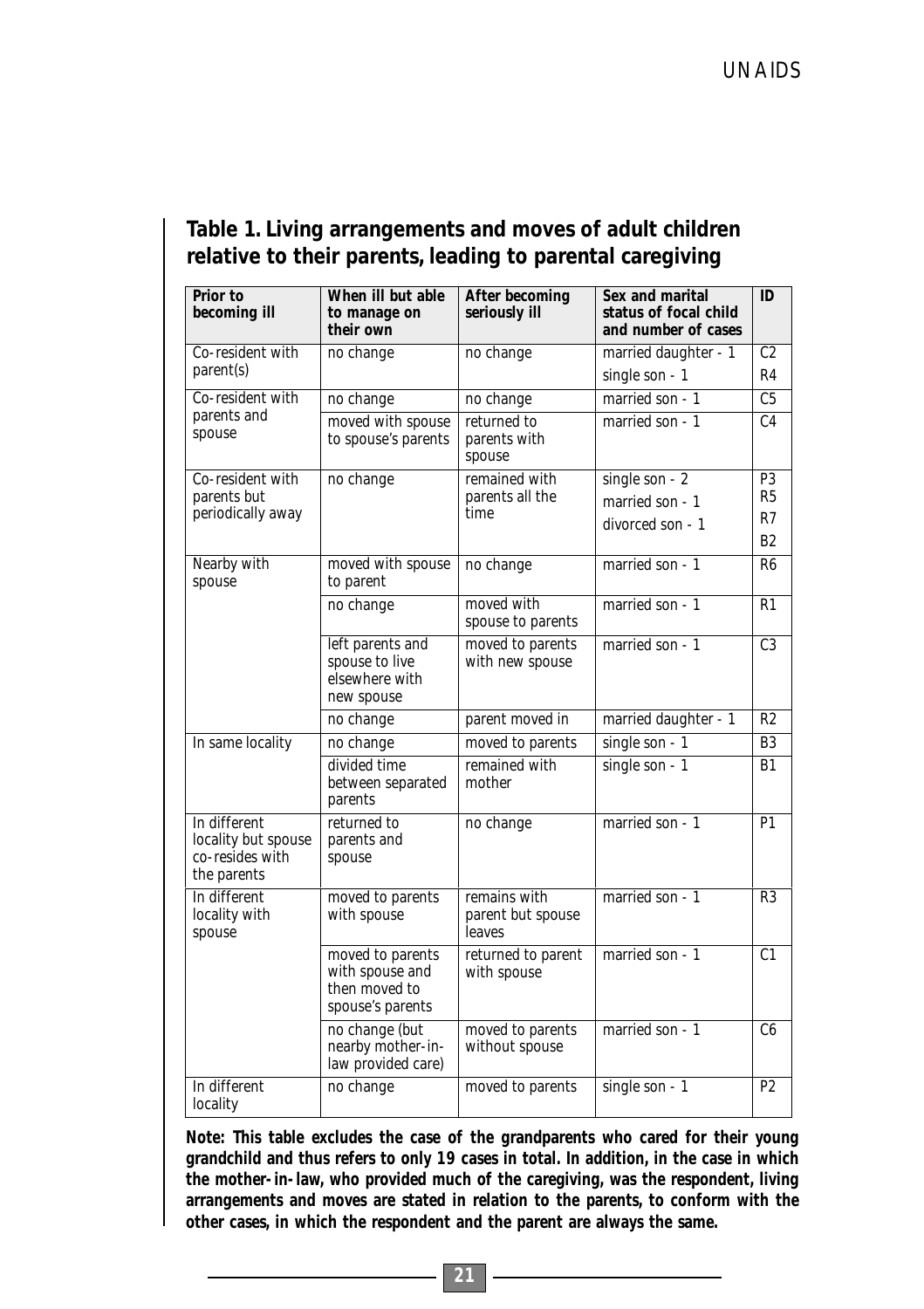son/daughter, his or her spouse, and their young children). Under such circumstances, caregiving resumes after the first family member with AIDS dies and other HIV+ members become seriously ill. In our sample of 20 cases, we encountered five in which the older person being interviewed either provided care for more than one infected individual or was likely to do so (given that a currently asymptomatic but infected adult son/daughter would almost certainly become symptomatic in the future).

These varying degrees of complexity in the routes to parental caregiving arise from a host of sources including the nature of the infected individual's relationship with his or her spouse, prior unstable or alternating living arrangements, and occupational requirements linking work to residence away from the parents. To provide a better sense of the range of complexity encountered in the paths to parental caregiving among our sample, we provide some illustrative examples.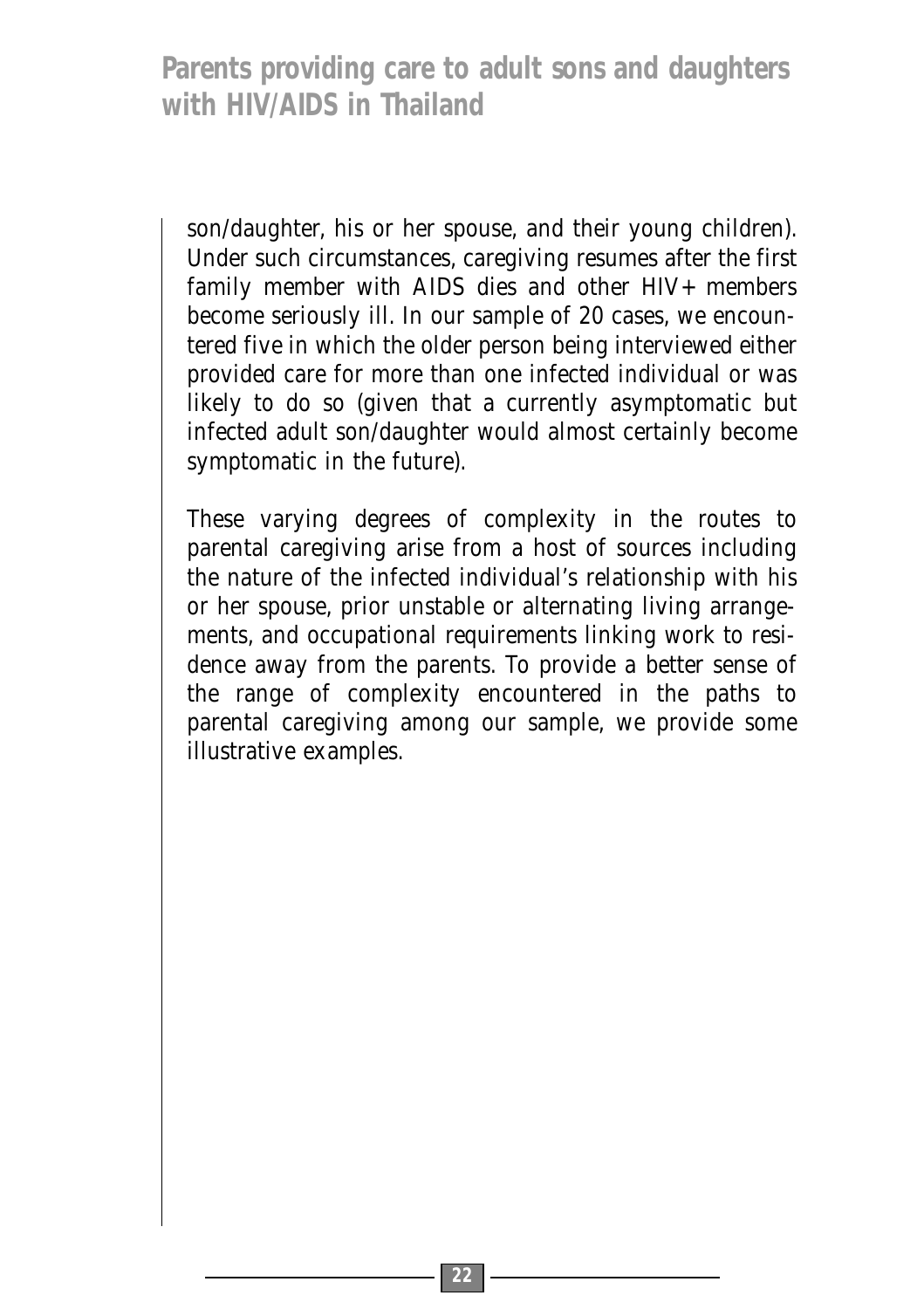### **Case 1. A co-resident single son [R4]**

Mrs Nit is a 67-year-old widow and former saleswoman who lives alone in Rayong city on the eastern seaboard. Her son, Pong, died of AIDS at the age of 31, about a yearand-a-half prior to the interview. He was single and had been living with his mother long before becoming ill. He worked at a local gas station owned by relatives. Because Nit is reasonably well off, she made considerable efforts to get treatment for Pong after he became ill. When Pong developed eye problems, Nit brought him for treatment to Chiang Mai, almost 1000km away, where he stayed for two months with relatives. On returning to Rayong, Pong was still able to work. When his condition worsened, however, he remained at home. With the assistance of another son, Nit cared for Pong until he eventually died.

#### **Case 2. A co-resident married son [C5]**

Mrs Lek, a 60-year-old retired day labourer, lives with her 61 year-old husband and two married daughters and their families in a village within an hour's drive from Chiang Mai City. Her only son, Korn, a construction worker, died of AIDS at the age of 26, more than a year prior to the interview. Korn always lived with his parents. Three years before becoming ill, Korn married Dam, another construction worker, who was a widow with two children. Dam and her children moved in with Korn at his parents' home. Korn was the main earner in the family. After becoming ill, he stayed at home where his wife and mother shared caregiving. He was hospitalized several times for a total of several months. After Korn died, Dam moved back to her home village with her children, where she presented symptoms of AIDS. Lek blames Dam for Korn's illness and their relationship is strained.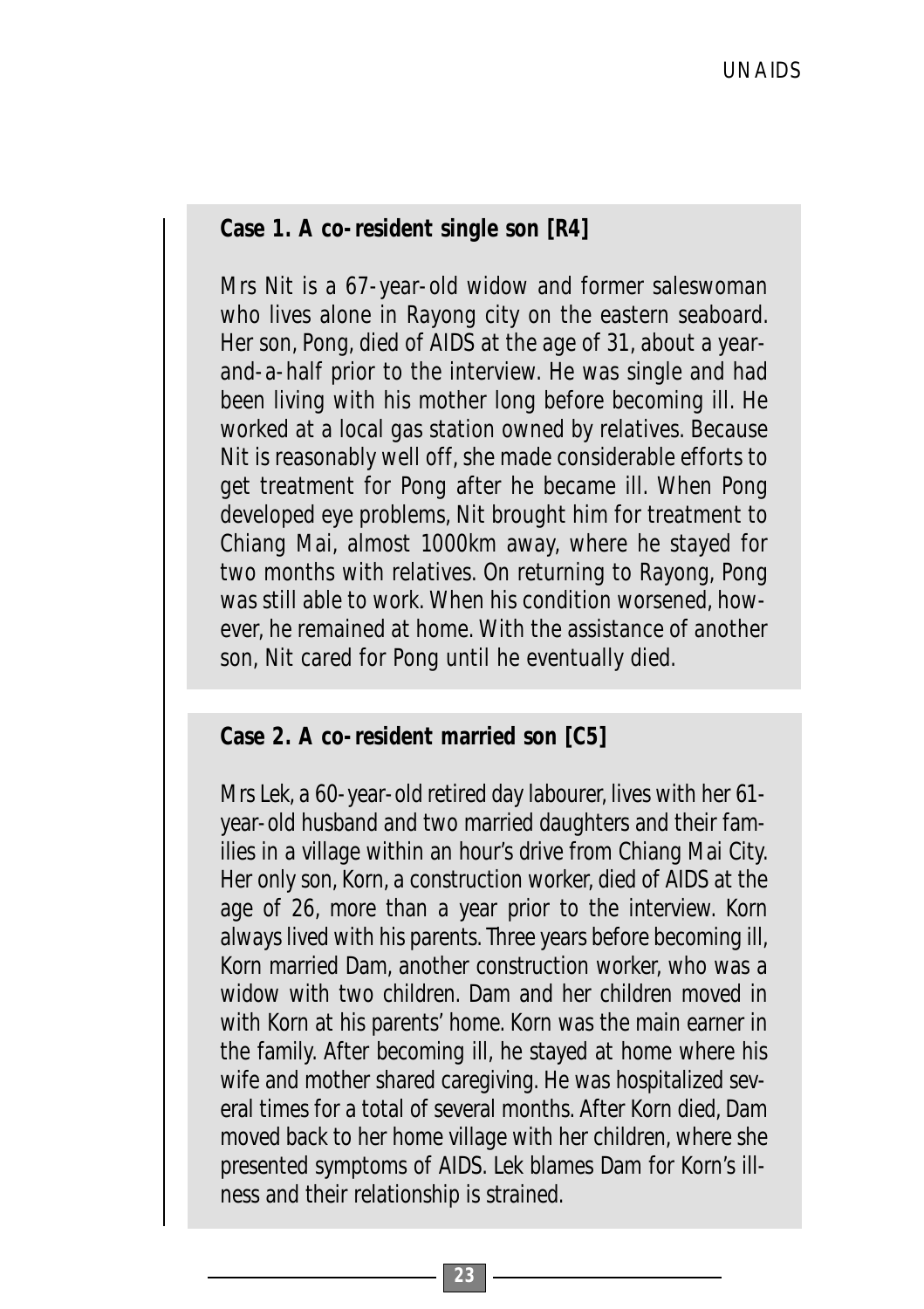**Case 3. A single son who returned home [P2]**

Mrs Phet, a 54-year-old self-employed saleswoman, and her 59-year-old husband, a school janitor, live alone in a coastal community in Phetchaburi province about two hours southwest of Bangkok. Their son, Rak, died of AIDS at the age of 27, two years prior to the interview. Rak was single and worked in a glass factory in Bangkok. He visited home often. Phet and her husband became concerned when they observed Rak's symptoms, and brought him to get tested for HIV. Despite being ill and testing positive, Rak continued to work in Bangkok. When Rak's symptoms worsened, however, Phet and her husband insisted he come back home to stay. As an incentive to return, they bought a pick-up truck for him so he could do freelance work locally. Soon after returning, Rak became too ill to work at all. Phet cared for him full time for several months before he died. Her husband continued to go out to work to support the family, and assisted little with the personal caregiving.

**Case 4. An intermittently co-resident divorced son [B2]**

Mr Wong, a 60-year-old retired government worker, lives with his wife in a suburban area north of Bangkok. Their only son, Winai, died of AIDS at the age of 30 about a year prior to the interview. Winai had a longstanding history of addictive stealing, gambling and drug use. Wong and his wife made considerable efforts to get Winai to change his behaviour but with minimal success. After Winai spent time in prison, Wong pressured him to join the monastery for several years, hoping that religious life would calm him down. About four years before his death, with financial

-->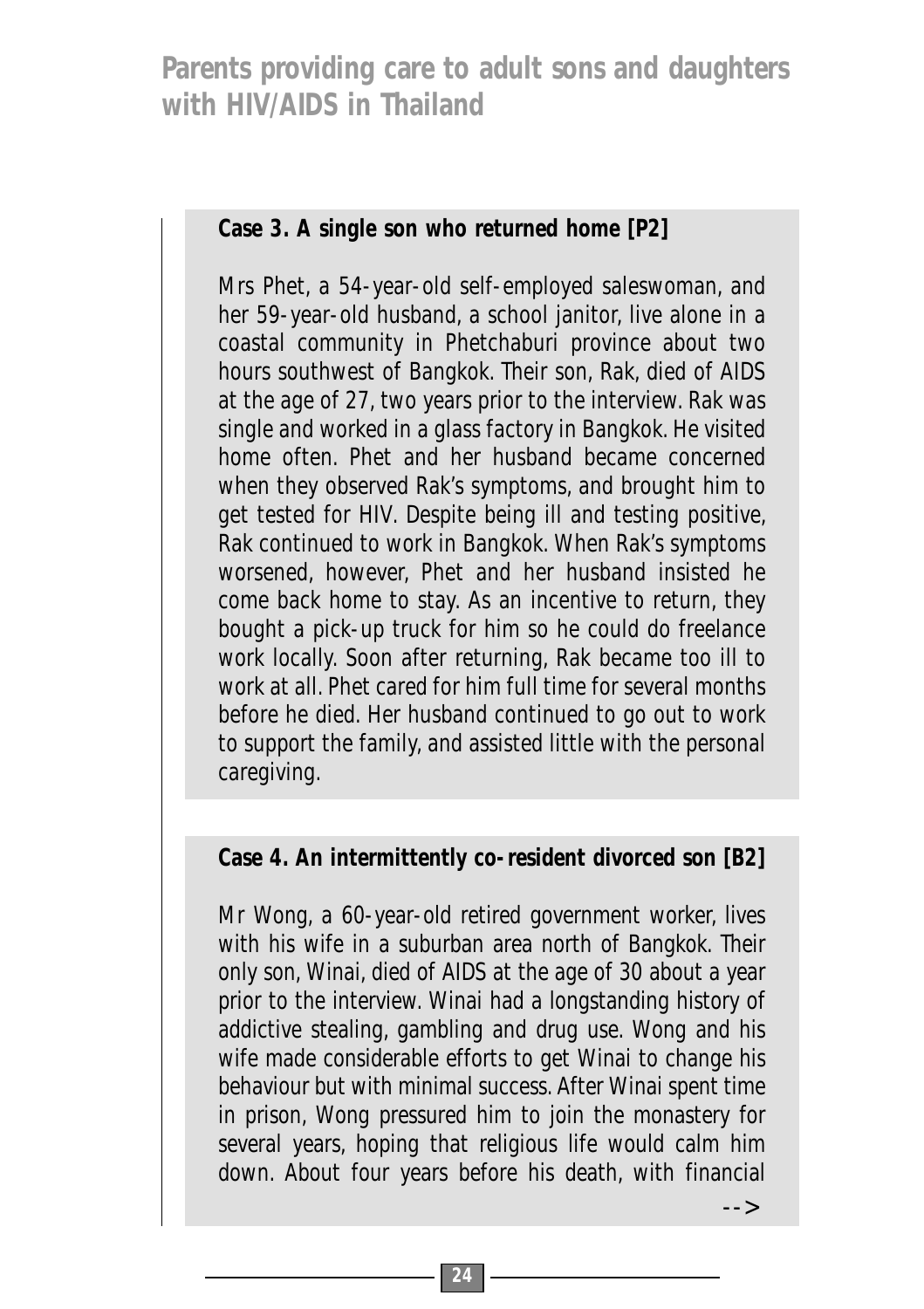support from his parents, Winai got married and lived with his wife elsewhere in Bangkok. After a few months, the marriage broke up and Winai moved back in with his parents. He reverted to his former bad habits, putting considerable strain on his relationship with his parents. Winai periodically disappeared from home until HIV symptoms appeared, leading to a more stable co-residence. He was ill for over a year, including a final month when he was almost completely immobilized. Before realizing that his son had AIDS, Wong became concerned because Winai was suffering from persistent headaches. He took Winai to a hospital where he was diagnosed as having cryptococcal meningitis. Although the doctor did not tell Wong that Winai had AIDS, Wong soon realized that this was the case.

Wong initially gave his son money to cover treatments. He found out, however, that sometimes Winai was deceptive and used the money for other purposes. He said he stopped paying for treatment because Winai would die anyway and the money was needed to ensure the future for himself and his wife. Both parents provided care for Winai in the terminal stage of his illness. Towards the end, the son was in agony and eventually went into a comatose state. Wong brought his son to the hospital where he left him to die. Wong expressed relief at his son's death, both because it ended the son's suffering and because it meant a reprieve from the financial strains that the illness entailed.

**Case 5. A remarried son, a daughter-in-law, and multiple moves [C3]**

Mrs Mon, a 65-year-old day labourer, lives with her 67 year-old husband, who is in ill-health, and their adult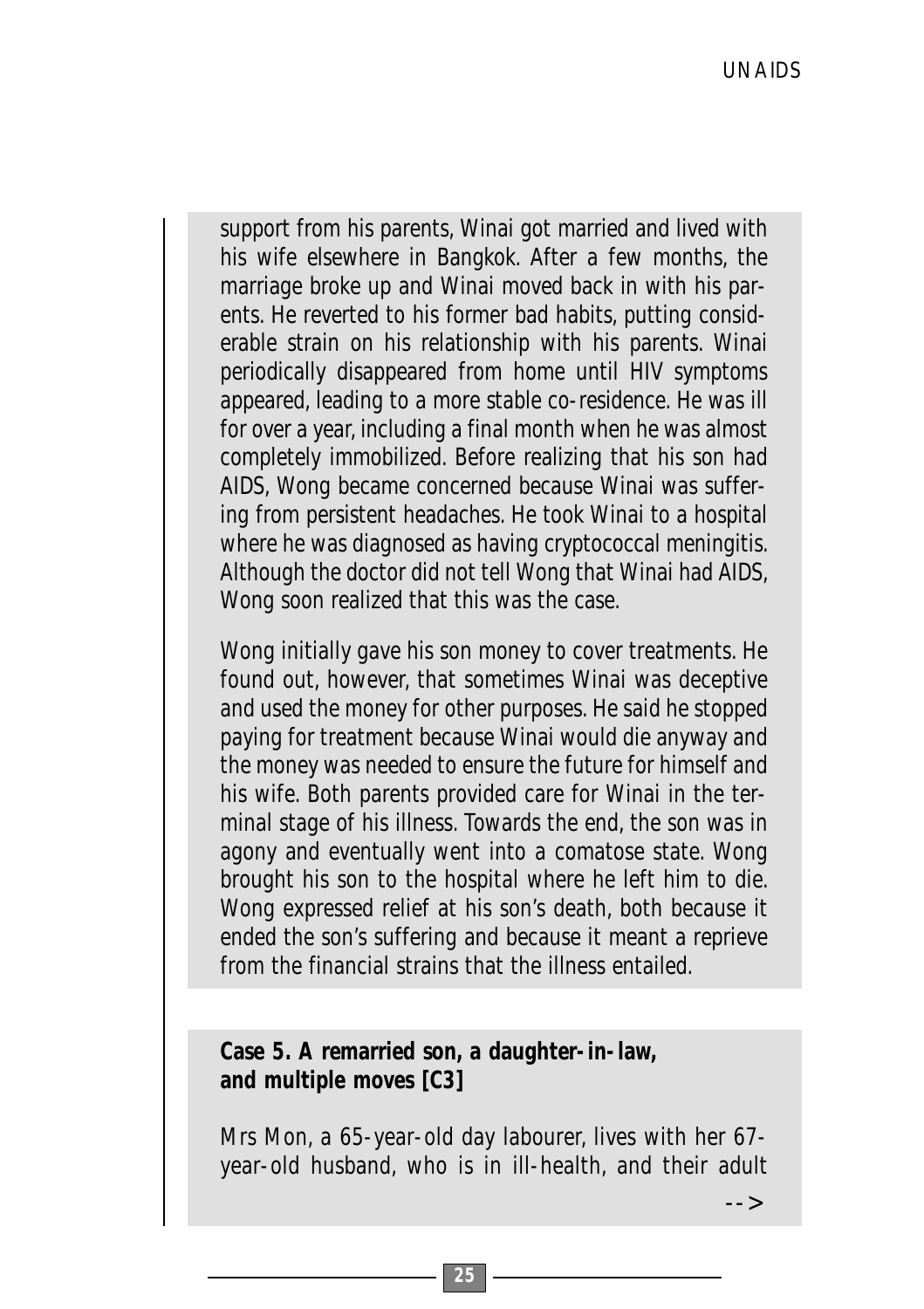single daughter in a village that is within commuting distance of Chiang Mai City. They had five grown children before one son, Sorn, died of AIDS at the age of 37, four months prior to the interview. Sorn worked as a construction worker and local bus driver in Chiang Mai City. His first wife, Daeng, died of AIDS at the age of 30, a few months before Sorn died. Sorn had married Daeng about 7 or 8 years before and originally lived very near his parents. After several years, Sorn left Daeng who, to support herself, became a commercial sex worker at a restaurant in the vicinity. Sorn reunited with Daeng about a year later. She continued her commercial sex work, with Sorn's consent. The family viewed Daeng's work as an economic matter (with little or no moral connotation). She paid rent for a minibus that Sorn drove and provided funds to build a house next to his parents. For a time, she was the main income earner for the family.

Daeng showed symptoms of AIDS for a year or two and became seriously ill five or six months before her death. At this point, she lost her job as a commercial sex worker, and Sorn, urged by Mon, went to be tested for AIDS. Shortly afterwards, Sorn left Daeng and moved to Chiang Mai City. Mon provided care for Daeng who continued to live next door. Mon explained that she felt obligated to do so because of all the financial support Daeng had been providing. About a month before Daeng's death, as her health worsened, Mon notified Daeng's parents of the situation. The parents came to take Daeng back to their home. They criticized Mon for not telling them earlier. Mon continued to visit Daeng after Daeng returned to her parents' home.

During Daeng's illness, Sorn remained in Chiang Mai City, where he moved in with a hill-tribe woman who left her

-->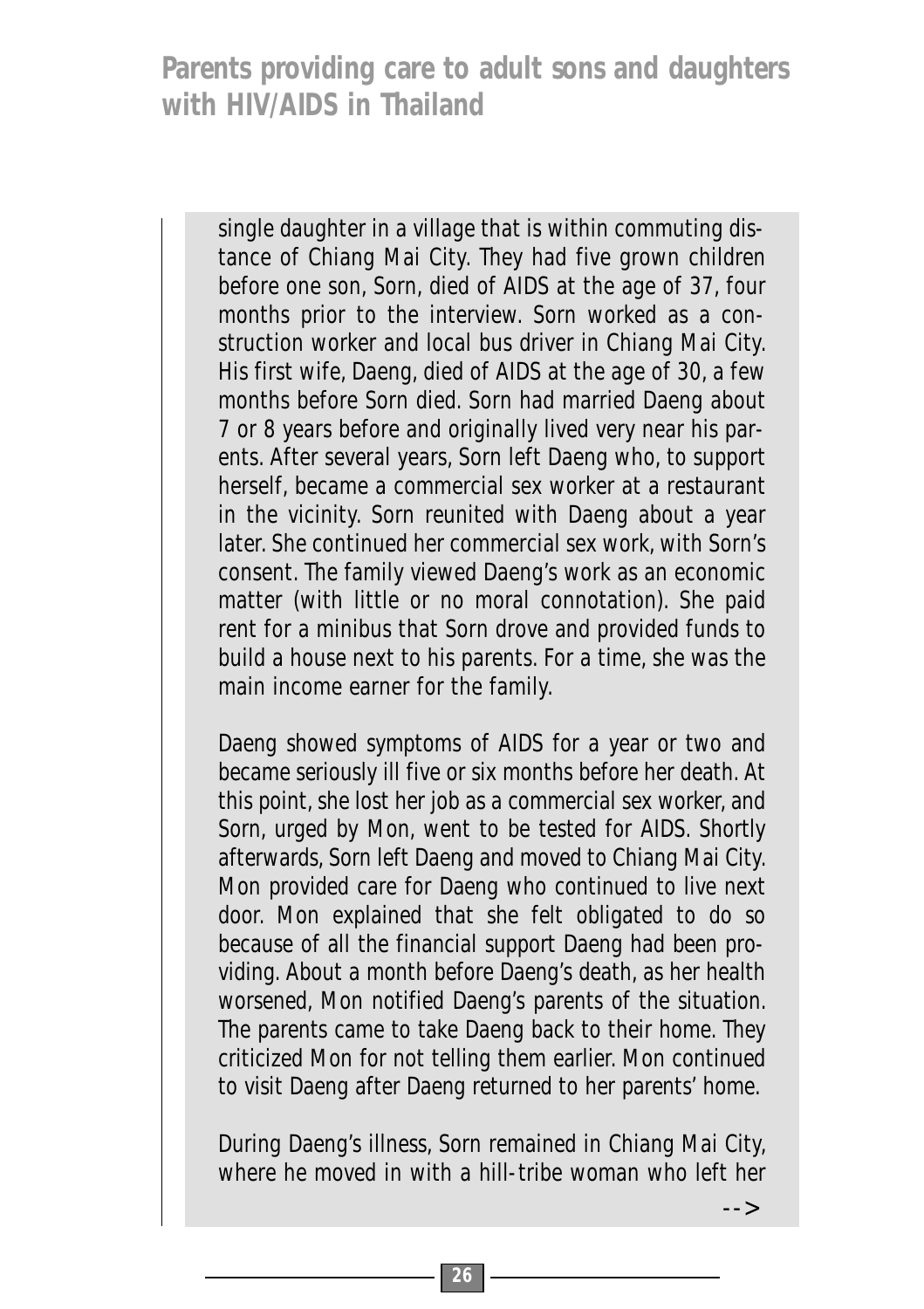husband and children and, in essence, became his second wife. Sorn did not visit or help care for Daeng, nor did he tell the new wife he had AIDS. However, he soon became ill and the new wife cared for him during most of his illness. Sorn's parents only learned of the new wife when Sorn came back home with her when he was near death. He stayed overnight and then was taken to a hospital where he spent two nights. He came back to his parent's home for another two nights. He tried to return to Chiang Mai City to buy poison to commit suicide but was too weak to drive on his own and was brought back to his parents. The next day, the parents took him to a hospital where he died six days later.

These cases illustrate not only how variable the period of parental caregiving can be but also that the duration is determined by a variety of influences, only one of which is the actual duration of the illness. Living arrangements are fluid and influenced by the progression of illness associated with AIDS, social dynamics among family members, and the search for treatments. Stays with parents are often interspersed with periods in the hospital or temporary moves elsewhere. Prior co-residence can vary in degree, sometimes being more of a come-and-go nature than a stable arrangement. In many cases of initially non-co-resident children, it is the parents who urge the adult son/daughter to come back home, although sometimes he/she is reluctant to do so. Parents motivate their children to get tested when they perceive them to be at risk. This was spontaneously mentioned in about a third of all the interviews. The parents' realization that their son/daughter might be at risk can be prompted by their observation of symptoms. Even when the son/daughter lives elsewhere, parents become aware of these symptoms because they see their offspring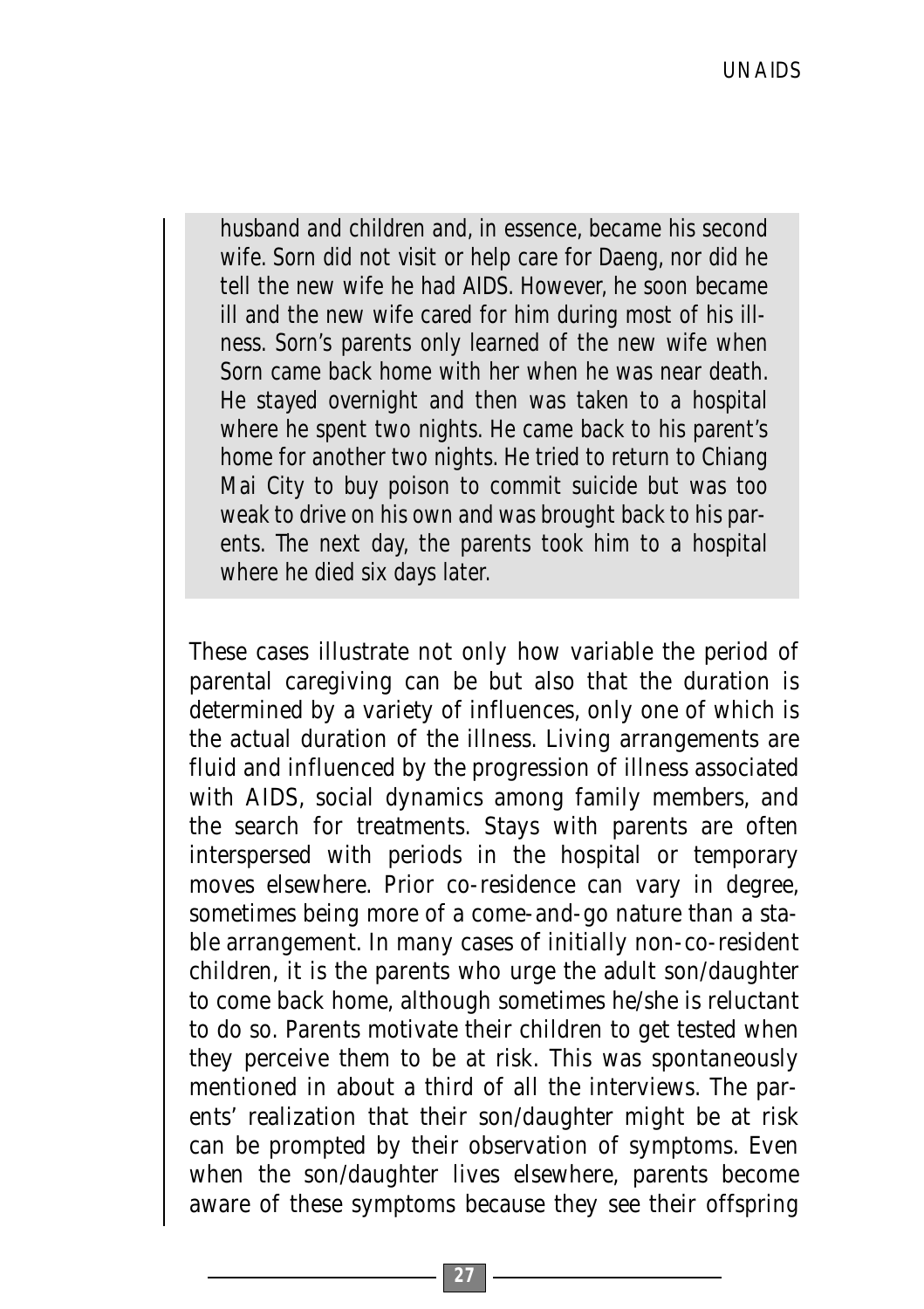on visits or because the son/daughter complains of symptoms. They may also be alerted if their offspring's spouse exhibits symptoms associated with AIDS.

### **B. Gender dimensions**

The particular caregiving arrangements that emerge are clearly linked to prevailing norms regarding gender roles and are influenced by the marital status of both the parents and their ill offspring. The predominance of women in personal caregiving (whether the illness is related to AIDS or not), is a common phenomenon observed in most societies. The TACS documented a strong gender dimension to parental caregiving, with mothers being more than twice as likely as fathers to have provided at least some care for their son/daughter with AIDS and more than five times as likely to assume the role of main caretaker. The tendency for personal caregiving to be provided by women is also evident in the illustrative examples given above, as well as in the full set of open-ended interviews. Because fathers are typically older than mothers and because adult men have higher mortality than women in Thailand, an adult with AIDS is more likely to have a living mother than a living father to turn to. Indeed, several of the cases involved widowed women. When both parents were available, however, the most common pattern was for the mother to be the main caregiver and the father to play a less significant or even negligible role.

An example that underscores the greater importance of mothers than fathers in personal caregiving is provided by one of our Bangkok cases in which the father and mother lived separately in different parts of town. The ill single son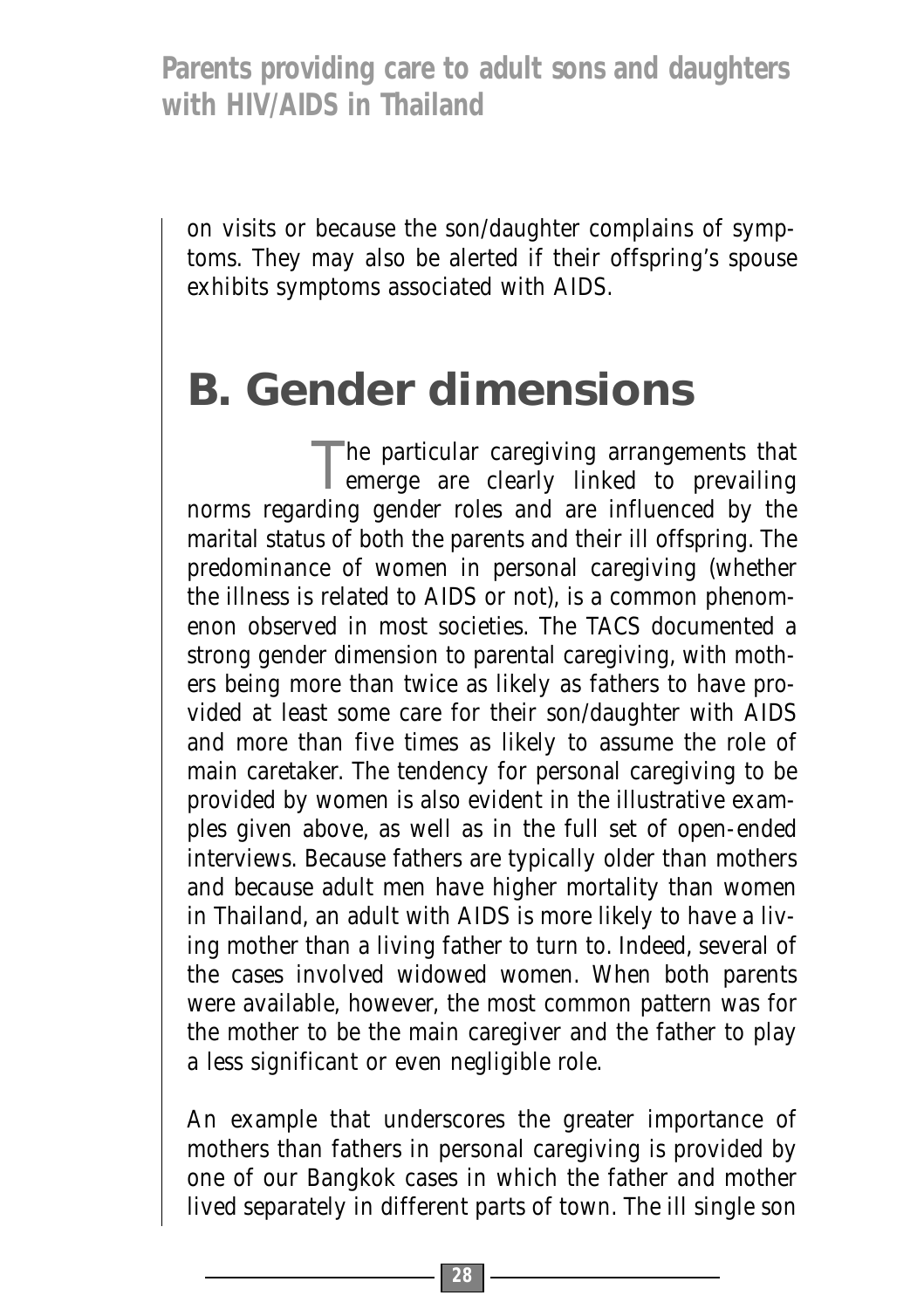spent time at each place although, during the initial stages of illness, he stayed primarily with the father who cooked for him and provided company. However, when the son's condition worsened and extensive personal caregiving was required, the son moved in with his mother, where he remained until his death.

Other evidence of the predominance of women in caregiving is provided by cases where the person with AIDS was married. In five of the seven cases where the ill individual was a married man, the wife either acted as the main caregiver or shared responsibility with the husband's mother or mother-in-law. In contrast, in the two cases involving married women with AIDS (including illustrative case 5, above), the husband did not participate in caregiving. Thus the wives of those with AIDS can significantly lessen the caregiving burden of the husband's parents (typically the mother), but the fathers appear less likely to provide much relief.

It is not true, however, that men were completely out of the caregiving picture. Although, in the TACS, fathers were less likely to be caregivers than were mothers, still almost half (46%) were reported to have helped, at least, and 15% of fathers served as the main caregiver. In the current study, for three cases (including illustrative case 4 above), the father seemed to have shared the caregiving role more or less equally with the mother and, in several other cases, played at least a moderately supportive role. Also, men typically the father or a brother—provided transportation when the person with AIDS needed to go to hospital, and helped when greater physical strength was needed, such as in lifting or carrying the ill person. Thus, while men may play a minor role in routine care, they can be of critical importance when special tasks are required.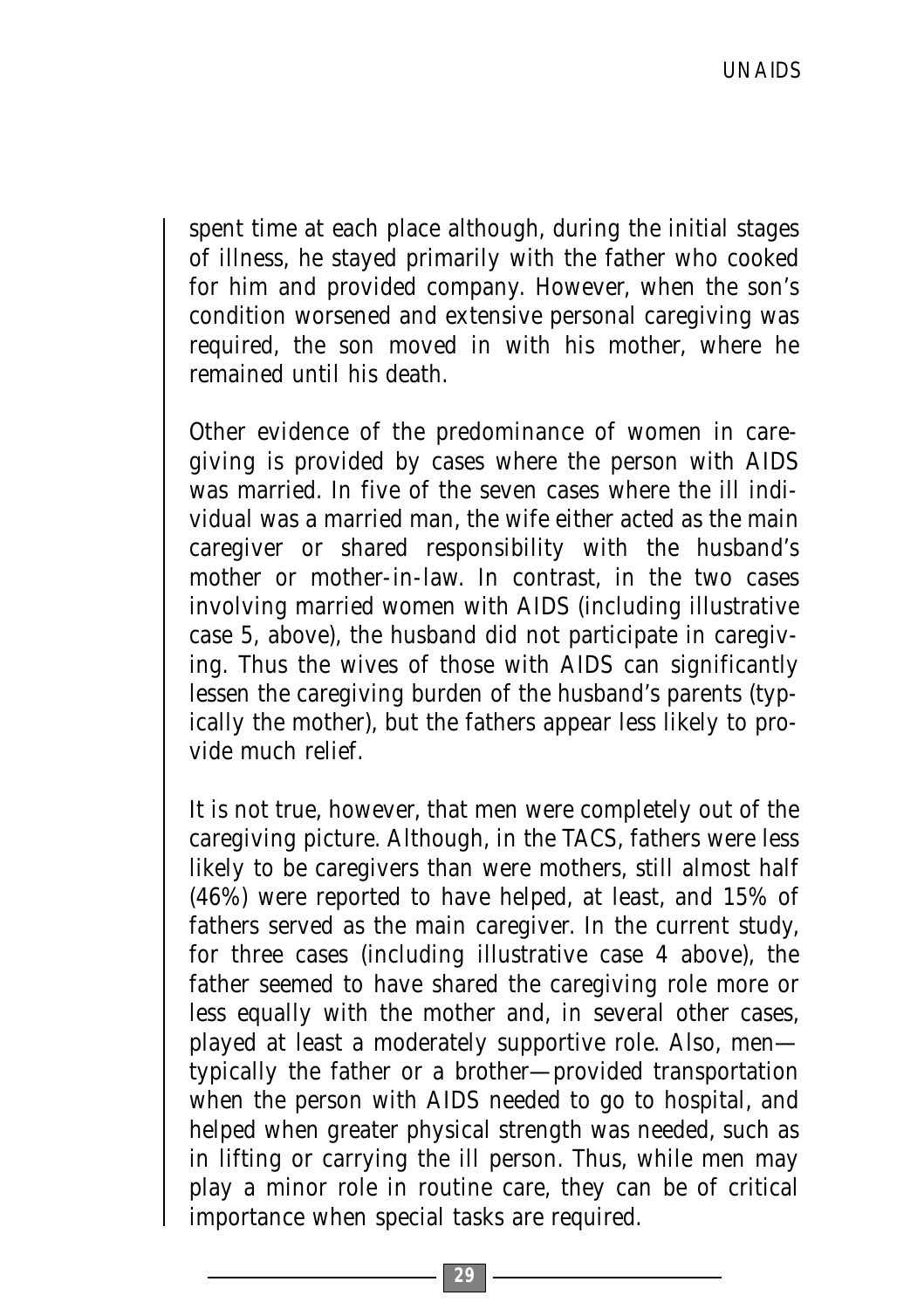**(My husband helped with cooking. He's a very good cook... When (my son) had to go to the doctor (my husband and the older brother) would help carry him. They always helped.** 

**[59-year-old mother, Rayong, R1:463–473]**

**When he had to go to hospital, his older brother would drive him... His younger brother helped him a lot. He washed his body and applied talcum powder. He (the sick son) was a big guy. His brother did it so I didn't have to help much.**

**[67-year-old mother, Rayong, R4:97–99, 169–173.**

In part, the lesser involvement of fathers in the caregiving (as illustrative case 3 above suggests) may relate to their position as the main income earner in some of the families (and thus the greater opportunity cost, e.g. loss of income, that would be entailed if they devoted their time to caregiving). In addition, in two cases where the father contributed little (as in case 4 above), he appeared to be too ill to help. In another case, the mother kept the condition of the son, who was a transvestite working in a cabaret show, a secret from the father (a military officer), until close to the very end. She was afraid that the father would have difficulty accepting the fact that his son had AIDS. When he was told, the father paid substantially towards treatment expenses. Finally, since most of our interviewees were older women rather than older men or couples, we may have received a less complete accounting of men's roles than of women's.

### **C. Caregiving tasks**

Caregiving to an adult son/daughter with AIDS involved a wide variety of tasks, ranging from some that would likely be done even for a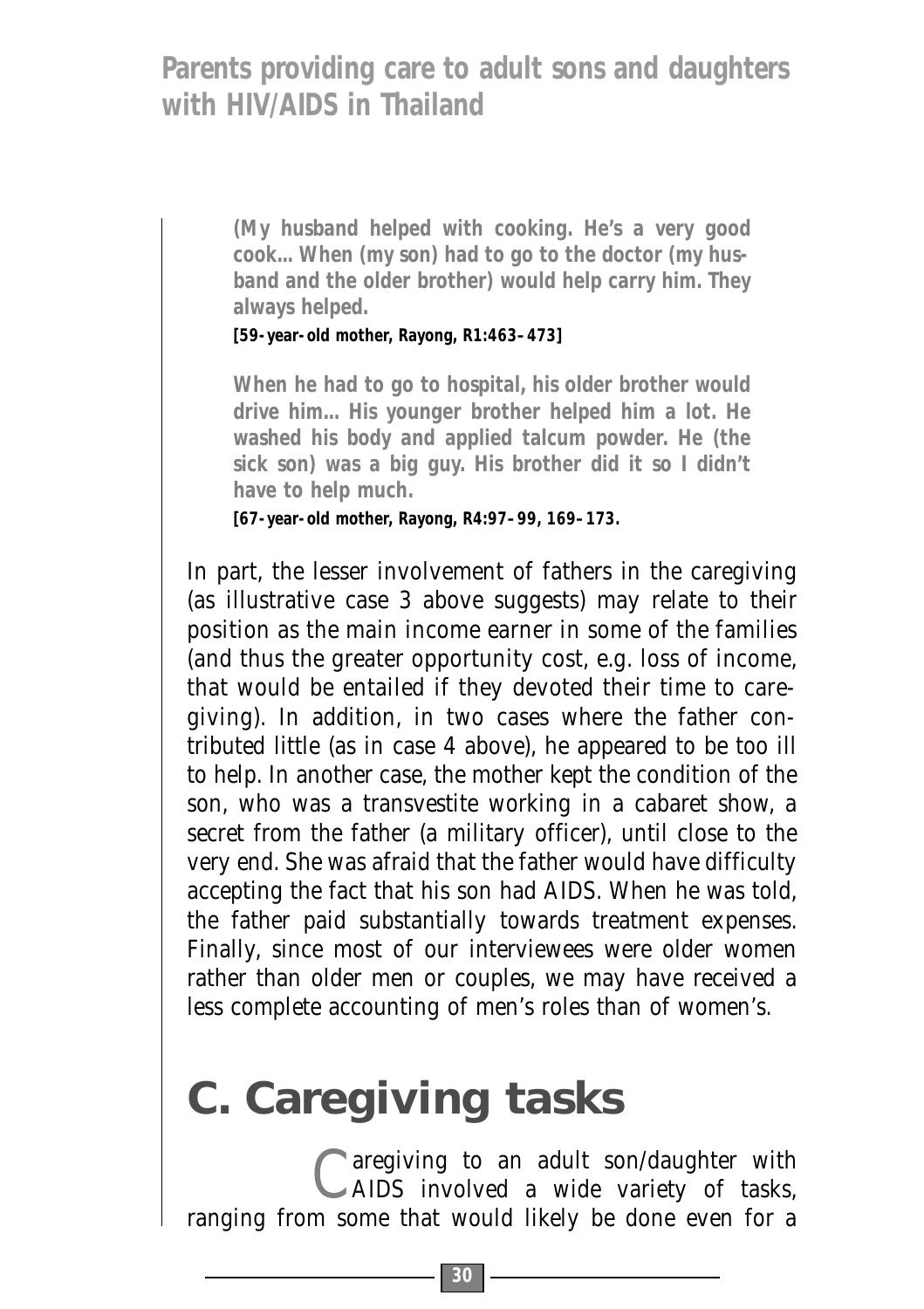healthy co-resident child, to others that are associated with the extreme debilitation that often accompanies the terminal stages of AIDS-related illnesses. Variation in disease progression and the particular opportunistic infections that the individual develops contribute to diverse experiences among caregiving parents. Likewise, the different routes that lead to parental caregiving, as well as the marital status of the ill son/daughter, help determine the duration, extent and nature of the parents' involvement.

When adult children living elsewhere only return at the terminal stage of their illness, parental caregiving is short, although typically characterized by extremely demanding tasks. Part of this time may be spent at the son/daughter's bedside in a hospital, where some tasks will be shared by hospital staff (see discussion below). In contrast, parents whose son/daughter was already co-residing with them before any symptoms emerged typically spend longer periods providing care and deal with a wider range of illness severity. In such cases, parents may enter their caregiving role before realizing the full extent of what lies ahead. Earlier signs of symptoms, such as headaches, fever, persistent colds and weight loss, may not immediately alert parents to the fact that their role as an AIDS caregiver is about to begin. Nor does the adult child necessarily know what lies ahead. Caregiving may, at first, be of an intermittent nature as the child recovers from one opportunistic infection and then later experiences a recurrence or succumbs to a different one. Parents who are with their son/daughter from the onset of symptoms will also typically have a longer period in which to adjust to the deterioration of their son/daughter's physical and psychological health.

The presence of the ill individual's spouse (especially a wife) can alleviate some or even most of the demands placed on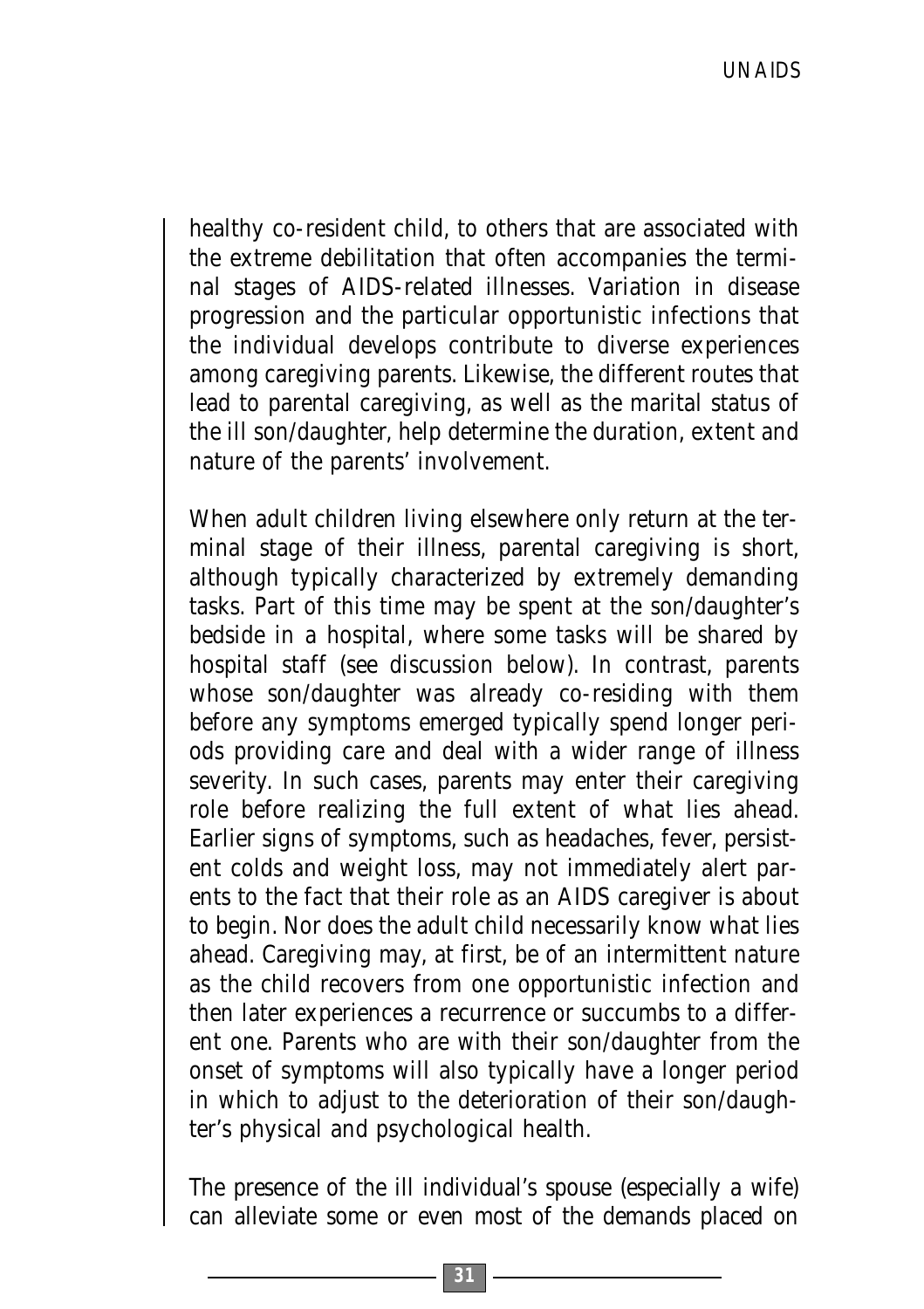parents (especially the mother) for personal care. Even when parents are present, the wife often assumes the lead caregiving role. For example, according to the TACS, in 54% of the cases of adults who died of AIDS and lived with, or adjacent to, a parent at the terminal stage, the wife was the main caregiver for married sons and, in another 11% of cases, the wife also helped the parent. In contrast, no husbands in these circumstances were the main caregivers for married women who died and in only 16% of the cases helped the wife's parents, who served as the main caregivers (statistics based on original tabulations by the authors). In addition, for married sons/daughters living away from home, the presence of a spouse could delay the return to the parental home and, in some cases, could result in the son/daughter not returning at all. Even in the latter situation, the mother may temporarily move in with her son/daughter to provide help. However, spouses may also leave before any substantial care is needed or, especially in the case of husbands, as the TACS results indicate, do little to assist the parents in their caregiving role. In unusual circumstances, an older person may take care of the individual's spouse who is also ill, or of a grandchild if they co-reside or live nearby, thus leading to a multiple caregiving role.

### **1) Assistance with needs of daily living**

Although the extent and duration of caregiving varied among our sample, many common features emerged from the interviews. The most frequently reported tasks involved those directed towards meeting the ill son/daughter's needs of daily living. These included preparing food, doing laundry, and assisting the ill person in eating, dressing, bathing, and using the toilet.

In the majority of our cases, the parent prepared food for the son/daughter with AIDS. In some cases, where the individ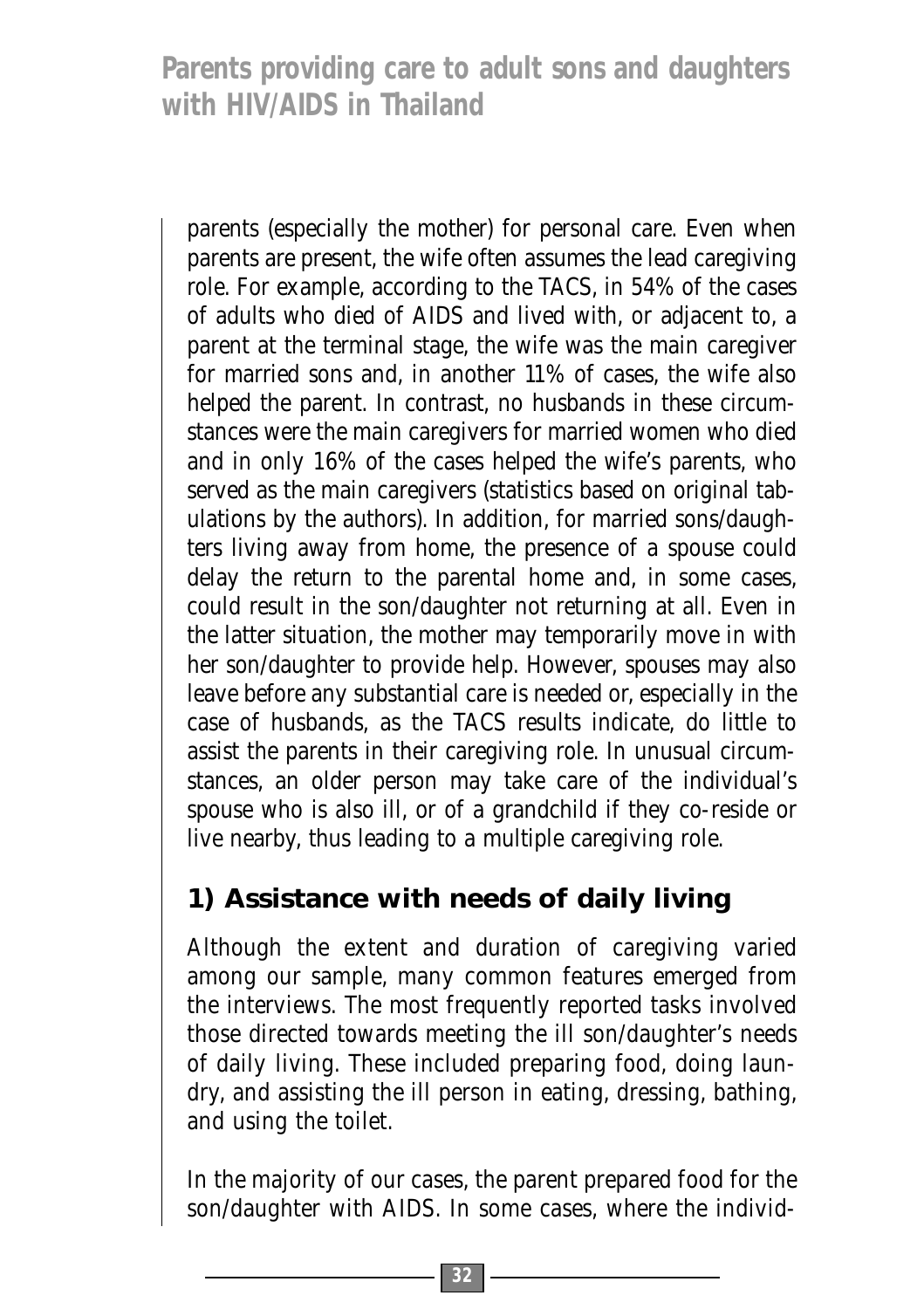ual in question was already co-resident with the parents, this represented a continuation of the situation prior to the onset of illness. But in others, where the person with AIDS moved in from elsewhere, it meant that additional food needed to be procured and prepared. More significantly, however, most parents modified their normal food preparation in one or two ways. Some tried to structure the son/daughter's diet to consist of foods they perceived were particularly healthy and to avoid foods considered as potentially harmful to the individual's condition. By doing so, they hoped to restore the child's health or at least slow further deterioration. Others tried to please the son/daughter by preparing his/her favourite dishes, providing anything the person wished, or serving dishes that were seen as especially delicious but that normally would be reserved for special occasions because of their cost. This latter approach was motivated both by sympathy for the son/daughter and as a way to keep up the latter's strength. Not infrequently, parents combined the two strategies.

**I only cooked pork for him. I didn't allow him to eat buffalo meat, chicken, catfish, yesok (a local fish), and wild animals.**

**[60-year-old mother, Chiang Mai, C1:275–278]**

**I was careful (about what he ate). I wouldn't let him eat cold food because he was hot inside. It's like he had a fever all the time. I also didn't let him eat seafood.** 

**[61-year-old mother, Phetchaburi, P3:348–354]**

**I bought him bird's nest soup when I still had money... I bought him good food because I knew that he would not live for long. I just bought him any food he craved. [59-year-old mother, Rayong, R1:442–461]**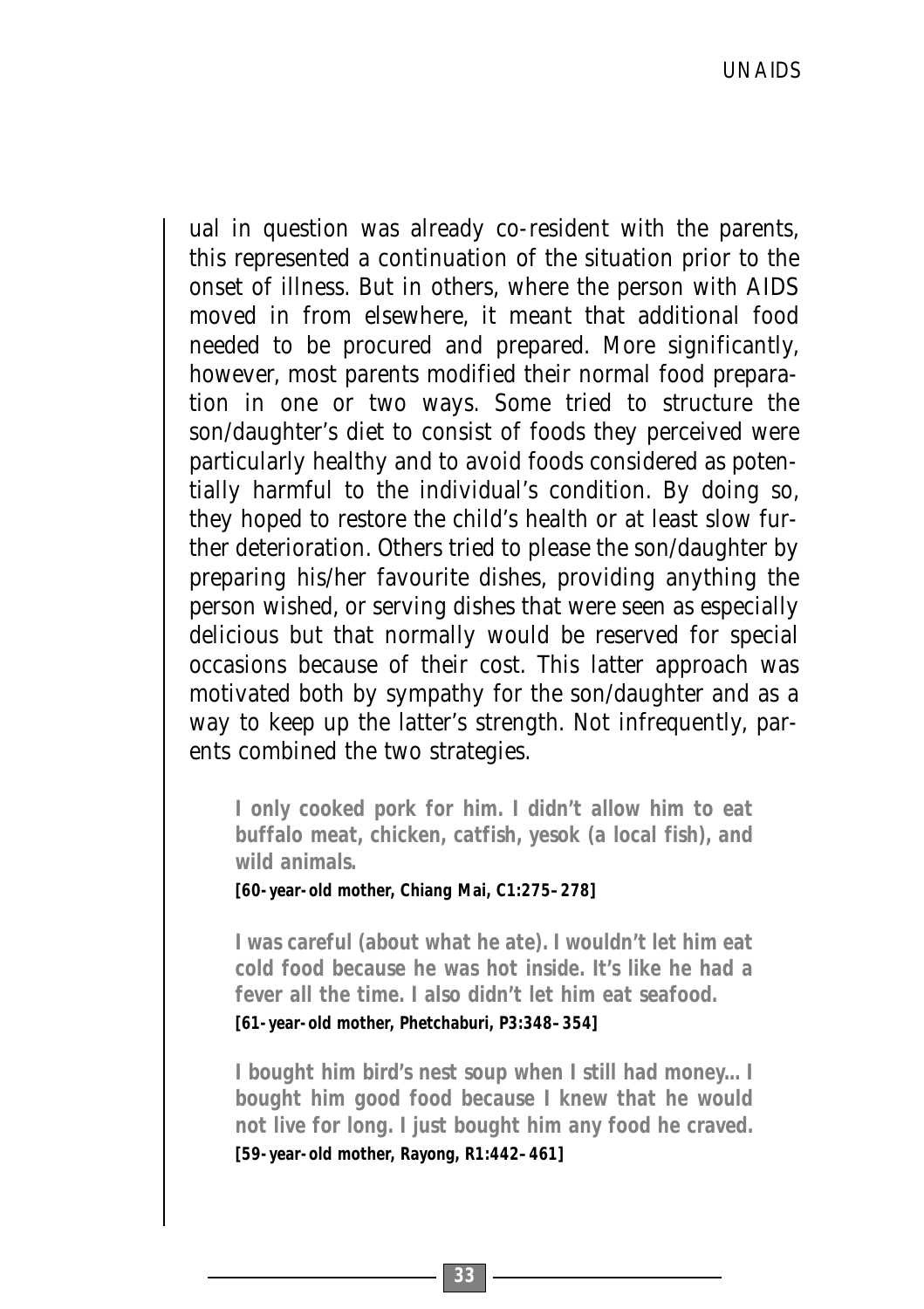**I saw his body getting skinnier each day. So, I never told him not to eat. I let him eat whatever he liked. [65-year-old mother, Rayong, R5:223–226]** 

**I let (the two sons who died) eat whatever they wanted... Why should I stop them from eating anything. They can't eat after they are dead. [60-year-old mother, Rayong, R6:234–239]** 

Several parents mentioned that eventually their children became too weak to eat on their own and had to be spoonfed. Many were concerned that their son/daughter was not eating enough, could not keep food down, had frequent diarrhoea and/or was losing weight. Thus they encouraged him/her to eat even if, at the same time, they avoided giving food that they saw as risky for the son/daughter's condition. Milk was most commonly mentioned among the types of food they encouraged, perhaps partly because it could be easily ingested but also because it was seen as providing nourishment. Other easily ingested foods they recommended included rice porridge and soups. Several interviewees said they gave their son/daughter bird's nest (a gelatinous substance gathered from the nests of a special type of bird in Southern Thailand that is popularly believed to have curative value), in one form or another. Because it is expensive, it was likely thought of as a special treat but it might also have been thought of as having particular nutritional or curative properties. Foods that parents most commonly avoided giving were seafood, some types of fish, chicken and buffalo meat. Only rarely was avoidance of alcohol mentioned, perhaps reflecting more a lack of interest in drinking by the seriously ill son/daughter than the parent's belief that it would be harmless.

Doing laundry for the sick person was also mentioned in a number of interviews. As with food preparation, this did not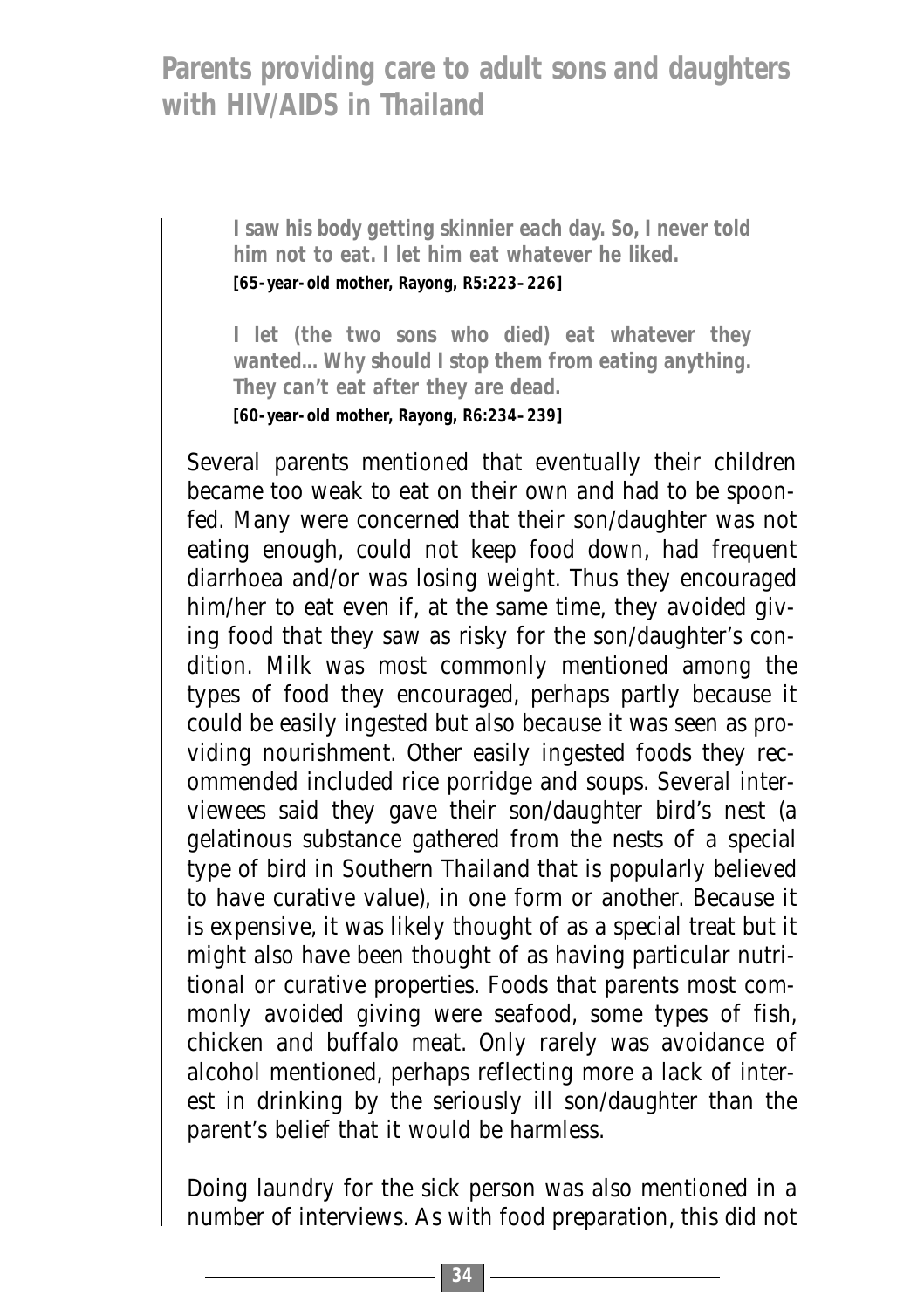always represent a new chore. However, at the more advanced stages of illness, it could involve washing sheets and clothing soiled by urine or excrement, adding a new, unpleasant dimension to laundry—one that sometimes caused the parent concern about the possible risk of contagion (see below).

Problems associated with incontinence or assisting the ill son/daughter to the toilet were particularly salient, being mentioned in over half of the interviews. Especially towards the later stages of illness, many of the individuals with AIDS were unable to walk on their own and needed help to get to the bathroom to bathe or relieve themselves. In rural settings, the toilet and bathing facilities are usually outside the house, making access all the more difficult. Commonly, the ill person became too weak to bathe him/herself and the caregiver needed to assist. In the middle of the night, providing assistance in getting to the toilet was particularly inconvenient. Also, in some cases, the available caregivers lacked the physical strength to carry or hold up the person with AIDS. Thus spittoons were provided as bedpans for the patient. Some parents expressed concern about the risks of getting infected themselves from handling the containers the bedridden individual used to relieve him/herself. Nevertheless, as unpleasant and burdensome as these aspects of caregiving could be, most parents accepted it in a matter-of-fact manner.

**At first, he still could go to the bathroom, but later he couldn't. He would call me when he peed on himself. I understood that he couldn't control that. Later, I had to buy diapers for him. Then I had to clean his butt.** 

**[51-year-old mother, Bangkok, B3:209–215]**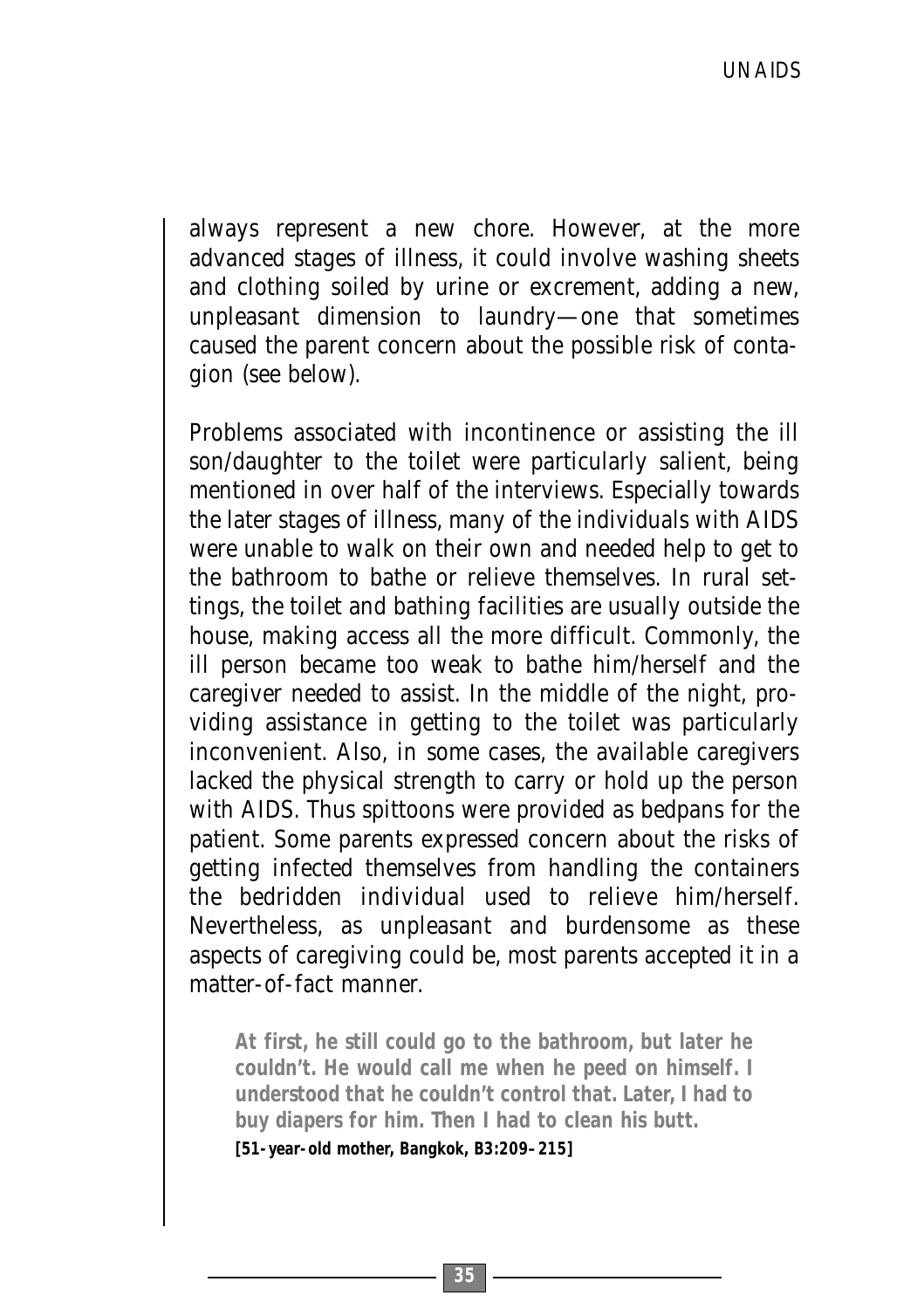**I had to clean up after he defecated. If he could use a bedpan, he would use it. At his later stage, he couldn't go to the bathroom anymore. He would defecate in bed. [61-year-old mother, Phetchaburi, P3:248–251]**

**Mother: At first, he could go to the toilet himself, but when he got really sick, he had to use a bedpan.** 

**Father: Both of us had to help. We had to drag him... We had to dig a hole near the place where he slept. When he needed to defecate, we dragged him to the hole.** 

**Mother: We bought him a bedpan first and dug the hole later. I cleaned his body... If he felt hot, we had to shower him.** 

**[70-year-old mother and 80-year-old father, Rayong, R3:170–174]**

### **2) Assistance with health care**

Besides help with daily living, parents as caregivers typically also became involved in tasks more directly related to the illness, such as monitoring their son/daughter's state, accompanying the AIDS-inflicted individual to health service sites, staying with them at the hospital, seeking remedies and cures, administering medication at home, providing massages to ease discomfort, and providing psychological support to keep up morale.

In all but one of the 20 cases in our sample, the person with AIDS visited a hospital in connection with AIDS-related illnesses. Most visits were to government-run hospitals. Outside of Bangkok, these included both district- and provincial-level hospitals. In two of the three cases in Bangkok, the person with AIDS was referred to the government hospital specializing in the treatment of AIDS patients. In a few cases, private hospitals or clinics were used. Sometimes several different hospitals were tried in the hope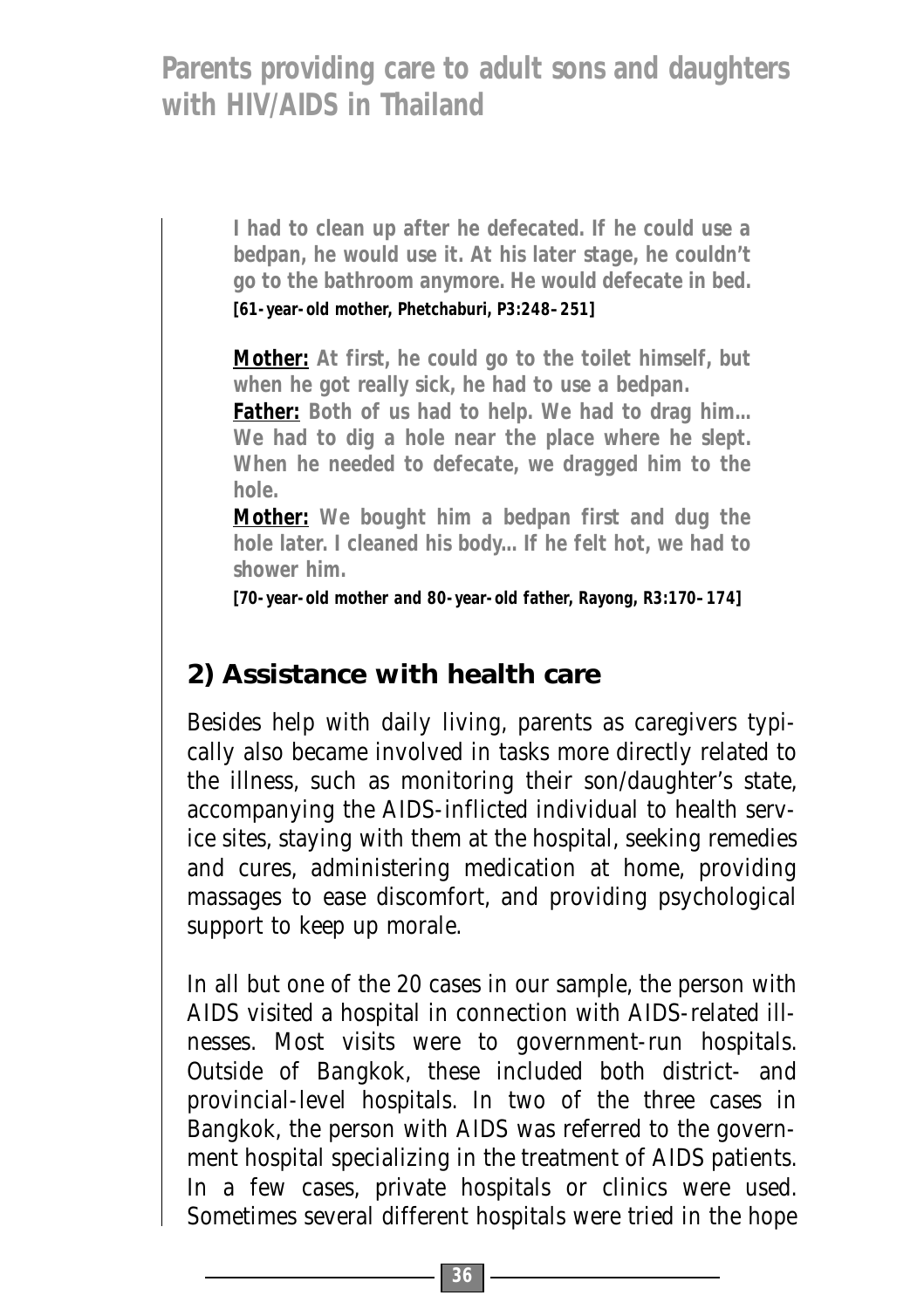of improving the chances of finding effective help. Frequently, visits were for check-ups and outpatient care, which, in some cases, occurred on a regularly scheduled basis. Most of the persons with AIDS were also admitted to hospitals as inpatients for varying periods of time, ranging from a single night to stays as long as two months. More often than not, those who spent time as an inpatient did so on multiple occasions.

Visits to, and stays in, health care facilities typically involved family caregivers. Visits to such facilities were often made at the parent's urging and the parent often accompanied the patient. As noted above, others besides the main caregiver—typically fathers and brothers of the ill persons—assisted in providing transport to health facilities and, when necessary, helped in lifting or propping up the person with AIDS when walking. Experiences with the health care system seemed to vary widely. Several interviewees complained about the service provided, indicating that insufficient attention was given to their ill son/daughter. One father mentioned that, on several occasions, he tried to have his son admitted to the AIDS hospital in Bangkok, but his requests were turned down. Refusing admission, however, does not seem to be common, given the fact that it was not reported by others and given the frequency with which hospital stays were mentioned. One mother in Phetchaburi reported that her son was discharged after a couple of days (from a private hospital) because they could not pay the high daily cost. Some parents mentioned that, when the doctors discussed their son/daughter's illness with them (at least initially), they were not told that he/she had AIDS. However, others reported being informed about AIDS and counselled by hospital staff. In two cases in Chiang Mai, parents mentioned that either hospital or local health station staff made home visits.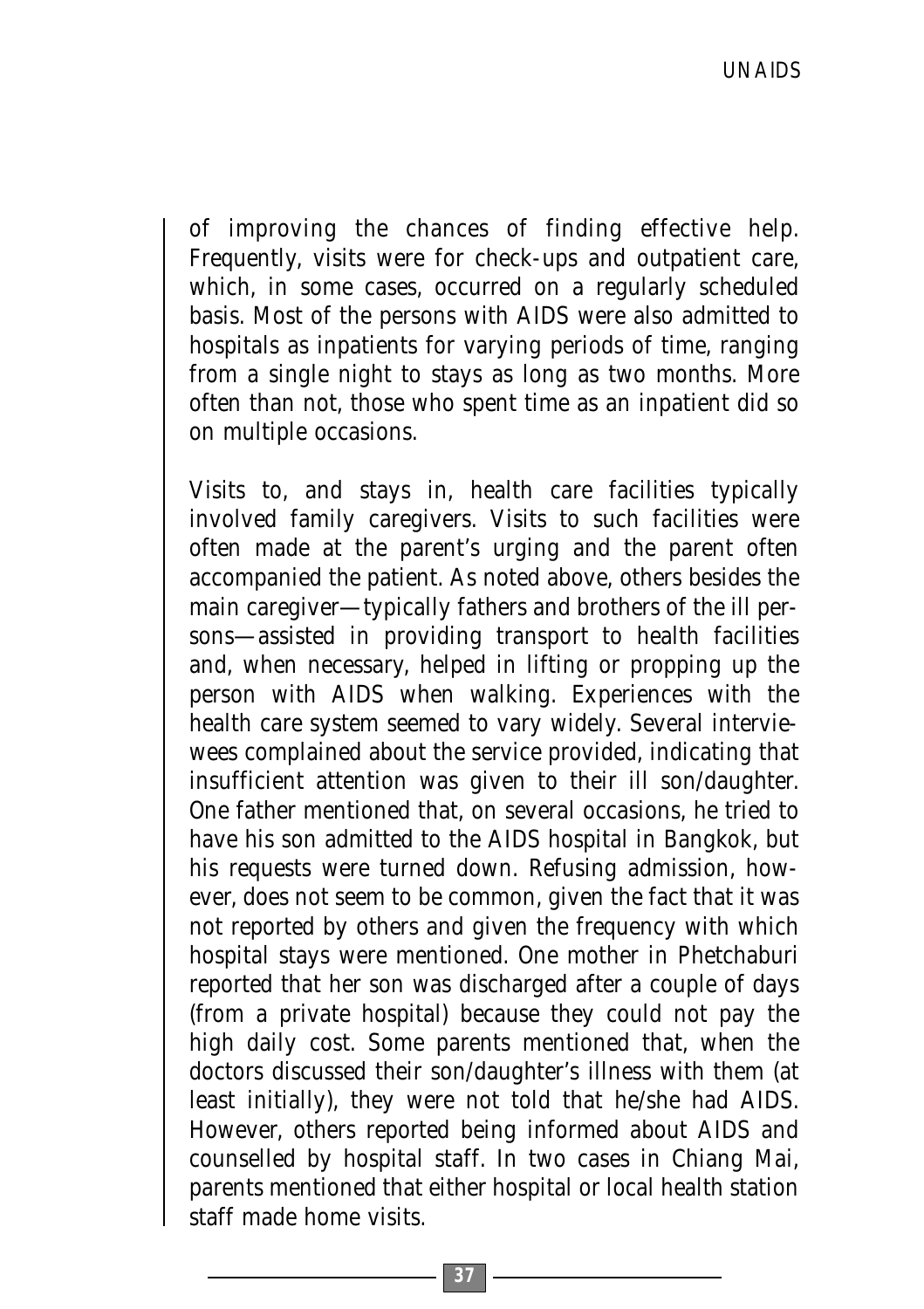**At the hospital, the doctor didn't spend much time examining my son. He just asked, "Can you eat; do you feel itchy?" I think the doctor thought that my son wouldn't live very long so he didn't pay much attention. [51-year-old mother, Bangkok, B3:172–177]** 

**He constantly had a headache and got a flu. We were suspicious when he came here (from Bangkok). We took him to a (private) hospital... We all went together. The doctor said he got parasites that went to the brain but that's the only thing he told us. Actually, he (our son) already had his blood tested and knew (he had AIDS)...** 

**[54-year-old Mother and 59-year-old father, Phetchaburi, P2:58–69]**

**Health workers from the health centre and hospital come to visit him... After he was so ill that he couldn't get up, we received 5000 Baht in financial support. The money was from the health centre and given to us through the housewives' club.** 

**[60-year-old mother, Chiang Mai, C5:368–381]**

In Thailand, it is not unusual during hospital stays for a relative to remain with the patient even overnight. This was explicitly mentioned in four of our interviews. It is likely to have happened in other cases as well, although by no means all. In some circumstances, it was virtually a necessity as the inpatient care provided by the hospital staff was seriously deficient, at least in the eyes of the parents. In other cases, the motivation seems to have been largely that of providing moral support.

**I stayed at the hospital. I didn't come home at all. My daughter was scared. When I was about to leave, she would ask me not to go. She would hold my hands. She didn't want me to be out of her sight.**

**[57-year-old mother, Rayong, R2:437–438]**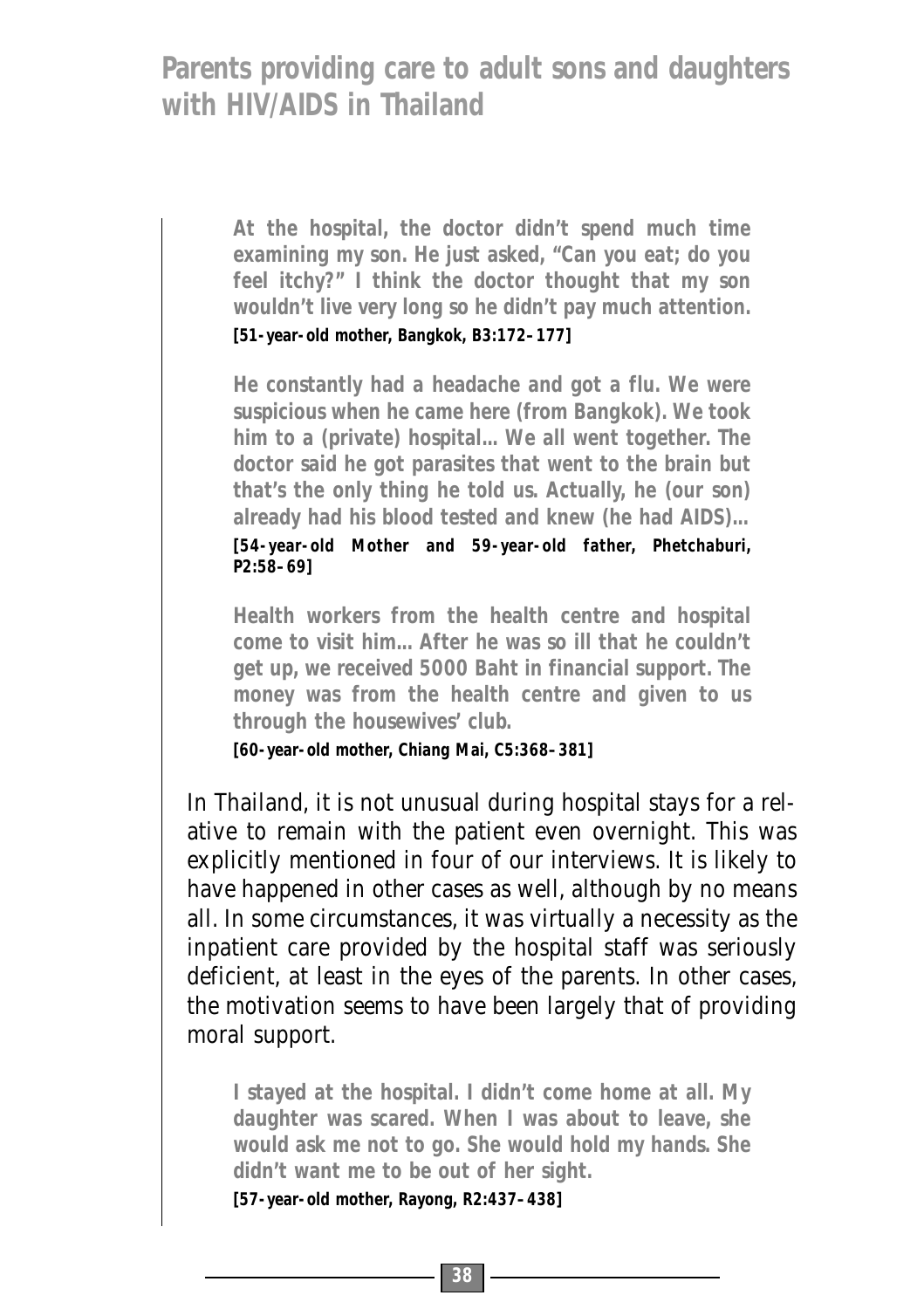**We went to the (provincial) hospital quite often. It's crowded. Sometimes, there's no bed available... Any available space like near the stairs. He slept there. The hospital allowed one person to closely watch him. When he got a fever, I wiped his body. If he wanted to pee, I had to help him because sometimes he couldn't go to the toilet by himself. (Nurses) came only at the time to give medication... They asked how many times he peed or defecated today. Apart from that, I had to do it. When I went to sleep, I leaned over the bedside. [51-year-old mother, Rayong, R7:158–172; 344–357]**

Thus, while hospital stays could serve as a form of respite for a parental caregiver when the son/daughter has had a particularly serious bout of illness, in some situations it could actually add to the caregiving burden if the parent needed to stay with the patient in the hospital. In such cases, unlike when caregiving takes place at home, the parent is not free to mix caregiving with other activities that normally need to done around the house or local community. Moreover, the physical setting in the hospital can be quite uncomfortable.

In many cases, impending death was preceded by a serious deterioration of the ill person's health, prompting parents to take him/her to the hospital. This resulted in stays that often ended in death. Thus, although most of our cases represent situations in which a parent or other family member provided care at home during most of the duration of the illness, about half of the deaths occurred in hospitals. There were also cases in which the individual died within a few days or a week of being released. Given a choice, many of the parents would probably have preferred to have their son/daughter die at home. At least one set of parents mentioned explicitly that they avoided putting their son in a hospital for this reason. For many others, however, this was not really an option once they sought help at the hospital.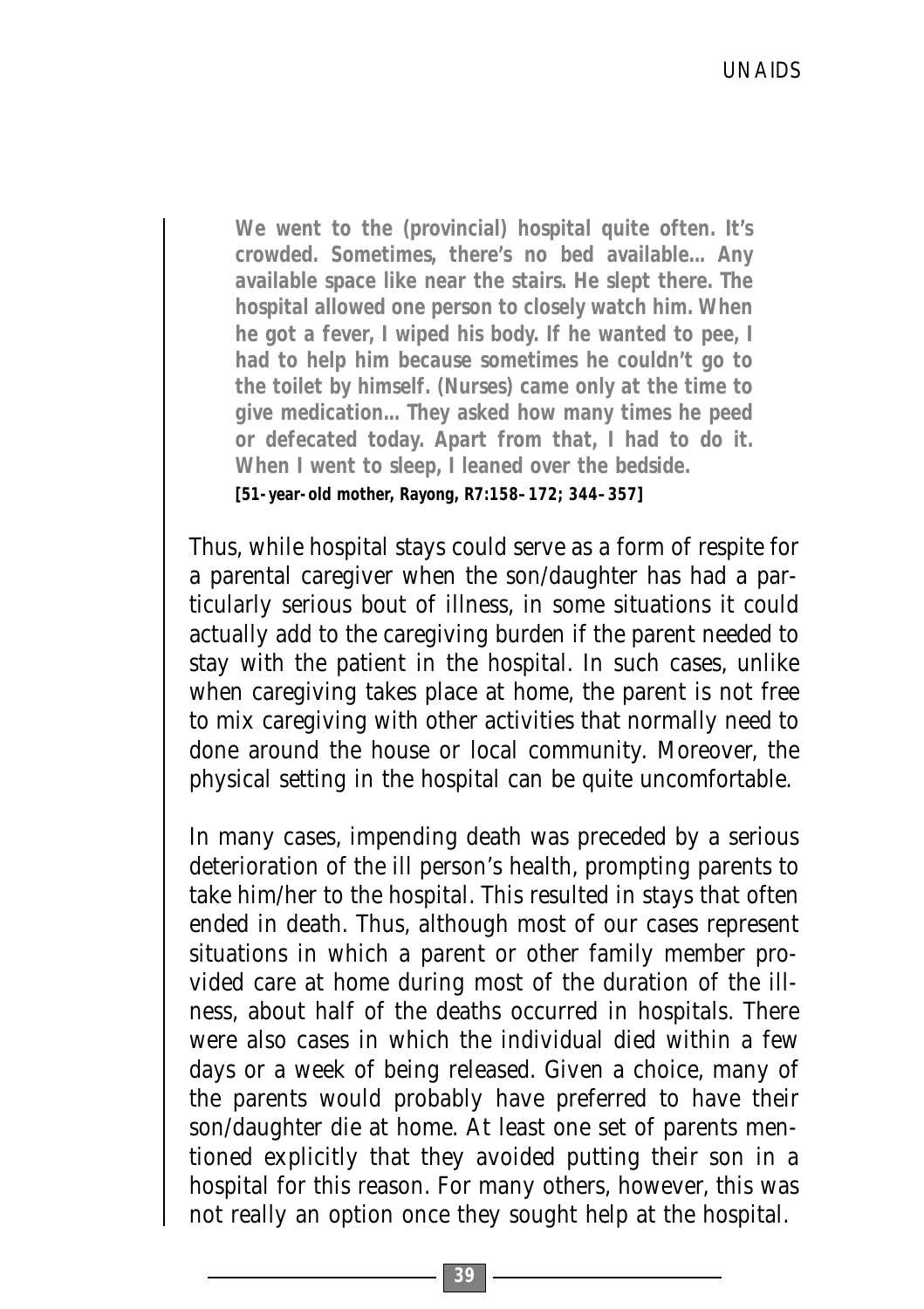**The day we took him to the hospital, I am not sure if they took off his oxygen. He was admitted at 8pm and died the next morning.** 

**[51-year-old mother, Phetchaburi, P1:186–187]**

**(I stayed with him at the hospital) five days and he died. He couldn't hang on. He was so sick that he coughed up blood. That's why he agreed to go to hospital. Before, he wouldn't go, no matter what I said.** 

**[51-year-old mother, Rayong, R7:328–332]**

**I discussed with my husband that we wanted him to be with us even if he had to die. How could we leave him at [the] hospital? We pitied him. We decided to keep him at home.** 

**[61-year-old mother, Phetchaburi, P3:685–692]**

Traditional remedies were commonly used in parallel with modern medicine in the cases studied. Modern treatments involved medication and services received from the governmental health care system, private clinics and hospitals, and over-the-counter medicine from pharmacies. Traditional treatments involved procedures performed by indigenous healers and herbal medicines obtained through them or from herbalists. Some herbal medicines required preparation, such as being dissolved in water or, more commonly, being boiled (with the resulting liquid serving as a tonic). Some food supplements could be ingested directly but others required preparation. Five of our interviewees spontaneously mentioned that they gave massages to their AIDSafflicted son or daughter. In a sense, this can also be considered a form of traditional treatment in as much as, in Thai culture, massage is considered a key remedy for reducing aches and pain. Massages may also have been considered to have a calming effect and, thus, to be of psychological benefit.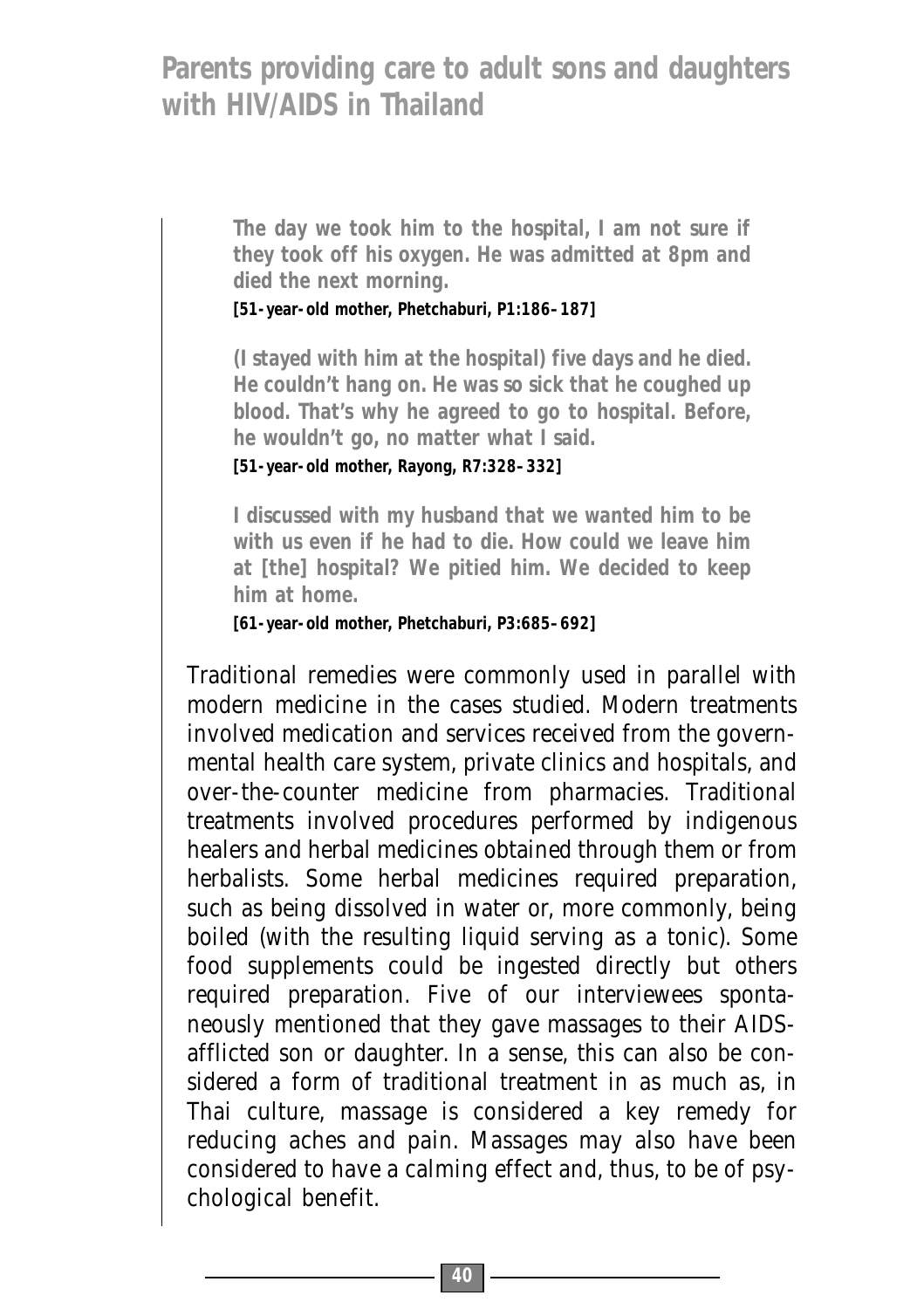A few parents believed that traditional medicines were ineffective and to be avoided from the start. Others became disillusioned as they perceived the effects to be either temporary or non-existent after trying them. Most parents, however, wanted to expand the potential routes that might help prolong their son/daughter's life or improve his/her condition and thus did not want to limit themselves to just one type of medical approach. Some parents, who used traditional medicine for the ill individual, claimed that it helped reduce some symptoms, such as skin rash and loss of appetite. Some saw the food supplements as a way to give their son/daughter nourishment when he/she could not eat a normal meal. Some became desperate in their search for a remedy, keeping up their hope to the very end, as illustrated by one mother who, just hours before her son died, was arranging to take him with her to a distant province to try yet another traditional alleged cure.

**Before he became very ill, I went to places that people told me there were good medicines. I went to buy pot medicines (meaning to [be] boiled in a pot) in Suphanburi and Rayong. I've been everywhere. Don't tell me that there is a medicine that can cure this disease. I won't believe it... Some people told me that medicine you boil was good. I bought some for 3000 Baht a pot.** 

**[51-year-old mother, Phetchaburi, P1:247–254; 338–339]**

**We went wherever people told us that there were good medicines. We went all the way to Sakon Nakorn [a distant province]. We got a medicine that we had to make into small pills. We paid 3000 Baht for it... We pounded it for him and he took it all.** 

**[54-year-old mother and 59-year-old father, Phetchaburi, P2:195–208]**

There was little association between the treatment approach and parents' financial status, since a whole range of both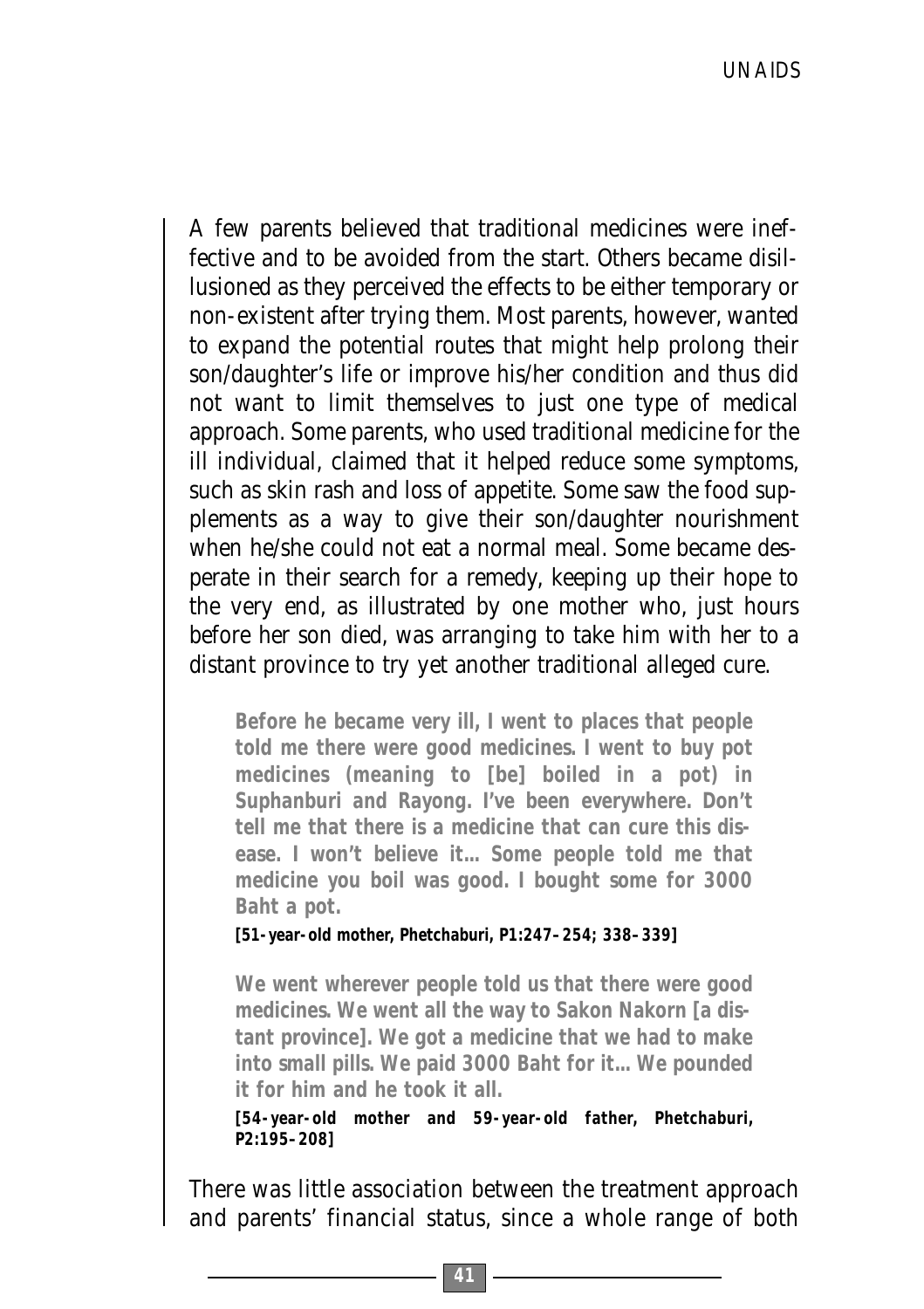types of treatment is available at varying prices. Parents would employ those of each type to the extent they could afford, sometimes borrowing from others or occasionally selling possessions in order to pay for the treatment (see below). Searching for traditional medicine could require considerable effort and involve long-distance travel to places where the rumoured remedy was available. Seeking such medicines was seen by most parents as part of their role as caregivers. Likewise, parents saw preparing and encouraging their son/daughter to take medicine, regardless of the type or source, as part of their responsibilities. Only one parent in Bangkok mentioned AZT as part of her child's treatment. As far as we could tell, none of the individuals with AIDS described by our sample received multiple antiretroviral drug therapy (ART), reflecting its general lack of availability through public health outlets up to the time of our study, and its high cost, even if it could be obtained through a private outlet. Overall, our interviewees seemed unaware of ART and the fact that it was being successfully used to treat AIDS in the West. Subsequent to our fieldwork, there has been considerable publicity about ART in the mass media in Thailand as a result of international and domestic campaigns to increase accessibility. Thus, awareness has undoubtedly increased since we conducted our interviews.

# **3) Moral support**

Parents reported a wide range of reactions by their son/daughter as a result of them having AIDS. Several mentioned that the infected individual tried to put on a brave face so as not to worry them. Some felt that their son/daughter was able to accept his or her fate rather stoically. Others were very depressed or distraught, and one tried to commit suicide. Reactions also varied over the course of the illness. Trying to relieve despair and boost the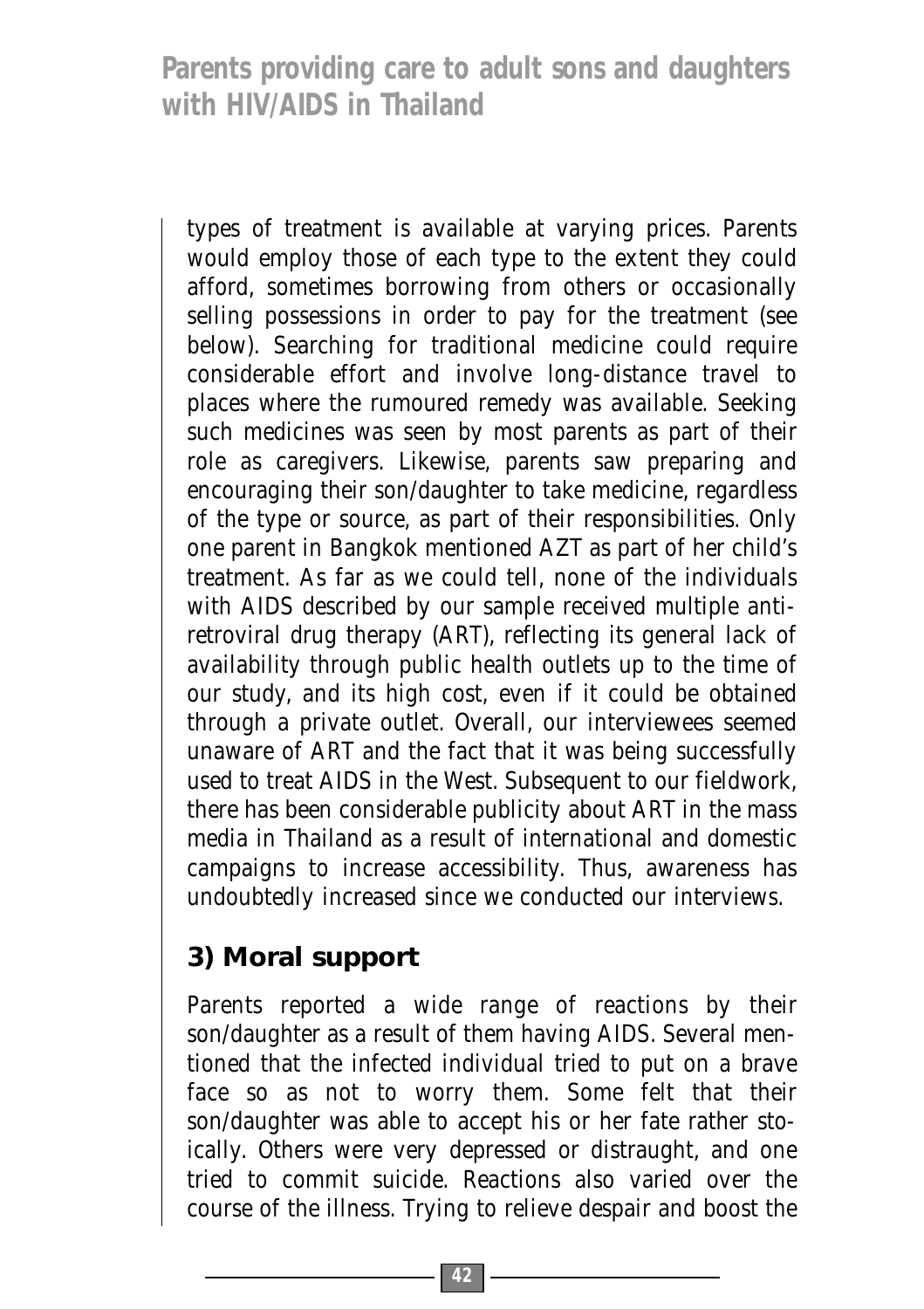morale of a person facing a fatal disease is an important but particularly challenging part of caregiving, especially when the illness is severely debilitating and sometimes stigmatized, as with AIDS. The task is all the more difficult when the person being cared for is one's own son or daughter.

Parents mentioned several approaches to boosting their ill son/daughter's mental state. These included calming down (*plaub jai*), providing encouragement (*hai kamlang jai*), and pleasing (*ao jai*) the ill individual. Parents tried calming him/her down when he/she felt desperate about being sick with AIDS; parents encouraged him/her to eat, to take medicine and/or to get treatment in an attempt to counter despair. Another common idea for psychological support among parents who realized that their ill son/daughter would inevitably die was to please him/her as much as they could, especially by providing the best food or the person's favourite food (see above). Such support may help routine care go more smoothly by facilitating cooperation with caregivers.

**I told (my son) not to be afraid. Everyone can be sick. I told him to admit it. This is how I comforted him. I told him once we knew (if he had AIDS) we could make a plan. [65-year-old mother, Chiang Mai, C3:231–234]**

**While he was sick and his medicines ran out, he got very bad headaches. He had body aches and couldn't eat anything. I tried to give him moral support. I told him to think about his baby. I told him to buy medicine so that he could eat and go to work.** 

**[67-year-old mother, Chiang Mai, C4:302–309]**

**It's the pain in his joints. I tried to give him a massage, but it didn't work. I did it just to give him moral support. [59-year-old mother, Rayong, R1:129–132.**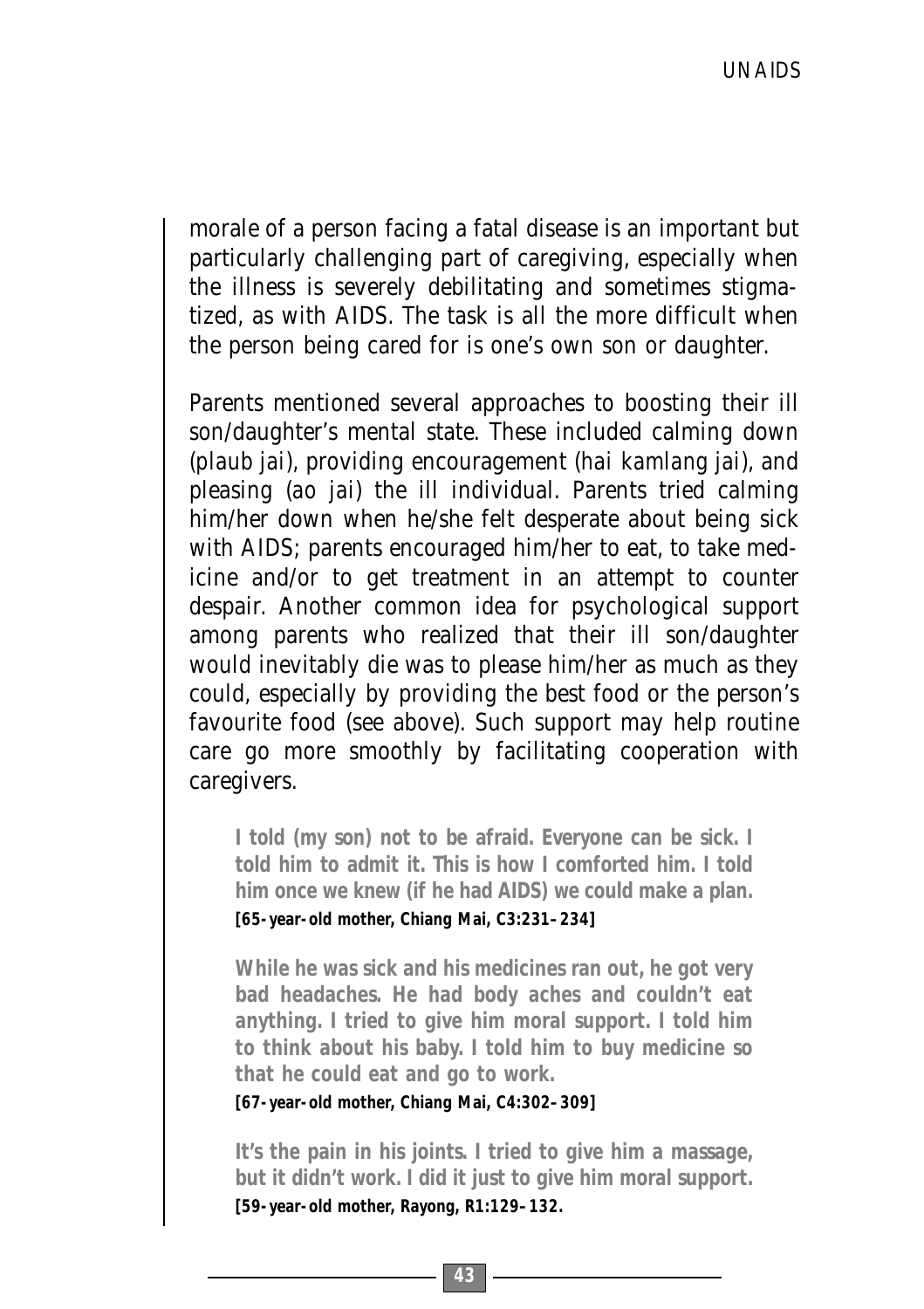# **D. The stresses of caregiving**

Providing care to a terminally ill and physically weak patient can result in multiple forms of psychological, physical and social stress for a family caregiver. This is all the more so when the patient is one's grown-up son/daughter and the illness is socially stigmatized, as is often the case with AIDS. Providing care to a physically and mentally weakened person can be very time-consuming, leaving little freedom for the caregiver to pursue other activities, including those of economic or social importance. Financial demands created by the situation can be an additional source of stress if the family is poor and caregiving interferes with their making a livelihood, or if the costs of treatment and funeral expenses exceed their income and eat into their savings.

# **1) Emotional stress**

There is probably no stronger emotional bond than that between parents and children. Recent research in Thailand highlights the importance of children as a main element of older parents' psychological well-being (Ingersoll-Dayton et al. forthcoming). A major source of happiness for older Thais is that of seeing their adult children lead a good life, make a decent livelihood, and raise their own families. Realizing that an adult son or daughter with AIDS has a debilitating and fatal illness, observing the progressive decline in the individual's physical and mental condition, and witnessing the suffering that accompanies it, is emotionally wrenching for a parent (Peabody 1986). In addition, as discussed in the section on social strain, below, because of the stigma associated with the disease and the fear of negative reactions from neighbours and acquaintances in the community, parents often hesitate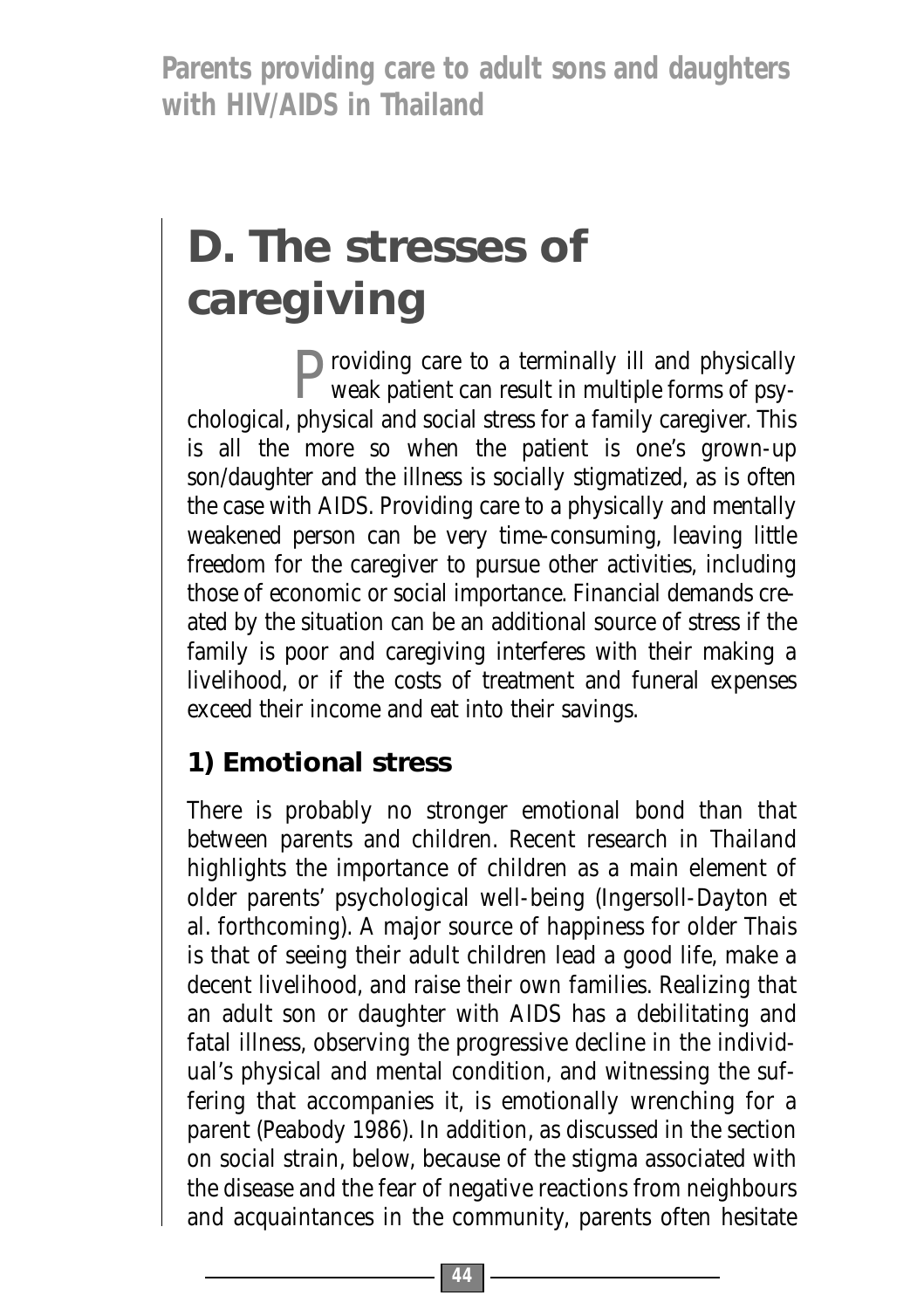to share their feelings or seek emotional support from their normal social network (Dane 1991). Thus, it is not surprising that psychological and emotional strain was commonly mentioned as an unavoidable aspect of parental caregiving.

During caregiving, parents encountered various circumstances that could cause emotional strain: facing the worsening condition of their child and the inevitability of death; adjusting their life to accommodate the caregiving role; and trying to do their best to provide care and alleviate their child's suffering. As the illness progresses, parents are forced to witness the deterioration of the ill son/daughter, which is often particularly severe towards the end. It was always emotionally stressful for parents to go through the terminal stage, particularly when they saw their ill son/daughter suffer in pain or have difficulty moving his/her deteriorated body, and knowing that it would end in death.

**He hadn't eaten for five days before he died. I wanted him to eat. Sometimes, he didn't eat all day... He asked me to spoon-feed him. Four or five days before he died, his tongue was coated by white film. It's like his tongue was coated with plaster. I felt so sorry for him. I didn't know why this happened to him... He couldn't take it anymore. He asked if I knew that he was about to die... I looked at him and cried... (The day he died) he had a seizure... I called his name but he didn't answer. He was so skinny that his eyes didn't close.**

**[51-year-old mother, Bangkok, B3:254–292]**

**I don't want to see anyone have this disease. I nursed him myself. I knew and saw how he suffered. I pitied him but I didn't know how to help him. His sister told me that if there was a shot that could cure him, she would pay for it even if it cost 100 000 Baht... This disease tortures your heart.**

**[61-year-old mother, Phetchaburi, P3:201–207; 312–313]**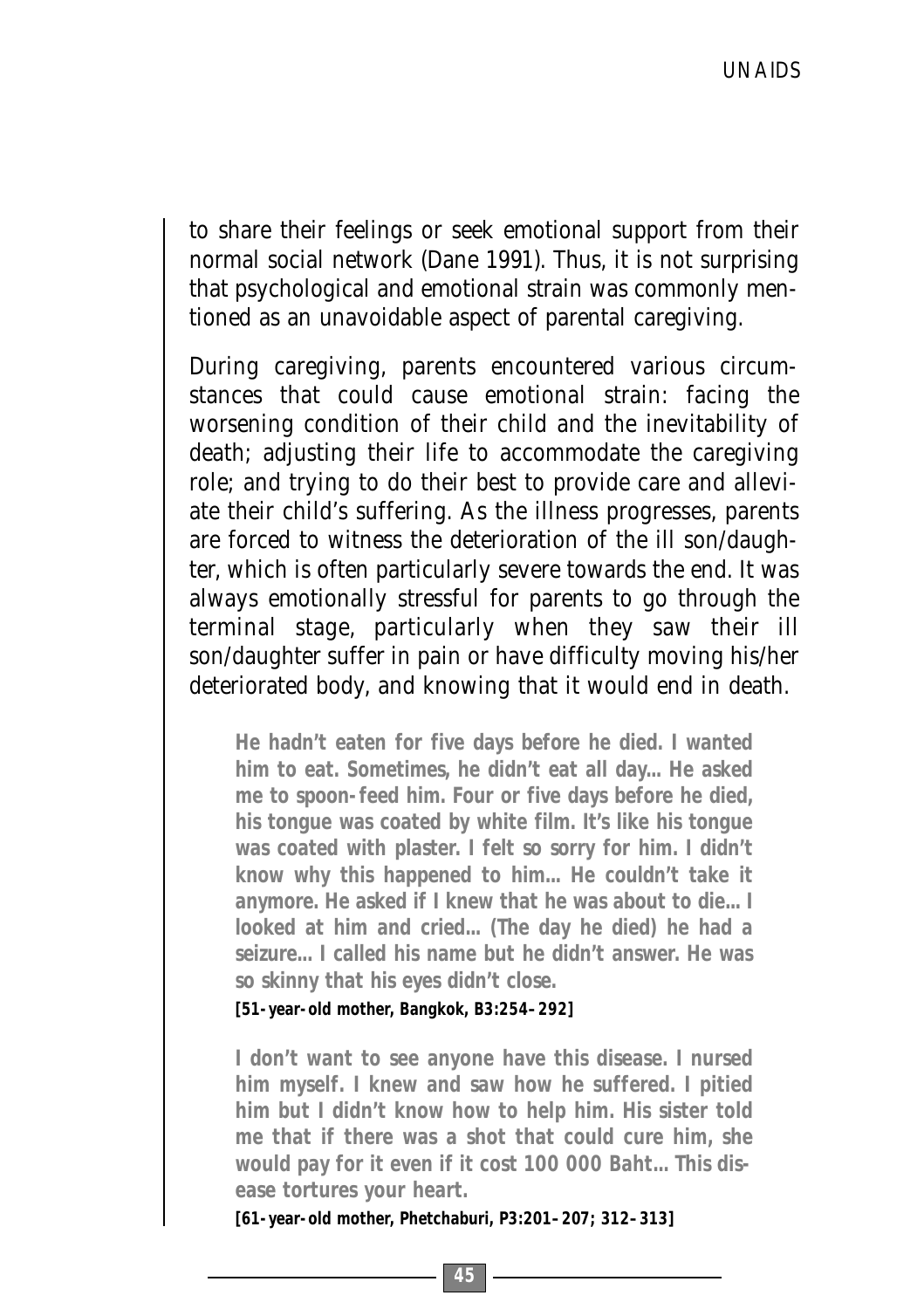**It was quite hard for me (when caring for my son). But what else could I do? I pitied him. I did it for him without thinking that it was a difficulty. When he was moaning, I felt I would lose my heart. It's hard to get used to it. I really pitied him.** 

**[59-year-old mother, Rayong, R1:118–128]**

**In my heart I wondered how much more he would be tortured, how long we would have to take care of him in that situation. I pitied him and wondered when his bad karma would be finished. I knew that he would not be back to normal.**

**[51-year-old grandmother, Rayong, R8:792–798]** 

In the US, in characterizing the response of middle-aged parents to the terminal illness of an adult child from complications due to AIDS, Dane (1991) observed that grief was most acute at three points: 1) when first learning of the diagnosis; 2) when serious symptoms appear; and 3) at the terminal stage. To some extent, this is also borne out in our interviews. For example, as illustrated by the quotations above, the parents we spoke with leave no doubt as to how acute the grief is in the final stage. However, Thai parents often learn of the AIDS diagnosis only when serious symptoms appear and, thus, the first two experiences coincide. This is partly because some adult children, even when they are aware of the diagnosis themselves at an earlier point, try to conceal it from their parents for as long as possible. This is particularly common if the son/daughter resides outside the parental home when symptoms first appear. But, in other cases, the individual does not know that he/she has AIDS until he or she becomes sufficiently ill that the parents insist he/she sees a doctor, sometimes taking the son/daughter to seek medical help, as already noted. One exception to this is when asymptomatic adult daughters or daughters-in-law are diagnosed as HIV-positive during antenatal check-ups.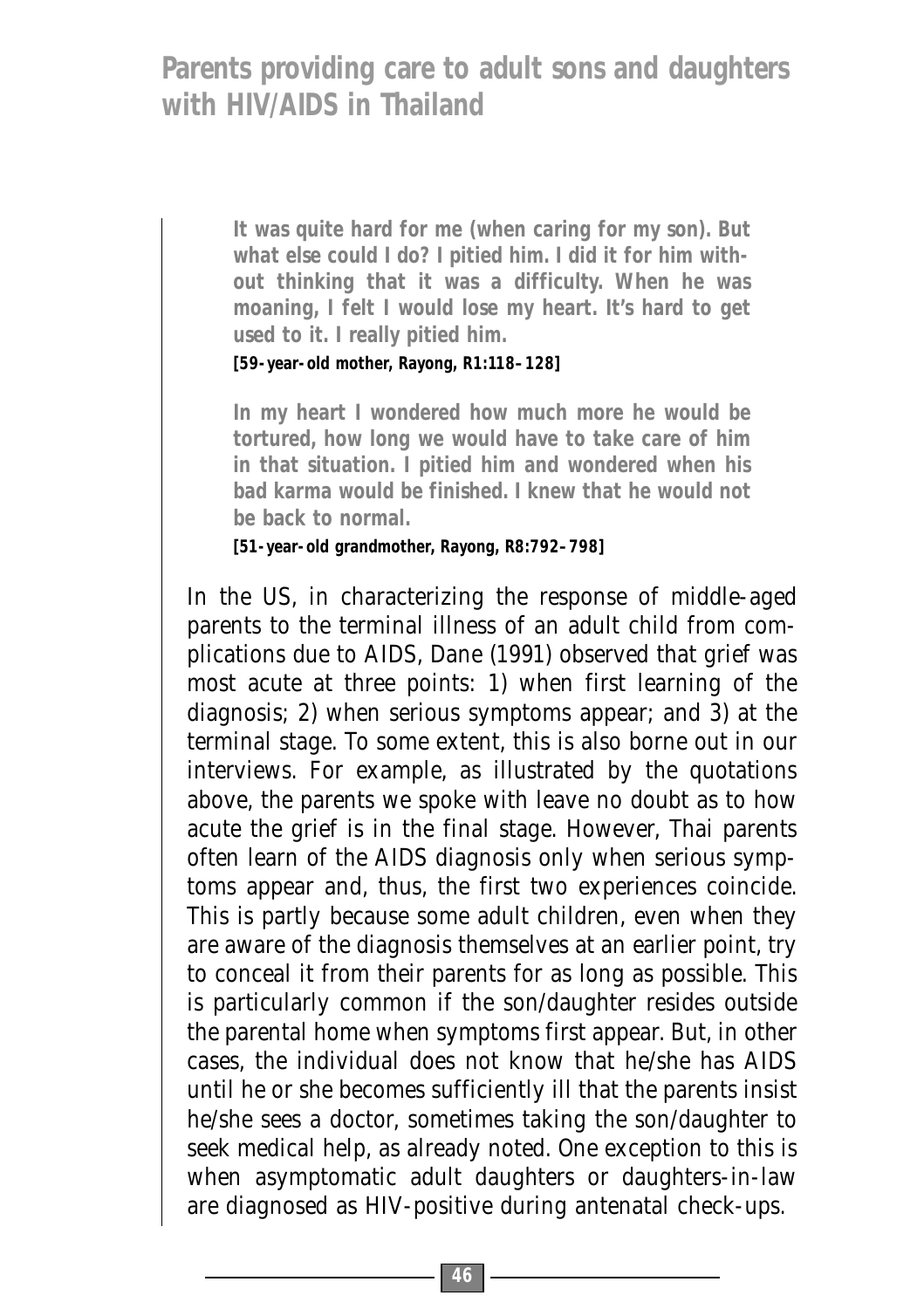**(My son) could cope with it (knowing he was HIV+) but he wouldn't tell me. His boss came to tell me. He asked if I knew that he was infected. I was shocked and crying. He wouldn't tell me and still worked (at the cabaret). He wouldn't come home.** 

**[51-year-old mother, Bangkok, B3:93–97]** 

**Interviewer: When did you know that he got the disease?** 

**Mother: I knew when he almost died. I thought he just had a headache. His headache was so bad that he cried... He told me that he went to the hospital about last December after he got sick in August. The doctor told him that he had AIDS.** 

**[65-year-old mother, Chiang Mai, C3:141–145]**

**Interviewer: How did you know that he might have AIDS? Mother: He was weak. He couldn't eat and had a fever. I took him to a hospital where he stayed for three nights. They tested his blood and then he came back home... I didn't know then... He was strong and I thought he was not sick. Later, he clearly got sores and I wondered and asked what's wrong with him and what the doctor said. He didn't tell me. I knew about it later.** 

**[67-year-old mother, Rayong, R4:30–44]**

Dane (1991) also believed that, in the US, when individuals learned that they had AIDS, their response was often initially one of disbelief, followed later by acknowledgment at an intellectual level, prior to acceptance at an emotional level. This does not seem to be commonly the case in Thailand, probably partly because parents typically learn of the diagnosis only after the symptoms are quite obvious. In addition, because the AIDS epidemic has been very widely and openly publicized in the media and health system in Thailand, their understanding of the disease is reasonably good (Phoolcharoen et al. 1998; Im-em et al. 2001).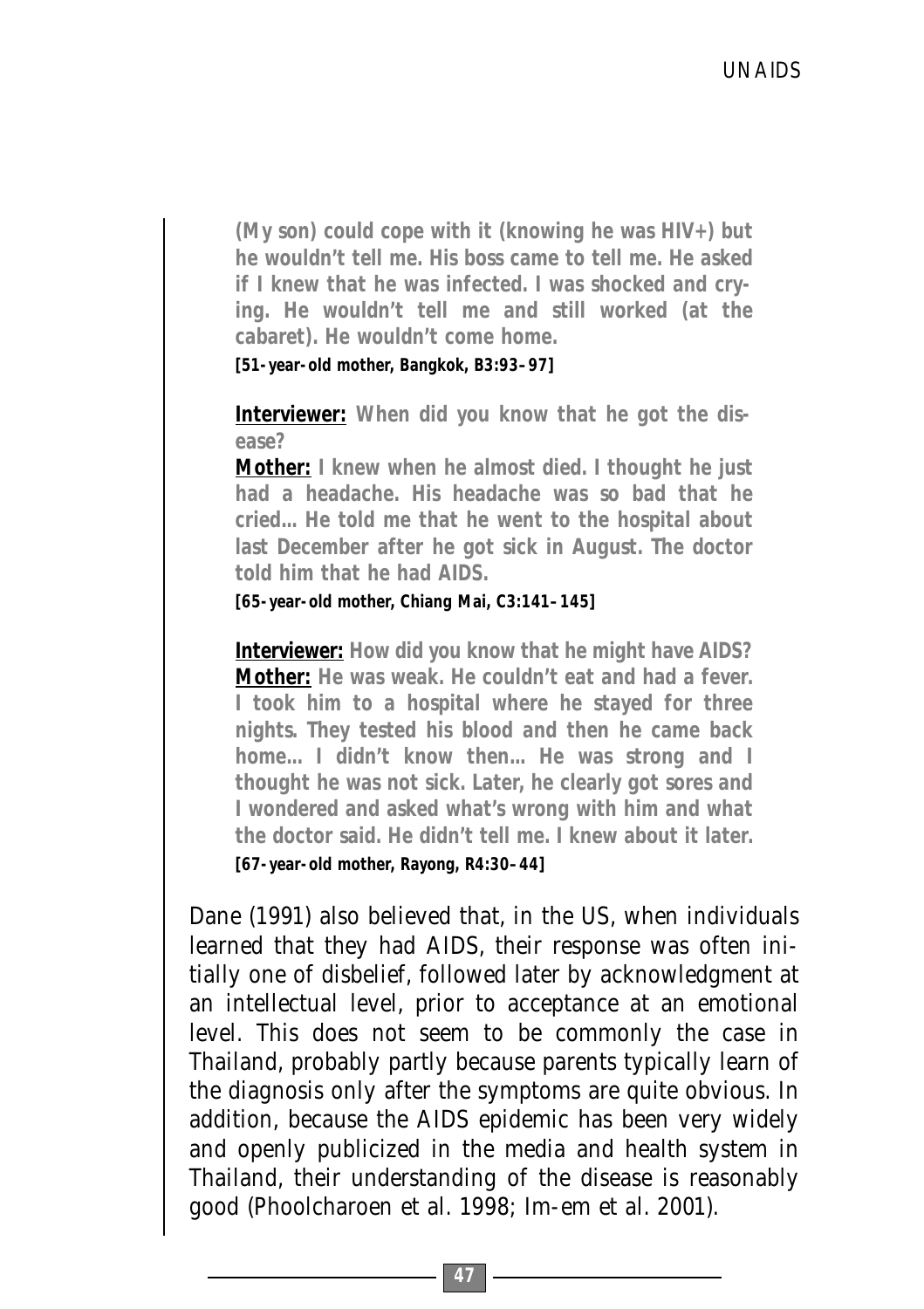In at least two interviews, parents said that concerns about the expenses they were incurring during caregiving worried them at that time, resulting in anxiety over difficulties they would face in the future, as a result. In addition, some parents felt unhappy about the negative reactions they perceived from other community members. These are also aspects of emotional stress, although we treat them as part of financial and social stress in this analysis.

Emotional stress could also arise if the person with AIDS assumed an uncooperative attitude towards the care being offered by his/her parents. At times, this evoked feelings of anger or annoyance towards the ill person. Parents wanted the child to be cooperative and to be sympathetic towards the situation the parents found themselves in. Some parental caregivers thus found that they experienced a combination of positive and negative feelings towards their son or daughter in the course of caregiving. Sympathy and pity could give way to occasional feelings of resentment when the ill child became difficult to deal with. One mother admitted that, while she was very sympathetic towards her ill son, at the same time she was angry with him for getting infected. Emotional exhaustion could set in, especially when a parent had to repeat the role as caregiver for another infected son/daughter or other family member who came down with AIDS. Likewise, caregiving stress can be multiplied if there is a co-resident elderly parent who simultaneously needs the attention of the AIDS caregiver, as was true for two of our cases.

# **2) Physical stress**

An association between negative physical consequences and caregiving has been shown with some consistency in various studies (LeBlanc, London and Aneshensel 1997).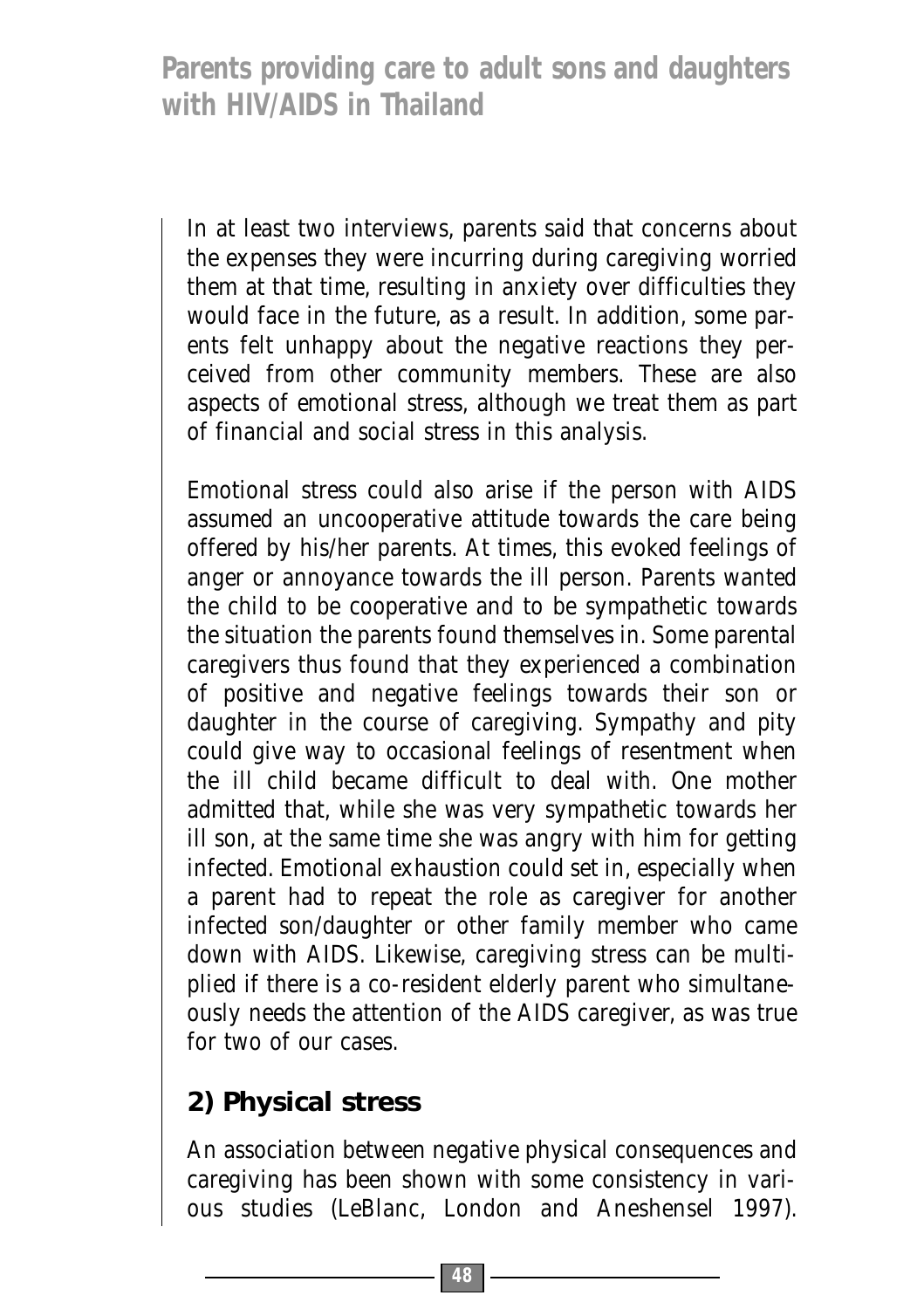Physical stress can arise from doing laundry, lifting, supporting or bathing the adult son/daughter, and changing and cleaning the bedding (Brabant 1994). Physical stress could also arise because the parent needed to work harder or longer hours to compensate for the extra expenses incurred as a result of caregiving. While working longer hours was much less common than stopping work to make time for caregiving, it was mentioned in several interviews.

In almost half of our interviews, some reference was made to becoming tired or exhausted, losing weight, or having problems sleeping as a result of care giving. In the case of the couple who were taking care of the young grandchild who died of AIDS, carrying the child a lot because he did not want to lie alone was very tiring for them. In another case, a woman who cared for several individuals with AIDS reported that she had only just recovered from weakness that she attributed to the caregiving. The relentless and time-consuming nature of caregiving during the terminal stage, combined with a lack of sleep, physically exhausted many caregivers.

**At the beginning, he still could walk. Later, when he nearly died, he could no longer walk... I needed to support him to get up and eat... It's like he did things a lot slower... That's why I had to spoon-feed him and shower him. I did everything for him... I helped support him to the bathroom... I didn't go anywhere that was far from him. I was skinny then because I didn't have enough sleep. He didn't sleep much either because he was worried. When my son didn't sleep, I stayed up too because I had to look after him.**

**[61-year-old mother, Phetchaburi, P3:162–177; 269–275]**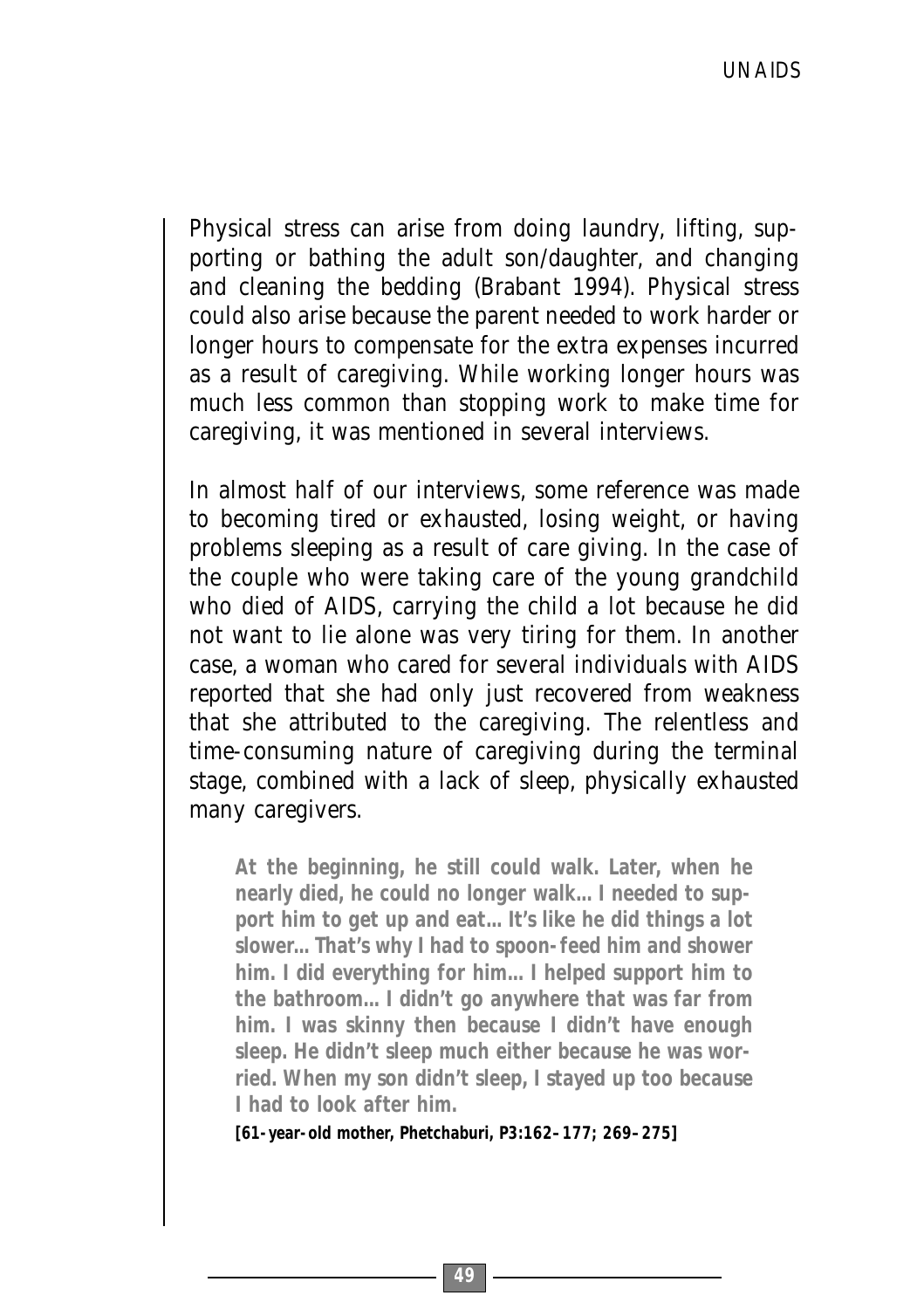> **When he was really sick, our children came back to be with us because we were getting very exhausted. They had to help out because we needed to get some sleep. It was about ten days that we needed our children to help us out because our son was big and we couldn't lift him alone.**

**[70-year-old mother and 80-year-old father, Rayong, R3:395–403]**

**It was awful for me. I looked after them until I was weak myself. [...] I've just recovered. Before, my mother and I couldn't go to sleep.**

**[60-year-old mother, Rayong, R6:154–157]**

While exhaustion was common, many older parents appear to have been able to avoid severe physical stress by calling on younger or stronger family members for the most demanding physical tasks. Also, in some cases, the ill person retained sufficient strength to move on his or her own and even to function almost normally until close to the end. Thus, while physical stress could and did occur for some older parental caregivers, it was not universal. When it did occur, it was typically for fairly abbreviated periods concentrated during the final stages of the individual's illness and did not generally appear to have long-lasting effects.

### **3) Social stress**

Being the parent of an adult child who has AIDS, and especially one who takes on the role of caregiver, can lead to stress in interpersonal relationships both within the local community and within the family. As has been widely reported in many different settings, including Thailand, individuals with AIDS (and sometimes other family members) sometimes experience negative reactions from other members of their community (Leary and Schreindorfer 1998; Malcolm et al. 1998; Singhanetra-Renard,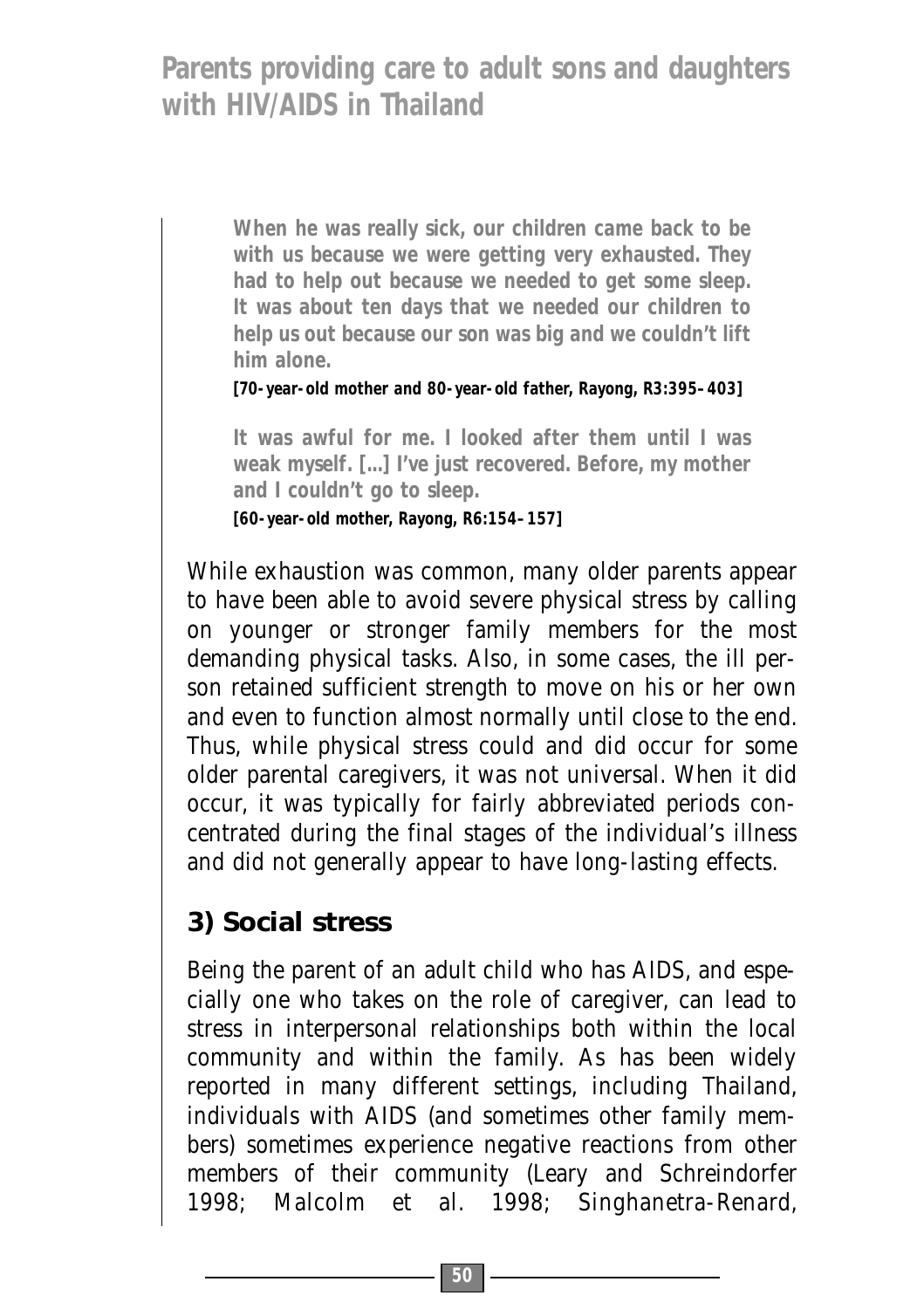Chongsatitmum and Wibulswadi 1996; UNAIDS 2000b). Much of the social stress experienced by parents is associated with encountering or fearing the stigmatization sometimes associated with AIDS. However, other sources not directly related to stigma can also create social stress on parents in relation to their son/daughter's illness and death. These include exacerbation of pre-existing conflicts within the family or community; the lack of cooperation in sharing caregiving or related expenses; attribution of blame for the infection to the son/daughter's spouse; and disagreements over who should take responsibility for fostering the surviving grandchildren (see section on fostering grandchildren below).

Our interviews included reports of both positive and negative reactions from others in the community. Positive reactions can provide important social support for parents during caregiving, whereas negative ones can add to their stress. Negative reactions were reported in just under half of our interviews, and positive reactions in just over half. In some cases, parents reported experiencing a mix of positive and negative reactions. In a few cases, they reported that their relationships with others in the community remained normal and that no one treated them unusually as a result of their son/daughter having AIDS. The most common positive reactions included visits by others and continuing shows of friendship; the most common negative reactions included gossiping, avoiding contact, acting repelled by the appearance of the person with AIDS, and boycotting food products sold by the family.

As mentioned above, our sample is selective in that it included only those parents willing to be interviewed and who admitted that AIDS caused their child's death (questions about community reaction were omitted in the two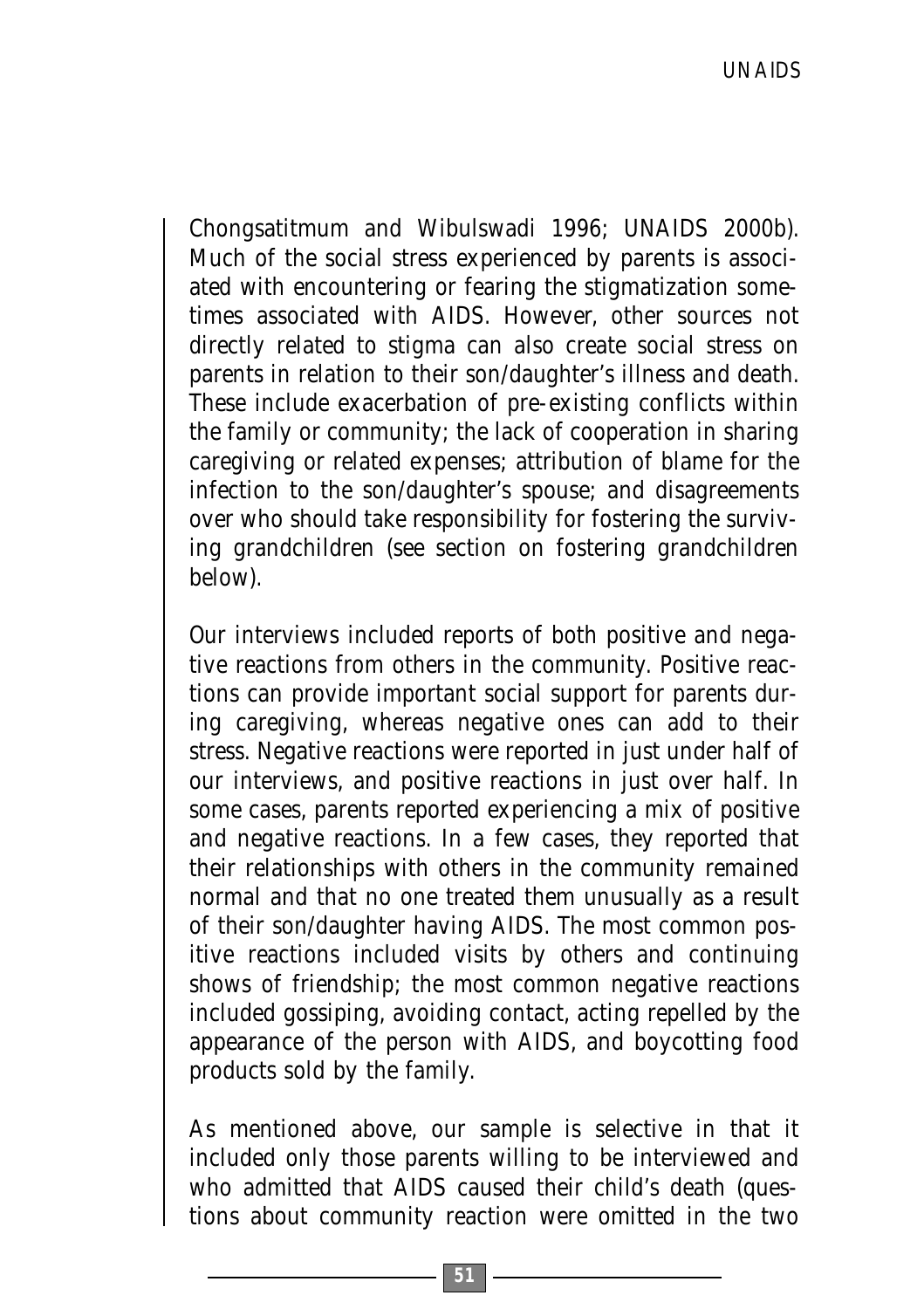interviews in which the parents did not admit that their child had AIDS). Thus our sample of parental caregivers may not reflect the full extent of negative community reaction and may over-emphasize the positive reaction. However, it is useful to compare our results with those of the TACS, since the information in that study was obtained by key informants and, hence, not limited to individuals willing to be interviewed. In the opinion of the TACS key informants, most families of persons with AIDS were treated normally by others in the community, and positive reactions were about as frequently mentioned as negative ones (Knodel et al. 2000). The TACS asked about reactions to the family and not specifically to the person with AIDS, so a direct comparison cannot be made. However, our study does not seem to be out of line, at least with respect to reported reactions to family members.

Reactions from community members were most common during the period when severe symptoms were evident. This is not surprising since others in the community, and perhaps even the person with AIDS and his or her family, often did not realize that AIDS was imminent. Even when the family knew earlier, the fact that one's child is HIV-infected could be effectively concealed from others outside the household as long as symptoms were not pronounced. This becomes increasing difficult, however, once obvious symptoms associated with AIDS appear. Once some members of the community observe these symptoms, the news can spread rapidly. Curiosity and rumour create reactions, both positive and negative.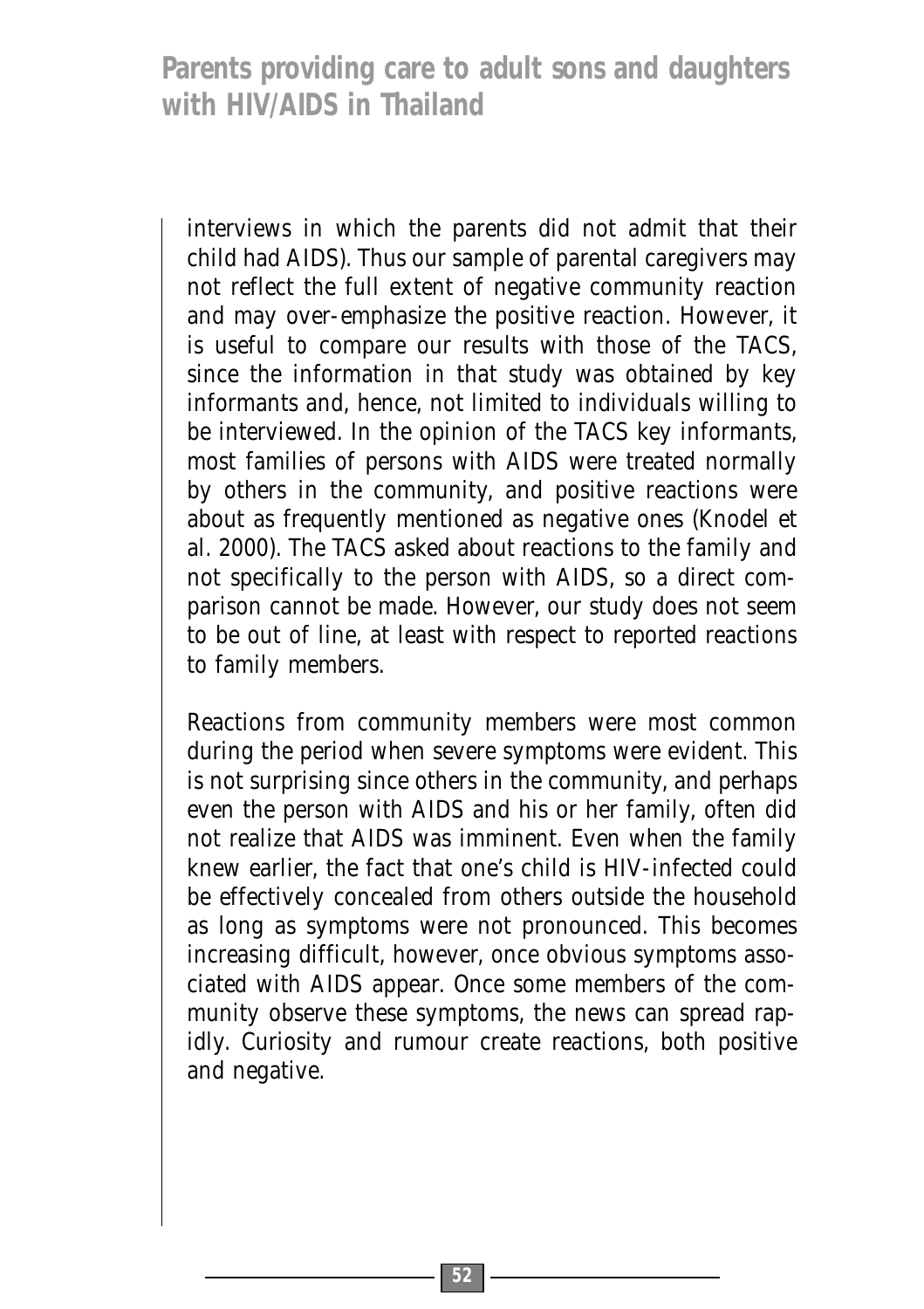**Interviewer: Did your neighbours know or suspect your son had AIDS?** 

**Mother: (They knew) when his symptoms appeared... They tried to stay far from us.** 

**Interviewer: If your son went over to his friends' houses, would they mind?** 

**Mother: No, they didn't say anything. They welcomed him to the house and they ate together.** 

**[60-year-old mother, Chiang Mai, C1:449–473]**

**Interviewer: When did you know that (your daughterin-law) had AIDS?**

**Mother-in-law: When she got diarrhoea and had sores. Everyone talked about it. When she went out to the market, people saw her. She rode a motorcycle by herself to the market... Later, people started to talk about her and felt repelled by her... Sometimes when she went out and touched something, other people would be afraid to buy it. Sellers in the market asked her not to go there anymore... They were repelled by her but not with me. They still visited me as usual.** 

**[65-year-old mother-in-law, Chiang Mai, C3:422–429; 458–473; 806–807]**

**Some neighbours were so repelled that they didn't enter our house. They came like they wanted to visit (my daughter) but they stood far away and looked at her through the window. People were afraid.** 

**[57-year-old mother, Rayong, R2:515–520]**

**Some people thought that they would be infected if they came near my son. Some people in the market wouldn't come near him.** 

**[51-year-old mother, Phetchaburi, P1:580–583]**

Negative reaction to their ill son/daughter adds to the strain on parental caregivers who typically are living in the same house, at least by the terminal stage of the disease. Parents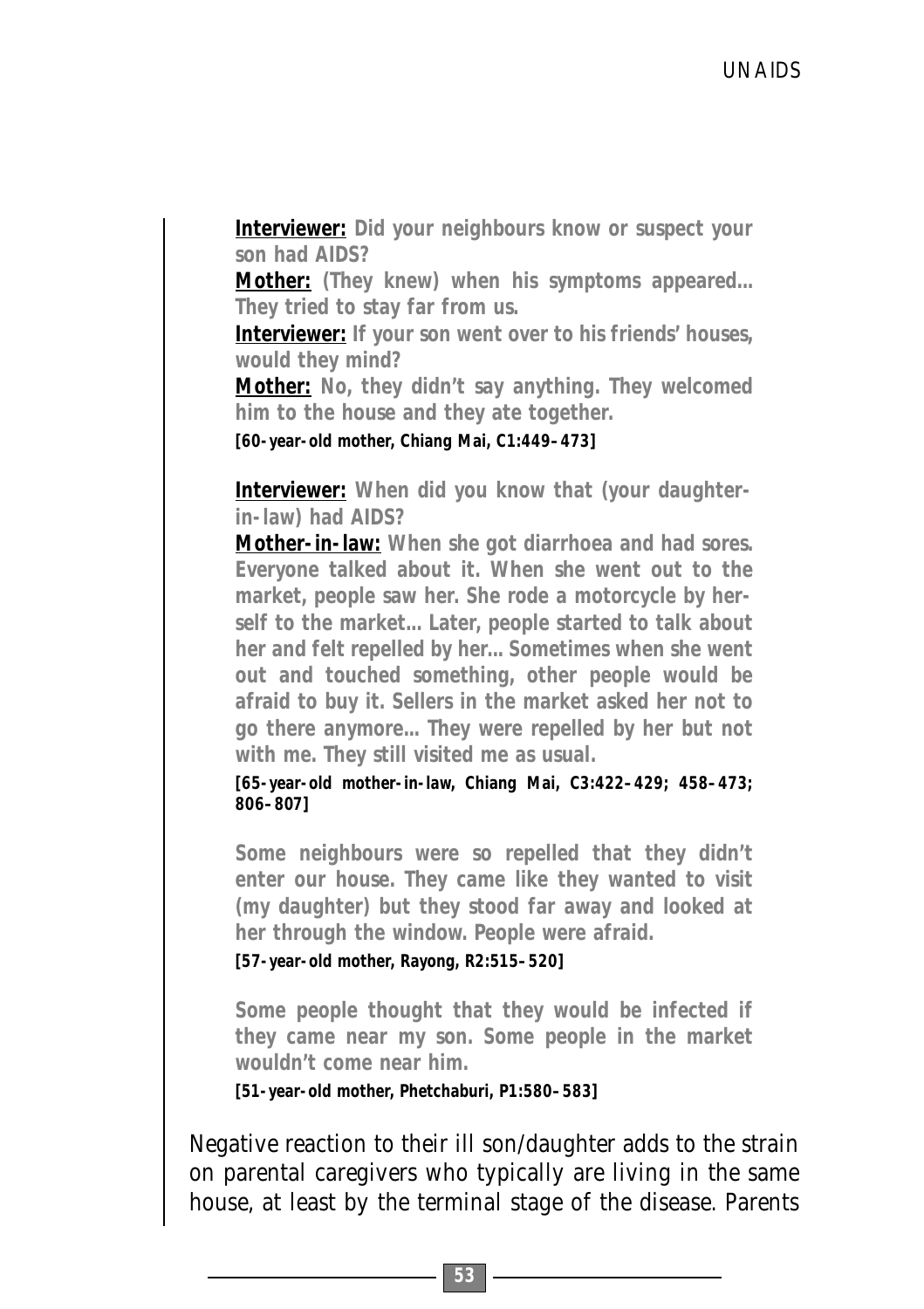experienced stress when neighbours or other people in the community gossiped out of curiosity or fear of being infected. Overt negative reactions did not need to be experienced firsthand to cause stress for the parents. Negative reaction directed at the ill individual, a grandchild or elderly parents themselves could be painful even if they only heard about it through other people who maintained normal contact. Other times, parents' anticipation of potential reactions caused them to isolate themselves and their ill adult child from others in the community as a means of avoiding encounters that could be hurtful. This distinction between perceived and actual stigma is a phenomenon associated not just with AIDS, but with other diseases (e.g. epilepsy) that have unfavourable social images (Jacoby 1994; UNAIDS 2000b).

**Those who did not hate us came and told us who hated us. How they talked about us. I said forget it... It depends on a person's karma. If we did good deeds, we would get good things in return. If we did bad deeds, we would get bad things in return. They hated us now, but what if it's their turn in the future?** 

**[59-year-old mother, Rayong, R1:359–370]**

**I told (my son) to look at himself. I didn't feel repelled by him but other people might. He was skinny then. His feet and his arms were so dark. It's like his skin was burnt. I told him not to go out but he said he didn't feel embarrassed. I told him at least to think about me. Other people would say, "How could he go out like this?" I told him not to go out; so he didn't go.** 

**[51-year-old mother, Bangkok, B3:423–433]**

Most commonly, negative reactions were directed at those with AIDS but, in some cases, they were extended to their parents, spouse and children. The most common situation in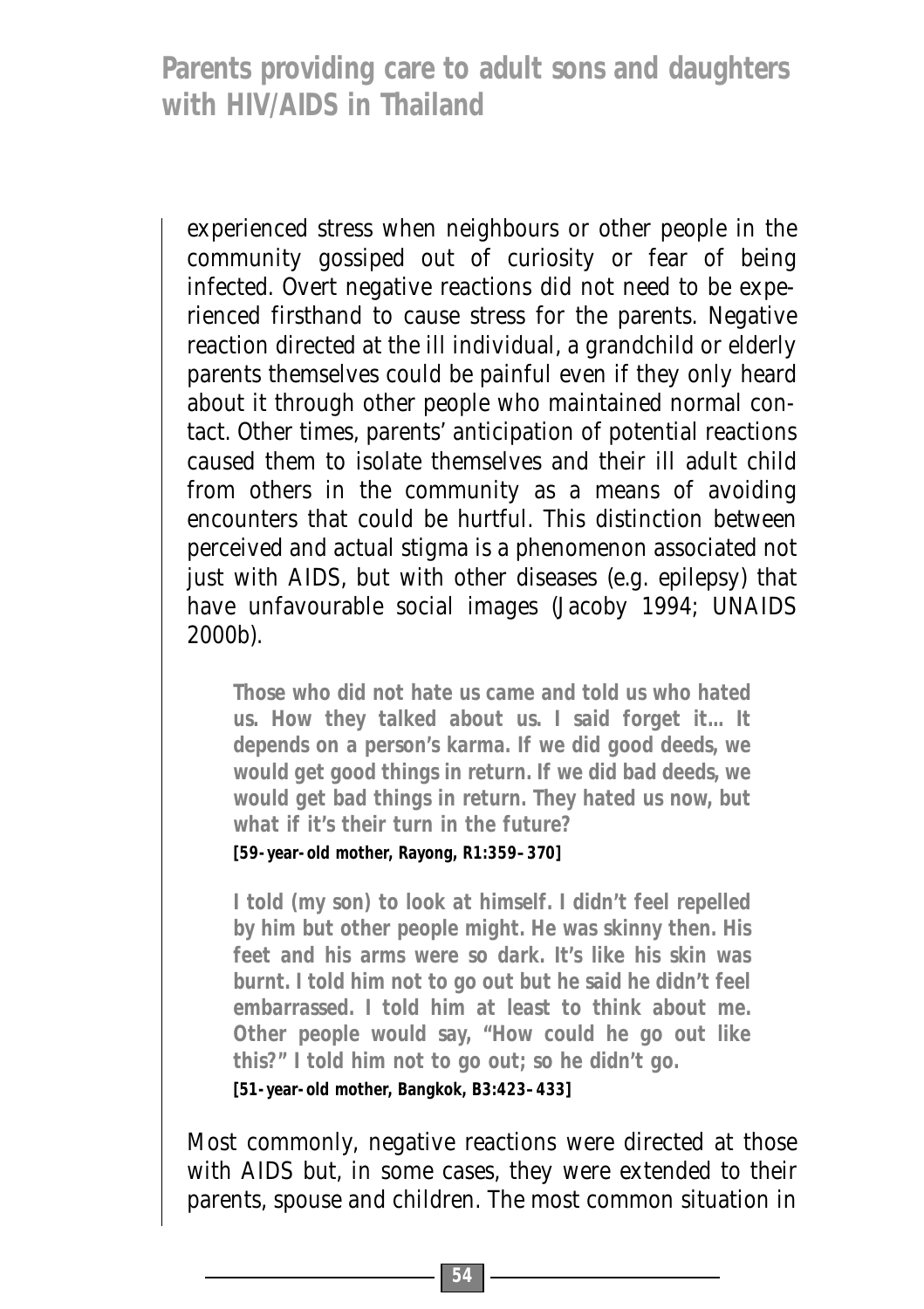which co-residing parents experienced overt negative response occurred when their work involved selling food whether in a home grocery store or as a vendor of prepared foods. Several interviewees reported having fewer customers. This could continue even after the death of the afflicted child. Responses of those who experienced this reaction included quitting or changing their type of work, or going outside the community to sell their food in places where their situation was unknown.

**(My daughter who currently has AIDS) goes out with me to sell things. We go to places where people don't know us... She sells broccoli and cabbage. She bags them and rides a motorcycle to sell them somewhere else. She has to go to other places where people didn't know about her. People in this neighbourhood know about her. They would criticize her and, if she goes to a market here, they would gossip about her.** 

#### **[45-year-old mother, Chiang Mai, C6:845–878]**

**(I sold) ice and some other things (at this house). Some neighbours told others not to buy from this house; they've got AIDS... At first, I still could sell but my son liked sitting in front of the house. His skin was sort of yellow and dark, so people didn't want to buy from me. So I stopped selling.**

#### **[59-year-old mother, Rayong, R1:376–388]**

**At that time, people didn't understand. They said I got AIDS while taking care of my daughter... Some people didn't even come to my shop... When she just died, I couldn't sell very well... When I joined in at religious ceremonies to help peel fruit, they looked at one another. So, I didn't help peel fruit. When I went to help out at the ceremonies and ate, they would prepare a separate set of food for me. I couldn't join them. [57-year-old mother, Rayong, R2:231–244; 521–530]**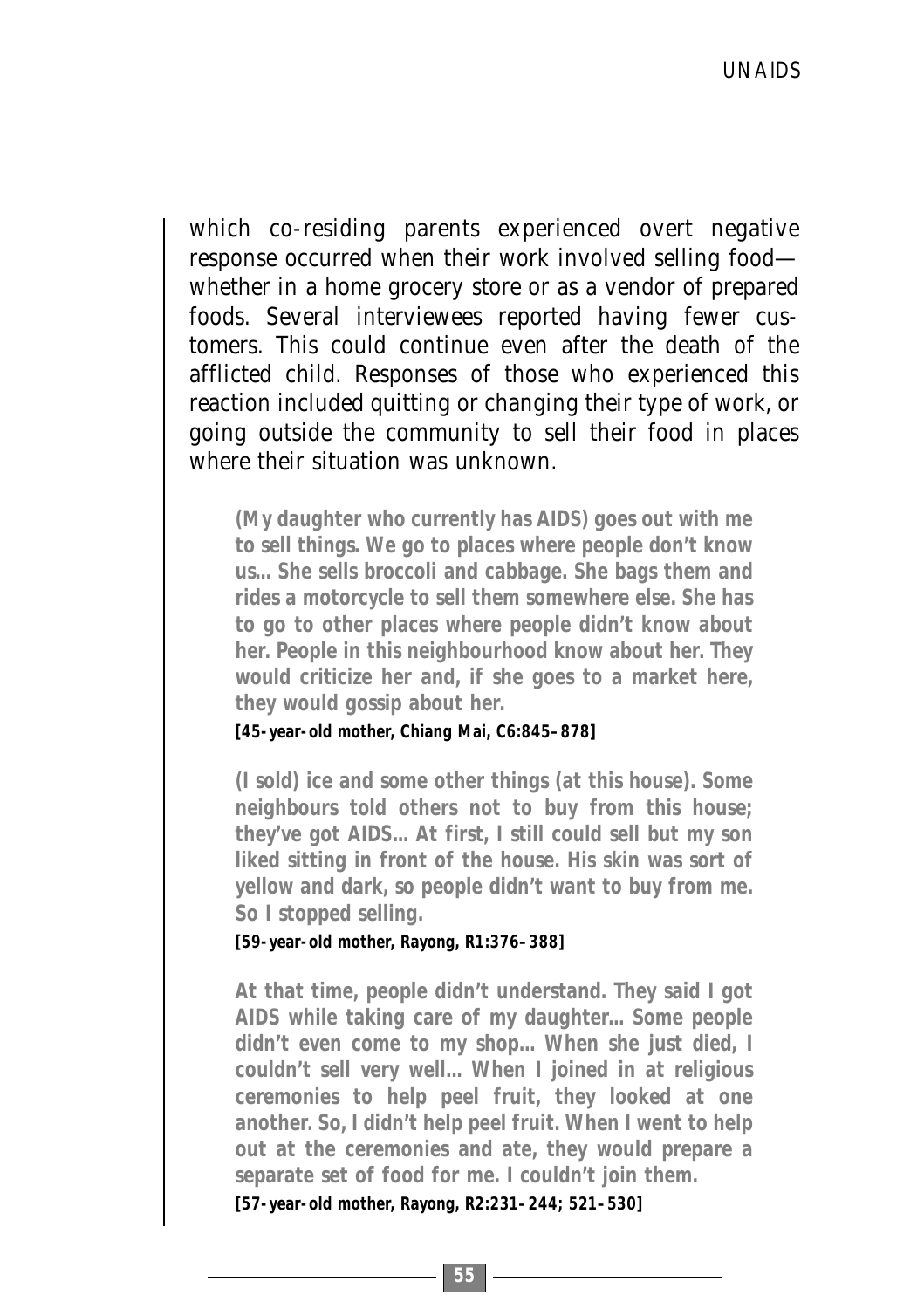Negative reactions were by no means universal. Not all those who sold food perceived negative effects. Other parents who did different types of work rarely reported negative reactions directed at them from other people. On the contrary, quite a few parents whom we interviewed mentioned only positive reactions from neighbours and friends who knew the situation. Others felt that their social interactions remained unchanged, with no particular effect resulting from the fact that their son/daughter had AIDS, especially after his/her death.

**Interviewer: How did people in this neighbourhood feel when they found out that (your son) died of AIDS? Mother: They were the same. They didn't show any disgust. People still bought noodles from his sister. They didn't feel repelled by her [or] by my son. They pitied him.** 

**[60-year-old mother, Chiang Mai, C5:433–447]**

**(Neighbours) came to visit (my son). I don't know what they had in mind, but they visited him and bought a lot of things for him... They bought food and ate together. Some people came a long way... I don't think (the neighbours changed any) because, when he had to stay at the hospital, a lot of them came over to visit him. I don't know what they were thinking but they came to visit him. There were a lot of people at his funeral.** 

**[54-year-old mother and 59-year-old father, Phetchaburi, P2:358–374]**

**(My son) got rashes for almost a year. (Our neighbours) acted normally. He liked to sit in front of the house. Our neighbours still came to visit us as usual. He acted normally. He didn't keep himself in. Other people asked how he was. Their children and grandchildren still played with our children as usual.** 

**[67-year-old mother, Chiang Mai, C4:596–611]**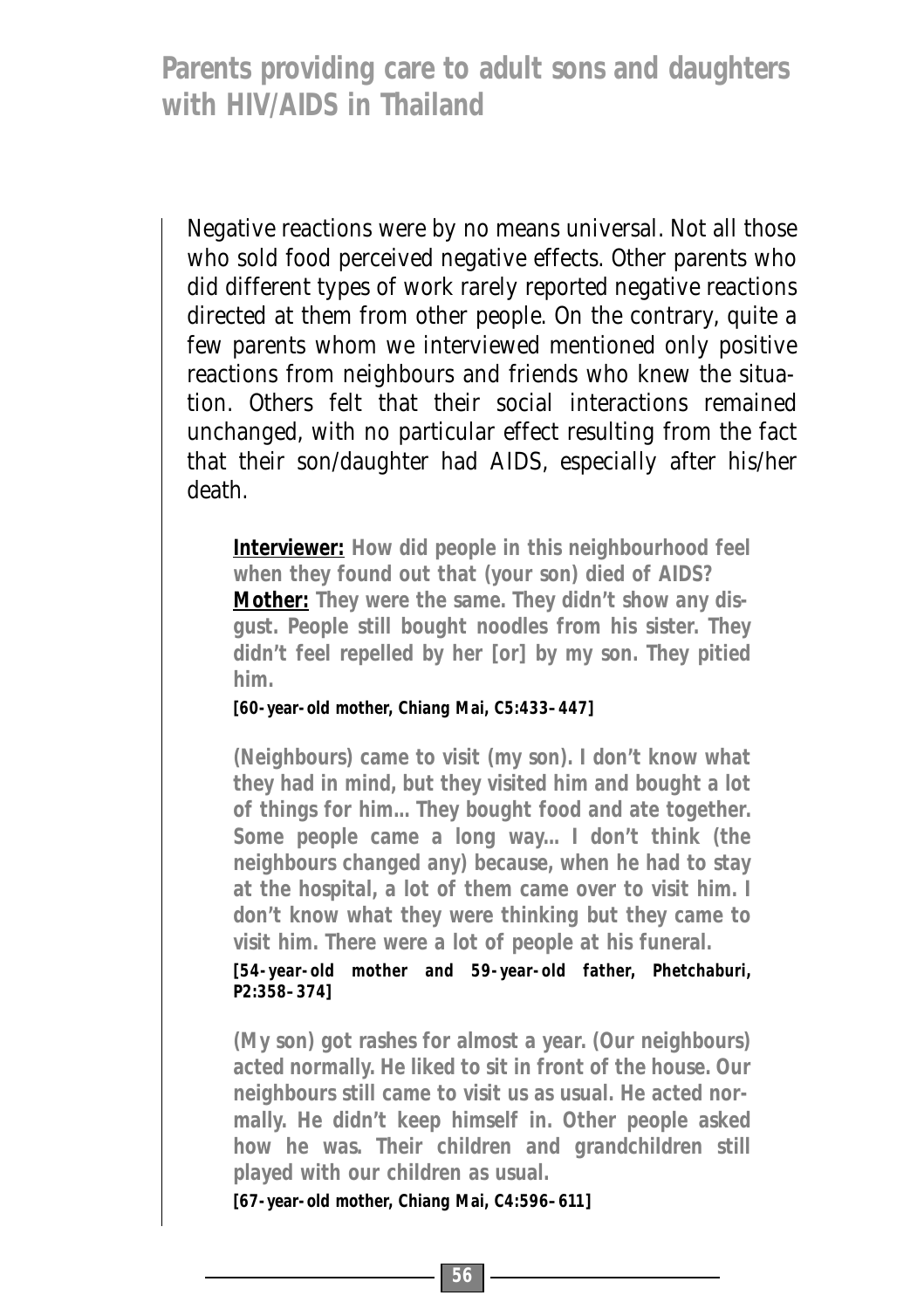One parent viewed her child's death with AIDS as normal, since there were others who died of AIDS in the community and she did not perceive any negative reactions from others. Some parents may not have perceived negative reactions from others because they had little contact outside the household during the time they gave care to their ill child. The lack of social contact could arise either because they were too busy giving care to pursue their social life as before, or because they tried to avoid meeting others out of fear of negative reactions.

Reactions within the family towards the ill adult child are more likely to be positive than are those received from nonfamily members. However, sometimes individuals in the same household also react negatively. These situations can be particularly vexing or disturbing for the parental caregiver.

**I was the only one who took care of her at the hospital... My daughter complained that (her husband) never came to see her. He should visit her. He was very cold... He once came to the hospital but stood far away from her, like he was disgusted. When he dressed at home, he tried to stay far from her. I asked him if he was repelled by her; he said he wasn't. He was just in a hurry to go to work. I asked him, "Don't you see how sick your wife is? You should take days off and take care of her, but you just don't care".** 

**[57-year-old mother, Rayong, R2:165–181]**

Most of the negative reactions reported by the parents of those with AIDS, whether directed at the ill person only or extended to other members of the family, were generally due to a fear of possible contagion. Rarely did negative reactions carry a moral overtone. This is consistent with reports of the key informants in the TACS. In this sense, the Thai situation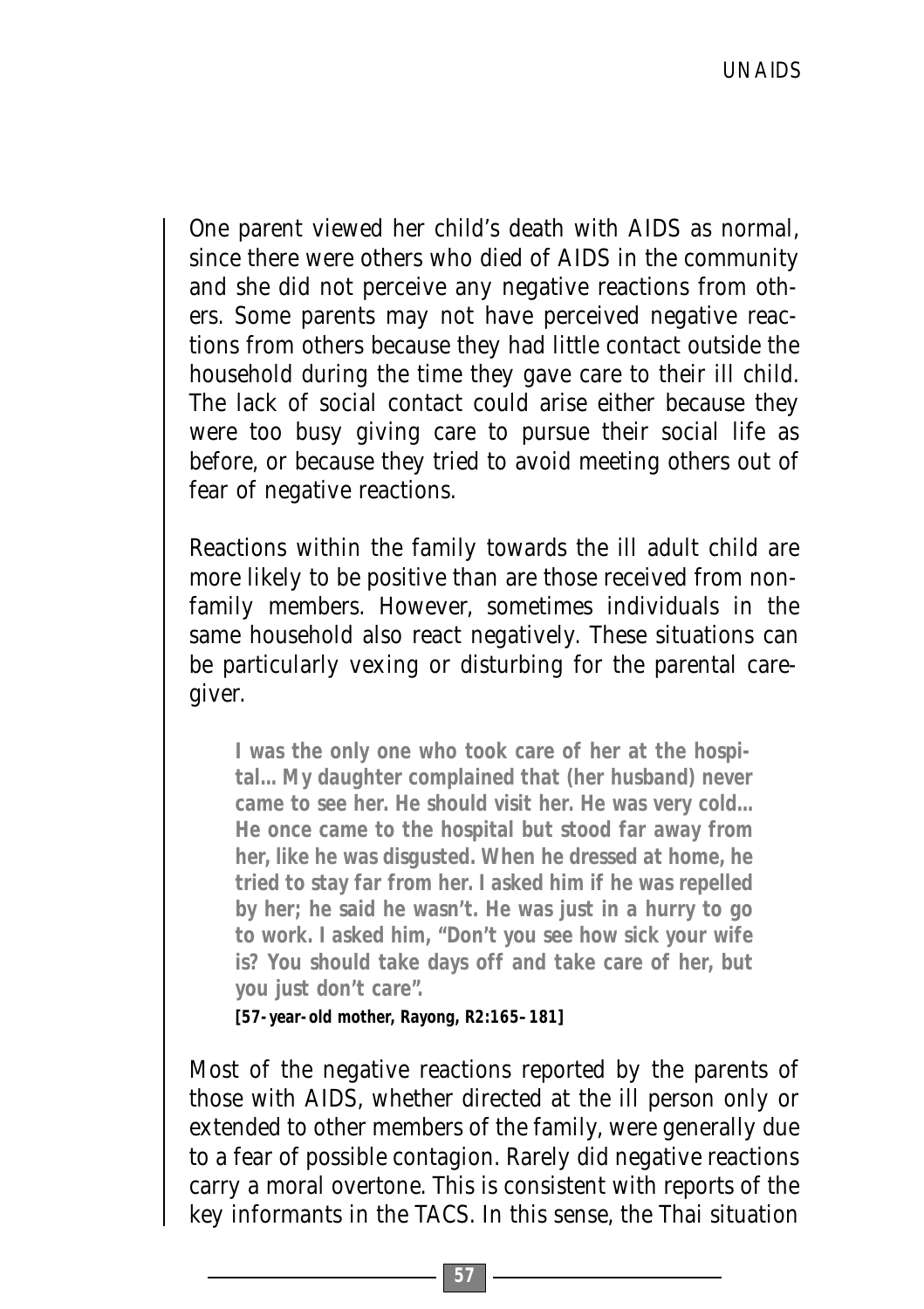may differ from that in other settings where the predominant behaviours associated with contracting the disease are already stigmatized and where religious or moral beliefs may lead some to conclude that having AIDS is the result of immoral behaviour that deserves punishment (UNAIDS 2000b). One implication of this is that effectively counteracting negative reactions may be more feasible in Thailand than where strong moral connotations are associated with the disease. Presumably, it is easier to educate the public about the facts concerning modes of transmission and the negligible risks associated with casual contact than it is to change basic views of what constitutes morally sound behaviour. To be sure, counteracting unfounded fears concerning the risks of casual contact can be a challenge and requires considerable effort. As our recent study of AIDS knowledge has revealed, although basic understanding of AIDS is quite good in Thailand, it is not uncommon for those who have accurately understood the frequent messages about risks of transmission to still harbour some doubts and want to err on the side of caution (Im-em et al. 2001).

As Dane (1991) observed in the US, the sensitive nature of AIDS means that many parents do not disclose the diagnosis to others, thus limiting the amount of social and emotional support to which they can have access. This clearly seems to be the case for many Thai parents whose adult children suffer from AIDS. With only rare exceptions, the parents we spoke to said they either discussed their concerns and problems only with close family members such as their spouse, siblings or other children, or they kept their worries to themselves. Some were explicit that fear of negative reaction was a reason for not being very open to others about the nature of their child's illness.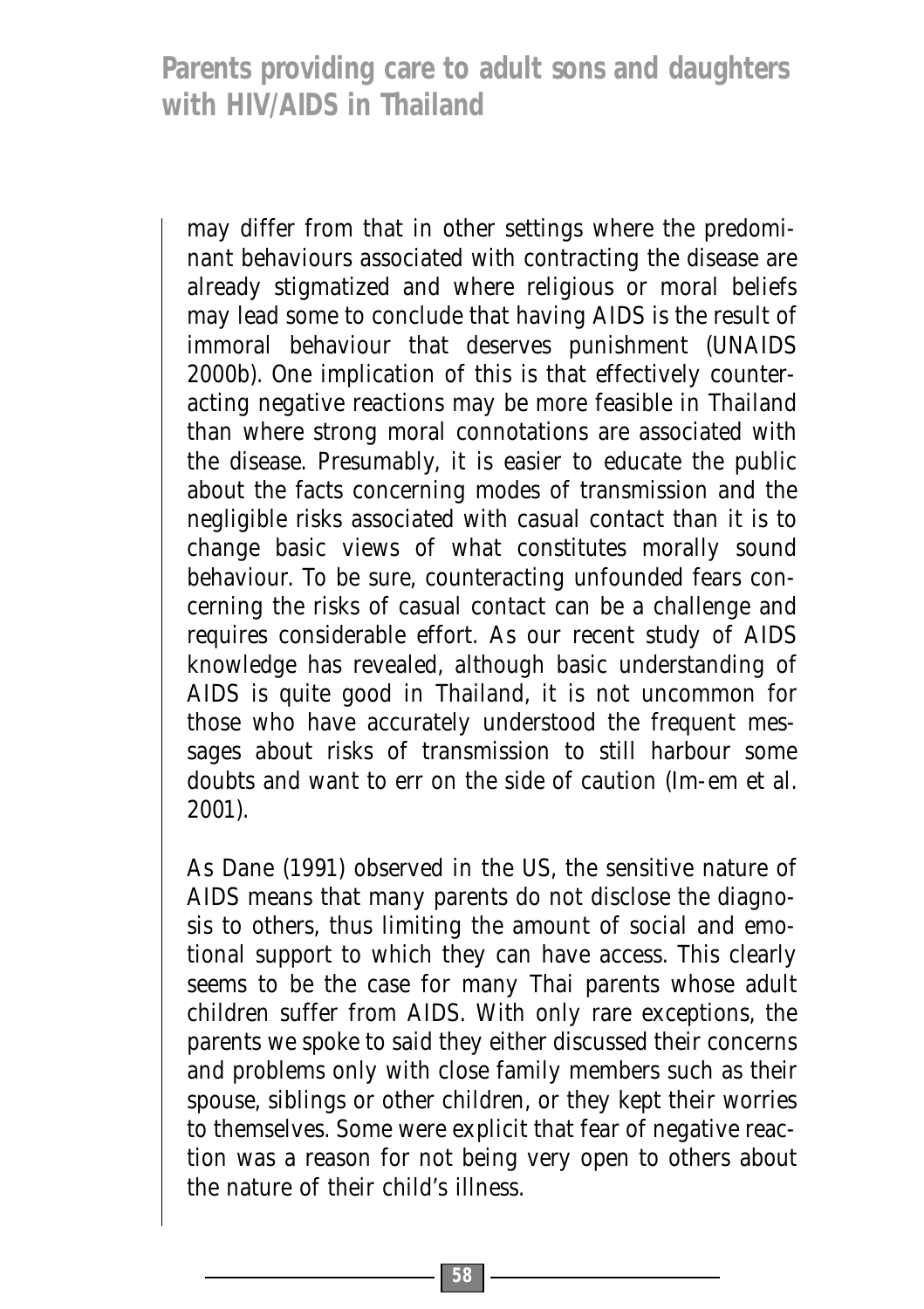**I wanted to talk to other people, but I was afraid that they would feel disgusted.** 

**[60-year-old mother, Chiang Mai, C5:521–523]** 

**I talked to my other sons and my husband. If I talked to other people, they might make me more miserable. How could you tell other people your sadness?** 

**[59-year-old mother, Rayong, R1:559–563]**

**I felt worried but I didn't talk to anyone. I just kept it to myself so I felt uncomfortable sometimes. But when I talked to people, they didn't seem concerned. I asked where could I get medicine for my daughter-in-law who had AIDS. They would say I shouldn't mind that much. She would never be cured. She got AIDS by herself so just let her die. Therefore, I didn't really talk to anyone.** 

**[65-year-old mother-in-law, Chiang Mai, C3:846–857]**

**If I talk to anyone, they would probably say something that would hurt me... I haven't talked to anyone. My brothers and sisters pity me... I don't want to tell them anything because I am afraid that they would worry about me. They have to work just like myself. I don't want to bother them.** 

**[45-year-old mother, Chiang Mai, C6:1124–1144]**

**I didn't talk to anyone. I don't mind other people's business. I don't like to talk about things. [51-year-old mother, Phetchaburi, P1: 669–671]**

The hesitancy of parental caregivers to share their troubles and concerns with a wider social network was almost universal among those we interviewed. The fact that our sample was selected for persons who were relatively open about the fact their child had AIDS means that, if anything, our results understate this aspect of the experience. Their hesitancy is related both to a fear of negative social reaction and the deeply emotional nature of their feelings of distress.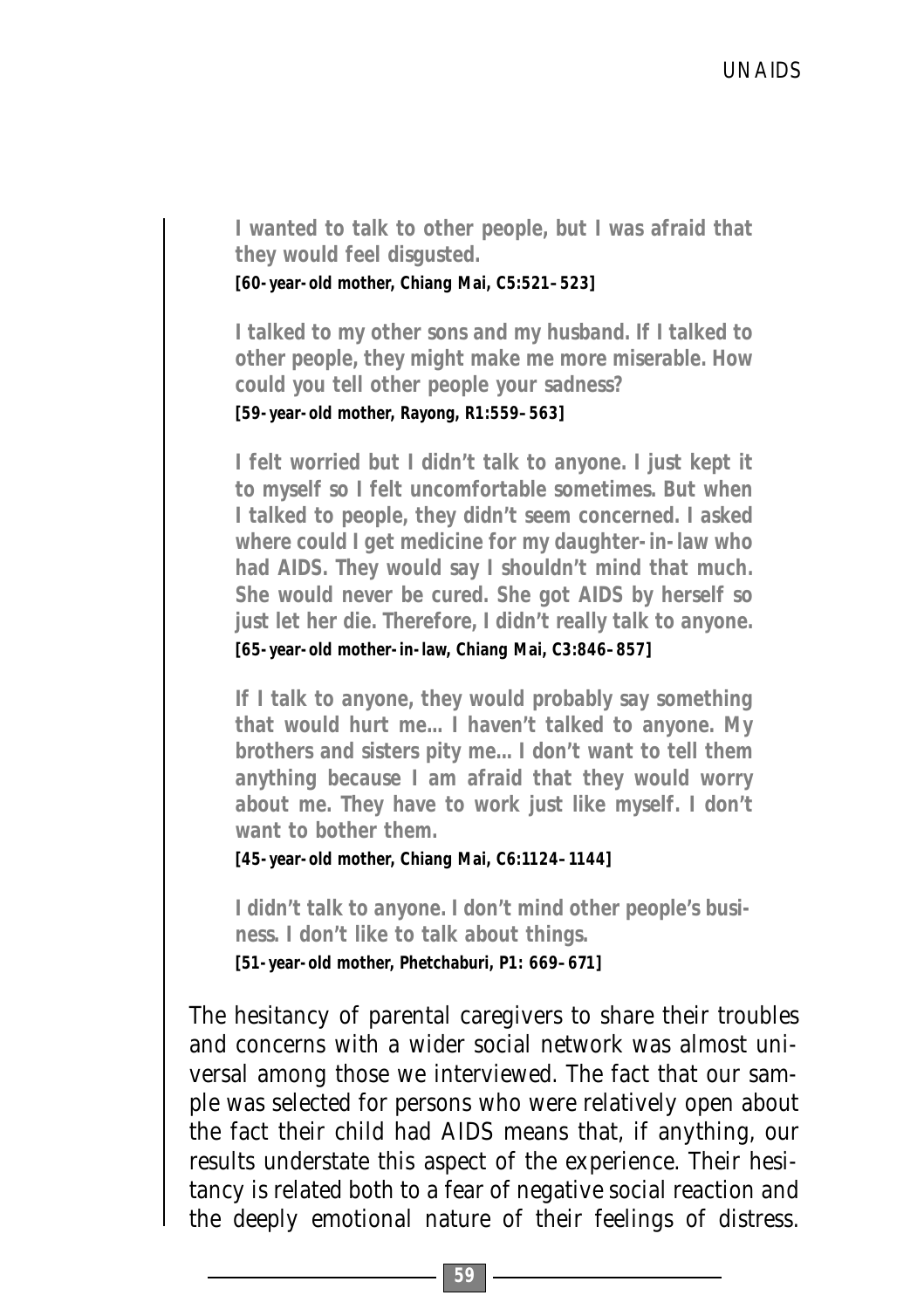Some also did not want to burden others with their troubles. Social and emotional stress could be compounded, as a result. The hesitancy to confide in others, especially outside the immediate family, may also reflect cultural values. The need to unburden one's self by openly sharing one's anxieties and problems with others may not be as normatively appropriate as a way to relieve stress among Thais as it is in Western cultures. This is suggested by the last two quotes cited above. Some commentators have noted that noninterference in the affairs of others is a central value among Thais (Mole 1973). Thus, the concept of sharing one's emotional burdens with others may be less pronounced that in some other cultures. This, in turn, may be linked to Theravada Buddhism—the prevailing religion—which stresses the role of the individual in seeking spiritual liberation and generally emphasizes the primacy of individual action and responsibility (Phillips 1967).

# **4) Time constraints**

As observed by others, AIDS caregivers often find they are no longer in control of their time because demands on them are dictated by the needs of the person with AIDS (Brown and Powell-Cope 1993). This theme arose in many of our interviews. At the terminal stage of illness, when the child's health had severely deteriorated, demands on the caregiver's time and effort could be particularly overwhelming. In most cases in our study, the period requiring such intensive care ranged from less than a month to as long as six months, but most commonly lasted about one or two months.

**If we were at home, I wasn't able to do anything, even to cook rice, because he wanted to be with me all the time, either to sit or to lie down with him. [51-year-old grandmother, Rayong, R8:215–218]**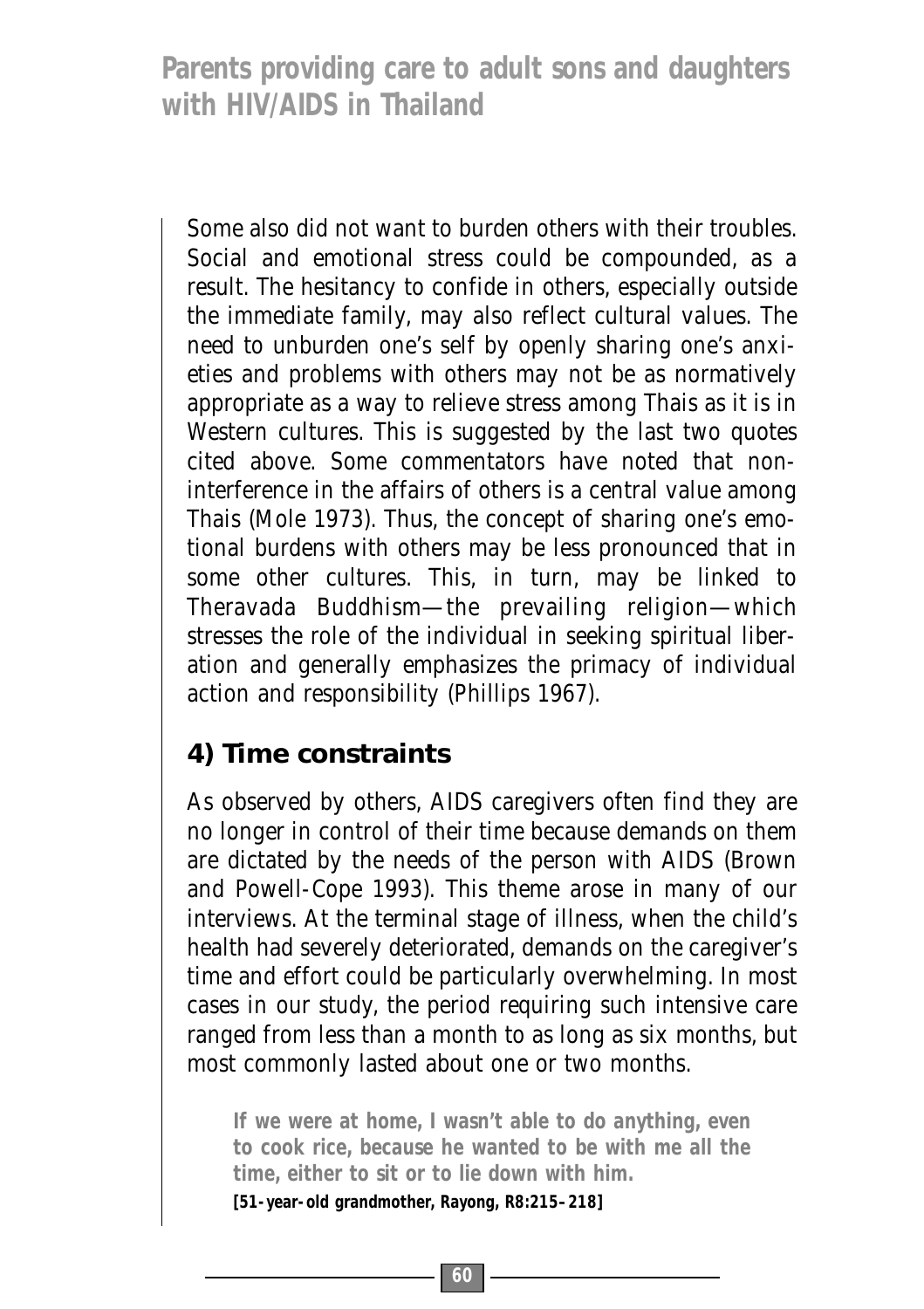**We had to stay all day. We couldn't leave because he would get hungry and sometimes hallucinate. He said, "Who's coming? Why are they all coming?" He was so sick... We had to stay with him all the time... I couldn't work or do anything. I worried about him all the time. When I did something else, I was still thinking of him. I had to come back to see him quickly... [80-year-old father, Rayong, R3:216–219; 329–330]**

Most parents in our study were working before their son/daughter became ill. In many cases, the parents were either self-employed (for example, selling things, running a small shop, or having a small farm or orchard) or hired themselves out as day labourers. Their caregiving role often conflicted with their economic activities. This situation often forced the main caregivers, especially during the later stages of the illness, to choose between taking care of their ill child and going to work.

**I couldn't go anywhere. I couldn't do anything else. I had to watch him. In the morning, I had to cook for him and give him the medicines. I had to take care of everything for him.** 

**[61-year-old mother, Phetchaburi, P3:188–192]**

**We had to watch him all night. [In the] daytime, I let my mother watch him. I was looking after my grandchild. But my mother couldn't handle it. When my grandchild fell asleep, I would help her out. At night, I had to pay attention since he sometimes called me. I also had to stay during the day and couldn't go anywhere else.** 

**[60-year-old mother, Rayong, R6:137–147]**

Time demands could be exacerbated when the parental AIDS caregiver was also responsible for providing care to other family members, such as an elderly parent or a young grandchild.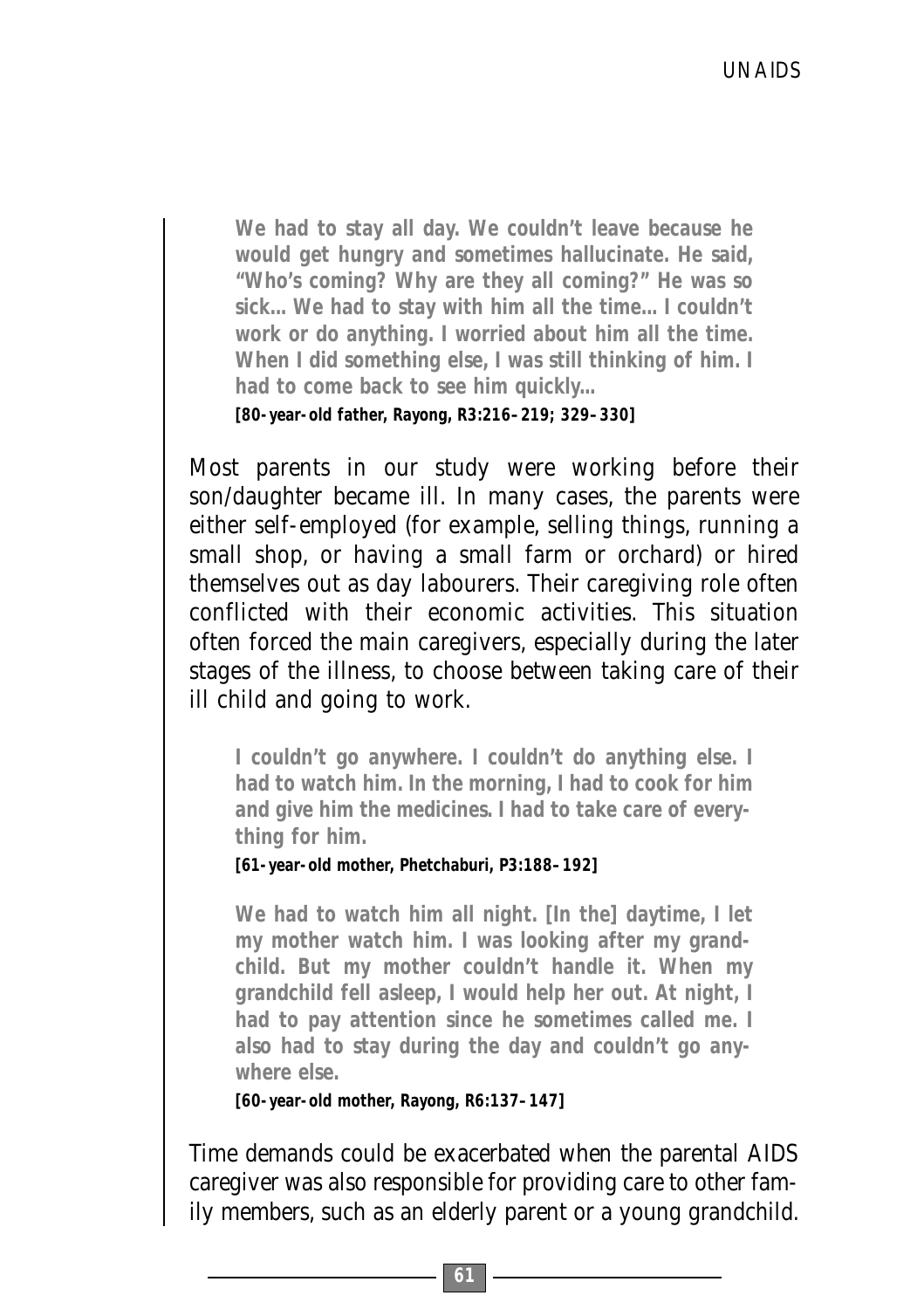> **At that time, I also had to look after my mother. She was sick and slept in the back of the house. My son slept in the house. My mother was over 80 years old. She couldn't take care of herself... In the morning, I would bathe my mother and then go to see my son. But he still could take care of himself then... I would prepare food for him. Then, I went to work. I came back at noon to see both my mother and my son. Before I left, I would prepare his food and medicines and told him not to forget to take them. After I went back to work, I would call to see how he was. After he became very ill, my mother died. My son couldn't take care of himself anymore. I had to do everything for him.**

**[51-year-old mother, Bangkok, B3:182–203]**

# **5) Financial stress**

There were numerous ways in which taking on the role of caregiver to an adult son/daughter with AIDS could create financial stress for the parents. As noted in the discussion on social stress, in several cases parents who had small shops or were food vendors lost the business of those in the community who feared the products might be contaminated or did not want to go near the person with AIDS. Also, as noted, caregiving can take significant time away from work and income-generating activities for the person providing care. In addition, if the ill adult child had been contributing to the parents' income, assisting the parents in their economic activities, or providing other services that facilitated the parents' ability to earn income, such assistance is forgone once the child becomes too debilitated to function normally.

Financial stresses can also be generated more directly through the various expenses associated with caring for someone with AIDS. These include food and other costs of daily living, medication, health care fees and hospitalization. Immediately following their child's death, parents are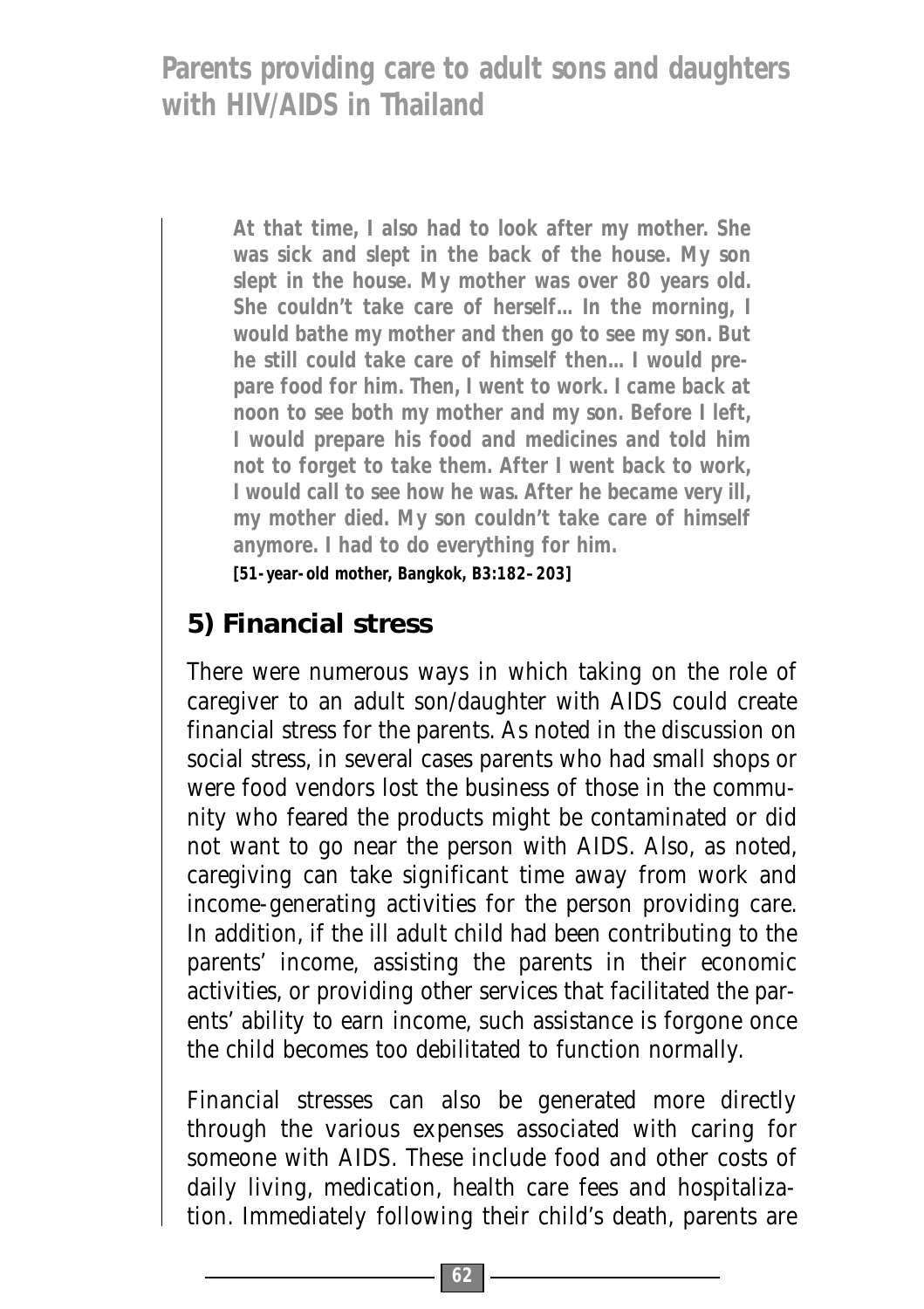faced with the costs of the funeral—typically an important and expensive affair in Thailand, as in many other countries (Danziger 1994). Moreover, if the child with AIDS has dependents, the parents may need to take over their support during the debilitating phase of the illness, and often afterwards as well (see section on fostering below).

Increased costs of daily living were mentioned in half of the interviews. One common source of this was buying expensive special foods that would normally not be bought or would otherwise be bought less frequently. As discussed above, these foods were bought to please the AIDS-afflicted person or because they were thought to be particularly beneficial. In other cases, when the ill child moved in from elsewhere, food consumption increased, especially if dependents came along too. In either case, the result was higher expenditure for food.

**Interviewer: Did you have to pay a lot of money for him?** 

**Mother: Yes, about 200 Baht a day, because he wanted to eat different kinds of food... We bought anything he wanted. Sometimes he wanted to eat durian (an expensive fruit) so much... I also bought him Pepsi, Fanta, Sprite. [51-year-old mother, Bangkok, B3:368–374; 537–541]**

**Interviewer: Did you have more expenses while (your son) was sick?** 

**Mother: It was his food. His father bought anything (our son) wanted to eat. Sometimes, he wanted to eat expensive fruits... I tried to please him. I knew that he wouldn't be able to live very long... When there were only 2–3 of us, we didn't finish one litre of rice in a day. When he was staying with us, we ate 2 litres of rice plus food and milk powder (for his child). We had to spend from 50 to 100 Baht.** 

**[67-year-old mother, Chiang Mai, C4:385–399; 439–444]**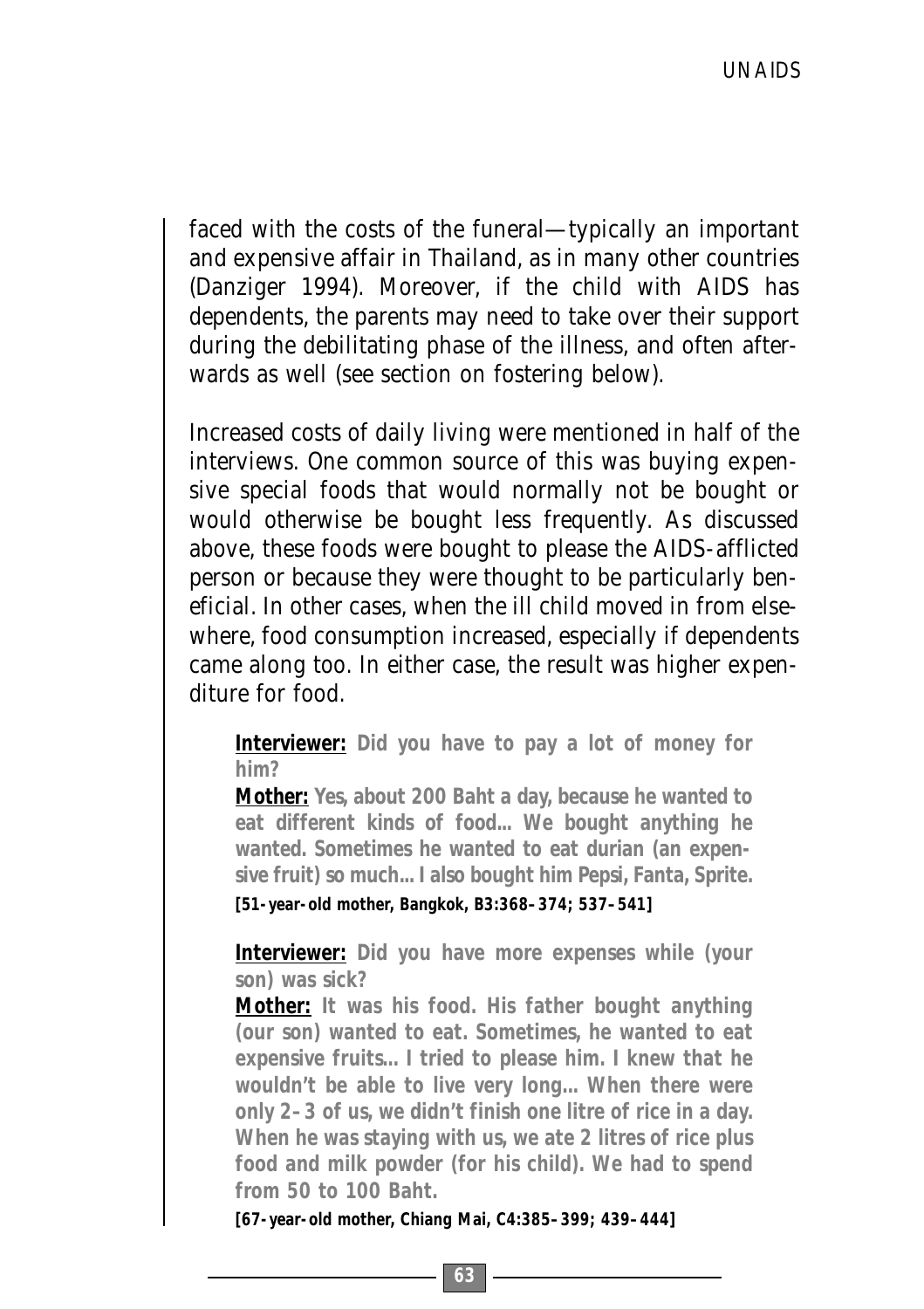> **Interviewer: Did you have more expenses during the time he was sick?**

> **Mother: Yes. We had to pay for clothes that we had to throw away once he used them. We paid for food like meat, desserts, milk, supplementary food, car rental to the hospital. In total, it was more than 1000 Baht a month.**

**[60-year-old mother, Chiang Mai, C5:291–299]**

Considerable use was made of the health care system for treatment of illnesses suffered by those with AIDS. Doctors' fees, medicine and hospitalizations could be very costly. Some of the better-off parents took their ill child to private hospitals where fees could be very high. Some parents also bought expensive traditional medicines from outside the modern health system. However, medications could also be expensive in government hospitals, either absolutely or relative to the economic status of the family.

**I didn't know who to turn to. I worried about the expenses for medicines. It cost 100 Baht a pill at the (government) hospital. I had to pay for painkillers... We had to spend both my son's and my own money together.** 

**[65-year-old father, Bangkok, B1:726–731; 742–744]**

**We paid more than 100 000 Baht. The (private) hospital was very expensive... We paid a lot of money there. When I think of that hospital, I still get goosebumps.** 

**[54-year-old mother and 59-year-old father, Phetchaburi, P2:247–249]**

**I had to pay a lot each month... Medicines from the hospital didn't stop the symptoms so he took Chinese and other good kinds of (traditional remedies). I paid several thousand Baht a month.** 

**[67-year-old mother, Rayong, R4:228–240]**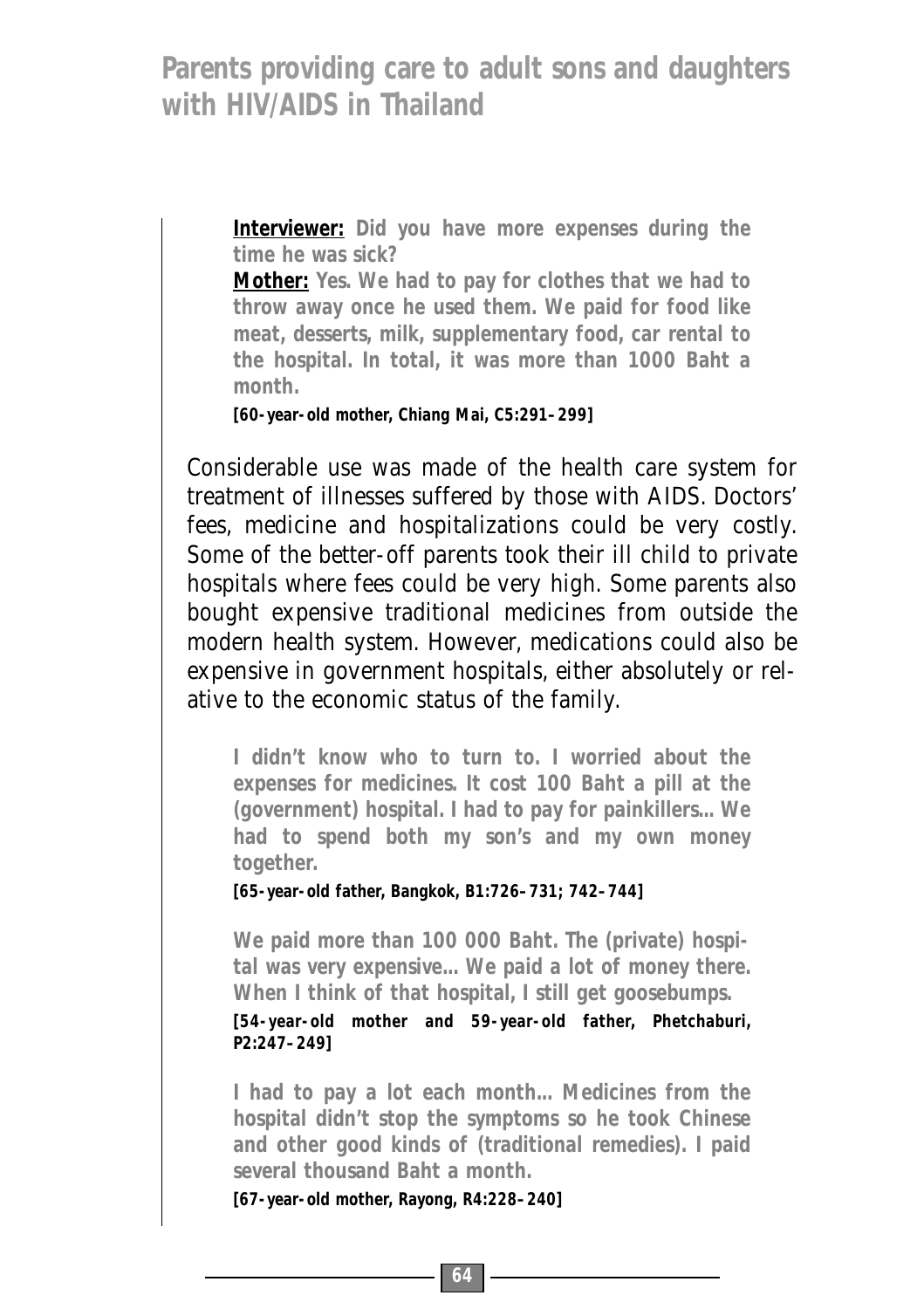In many cases, however, much of the health care expenses were paid for either through government health insurance (especially the voluntary health card plan described above) or through some welfare measure when the family was poor, thus moderating the financial strain imposed on the parents. This is consistent with reports from the TACS (Knodel, Saengtienchai et al. 2000). In at least one case, medicines were purchased from an NGO at subsidized prices.

**Interviewer: Did you pay a lot of money for his treatment and other things while he was sick? Father: I had to pay at the hospital. He also asked for support as a destitute person... so we paid only half.** 

**[65-year-old father, Bangkok, B1:313–324]**

**Interviewer: What about medicines: did they cost you a lot?**

**Mother: Yes, because I had to buy AZT... I had to pay out of my own pocket... I borrowed money from other people, too... Later, we went to a doctor at Access [an NGO concerned with AIDS]. The medicines there were cheaper. At the hospital it cost me 5000–6000 Baht. I couldn't afford it.**

**[51-year-old mother, Bangkok, B3:379–396;463–467].** 

**Interviewer: Did you pay a lot of money for medical treatments?**

**Mother: Later, I didn't have to pay because I had a health card. If I had to pay for them myself, it would be more than 100 000 Baht.**

**[51-year-old mother, Rayong, R7:372–378]**

Most families who paid large sums for health care out of their own pockets were better off financially and could more or less afford it without suffering great hardship. Many others had some or most of the health care costs covered through government insurance or welfare. None the less, for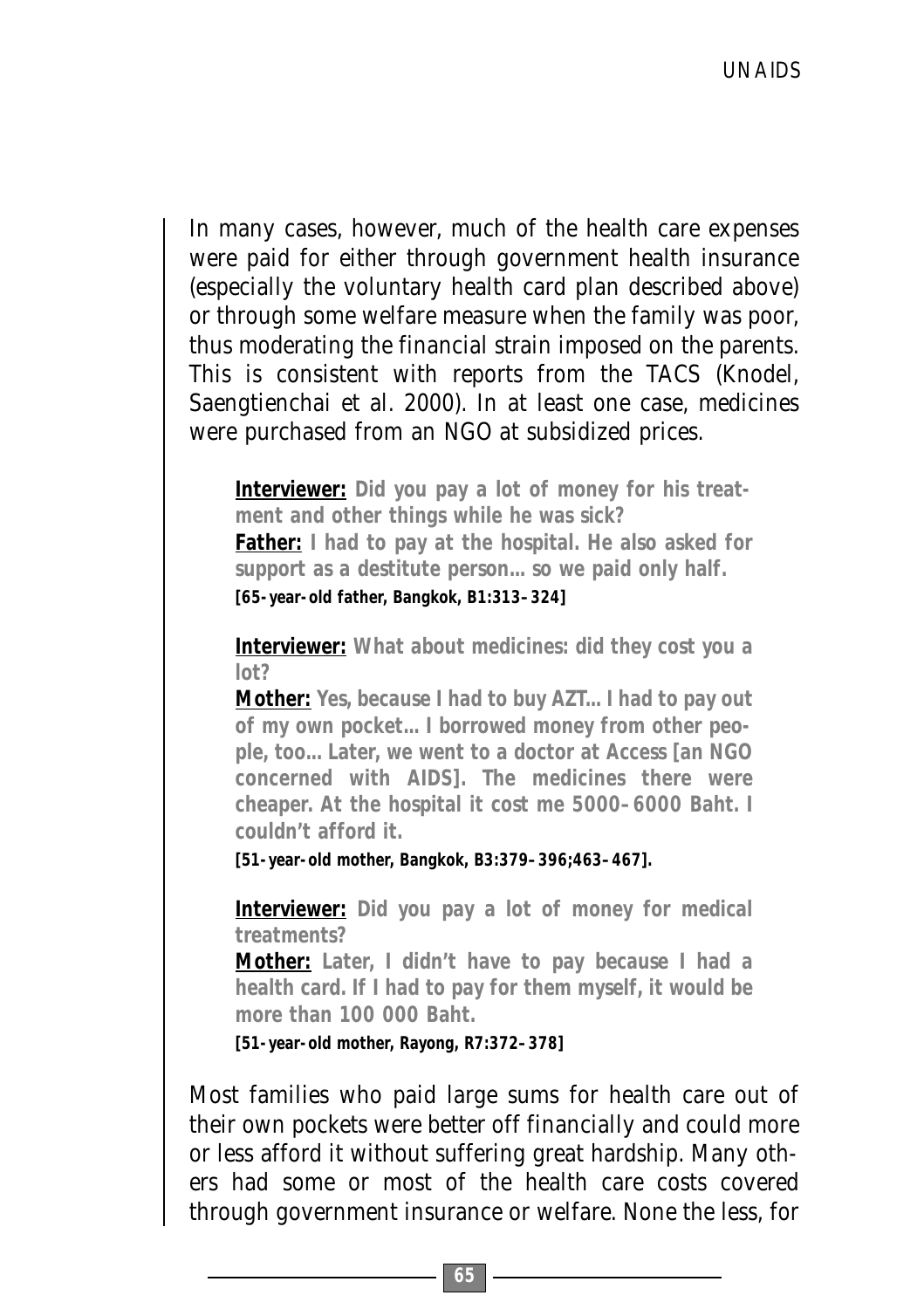those who were poor, the expenses that were not covered, such as transportation to health care sites and the costs of some medicines, even if they were subsidized, could create financial hardship and put them into debt. In addition, bureaucratic complications prevented one poor family from getting a low-income card that would have entitled the person with AIDS to mostly free health care. As a result, the health care costs they did have, although modest in an absolute sense, created a considerable financial strain for them.

Funerals could involve a particularly large expense for parents. In several cases, including all three in Bangkok, the funeral for the deceased child was deliberately kept modest, with only a few family members attending and formal mourning ceremonies kept to a minimum. The motivations for the modest-scale funerals were usually either financial considerations or the perceived stigmatization associated with the cause of death. In most other cases, however, funerals appear to be of the normal, fairly elaborate type that is common in Thailand, involving considerable expense, ranging from 10 000 to over 100 000 Baht, but typically falling in the 30-50 000 Baht range. The amount parents had to pay themselves, however, was often much less. In five of the six cases in Chiang Mai, and one in Rayong, most expenses were covered by locally organized funeral insurance societies to which the family or person who died had been regularly contributing as a member. Also, those attending the funeral typically made donations, as is customary in Thai society. Contributions also occasionally came from charities. In a few cases, the total collected from various sources actually was greater than the cost of the funeral. But, in others, the parents ended up in some debt.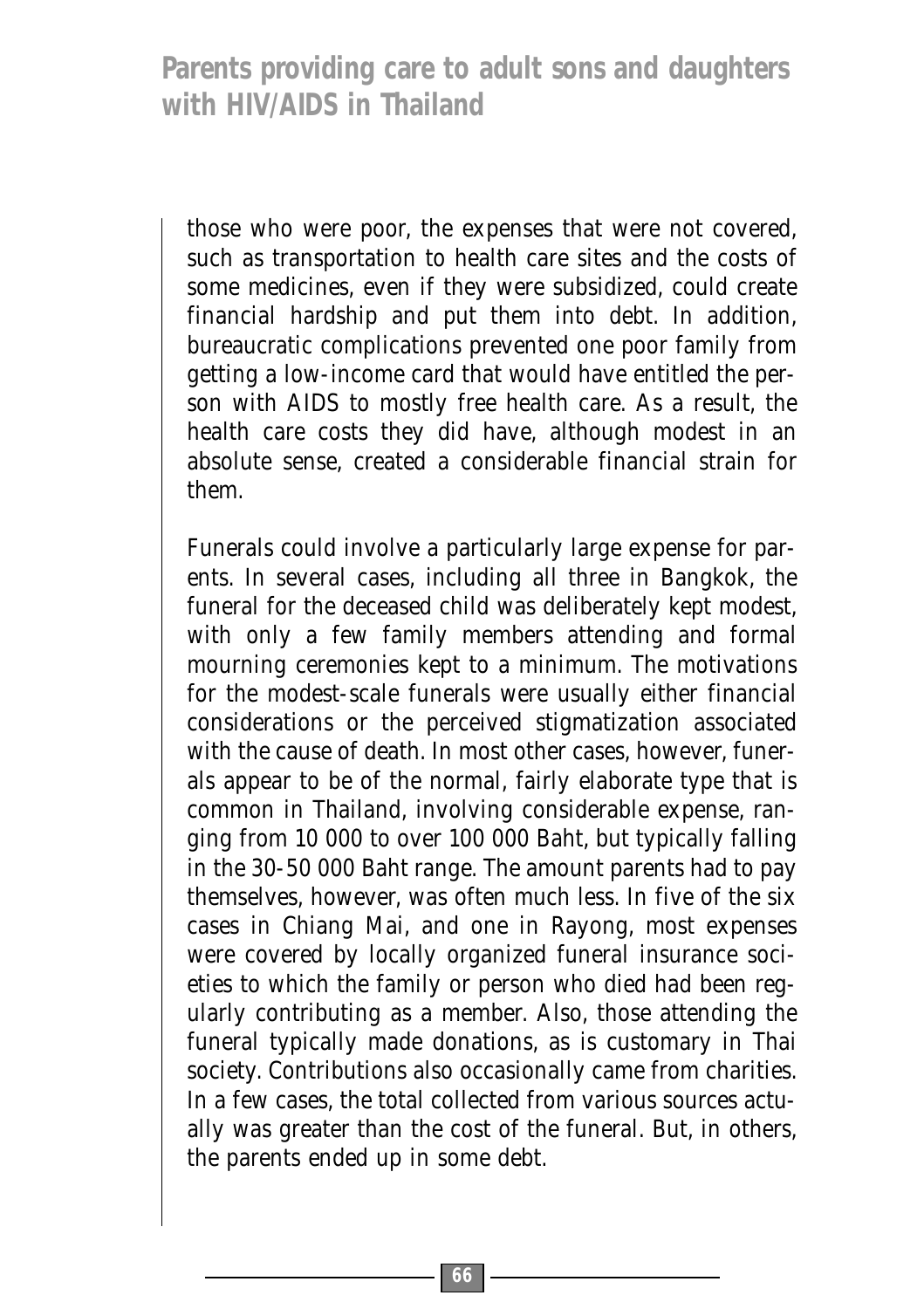**I asked the Por Tek Tueng [a charity] to arrange the funeral for him... I called them to take my son's body from the hospital to the Temple... We also had to pay for something, such as flowers. We paid a little**—**less than 500 Baht. Por Tek Tueng also arranged the praying. He was cremated one day after the praying. We couldn't keep a body of a person who died of this disease very long... I didn't tell anybody (about the funeral). I didn't receive money from anyone.** 

**[65-year-old father, Bangkok, B1:387–421**

**Interviewer: Did you have to spend a lot of money for his funeral?**

**Mother: I joined a village funeral society. I got about 15000 Baht. Some people helped me. They gave me 100 or 200 Baht, which was a relief. I didn't have to be in debt.**

**[60-year-old mother, Rayong, R6:387–394]**

**Interviewer: When he died, did anyone help you at his funeral at all?** 

**Mother: Yes. Some people gave us 1000 Baht. Some villagers helped out with the ceremony but I also had to borrow money from the agricultural cooperative bank to organize the funeral. I spent all of the loan and the money given by the villagers in merit-making [activities and donations to support Buddhism and thereby gaining credit for the person undertaking them]... At night, I provided good food for the guests... I also gave money to the monks. I paid a lot... But Por Tek Tueng helped with the coffin.**

**[59-year-old mother, Rayong, R1:294–319]**

In perhaps four of our cases, the overall financial strain on the parents associated with caregiving, health care, and the funeral appear to be considerable. In three of these, not only were the parents quite poor to begin with, so that even modest expenses were a considerable burden, but there were also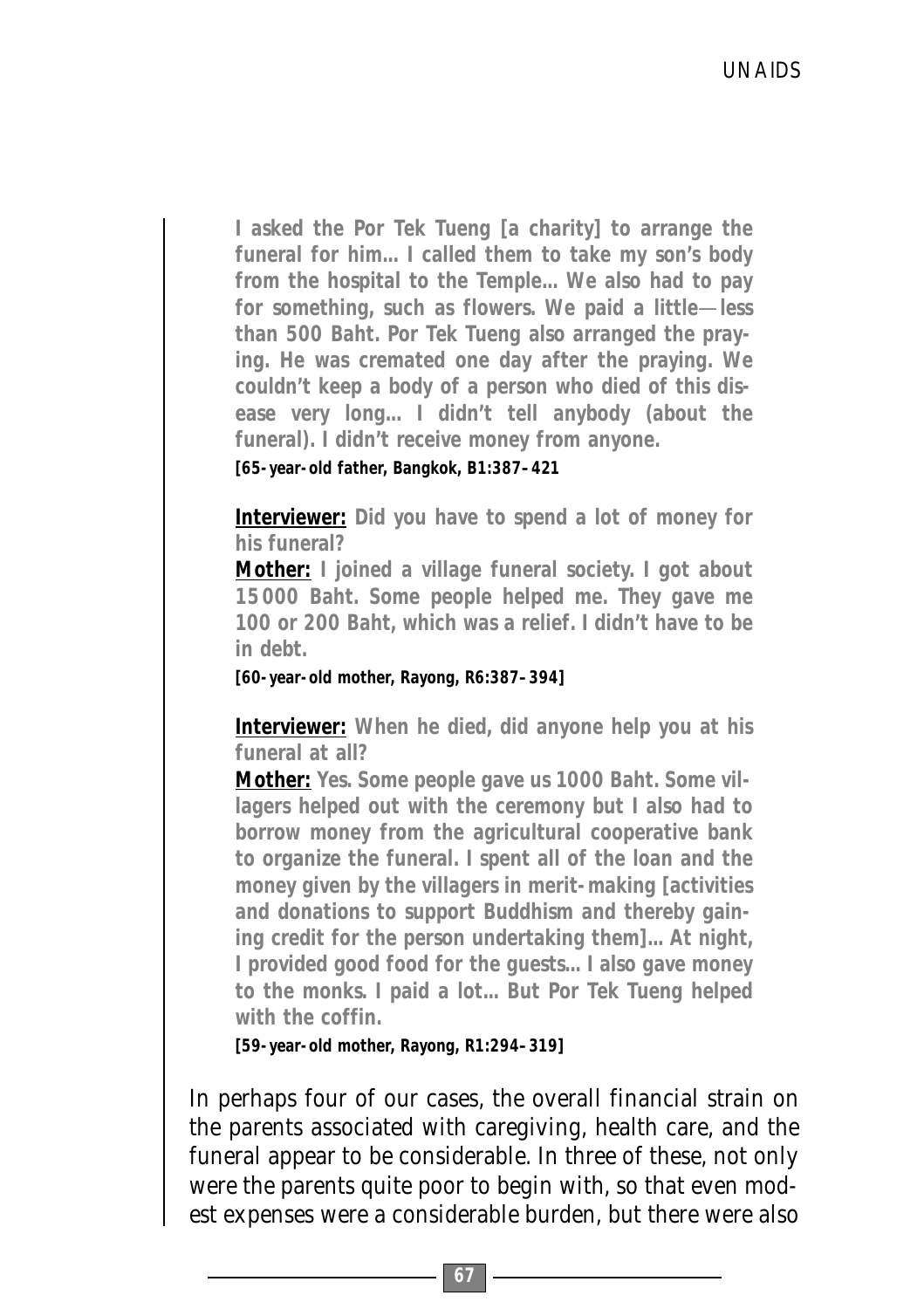at least two people with AIDS involved. In one of these cases, the strain probably would have been eased somewhat if there had not been a bureaucratic problem in granting a low-income card for the daughter-in-law with AIDS.

**It was such a mess. I didn't know what to do. I borrowed from this house or that house... Sometimes when I borrowed, they didn't charge interest. They pitied me. I had to dig potatoes to give back their money. There were a lot of expenses. I don't know how much each month. Each day, I had to find them something to eat. I had to be prepared because they had to eat when they were hungry.** 

**[60-year-old mother, Rayong, R6:331–347]**

In the majority of cases, however, the financial strain on parents appeared not to be severe and, in several, the strain seems to have been minimal. Some families were sufficiently well off that they could afford the expenses or had non-critical assets they could sell to cover the extra costs. Others had some sources of relief that moderated the amount that the parents had to pay themselves. These included institutionalized sources such as health insurance plans, welfare programmes (including several designated specially for cases of AIDS), local funeral societies, charities and NGOs. In addition, informal sources provided help, such as customary donations towards the cost of funerals from those attending and contributions from other family members. Some of the adult children with AIDS had income or savings of their own that helped cover treatment costs and other expenses. Borrowing to help meet the health care and funeral expenses was also fairly common, but most parents reported that they were able to clear the debt later.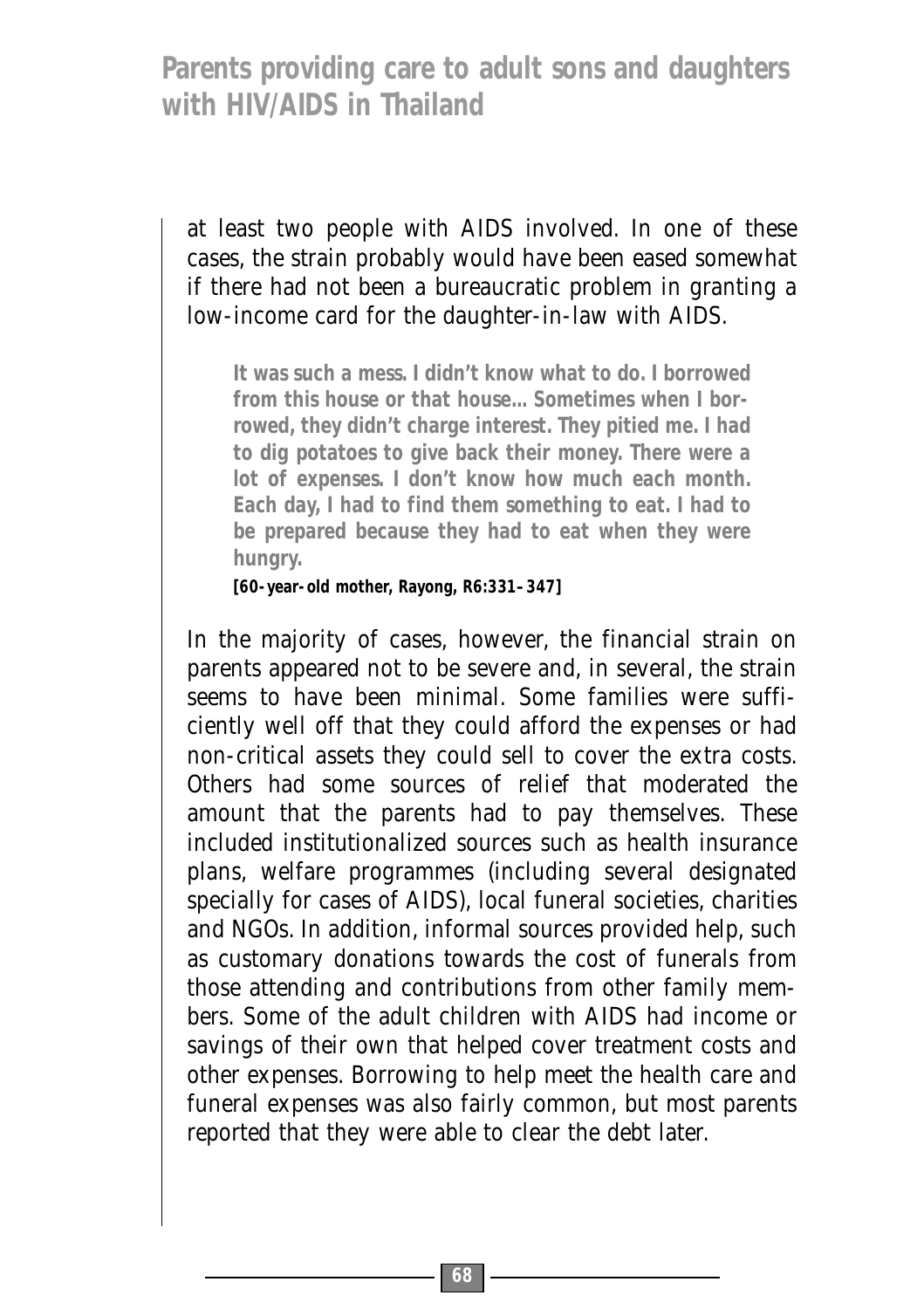**We never had debts before. We did when my son got sick. After he died, we gave back all the money. Our debtors said we didn't have to hurry.** 

**[67-year-old mother, Chiang Mai, C4:507–511]**

**We didn't have to sell anything but we used up our savings. We are not in trouble but we paid a lot of money. [54-year-old mother and 59-year-old father, Phetchaburi, P2:340–343]** 

**Interviewer: Did you think that the expenses were a burden to your family?** 

**Mother: Yes, because there's nothing that we could do but pay. However, his older sisters helped him a lot, too. They chipped in money because they wanted their brother to survive.** 

**[61-year-old mother, Phetchaburi, P3:413–420]**

The impression gained from our interviews is that at least some financial strain on parental caregivers was commonly associated with caregiving and the inevitable funerals that followed but, at the same time, only rarely was it devastating. Families pooled resources, took advantage of various formal mechanisms that could help, and parents usually made adjustments in their spending, according to their circumstances. Still, it was more difficult for the poor than for the better off, even though the latter typically spent much more. This impression is consistent with the results of the TACS in which informants reported that the economic situation noticeably worsened for almost a third of poor AIDS parents, a fifth of those of average economic status, and only 7% of those who were better off than average (Knodel, Saengtienchai 2000).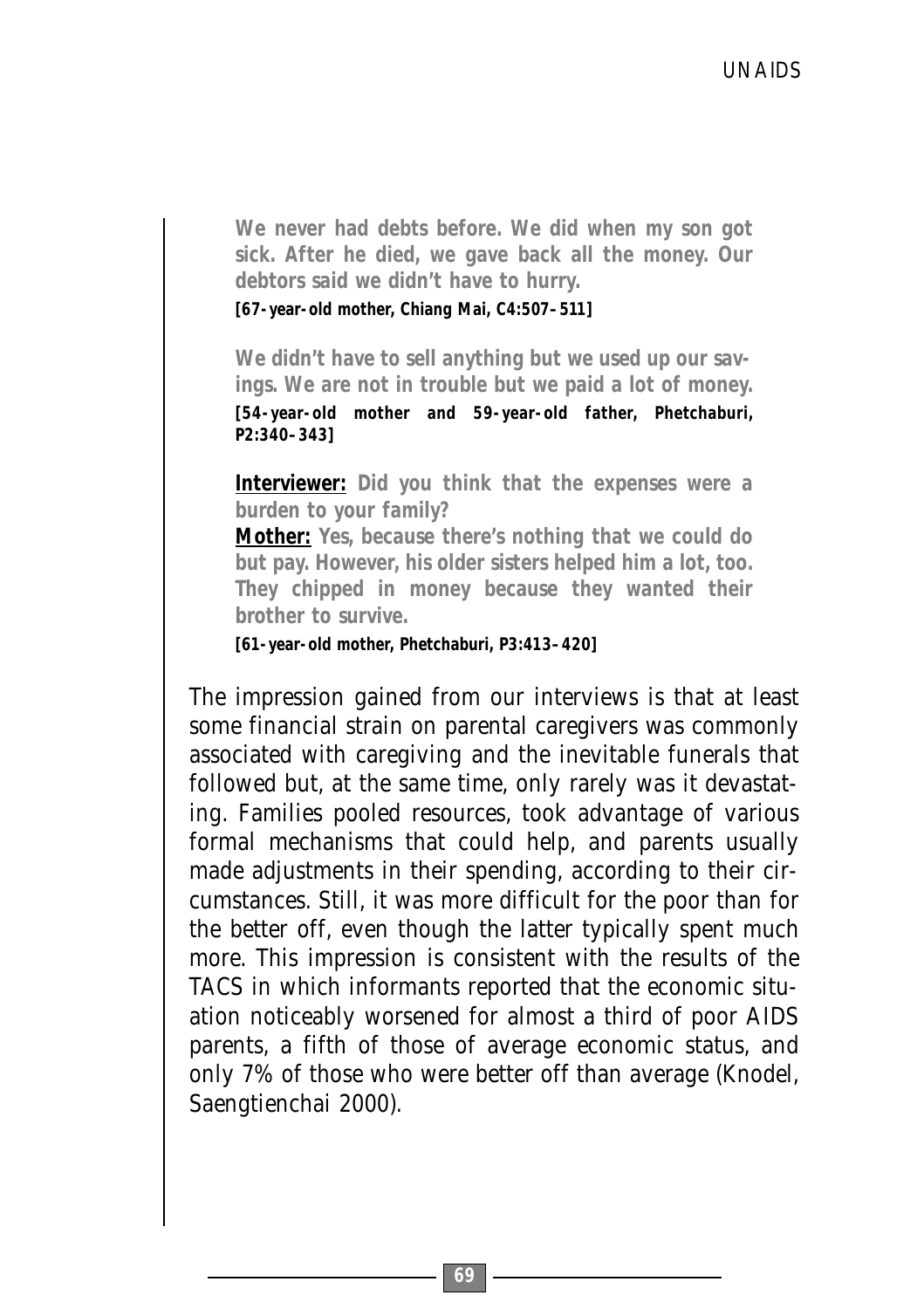# **E. Responses to caregiving**

C are giving to an ill adult child who inevitably<br>
C faces death in the not-too-distant future is an extremely trying and difficult experience for most parents. In the absence of effective therapies such as ART, the only reasonable hope parents can have during this period is that of prolonging their son/daughter's life somewhat and reducing his/her suffering. As the main caregivers, parents sacrifice significant time and energy for the ill child. Some faced large expenses associated with their child's illness or experienced their own physical problems, including weight loss, body aches and insomnia associated with the caregiving. Most importantly, parents suffered emotional and psychological stress even when the demands on them for caregiving were moderated or minimized by the help of others. Several common responses to these circumstances included accepting caregiving as a natural part of their parental responsibility, seeing their children in a positive light, maintaining hope or accepting the inevitability of loss, seeking help from within the family, dealing with fears of contagion either by denying them or by using precaution in caregiving, and adjusting their time, especially with regard to work and other economic activities. In some cases, these responses served to help parents cope. In others, they were simply the inevitable result of the situation.

### **1) Viewing caregiving as a parental responsibility**

Although many parents admitted that the caregiving period was very difficult for them, they usually indicated that they undertook the role willingly. Also, most did not think of the caregiving as a burden but rather as part of their responsi-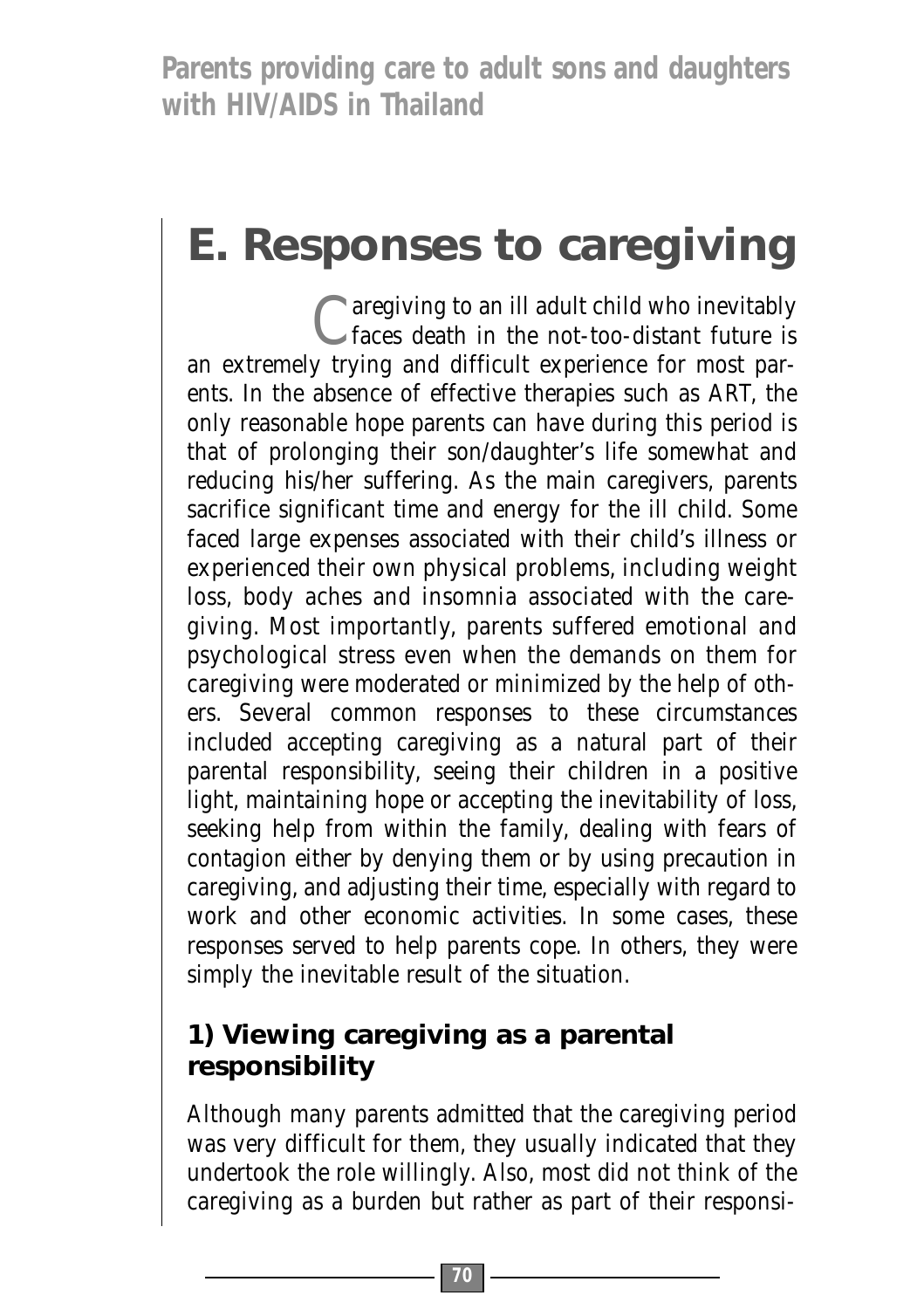#### bility as parents. They wanted to do their best to help their ill son/daughter.

**Well, it's my son. I had to look after him. I didn't think about the troubles. I am his father. I would do anything for my son.**

**[65-year-old father, Bangkok, B1:432–434]**

**As a mother, I wanted my son to be cured... I didn't mind how much I had to pay... My son would never be a burden to me. He's my son... It's his life. I've raised him until then.**

**[51-year-old mother, Phetchaburi, P1:340–343;394–399]**

**I wondered why I had to be in such trouble but I loved my son. I had to do it. I wouldn't do it for anybody else but this was my son and I pitied him.** 

**[61-year-old mother, Phetchaburi, P3:588–592]**

In Thai Buddhist culture, there is a strong implicit sense of an intergenerational contract whereby parents ideally provide the gift of life, care and devotion to their children when the children are young and, in return, the children are obligated to repay their parents with care and material support later in life when old age undermines the parents' ability to function on their own (Knodel, Saengtienchai, and Sittitrai 1995). At the same time, a sense of mutual obligation persists throughout most of the life course, which is expressed in a continual two-way exchange of services and support. Similar cultural prescriptions, typically grounded in other religious precepts, exist throughout much of Asia and perhaps elsewhere (Asis et al. 1995). This system of normatively mandated intergenerational exchanges probably makes it almost unthinkable for many Thai parents to be unwilling to provide a high level of care when their child becomes seriously or fatally ill.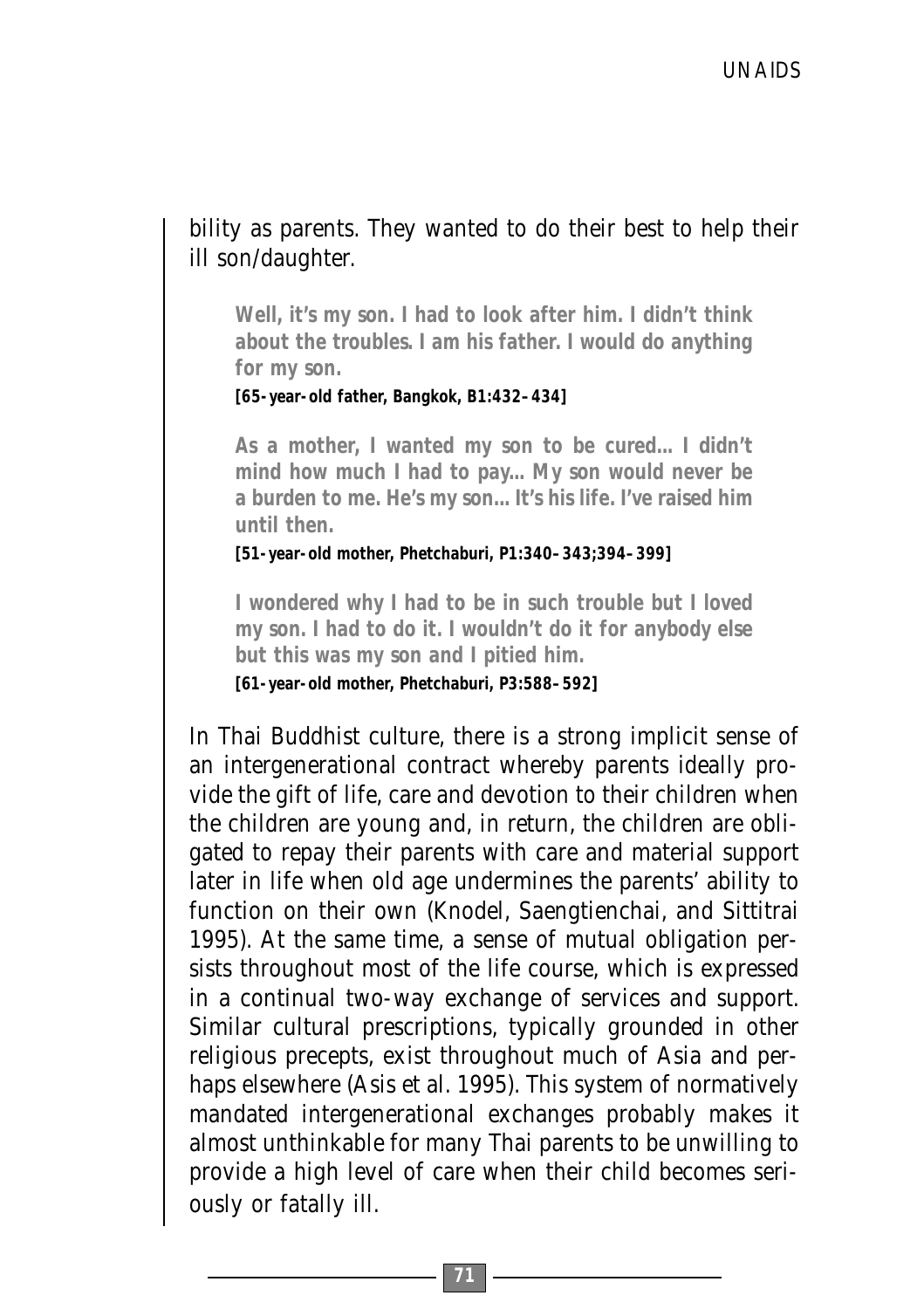#### **2) Viewing the ill child in a positive light**

Most parents maintained a generally positive attitude towards their ill child. This reflected the normally close bonds between parents and their children and the fact that most saw the illness as stemming from normal behaviour or at least from behaviour that was tolerable. As noted above, most HIV infection in Thailand is transmitted through heterosexual contact, typically through commercial sex patronage for men and through marital sex with their husbands for women. Unlike drug addiction or homosexual behaviour (both of which are viewed quite negatively by large segments of the population in Western countries), marital sex is viewed as perfectly normal anywhere and patronizing prostitutes, especially for a single man, has been considered quite ordinary behaviour by most Thais (Knodel et al. 1996). The latter may be changing in the wake of the AIDS epidemic, but this is only a recent shift.

**It's normal that he would go out (patronize prostitutes) during weekends. I don't blame him for that... I was not ashamed of it. Had my son robbed other people, that's shameful because it meant that I didn't raise him well. But what he did was normal.** 

**[51-year-old mother, Phetchaburi, P1:316–324.**

**He was a young man living in Bangkok. He had a lot of friends and also drank liquor. He probably patronized prostitutes when he got drunk. I warned him to use condoms.**

**[54-year-old mother and 59-year-old father, Phetchaburi, P2:79–84]**

Accepting the demands and sacrifices that often accompanied caregiving was probably made easier by the positive view that many parents had of their ill son/daughter. It was common for parents to stress that their son or daughter was of good character and behaved normally before the onset of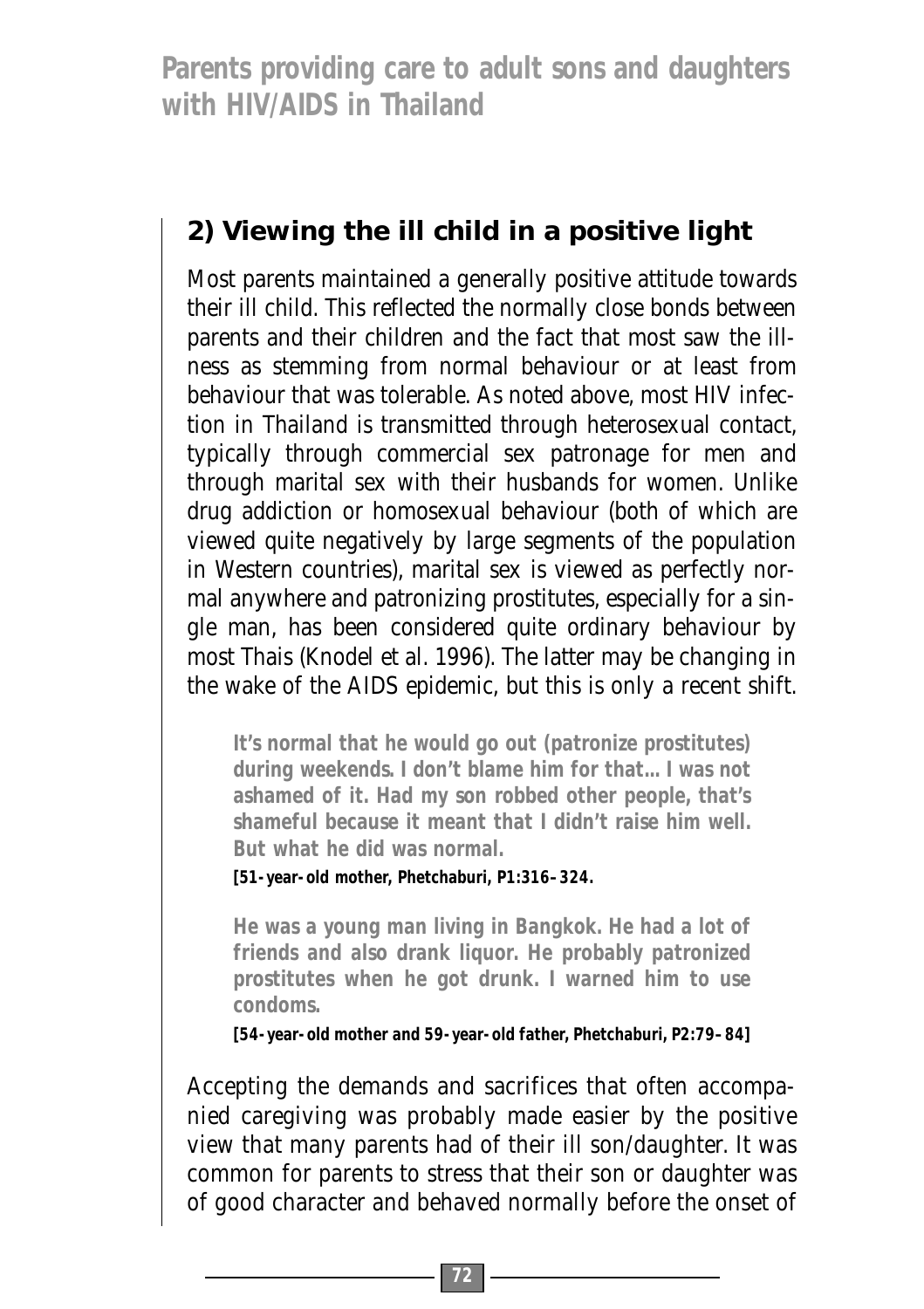illness. Thus, with few exceptions, the parents did not blame the ill son/daughter or consider the fact he/she became infected to be his/her fault. Parents tried to understand what had happened to their ill child, tending to blame bad fortune or other people, such as the son/daughter's spouse. Thus, as the quotes above show, when the ill child was unmarried, or infection was thought to stem from premarital behaviour, parents rationalized the behaviour, saying that it was a normal practice for single men to patronize commercial sex workers or to have affairs with women and it was simply a matter of bad luck that their son became infected. Even in the cases of several married or divorced sons, the parents either implicitly or explicitly indicated that the son's wife had been the source of infection.

**(My son) married a widow with two children. He must have got AIDS from his wife. She was older than him. [60-year-old mother, Chiang Mai, C5:95–97]**

**He was a** *likae* **(local type of theatre) actor... He was unlucky that he met those bad women... He's a good person. He was not a delinquent person or someone who went around doing no work. He only worked, played** *likae***, and came back home.**

**[61-year-old mother, Phetchaburi, P3:53–59,514–517]** 

**My son was a good person. He didn't hang out with bad friends. He didn't go out a lot. He always went to temples. He was like this since he was young. He didn't drink either.** 

**[59-year-old mother, Rayong, R1:508–512]**

**Actually my son had never patronized prostitutes. When he went out, there was no woman accompanying him. He went out with his friends only once (to patronize prostitutes).** 

**[67-year-old mother, Rayong, R4:328–335]**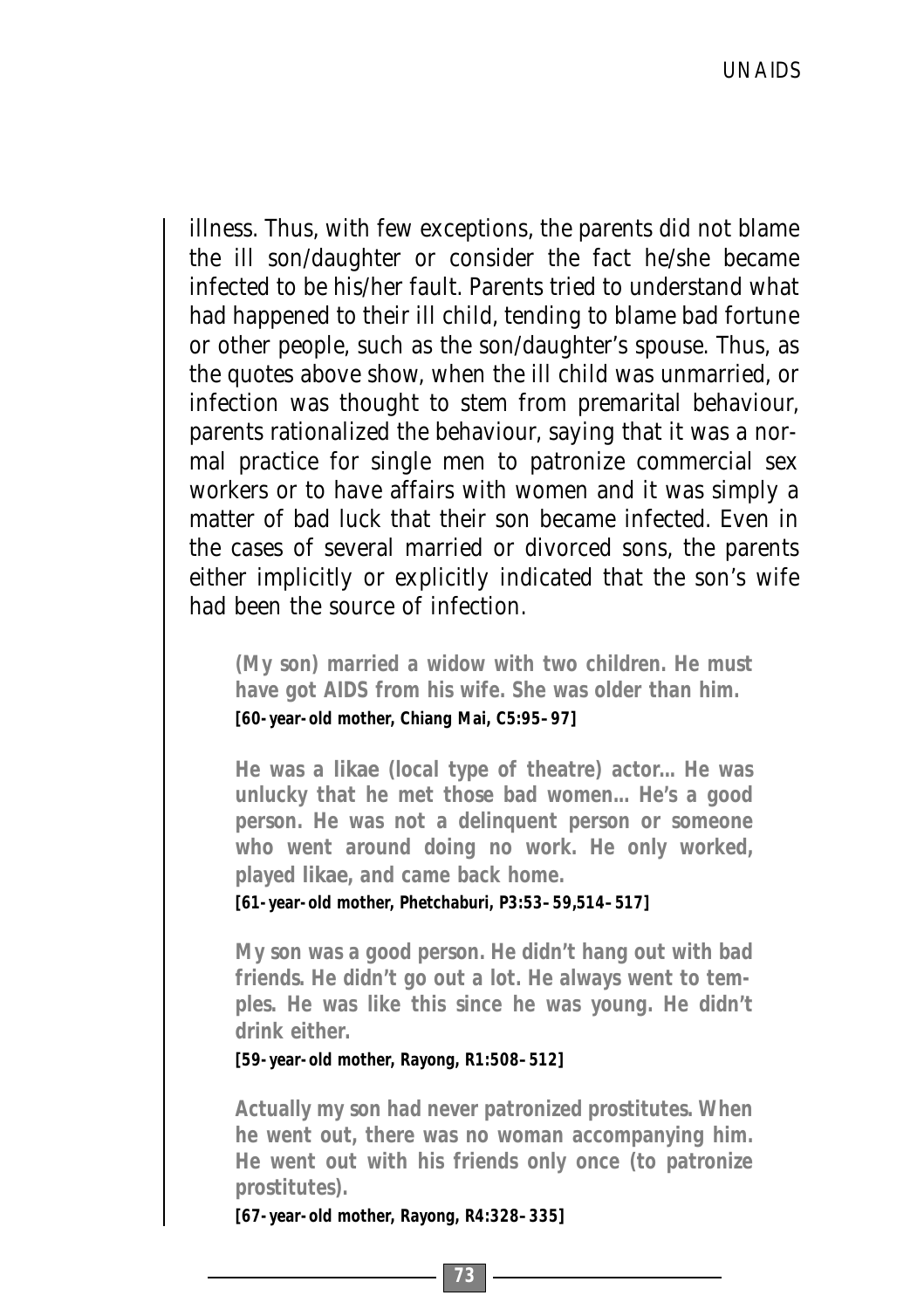In only two cases did the parents seem to blame their son/daughter for getting AIDS. One of these was illustrative case 4 in which the son had a long history of problematic behaviour and conflicts with his parents. The father was the only person we interviewed who complained about paying for treatments, arguing that there was no point to it since the son would die anyway. The other case was a mother whose son, a fisherman in Rayong, caught AIDS from habitually frequenting prostitutes. The mother felt he brought AIDS on himself from such behaviour, stating it in a somewhat accusatory manner. Interestingly, hers was the only case we found where the AIDS-afflicted individual was never taken to a hospital. Moreover, she did not play the main role in caregiving but allowed another son to take on this responsibility. She also mentioned that, a week after the son with AIDS succumbed, yet another son died from drug addiction. She denied that the second son had AIDS but mentioned he was losing weight. Her household appears to have been characterized by a number of family problems that may have conditioned her unusual reaction to the situation of having a son ill with AIDS.

In two other interviews, parents also mentioned problematic aspects about their child's character or behaviour, although their attitudes towards caregiving were more positive. In one of these cases, the son was a transvestite whom the mother characterized as lazy and out of touch with his parents for long spells. While she appears to have been a devoted caregiver, she also mentioned that she tried to hide her son's condition from his father (a military officer) for as long as possible because she feared her husband's reaction. In the other case, the parents mentioned that the son physically abused his wife, causing her to eventually desert him and leave the parents to do the caretaking themselves. However, they never expressed any resentment towards the son and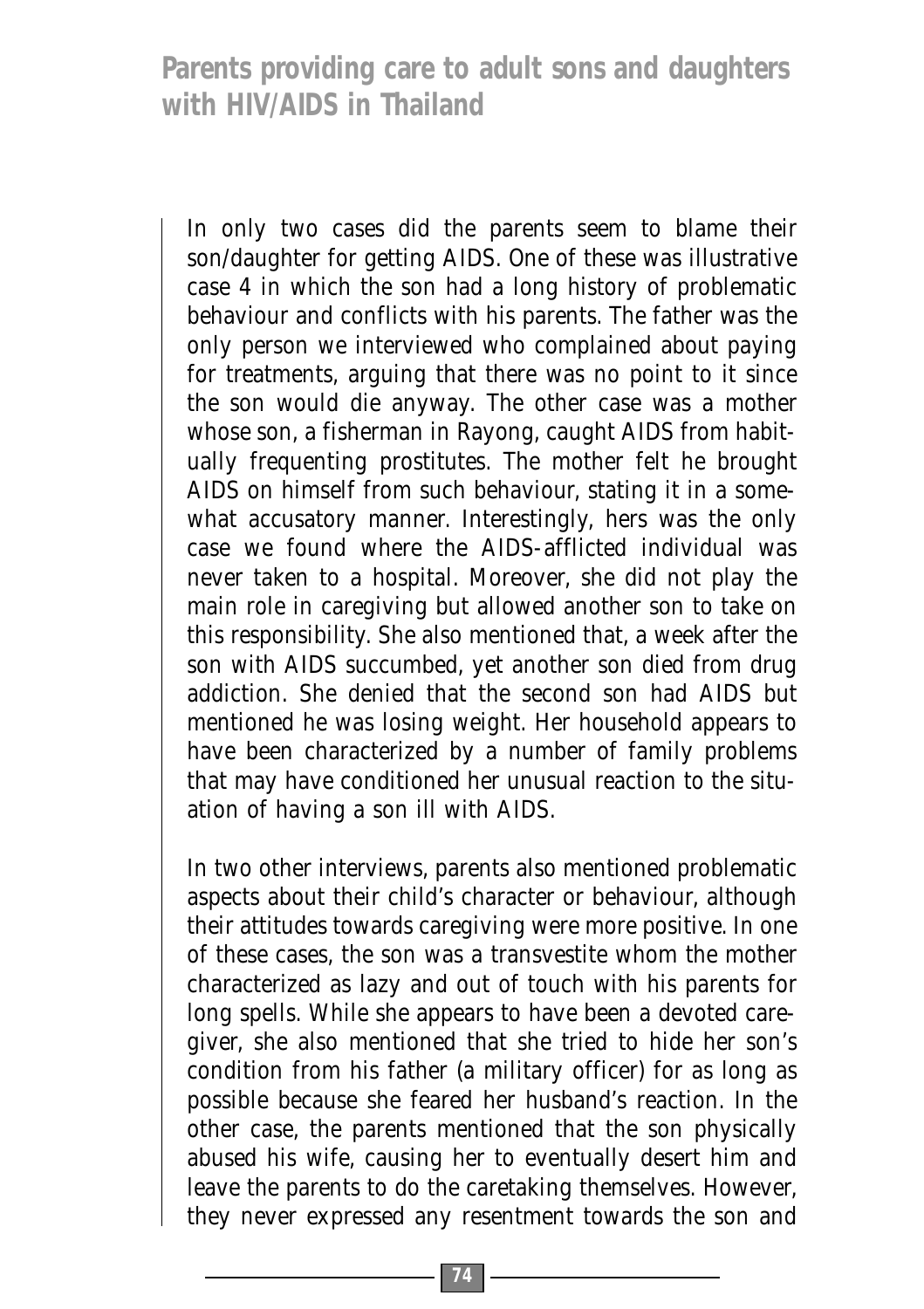seemed to have devoted themselves fully to his care to the very end.

#### **3) Accepting the inevitable**

Hope that the ill child would get better helped to keep up some parents' morale during the period of illness and motivated them to do their best in giving care. This hope is reflected in the constant search for treatments to improve their child's health, as reported by a number of parents.

**I only wanted my son to be cured. I took best care of him because I wanted him to be cured. I wanted his life more than anything else. I can always find money but I can't take it with me when I die.** 

**[51-year-old mother, Phetchaburi, P1:648–653]**

At some point, however, most parents recognized the inevitability of their child's death. This is partly because reasonably accurate knowledge of AIDS has been widespread in Thailand for some time (Im-em et al. 2001; Knodel, Soottipong and Saengtienchai 1997). The government and other organizations mounted an aggressive and sustained campaign to increase public awareness of the epidemic in the early 1990s. Thus, most older people, including the parental caregivers we interviewed, knew that AIDS was incurable and fatal. For some parents, recognition of this probably occurred as soon as they knew and accepted the diagnosis. For others, it may have taken some time to accept this realization. Eventually, most of the parents considered that the death of their child was a forgone conclusion that they could not change. Consistent with Buddhist tenets, some parents viewed the difficulties they faced to be a consequence of their own or their children's karma and, hence, something that could not be avoided.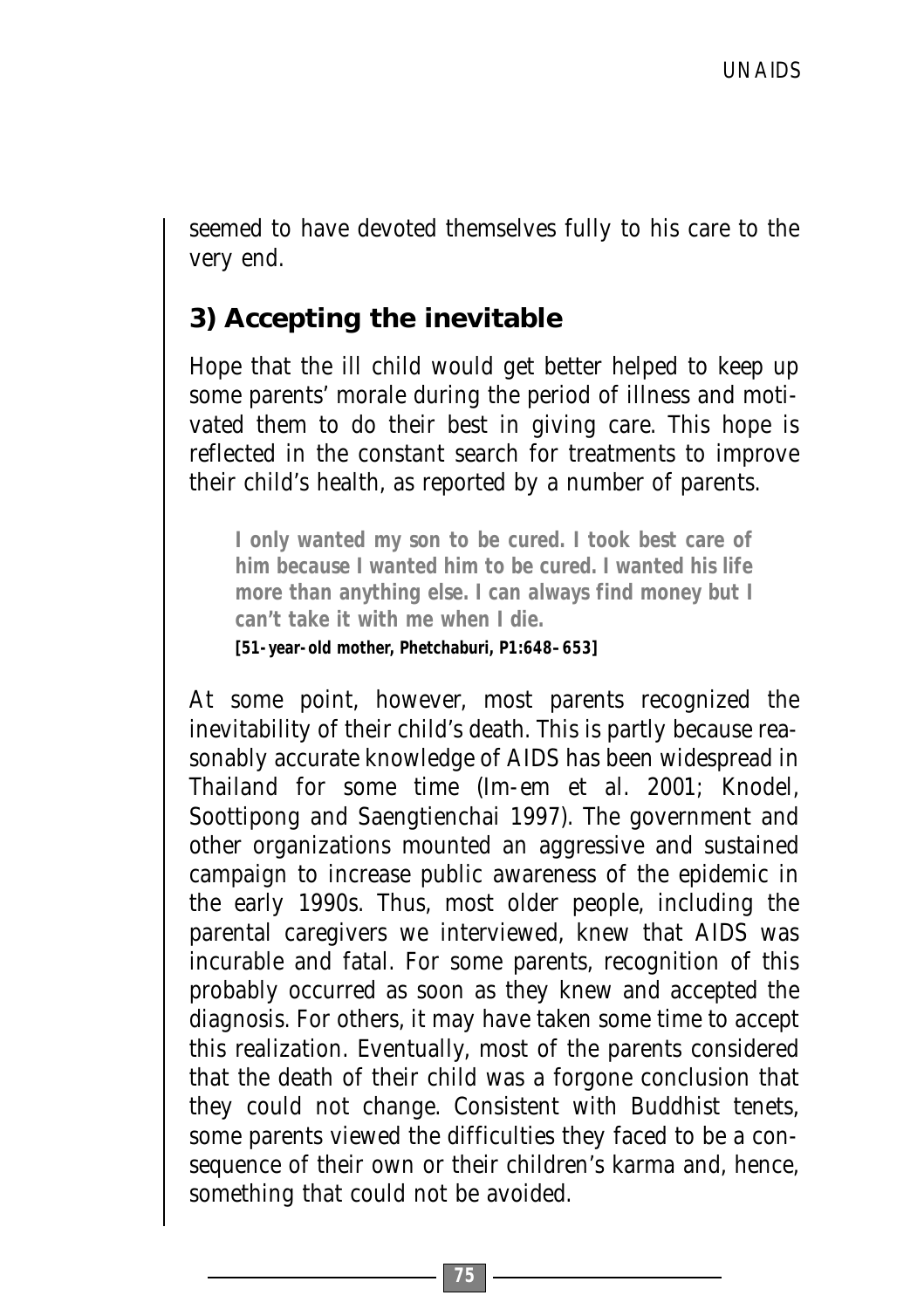**I knew that this disease was not curable. I tried to get over it. I expected they [her son and daughter, who both had AIDS] would die eventually.** 

**[68-year-old mother, Chiang Mai, C2:350–357]**

**I felt sorry for them [her son and daughter-in-law who died of AIDS]. I didn't know what to do. This disease is not curable. I tried to get over it. It must have been because of their karma. They used up their merit. [65-year-old mother, Chiang Mai, C3:712–716]**

The relatively short average life expectancy of those with AIDS makes it difficult for family members to escape the awareness of loss and dying (Brown and Powell-Cope, 1993). Given the recognition that death of their child is inevitable, parental caregivers of adult children with AIDS typically start to experience a sense of grief prior to the actual loss (Dane 1991). Evidence of this process of anticipatory mourning emerged in several of our interviews.

**I knew that he was going to die because I saw that from my nephew [who had already died]. He had the same disease... He died before my son did. When I knew that my son had the same disease as my nephew, I started to admit what would come.** 

**[65-year-old father, Bangkok, B1:711–721]**

**We talked to comfort each other. We talked about how we should adjust ourselves and discussed that our son wouldn't live very long. We knew that he couldn't be cured.**

**[67-year-old mother, Chiang Mai, C4:647–651]**

In one case where the mother only became aware that her daughter had AIDS shortly before the daughter died, there was no time for anticipatory mourning or to adjust to the inevitable. This appears to have made the death even more traumatic.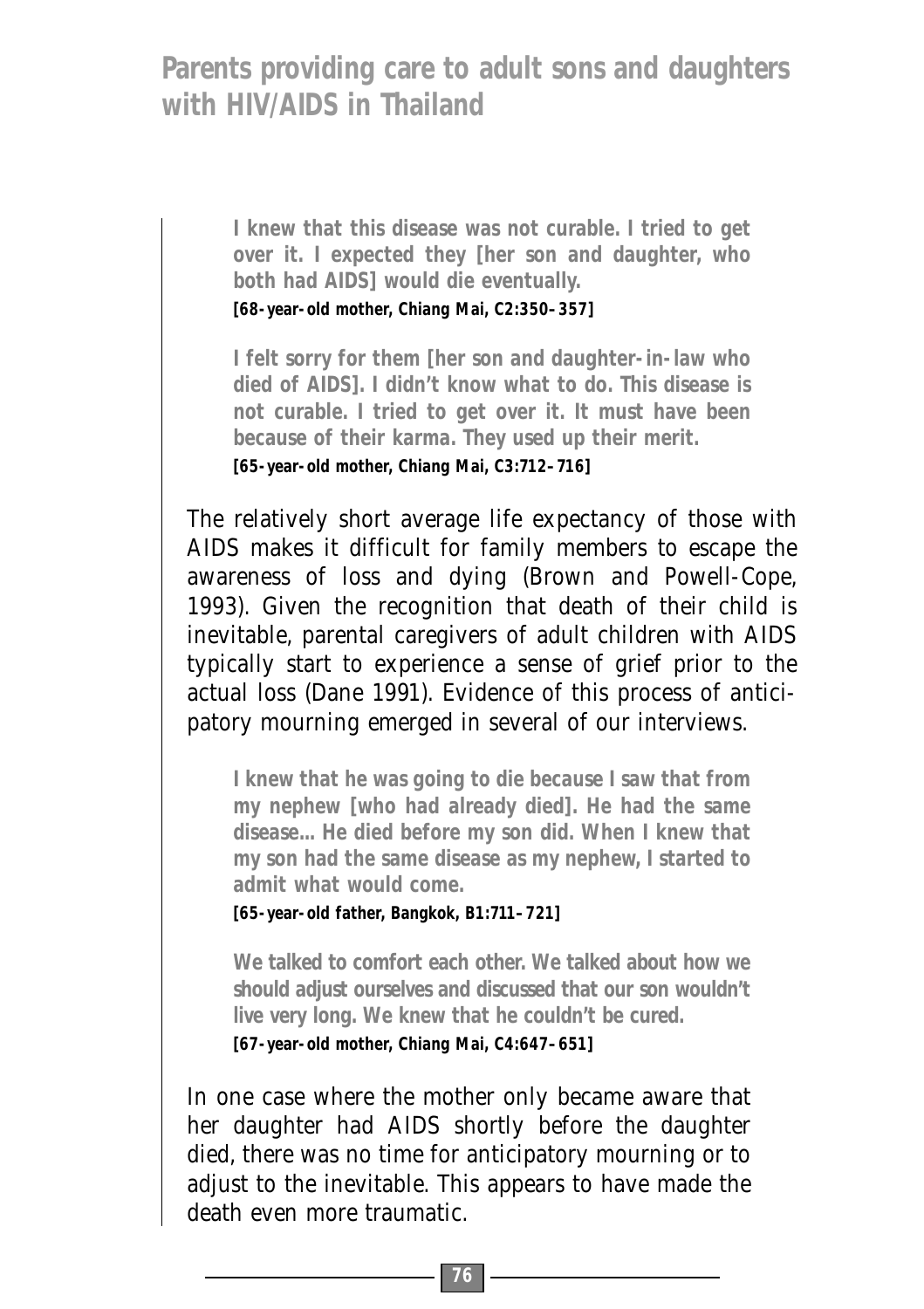**I wonder why she got sick so quickly**—**so quickly that I didn't prepare myself. I couldn't cope with it. [67-year-old mother, Rayong, R2:212–215]**

#### **4) Dealing with fear of infection**

Fear of AIDS contagion can cause considerable anxiety on the part of caregivers, especially if they are not well informed about the actual risks (Gregory and Longman 1992; UNAIDS 2000a; Chekryn 1989). In Thailand, the extensive campaign to educate the public regarding AIDS has probably reduced this problem. Most, but not all, parents who acted as caregivers in our study were reasonably well informed about their low risks of contracting HIV from the tasks they performed for their ill son/daughter, especially if they took the proper precautions. Over half indicated that they were not afraid of becoming infected through the presence of their child or through caregiving tasks. Many saw caregiving as involving only minimal risk for themselves. Very few seemed to have been truly worried.

**I took care of everything. I applied cream to her mouth internally and externally, and cleaned her teeth... Doctors and nurses warned me to wear gloves but I didn't and I was not afraid... I washed her buttocks after she excreted. I did this without gloves... I was not afraid I would be infected. If that's what was going to happen, let it happen. I am old, it's just the time for me to die. I could do anything for her. I wasn't disgusted by her.**

**[60-year-old mother, Rayong, R2:468–490]**

**Interviewer: Were you afraid because there might be some blood from his wound?**

**Mother: I didn't really think about it. I got over it. I lived this long... I had to be careful. I didn't use my thumb to press the wound. I used tweezers that had to**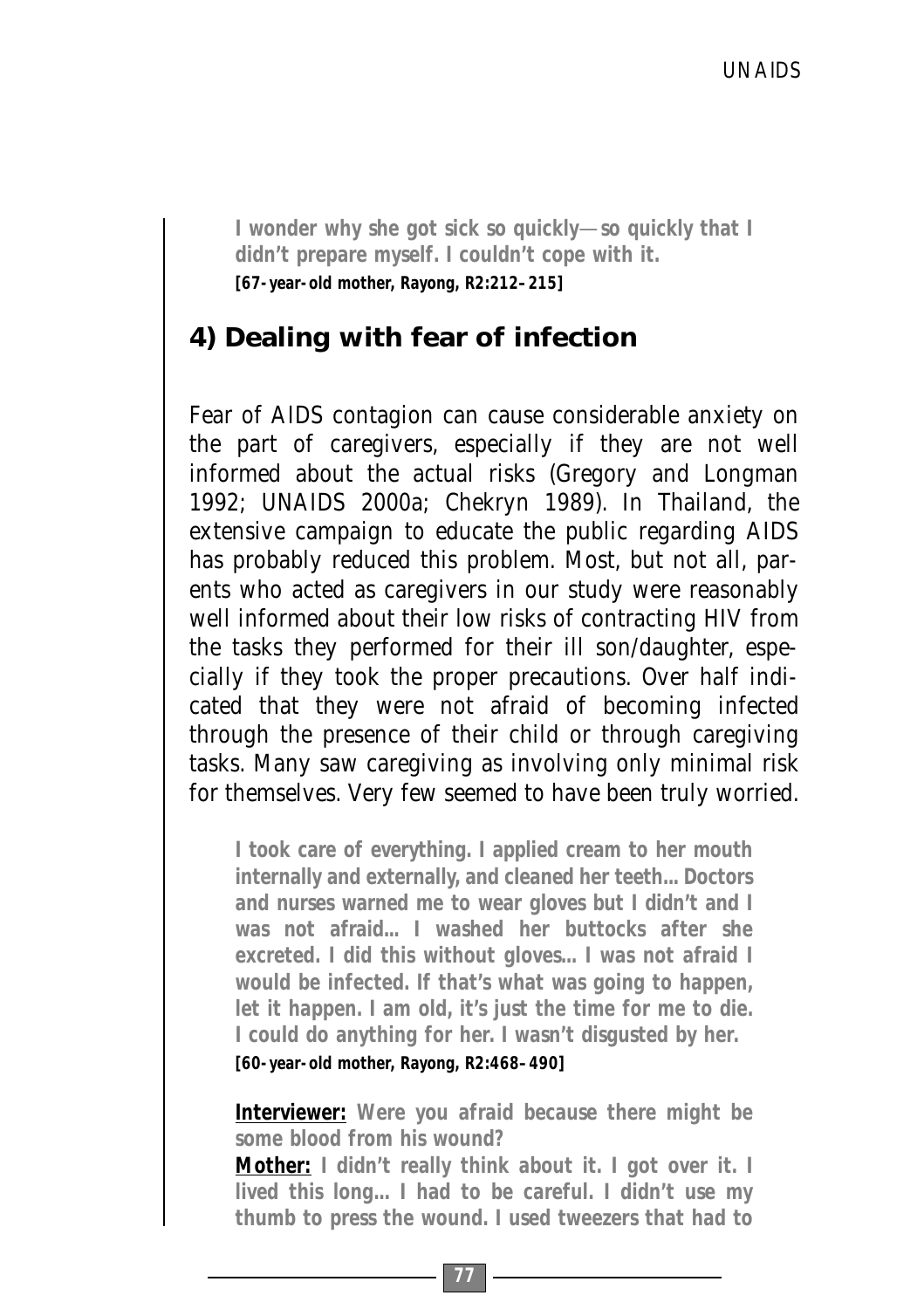**be sterilized before putting it into his mouth. I was careful but not afraid or scared. [51-year-old mother, Phetchaburi, P1:622–629]**

Using gloves was frequently mentioned as a recommended practice, especially when dealing with bodily fluids. About half of caregivers mentioned they used gloves at least some of the time. They might skip using gloves when neither they nor the ill child had open wounds or skin problems. In addition, parents did not use gloves for urgent tasks when they did not have enough time to put them on. Several parents intentionally avoided using gloves because they felt it would signify that they had an aversion to their son/daughter and hurt his/her feelings. Some parents were concerned about sharing meals with the ill child. Less frequently, they avoided re-using seriously soiled bed sheets or using the same eating utensils or dishes.

**(I was not afraid when I looked after him) I only thought that if I didn't do it, who else would help him? However, I separated his dishes, spoons, forks, glasses, etc. I told him that I didn't feel disgusted... I didn't want to eat his leftovers but I didn't want him to know that I threw them away.** 

**[51-year-old mother, Bangkok, B3:310–318; 375–377]**

**I wore gloves when I wiped his body and so did his wife. We could be infected if our hands had open wounds. He didn't mind us wearing gloves while taking care of him. (I wasn't afraid), he's my son... (If sheets or clothes were soiled), his wife would burn them and get new ones... I was a little worried about how I should take care of myself while he was coughing.** 

**[67-year-old mother, Chiang Mai, C5:250–271; 499–500]**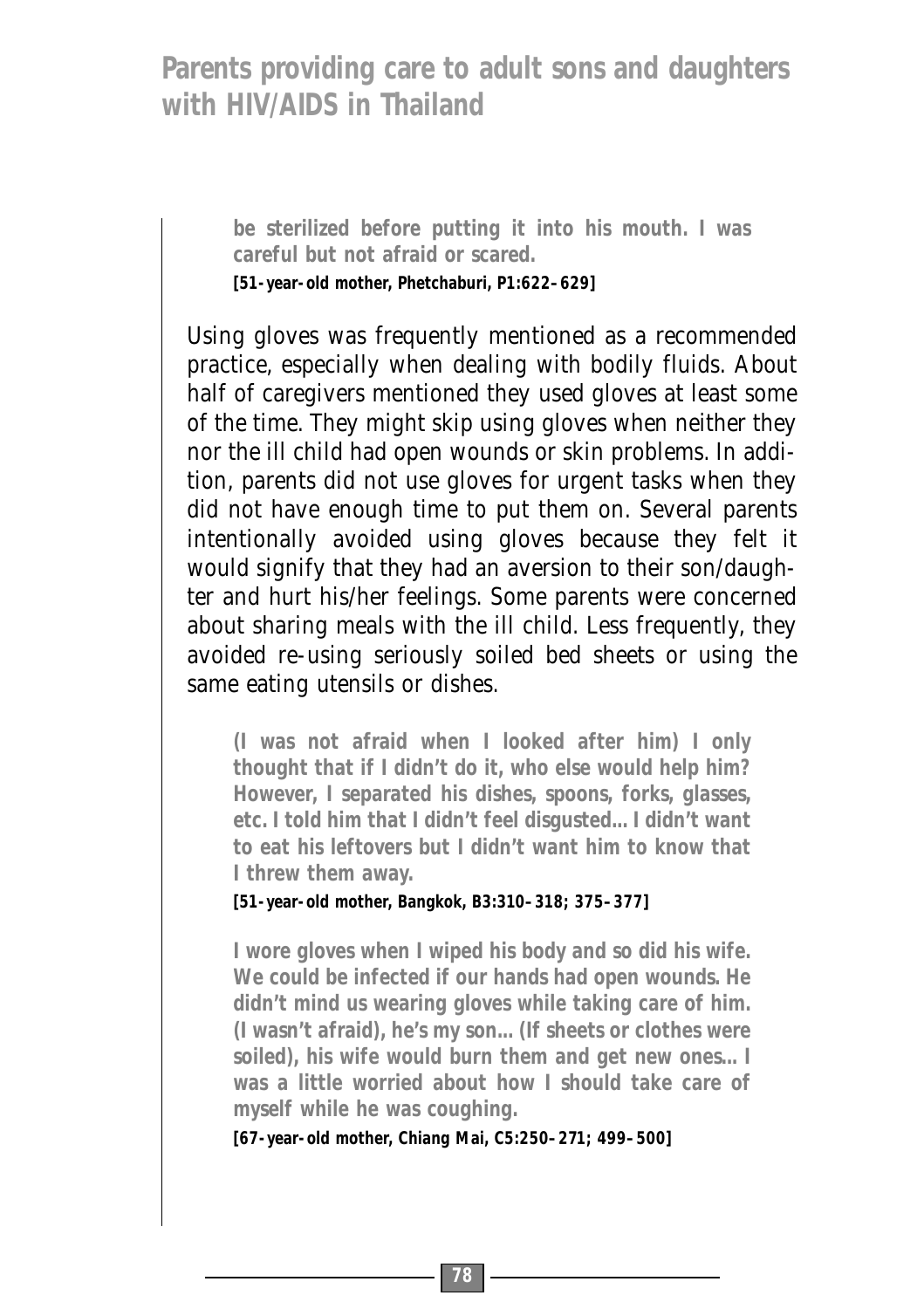**His father had a wound on his hand so he had to wear gloves. I didn't because my hands were fine except when I had to give him a spittoon... I was never afraid. I never thought of it because he's our son.**

**[54-year-old mother, Phetchaburi, P2:384–397.**

**Mother: I wasn't afraid. What had to happen was going to happen. But we were careful. But sometimes we just didn't have time to be prepared.** 

**Father: After he died, we burnt all his clothes and belongings. We didn't give them to anyone because we were afraid that they would transmit the disease.** 

**[70-year-old mother and 80-year-old father, Rayong, R3:358–366]**

#### **5) Adjusting work**

As discussed above, parental caregiving typically was very time-consuming, particularly during the final stages of illness. Since many parents were economically active, caregiving could seriously compete with the time required by their work. For some, the financial strain resulting from their child's illness meant that more income was needed. Thus, many parents needed to make adjustments in their working life to accommodate the demands of caregiving. These adjustments ranged from stopping work completely to increasing the time worked in order to earn extra income to meet their extra costs. The type of adjustment depended on a number of considerations including the economic status of the family, the type of work, and who else in the household was contributing to income and caregiving.

One common solution was for the main caregiver simply to stop working during the period when intensive caregiving was required and spend all their time with the ill child. This was made easier if someone else could take over the work or if others in the household were still earning income.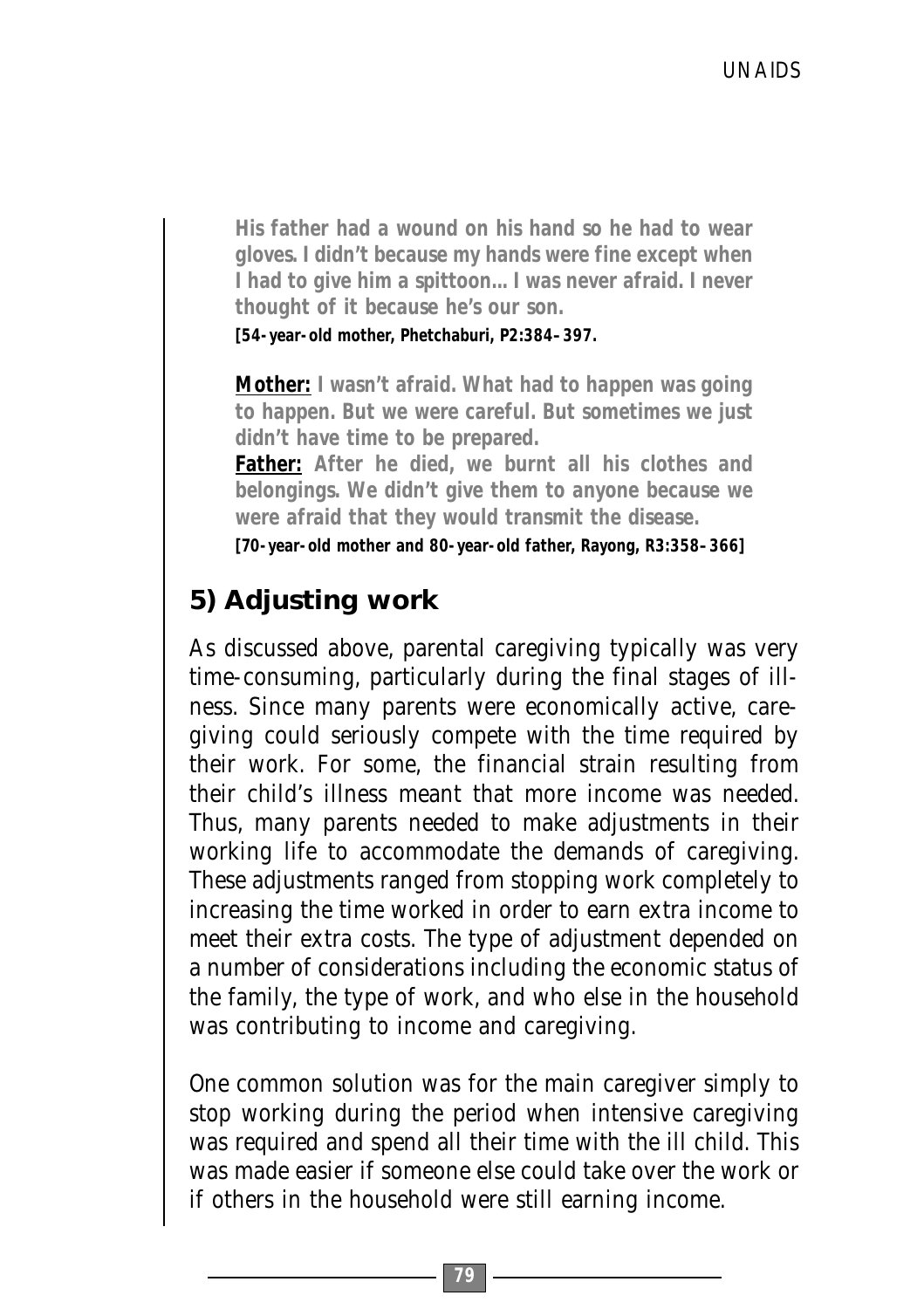**It's a mother's responsibility. I am a mother. I couldn't do anything else at that time. I didn't work at all. I had to watch him for a full two months. However, his brothers and sisters still worked but I was watching my son. [61-year-old mother, Phetchaburi, P3:464–470]**

**Even if (the family business) was very busy, I didn't work at all. I left all the work to my daughter. I chose my son first... I let my daughter run the business.** 

**[51-year-old mother, Phetchaburi, P1:344–346; 450–451]** 

**Mother: My husband had to go to work (as a school janitor).** 

**Father: But my wife had to stop selling for several months. She had to stop because our son wouldn't eat until his mother got home. He had to wait until his mother got home. So, my wife stopped working.** 

**[54-year-old mother and 59-year-old father, Phetchaburi, P2:406–415]**

Disregarding the economic loss resulting from the curtailment of work, reducing work or stopping work altogether is more difficult in cases where the parent is a regular employee in the formal sector than when the parent is selfemployed, works as part of a family business, or works as a day labourer hired out on a job-by-job basis. This is clearly evident from the last quote above, which is from illustrative case 3 (presented in the section on routes to caregiving). Gender role considerations aside, it was easier for the mother to temporarily stop her activities as a self-employed vendor to care for their son than for the husband who was regularly employed as a school janitor to take time off from his job. Likewise, in neither of the other cases where a parent had regular outside employment, even when they were also the main caregiver, did they quit their job or completely stop their work. Instead, they attempted to work around it.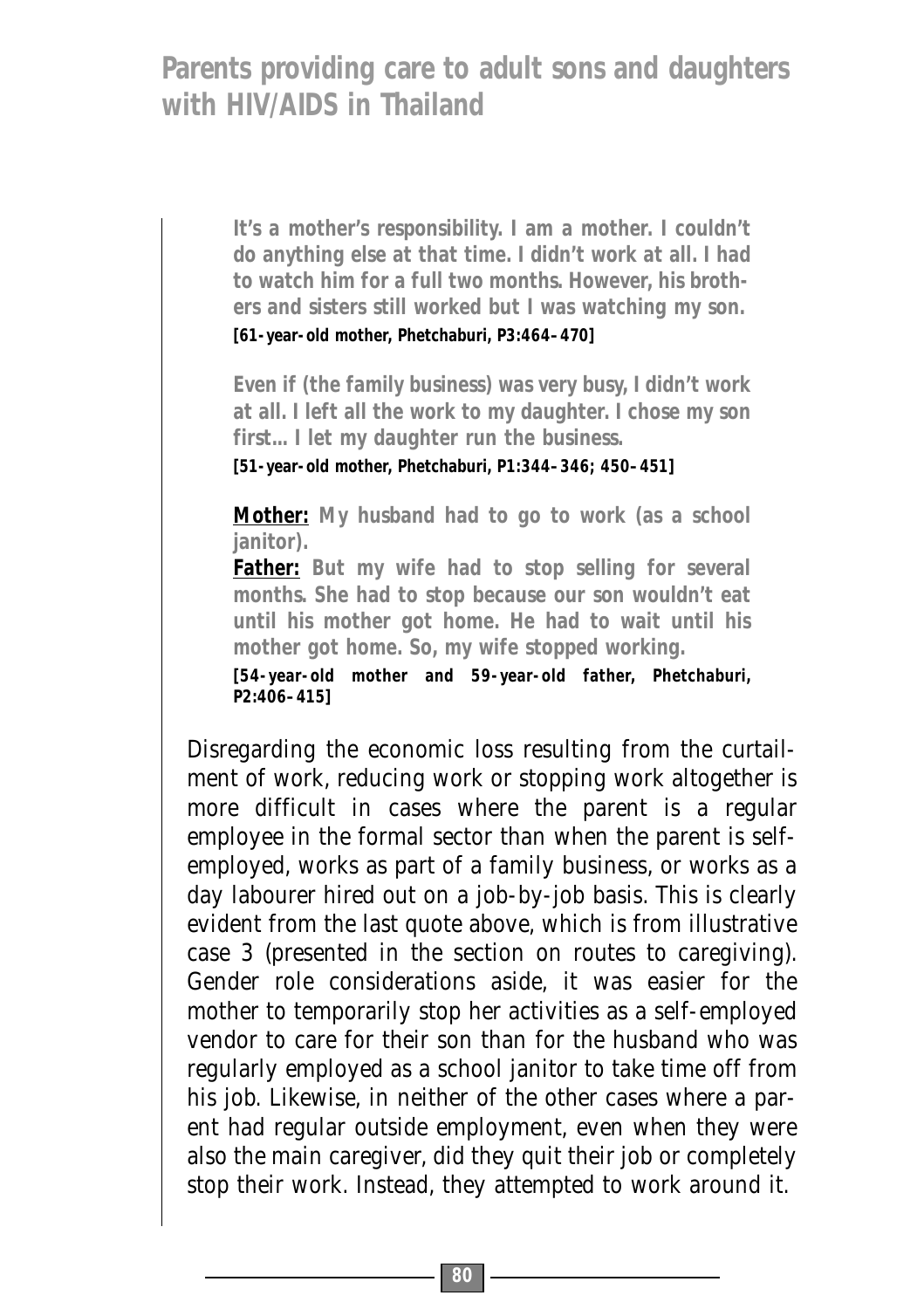**Interviewer: Did you have to stop your work (as a civil servant)?** 

**Mother: No, I came back at lunch. Some days, I couldn't come back. I would call him first. I told him to take care of himself. I would put ice and juices in a place that he could reach.** 

**[51-year-old mother, Bangkok, B3:217–223]**

A number of parental caregivers outside the formal sector also did not stop work. Some parents who were quite poor simply could not afford to stop working, even though they took on the main responsibility for caregiving. Instead, they also had to work around the situation. One solution was to enlist the assistance of someone else during the periods when it was necessary to work. Another was to switch the type of work taken on so that more of the income-earning activity could be done at home. Even if the parents were not particularly poor, some types of work, such as agricultural pursuits, might require their attention and, if no one else was available, the parents were left with no choice but to take care of things. In one case, the two parents took turns tending the orchard and minding their ill son/daughter.

**After I gave him something to eat, I would go out to earn some income. (I would stop by) to see if he already took the medicines or ate anything. After I stopped by to see him, I would see him again in the evening after I finished selling.** 

**[45-year-old mother-in-law, Chiang Mai, C6:306–317]**

**I didn't really stop working because I still went out to get a job and did it at home. When I had to go out, I let his older sister take care of him. When I came back, I would take over from her. I watched him as I was working. Sometimes I made desserts for his older sister to sell.** 

**[51-year-old mother, Rayong, R7:466–473]**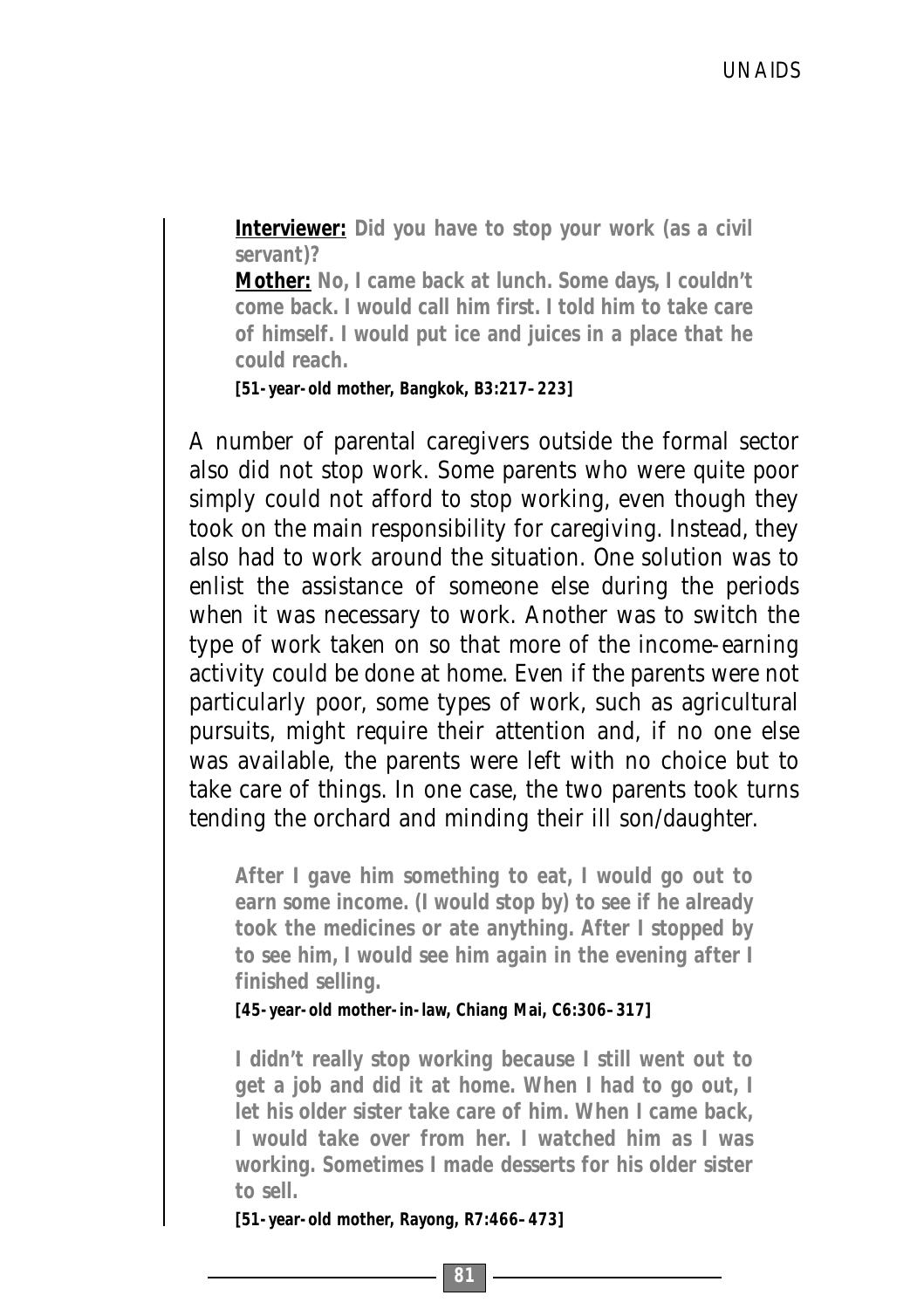**Father: We took turns. One of us had to stay (at home). Mother: At that time (my husband) didn't stop working. He took turns with me because we still had to take care of the orchard and to spray weedkillers. [70-year-old mother and 80-year-old father, Rayong, R3:372–387;**

In a few cases, the time spent working, at least for one parent, actually increased rather than decreased. This was the case for several parents whose economic status was quite poor. The parent needed to meet the additional financial demands created by caregiving or to compensate for the loss of income that the ill son/daughter would otherwise have been contributing to the household.

**I had to do more hired work (when he was sick) because my son was the breadwinner before he got ill. [60-year-old mother, Chiang Mai, C1:416–418]**

**At that time, my husband was the only breadwinner. I had to take care of my son and my grandchildren. My husband had to work harder. He worked more jobs. Besides driving a three-wheeled taxi, he was a construction worker. He did everything other people hired him to do.** 

**[67-year-old mother, Chiang Mai, C4:493–500]**

**484–488]**

**After (my son) was sick, everyone had to work harder because we had more expenses. [60-year-old mother, Chiang Mai, C5: 338–340]**

Overall, the impressions provided by our open-ended interviews with parental caregivers regarding the impact on work patterns conform to the results of the TACS. Key informants in the TACS were far more likely to report that parents had to stop or reduce work in order to meet the demand of caregiving than to say that parents increased the work they did to help meet expenses (Knodel et al. 2000).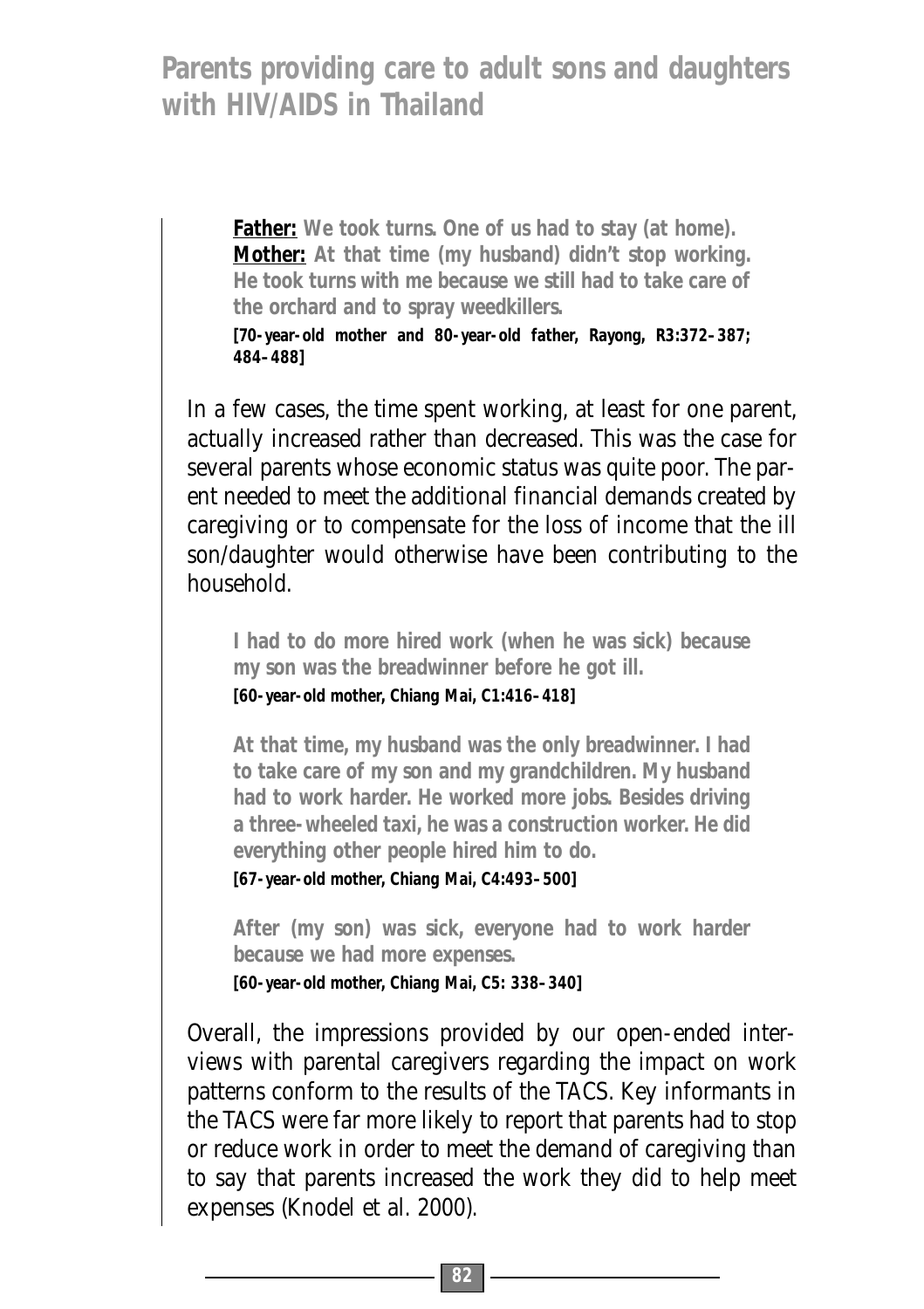#### **6. Calling on family members for help**

The practical implications of the substantial physical, emotional, financial and time demands created by AIDS caregiving meant that those who assumed primary responsibility for it could not cope with everything on their own. One common response was to solicit help from others within the family. As the discussion of social stress and community reaction pointed out, the stigmatized nature of AIDS often reinforced the tendency of parental caregivers to limit the call for help to within their own immediate family. However, given the nature of many of the needs involved, the family would, in any case, normally be the source of help sought or offered even if the illness involved had no stigma attached to it.

In the sections on caregiving tasks and the stress of caregiving, considerable references have already been made to family assistance. With respect to caregiving, this ranged from more or less equal sharing of the tasks between both parents or between a mother and a daughter-in-law to occasional help from other family members for specific tasks. Thus, mention was made of assistance that was provided to parental caregivers by their own spouses, the spouses of their ill child, their other adult children, their siblings, their siblings' adult children, and even their own elderly parents. In some cases, the spouse or sibling of the ill person might, in fact, have been the primary caregiver, with the parent playing more of a supportive role. Some assistance provided to older parents in their caregiving was of an occasional and specialized nature, such as help with lifting or moving the ill person or providing transport to a health facility. Except for health workers who provided care during hospital stays, few non-family members seemed to have been involved in caregiving in any substantial sense in the cases we inter-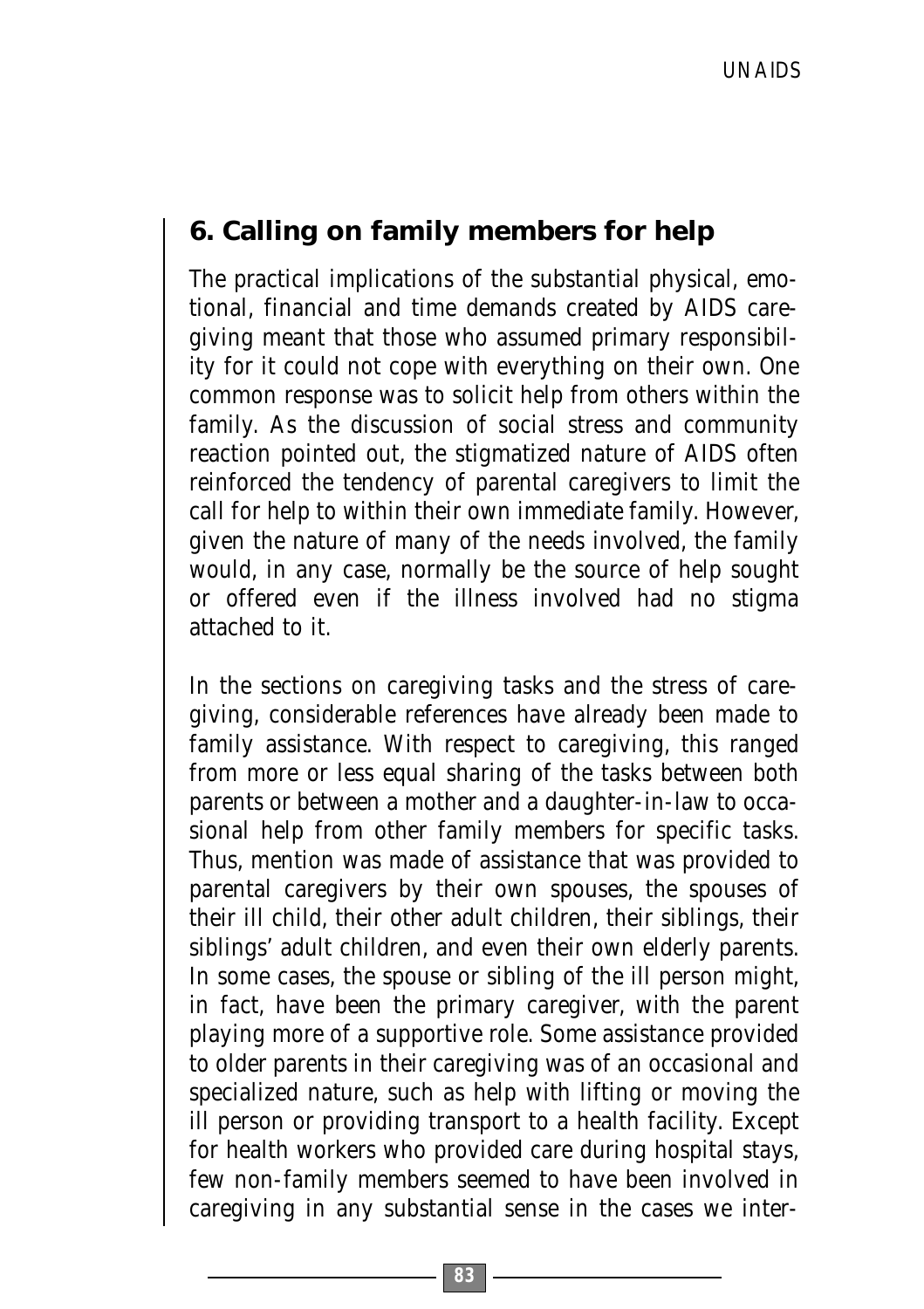viewed. Even during hospital stays, family members sometimes helped parents attend to the ill person. In cases where an unmarried son/daughter lived elsewhere during the initial stages of illness before returning to their parents, nonfamily members may have played some role in caregiving, but this was not covered in our interviews.

Besides help with the tasks of caregiving, financial assistance was often needed to cover the range of additional expenses associated with a situation in which an adult child became ill with, and died from, AIDS. To varying extents, institutionalized welfare and insurance mechanisms eased the burden. But, for many cases, such assistance was insufficient to fully alleviate the financial strain. With the exception of funeral expenses, for which Thai customs encourage other community members who attend the funeral to make monetary contributions, informal financial assistance was typically sought from, or offered by, other family members. The assistance could be in the form of a loan, especially if it was from someone other than one of the other adult children, or as an outright contribution. There were a few cases in which non-family members, namely former employers of the child with AIDS, helped with some significant aspect of the expenses.

Assistance from other family members (especially their other children), in terms of visiting, keeping parents company, lending or contributing money, or offering transportation, reduced the parents' sense of being alone in their caregiving role. As noted above, during the period of the child's illness, if parents wanted to confide in someone, they would speak to their family members, especially their spouse, other children or other relatives, but generally not to friends or neighbours. By and large, as with caregiving and informal financial assistance, social support for the parents of adult chil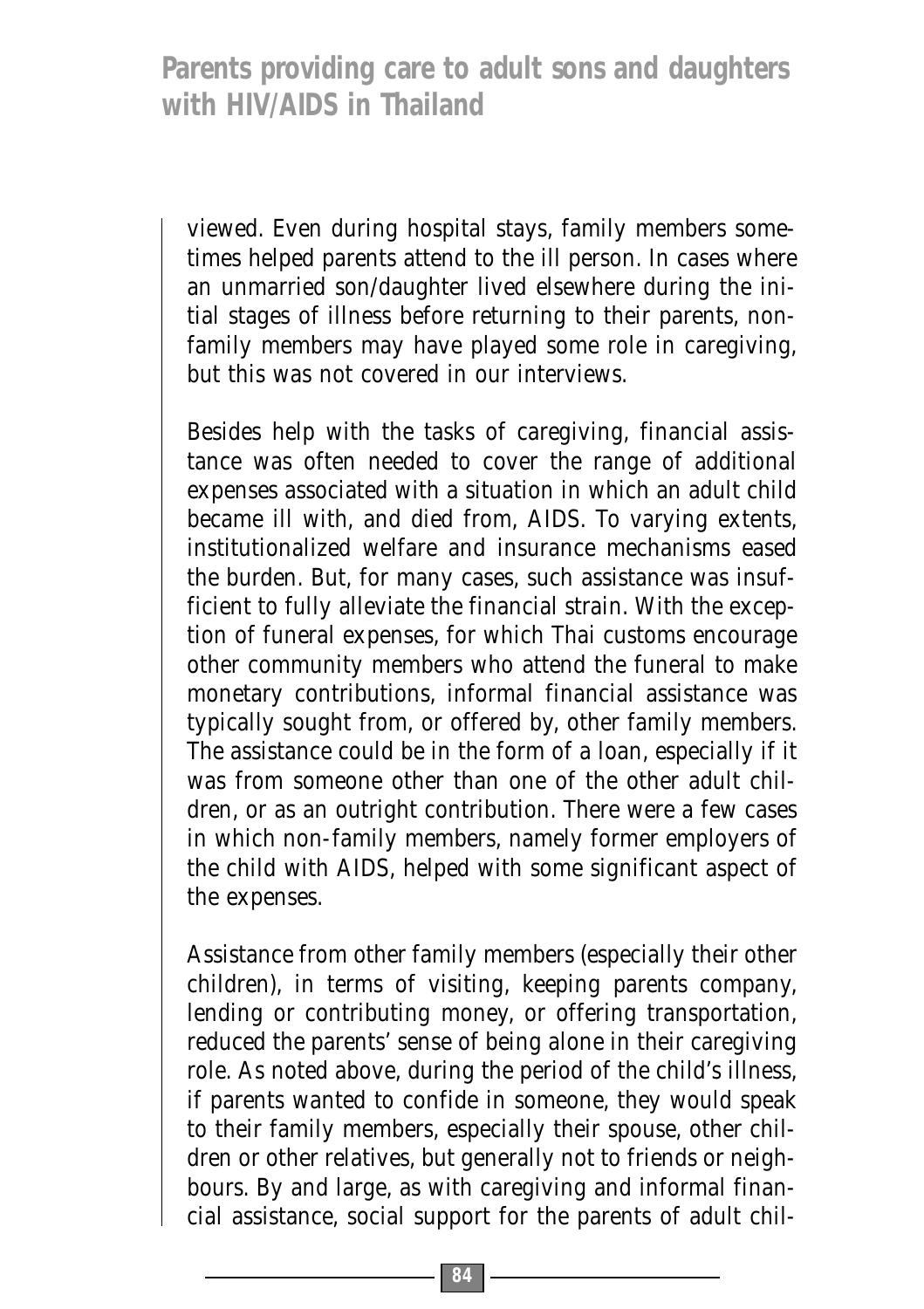dren who died form AIDS in Thailand remained a family affair.

The extent to which assistance was forthcoming from other family members varied among those we interviewed. This was partly a reflection of the different degrees of need, as determined by the severity of the symptoms and the economic situation of the parents. However, there also seemed to be important differences in how closely knit or cooperative members of families were. Thus, while seeking family assistance was very important in helping parents cope with the situation, the success of this strategy depended on preexisting family relations and was not necessarily ensured.

## **F. Longer-term consequences**

So far, we have focused on the parents' situ-ation during the time spanned by their adult child's illness and funeral and the immediate consequences. We now turn to the consequences experienced after the death and funeral of the son or daughter with AIDS. Since the interviews typically took place within only a year or two of the death, truly long-range consequences still lie in the future and cannot be assessed. Nevertheless, our interviews provide some insights into longer-term consequences. In this section, we focus on lasting grief, economic insecurity and fostering grandchildren. We give particular emphasis to fostering because of the considerable interest generated by the issue of AIDS orphans in discussions of the epidemic generally. We do not include long-term community reaction to parental caregivers as a separate subtopic because it appears to have been minimal. As noted above, most of the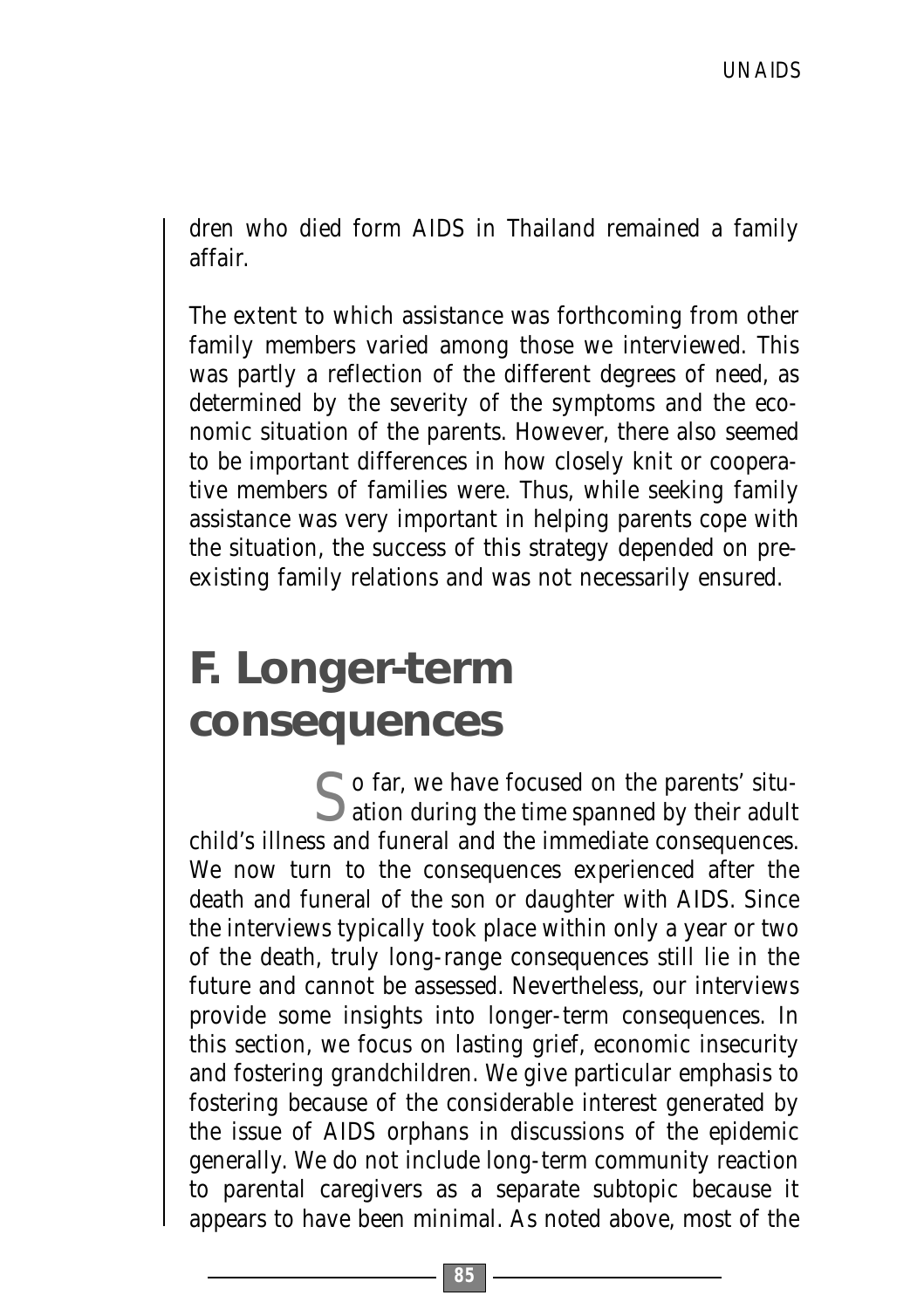negative reactions by other community members reflected an avoidance of the person who was ill out of a fear that social contact carried some risk of contagion. Once the person with AIDS died, the basis for the negative reaction typically dissipated. The main exception was the persistent stigma attached to AIDS orphans that was evident in a few cases and that is discussed in connection with the issue of fostering below.

## **1) Lasting grief**

Probably the most serious consequence of losing a child to AIDS is the emotional toll that, for many parents, results in sadness and grief that lasts long after the funeral is over. Various studies have found that the death of an adult child may be the most emotionally distressing of any of life's experiences (Aldwin 1990; De Vries, Lana and Falck 1994; Moss, Lesher and Moss 1986-87; Sanders 1989). AIDS as the cause of death may make the experience even worse, given the intense suffering that accompanies the illness, especially



**Funeral procession for a young man who died of AIDS, Thailand. Photo: John Knodel**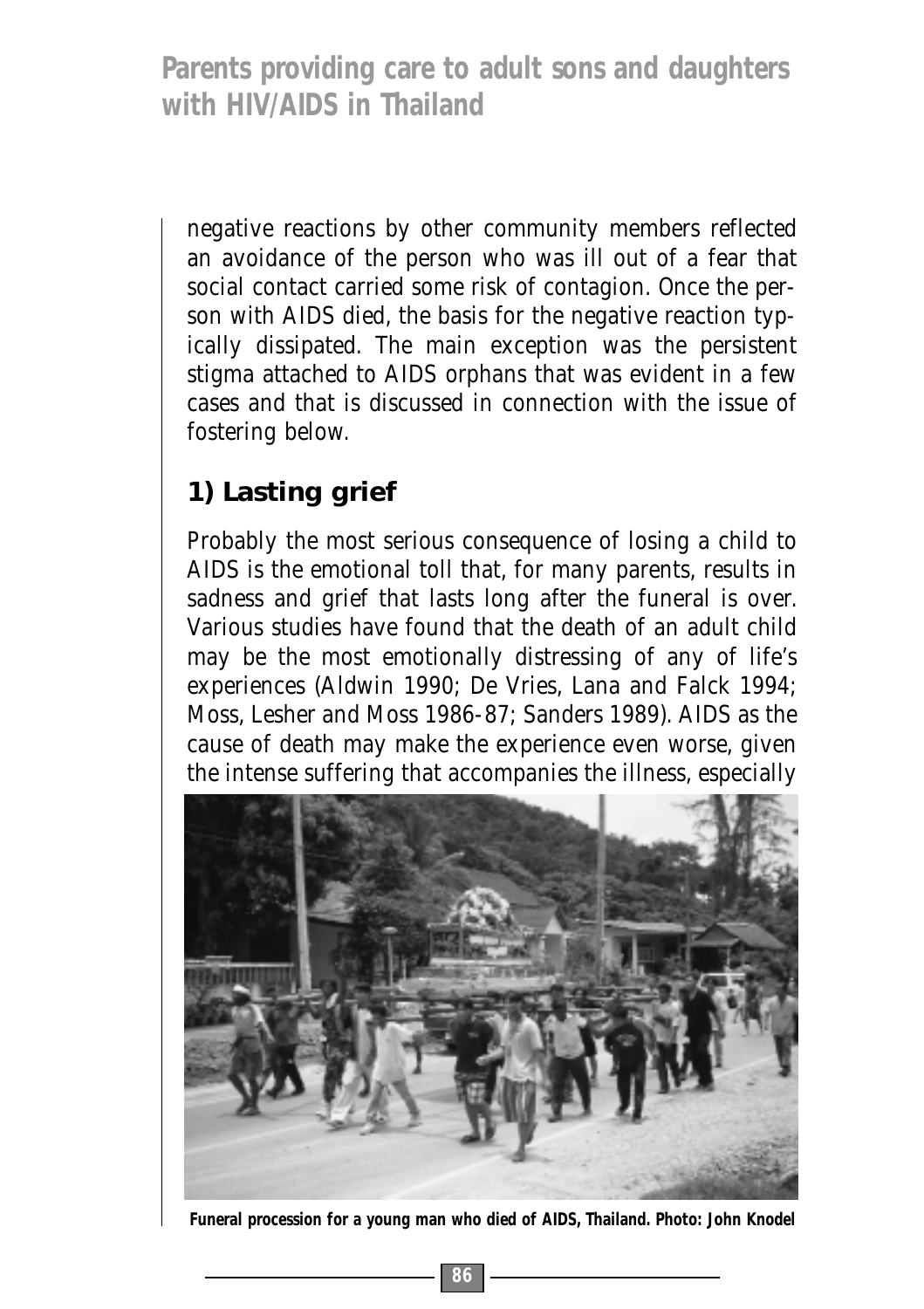during the terminal stage, and the possible stigma attached to the illness (Gregory and Longman 1992). While grief is difficult to measure and cannot be compared in any direct way to the other consequences, it was clearly profound for many of the parents we interviewed. Even for those who said they had come to terms with the death of their child, expressions of sadness were hard to suppress.

**I had to get over it. I tried to think that everyone would die whether it be a good or bad death. But I was very sad when my son died. I cried every day but we all have to die someday. I will die and he will die, too. When I think about it, I am overwhelmed.**

**[59-year-old mother, Rayong, R1:493–499]**

**I am still thinking of him every day. I keep looking at his picture.**

**[54-year-old mother, Phetchaburi, P2:497–499]**

**I still miss him every day. I cannot forget about him even if it has been two years. When I close my eyes, I can still see myself nursing him every day.**

**[61-year-old mother, Phetchaburi, P3:628–631]**

**Interviewer: How did you feel after your son died? Mother: I was sad. Children shouldn't die before their parents.**

**[67-year-old mother, Chiang Mai, C4:635–639]**

Accepting the death of an adult child is made all the more difficult because it represents a reversal of the expected order of life events, as the last quote above articulates (Moss, Lesher and Moss 1986-87). That a child should die before a parent can be seen as unnatural, adding to the tragedy. The extent to which parents had come to terms with their loss, at least by the time of our interviews, was difficult to judge. In cases where the parent and child main-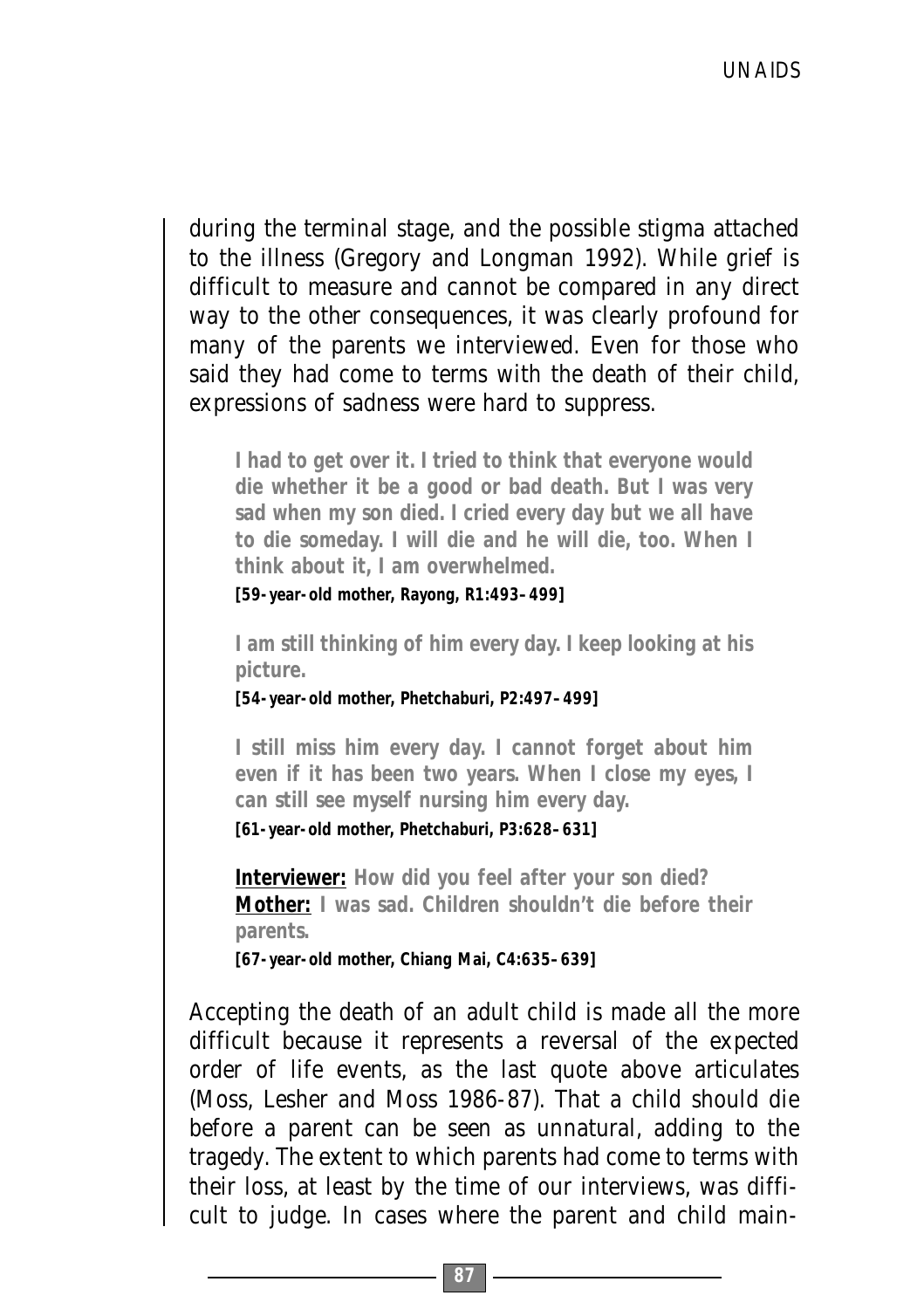tained a close emotional relationship, the sense of grief may have been reinforced by the sense of loss of emotional support that the death brought with it.

**Interviewer: Now that your son is dead, is your life more difficult without him?** 

**Father**: I don't know who to talk to when I am in trou**ble. Yes, my life is more difficult but I don't know who to turn to.** 

**[65-year-old father, Bangkok, B1:571–578]** 

Several people expressed the fact that they had come to terms with their loss, including the case of the adult child and parents who seemed to have had a particularly problematic relationship.

**I am sad when I think about the old days. It's sad. However, it's something no one can escape from. It's natural. We have to let go of it. We must think about our future. We still have plans for our future. We can't keep thinking that he shouldn't die. What would come of it?** 

**[60-year-old father, Bangkok, B2:491–497**

#### **2) Economic insecurity**

As discussed in detail above, most families experienced some financial strain during the period of caregiving and the holding of the funeral, although only exceptionally was the impact severe. Now we turn to the question of whether the death of the child had any lasting financial repercussions for the parents and whether it was likely to lead to sustained or subsequent economic insecurity. The intermediate and longer-term implications of the death for the parents' economic situation depended on a number of influences that differed among the cases we studied. Several that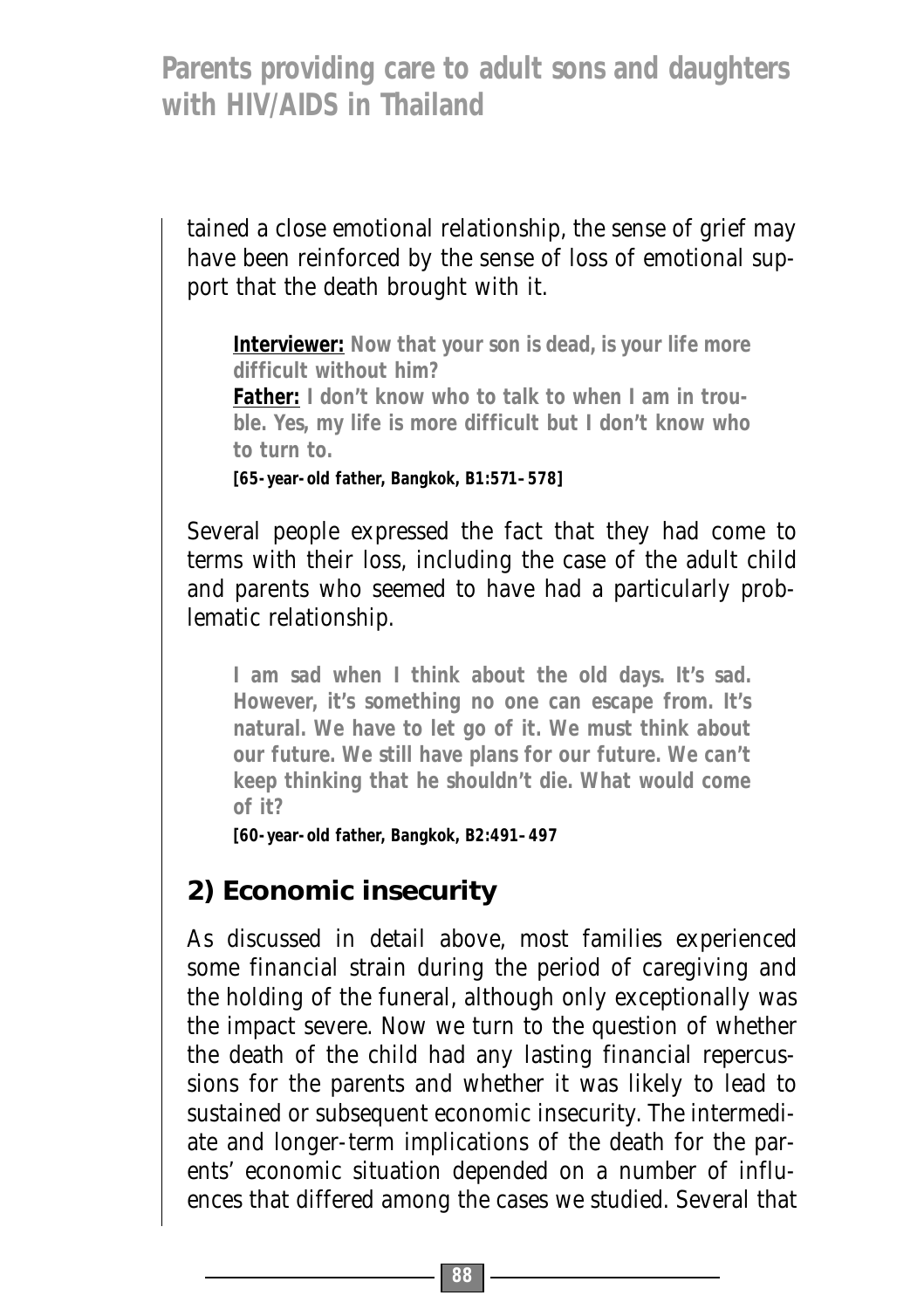are likely to be particularly important are the economic status of the parents, the extent to which the parents depended on the deceased child for financial support or assistance with economic activities before he/she became ill, the number of other adult children who could assist the parents financially, and whether or not parents were fostering a grandchild as a result of the death.

Slightly more than half of the parents we interviewed were poor. These parents were clearly more vulnerable than the remainder who were moderately well off. In about half of the cases of economical impoverishment prior to a son/daughter's illness, the unfavourable economic implications of the illness and death of the son/daughter appear to have lasted up to the time of interview and can be anticipated to continue into the indefinite future. Of the seven cases we judged to suffer lasting effects, four were also fostering grandchildren. Among those who were better off to begin with, few, if any, seemed to have suffered lasting economic hardship as a result of losing their child, even when they were fostering a grandchild.

One way that a lasting economic impact could have arisen would have been if the parents needed to sell important assets that were crucial to their livelihood in order to pay for expenses associated with their child's illness. In five cases, parents needed to sell valuables for this purpose but, in most cases, productive assets on which their income depended were not involved. Most commonly, they sold gold jewelry. In only one case did the parents sell some of their land. In another, in order to pay for his treatment, the ill son sold land his mother had given him. Since, for many Thais, gold has traditionally served as a form of savings that could be drawn on when needed, the sale of gold may have cut into their savings. However, given that the gold was not playing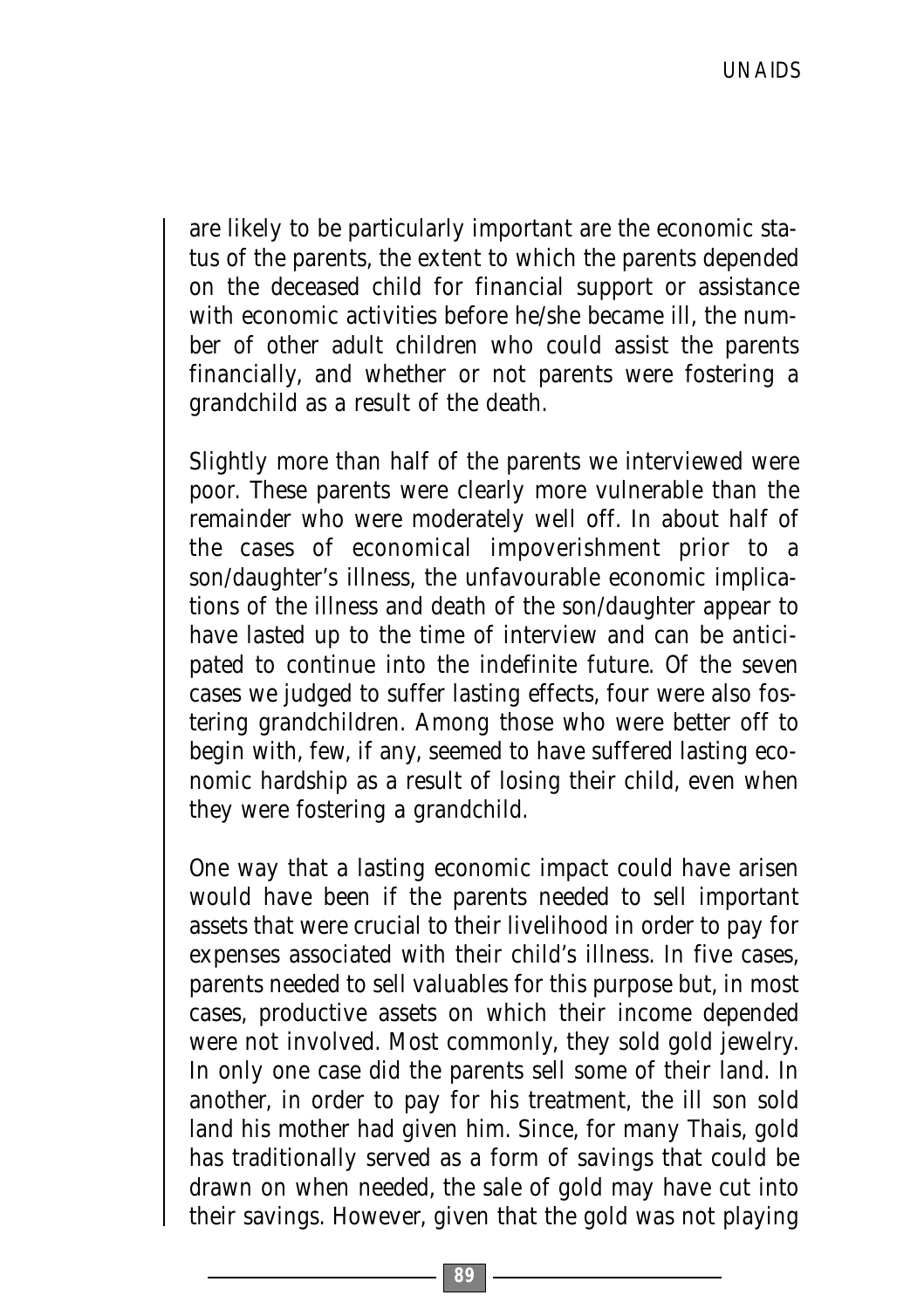any crucial part in their current support and was probably intended for emergency situations, such as the illness of their son/daughter, its sale would, at most, have detracted from their sense of future security rather than impacting their current economic well-being.

**I can tell you with no shame that I sold all the jewelry I had. I thought it didn't matter. Whatever had to happen would happen anyway. One day I would have them back. [51-year-old mother, Bangkok, B3:523–528.**

Many of the poorer parents had few assets of value that they could sell. However, another avenue that could lead them to a situation of more lasting economic hardship would be to take on serious debt as a result of borrowing to cover the expenses of treatment, caregiving or the funeral. In at least one case, this appeared to have happened.

**Interviewer: Did you have to borrow money from someone to cover the expenses due to his illness? Mother: I got a loan from the Cooperative. Now, I'm still in debt. I have very little income but have to pay the interest. This is my worry. [59-year-old mother, Rayong, R1:256–260]**

Multiple deaths could also compound the impact even if the family had some savings before. In one unusual case where two sons and their wives died of AIDS and a third son was murdered, the economic impact was substantial. Even though the family had earlier sold land for a very substantial amount, the mother was eventually reduced to poverty by the series of misfortunes. Her situation was made worse by the need to foster a grandchild.

**My two sons both died here. I took them to see doctors until I didn't have any money left... I have been looking**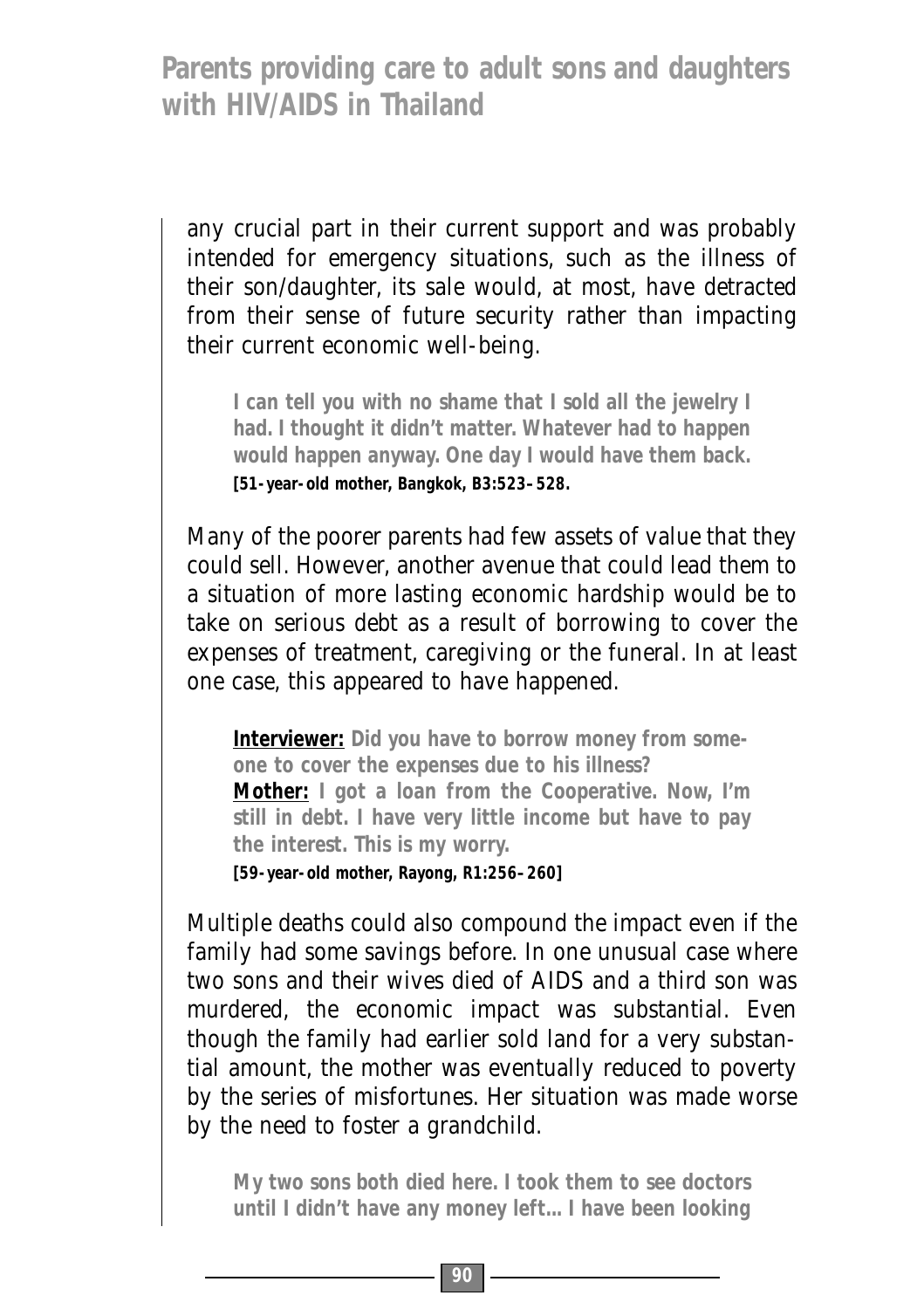**after (my granddaughter) since she was eight months old. I wanted to give her to her mother's parents but they didn't want her... I told them to take her so that I could make a living... I had to sell everything that I could. I sold a television set, everything to buy medicines and food. I borrowed from everyone. One or two hundred Baht from each household. I was struggling... When my sons all died, I did freelance work like growing pineapples, chopping pineapples. I can't work like that anymore. I will faint. [60-year-old mother, Rayong, R6:199–202; 288–294; 318–329; 471–475]**

The most frequent source of serious and lasting economic consequences, when they occurred, was the loss of the support that the deceased adult child had been providing to the parents. This usually occurred because the child was co-resident and had been the main breadwinner for the household or played a crucial role in their ability to make a livelihood.

**While he was alive, his father would schedule shows for him and he would go to play** *likae* **(local type of theatre). Now that he's gone, we don't take any jobs because we don't know who can be the actor. So, we stopped our** *likae* **business.** *Likae* **was our job. Without him, there's no job.** 

**[61-year-old mother, Phetchaburi, P3:498–507]**

**At that time, I still had some money and savings. He gave some money to me. He earned good income. He went out on fishing trips and gave me 3000–5000 Baht a month. I could save up some of the money. Now, I don't have any savings.**

**[65-year-old mother, Rayong, R5:41–47]**

**Interviewer: Did you feel that your life was harder after he died?**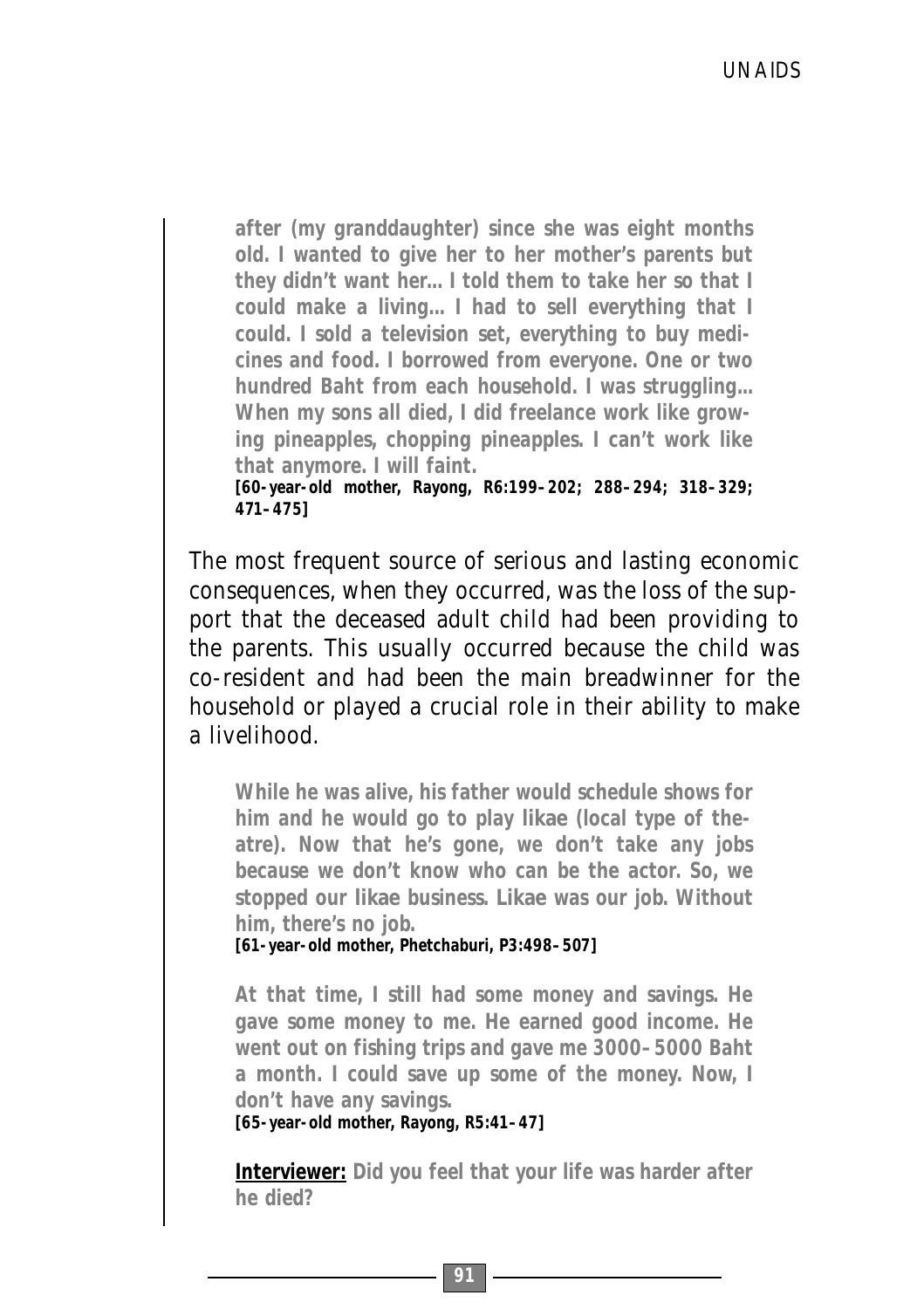**Mother: Yes. I only have one son. He was our breadwinner.** 

**[60-year-old mother, Chiang Mai, C5:397–400]**

Lasting hardship could also arise because the child had been making regular contributions or remittances to the parents. Although a number of the deceased adult children gave monetary gifts to their parents at least occasionally, in only one such case did it seem that the loss of these contributions was crucial for the longer-term economic security of the parents. More commonly, the contributions had mostly token significance and were not crucial to the parents' economic well-being.

**(Now) if I don't have money, I have to borrow from other people. Before, I still got some money from my son. Perhaps 300 Baht every 15 days. I could still hope to get some money. Now, I don't know who to depend on. Don't even talk about my daughters. They have never given me money. They usually ask me for that.** 

**[65-year-old father, Bangkok, B1:583–591]**

**Interviewer: Now that he's gone, have you lost some of your income because he gave you some money when he was alive?** 

**Parent: Sometimes, but that doesn't cause us any troubles because we still can help ourselves.** 

**[54-year-old mother and 59-year-old father, Phetchaburi, P2:325–331]**

**(He gave me money) but not a lot. He usually gave me just 300 or 500 Baht at a time, for me to make merit. He didn't give it to me monthly. He had his own family and expenses. I didn't want to bother him. I could find money myself.** 

**[59-year-old mother, Rayong, R1:262–271]**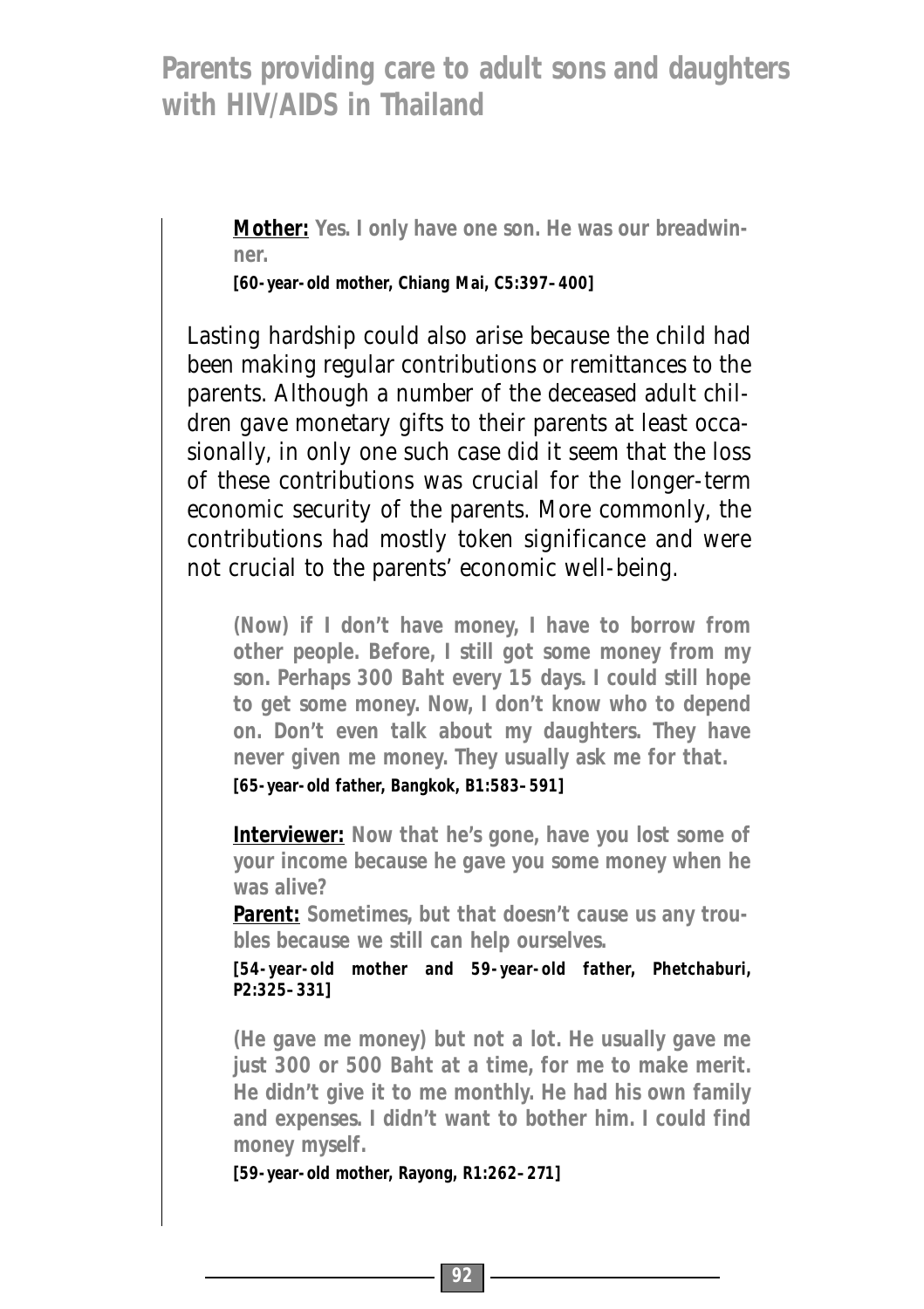In most cases, the child with AIDS was not playing a crucial role in the economic support of the parents. In perhaps half of the cases, the child neither made monetary contributions nor helped in economic activities. In some cases, particularly among those who were not poor, the parents were more likely to help the child out even before the illness than the reverse.

**I never asked (for money) from him. If he didn't have money, he would ask me. It's only he who asked me. He rarely gave money to me.** 

**[51-year-old mother, Rayong, R7:456–460]**

To a large extent, the impressions gained from our openended interviews are consistent with the finding of the TACS. In that study, the key informants judged that about a fifth of parents who lost an adult child to AIDS suffered serious sustained economic consequences. Also, although poorer parents were reported to have been less likely to have incurred substantial expenses in connection with treatments, they were still considerably more likely to have suffered substantial financial hardship (Knodel et al. 2000). Neither study, however, is able to accurately anticipate what the eventual effect will be on the parents when they reach old age and may need to depend on adult children for their support. In only two cases in our limited sample did the parents have no remaining living children after the child with AIDS died. However, in both of these cases, the parents had, or were entitled to, retirement benefits and appeared to have sufficient financial resources to ensure their future economic security. In the remaining cases, the parents had other living adult children who presumably would fulfill their expected role by providing old-age assistance, if needed. One likely exception was the case of the grandparents who cared for the grandchild who died of AIDS. Their HIV-positive son was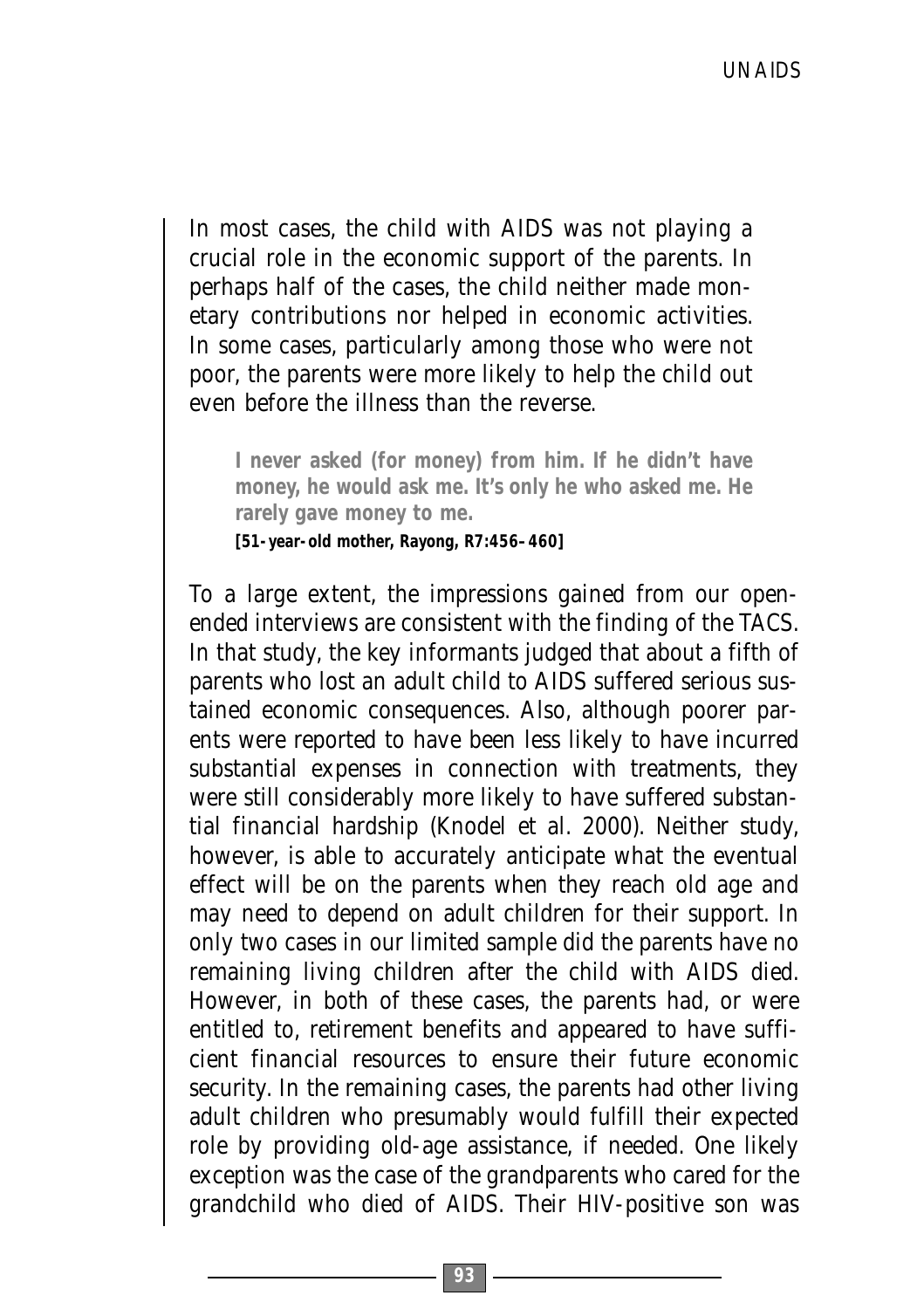their only child. Although, at the time of interview, he was still healthy and had been for a very long time, if he died of AIDS, the parents would be left childless. The parents were not poor but had already sold some of their land to cover the expenses incurred by being responsible for the grandchild. If their son became ill and they sold most or all of the rest of their land to cover expenses, they could end up in an economically precarious situation in their old age.

## **3) Fostering grandchildren**

One potential long-term consequence of losing a son/daughter to AIDS is that parents may need to foster the grandchildren left behind. This is the one impact of the AIDS epidemic on older persons that has received the most attention in the mass media and in the discourse of international agencies concerned with AIDS (see e.g. UNAIDS 1999; UNICEF 2000). These grandchildren are commonly referred to as 'AIDS orphans' even when one of their parents remains alive. Projections have indicated that the number of minor children in Thailand who will lose their mother to AIDS will approach or even exceed 100 000 by the year 2000 (Boonchalaksi and Guest 1993; Brown and Sittitrai 1995). TACS results suggest that, following the death of the first spouse to succumb to AIDS, the surviving spouse typically takes care of their children. Otherwise, grandparents typically do (Knodel et al. 2000). Even when the children are cared for by the surviving spouse, they may all be living with the grandparents. Moreover, the surviving spouse is often HIV-positive and, thus, will eventually die of AIDS before his/her children reach adulthood. Under these circumstances, one set of grandparents typically takes charge of the orphans.

Among the 19 cases of adults who died of AIDS, on which our interviews focused, nine had children of their own and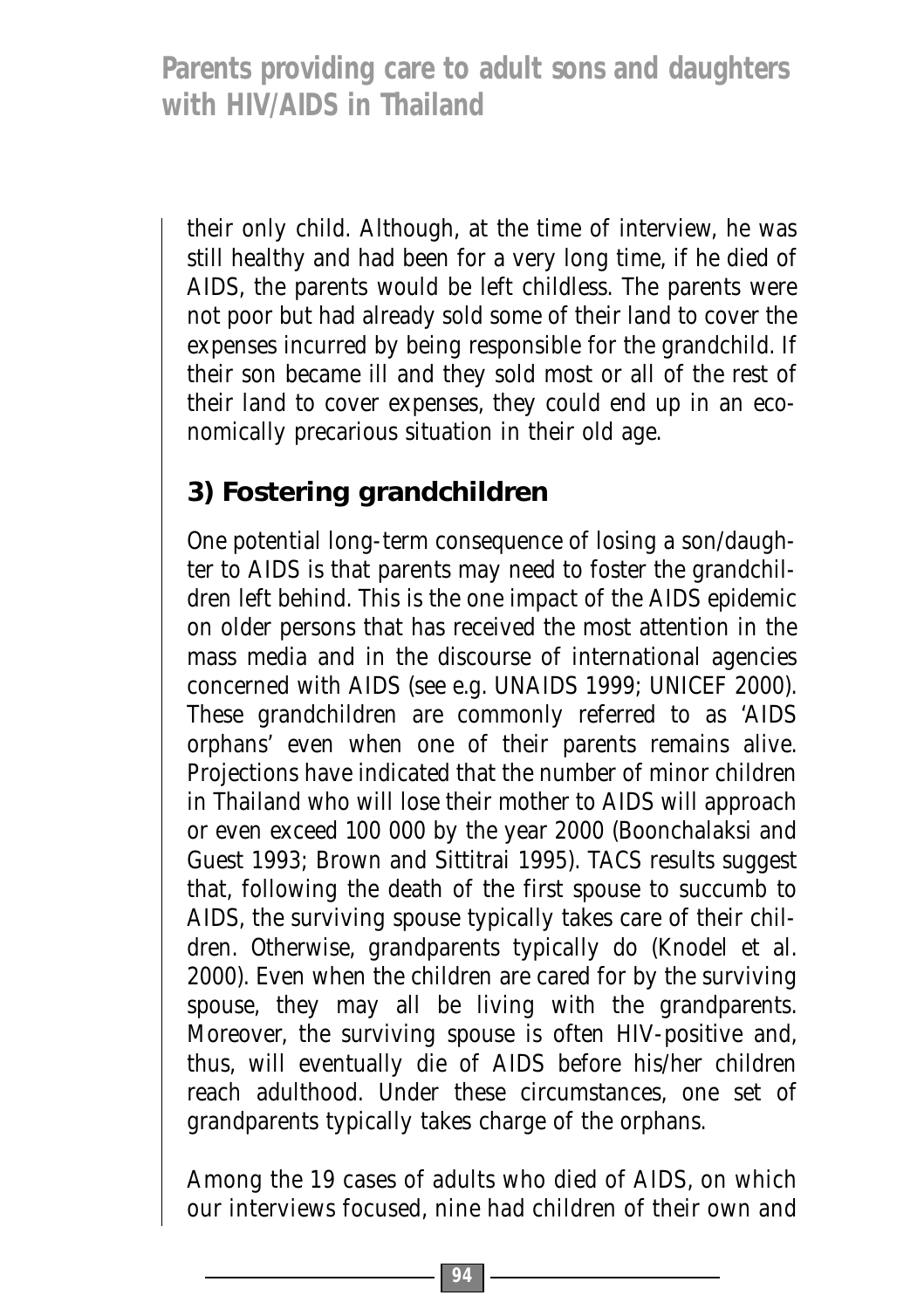#### **Table 2. Living and fostering arrangements of the minor children of sons/daughters who died of AIDS (limited to cases with children)**

| Marital status at time<br>of death of adult who<br>died of AIDS and<br>relationship to person<br>interviewed | <b>Number</b><br>of minor<br>children<br>of person<br>who died | Living arrangements and<br>moves during the illness of the<br>parent                                                                                                                                                                       | Living arrangements and<br>moves following death of the<br>parent up to time of interview                                                                                                                                                  |
|--------------------------------------------------------------------------------------------------------------|----------------------------------------------------------------|--------------------------------------------------------------------------------------------------------------------------------------------------------------------------------------------------------------------------------------------|--------------------------------------------------------------------------------------------------------------------------------------------------------------------------------------------------------------------------------------------|
| Married son-in-law<br>(C6)                                                                                   | 1                                                              | parents (nearby maternal<br>grandmother)                                                                                                                                                                                                   | with mother (who is HIV+) and<br>maternal grandmother who<br>moved in                                                                                                                                                                      |
| Married son (P1)                                                                                             | 1                                                              | with parents and paternal<br>grandparents                                                                                                                                                                                                  | first with mother and paternal<br>grandparents; then mother<br>moved out leaving the child with<br>the grandparents                                                                                                                        |
| Married son (R1)                                                                                             | 1                                                              | with parents (nearby paternal<br>grandparents)                                                                                                                                                                                             | back and forth between mother<br>and paternal grandparents; after<br>mother died of AIDS, with<br>paternal grandparents                                                                                                                    |
| Married daughter (R2)                                                                                        | $\mathfrak{D}$                                                 | with parents and later also with<br>maternal grandmother who<br>moved in to help care for her<br>ailing daughter                                                                                                                           | father moved out, leaving<br>children with maternal<br>arandmother                                                                                                                                                                         |
| Married son (C5)                                                                                             | 2 step-<br>children                                            | lived with mother and stepfather<br>at stepfather's parents' home<br>since before onset of AIDS                                                                                                                                            | mother and both children moved<br>to be with maternal<br>grandparents; the mother has<br>started to show symptoms of<br>AIDS                                                                                                               |
| Remarried son (C4)                                                                                           | 2 (1 with<br>1st wife:<br>1 with<br>2nd wife)                  | child of 1st marriage lived with<br>paternal grandparents (mother<br>left and remarried); child from<br>2nd marriage first lived with<br>parents but, after father became<br>ill, parents and child moved in<br>with paternal grandparents | child of their son's 1st marriage<br>went to live with mother: child<br>from 2nd marriage (who appears<br>to have AIDS) lived first with<br>mother and paternal<br>grandparents but mother<br>remarried leaving child with<br>grandparents |
| Divorced son (B2)                                                                                            | 1                                                              | with mother and maternal<br>grandparents                                                                                                                                                                                                   | with mother and maternal<br>grandparents                                                                                                                                                                                                   |
| Divorced/separated<br>son (twice married) (R3)                                                               | 2 (with<br>1st wife)                                           | one child lived with mother and<br>maternal grandparents; other<br>child lived with paternal<br>grandparents and father (who<br>moved to his parents' home<br>when ill with new wife who left<br>before he died)                           | one child lived with mother and<br>maternal grandparents; other<br>child lived with paternal<br>grandparents                                                                                                                               |
| Widowed son (R6)                                                                                             | $\mathfrak{D}$                                                 | first with parents: after mother<br>died of AIDS, one child went to<br>maternal grandparents and other<br>child went with ailing father to<br>paternal grandparents                                                                        | one with maternal grandparents;<br>one with paternal grandparents                                                                                                                                                                          |
| Separated son (R7)                                                                                           | 1                                                              | with parents and paternal<br>grandparents (but mother left<br>during father's illness)                                                                                                                                                     | with paternal grandparents                                                                                                                                                                                                                 |
| Grandchild of widowed<br>$HIV+$ son (R8)                                                                     | 1 (grand-<br>child)                                            | paternal grandparents                                                                                                                                                                                                                      | N/A (grandchild died of AIDS)                                                                                                                                                                                                              |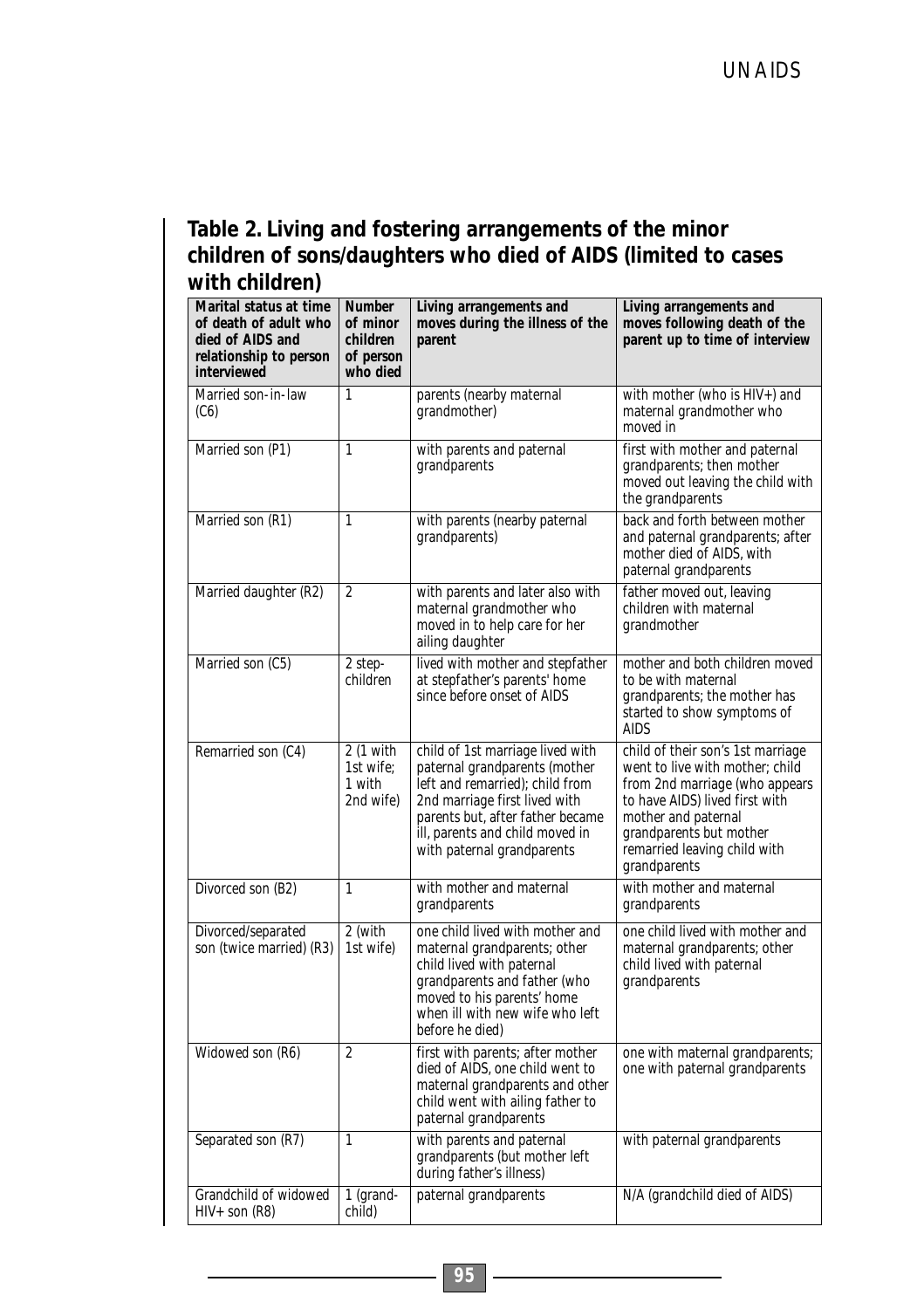one had two step-children. In addition, as noted above, one additional case focused on the grandchild of a HIVpositive widowed son. In total, these cases involved 16 children who lost one or both parents. Our interviews make clear that the routes that lead to grandparents fostering grandchildren can be straightforward or quite complex. Table 2 summarizes the living and fostering arrangements of these children, both during the time of their parent's illness and following the death of the parent. It also summarizes the moves of parents and grandparents that affected the living arrangements during these two periods.

The most striking feature that emerges from Table 2 is that, by the time of our interviews, all but one of the grandchildren (excluding the grandchild who died of AIDS) were living with a grandparent. In five of these cases, a surviving mother was also present and may have helped or taken primary responsibility for the children. However, three of these mothers had already presented AIDS-like symptoms and were likely to die in the near future. In six other cases, either a mother or father survived but had left their children to be raised by the grandparents. Although not evident from the table, in some of these cases other family members in the grandparental household assisted in raising the children. More typically, however, the grandparents themselves took primary responsibility.

The cases we studied suggested that the routes that lead to grandparental fostering of AIDS orphans are closely linked to the routes that lead to parental caregiving to adult children with AIDS. As the main caregivers to the ill adult child who either already co-resided before the onset of illness or who returned to the parental home during the illness, parents of the person who died of AIDS are likely to inherit the responsibility for the ill son/daughter's offspring, particularly if the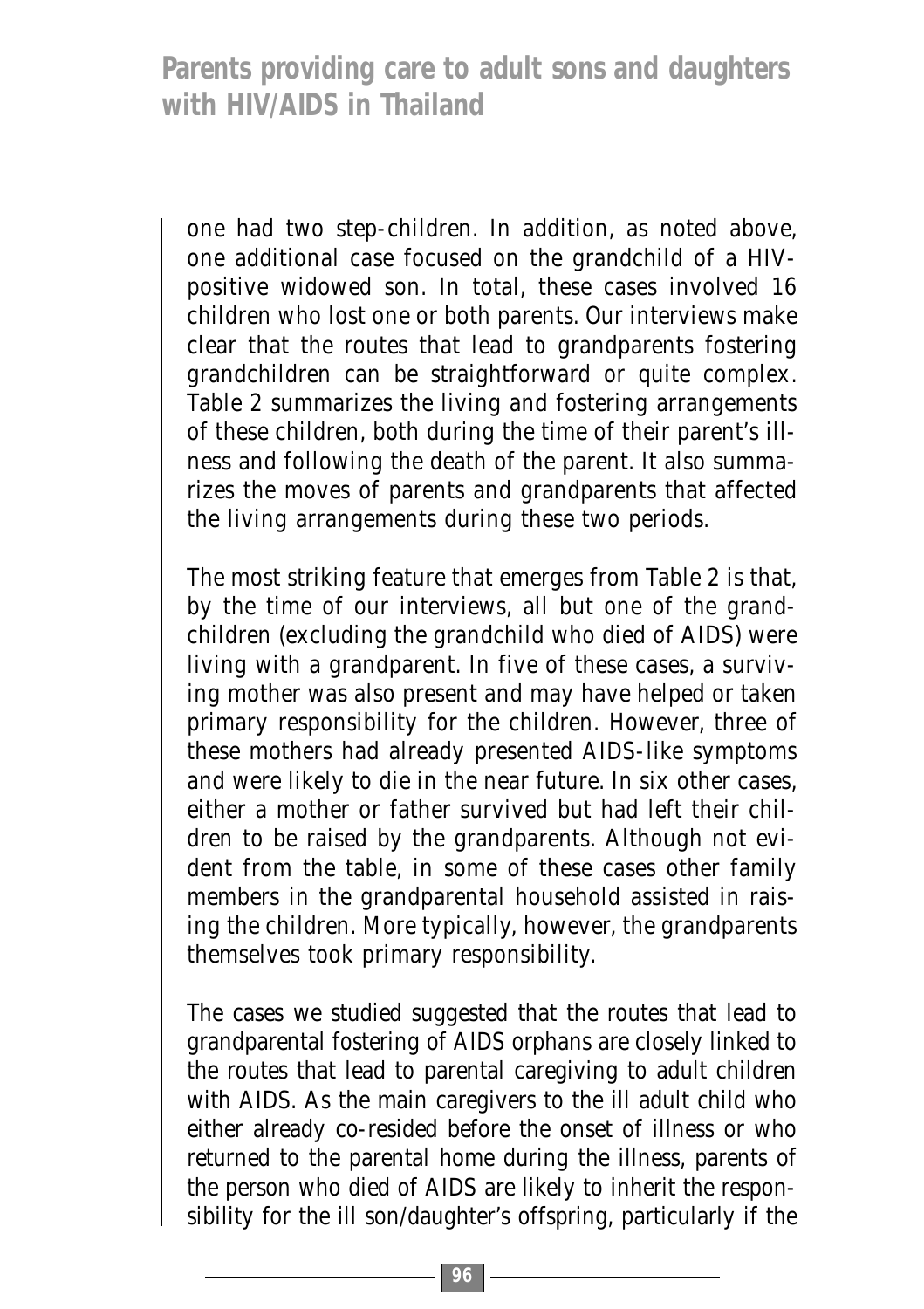ill child's spouse is dead, is also infected, or is not in a good position to take care of children. All but two of the AIDS orphans resided in a grandparental household at the time of the parent's death and all but three of these remained (or ended up back) in those same households afterwards. Two of the three cases where the grandchildren did not remain involved stepchildren who moved with their mother to the maternal grandparental household, and the third case involved a grandchild from a son's first marriage who was sent to live with the mother who had remarried. For the two orphans who were not in grandparental households at the time of the parents' death, both were in households near the grandparents who eventually fostered them. Thus, notwithstanding the exceptions already noted, the future living arrangements of the AIDS orphans in our study seem to have been largely determined by how living arrangements evolved during the course of their parent's illness.

Grandparental fostering may be the result of deliberate planning or it may occur more or less by default through the unfolding of circumstances. They may also involve conflicts between competing sets of grandparents or between grandparents and the surviving parent. Three additional illustrative examples provide a sense of the range of situations that occur.

**Case 6. Unplanned and reluctant fostering (R1)**

Mrs Jaew, a 59-year-old married woman, earns her living as a wage labourer in an orchard near her house in Rayong. She takes care of a six-year-old grandson whose presumed father, one of her sons, died of AIDS three years earlier. The boy's mother died of AIDS two years later at the age of 35. Even though her son was symptomatic and -->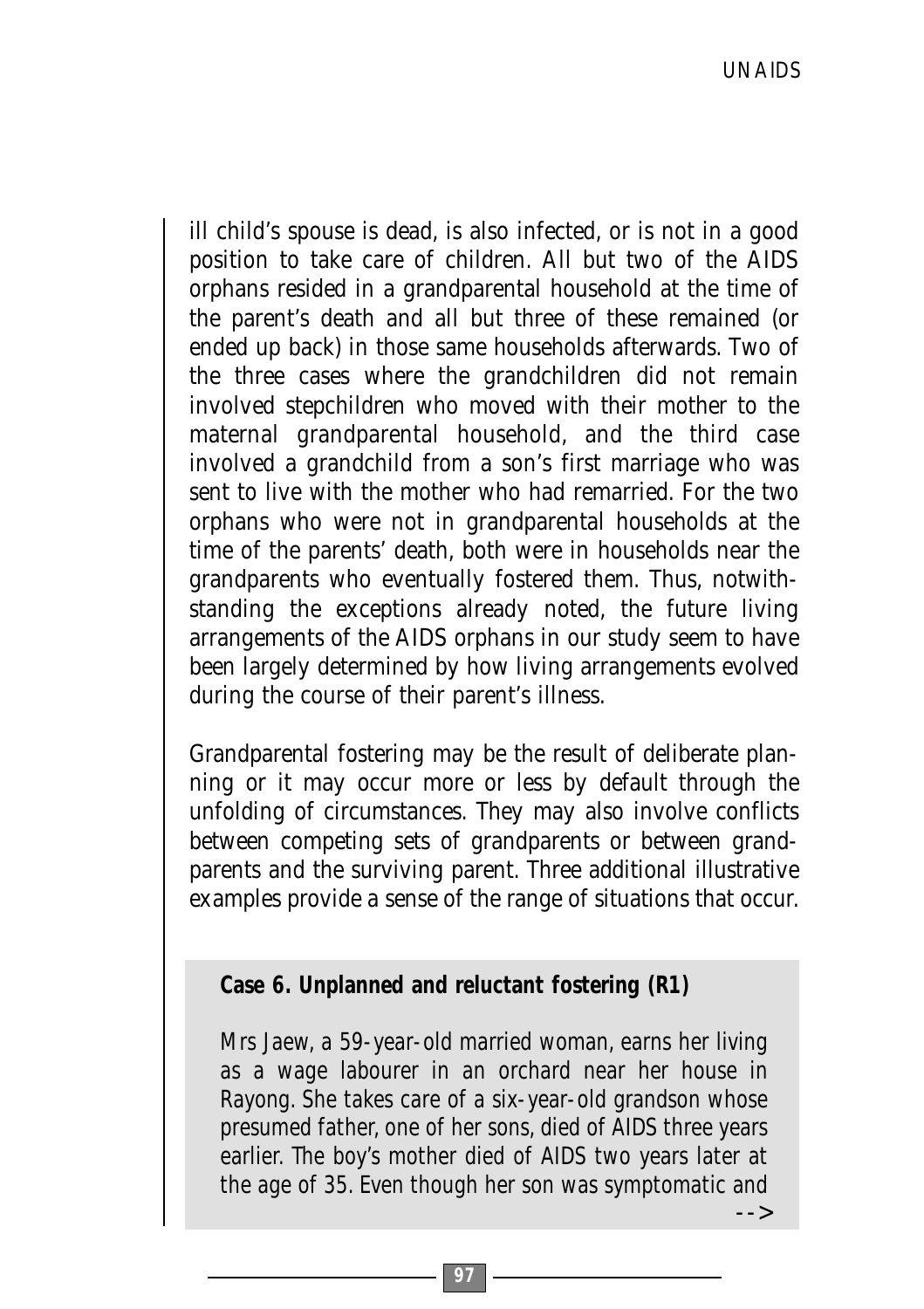died first, Jaew believed that her son was infected by his wife, who at one time had run away with another man but returned pregnant with the little boy. Both because of this and because a doctor once told her that her son was infertile, Jaew doubts that the boy is her son's own child. After Jaew's son died, his wife ran off with another man, leaving the boy with Jaew. Later the mother took the boy to live with her on several occasions but, when she became ill, she again left him with Jaew and did not return. Now that both her son and his wife are dead, Jaew feels she has little choice but to raise the boy, even though she did not want this responsibility. She is poor and feels it puts her under a financial strain. In addition, fostering the child has created other problems. Although Jaew is sympathetic to the boy, and he seems to be very attached to her, other members in Jaew's family show negative feelings towards him. A son of Jaew and his family, who co-reside with her, are afraid of getting infected from the boy, even though the boy has tested negative for HIV. The son and his wife insist that the boy eat separately from their own children and use separate dishes and utensils. Moreover, Jaew has experienced difficulties trying to enroll the boy in kindergarten. One school refused his admission because he was an AIDS orphan. She succeeded in enrolling him in another but feels that the school officials are not pleased about having the boy there.

#### **Case 7: Unplanned but willing fostering (R2)**

Mrs Boonsri, a 57-year-old married woman from a rural area half an hour from Rayong City, was on an extended visit to one of her married daughters in the south when she received an urgent call to come home. Another mar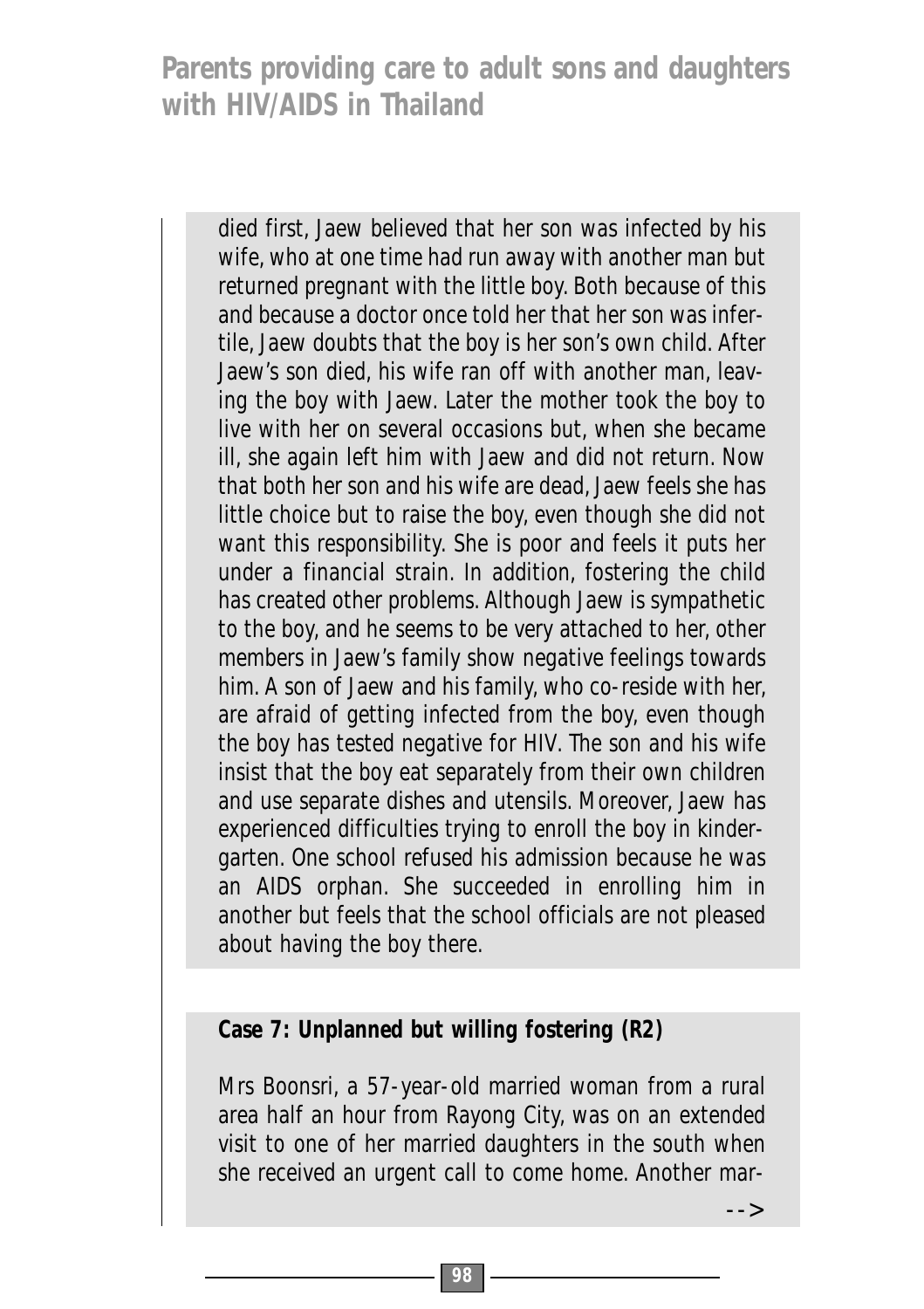ried daughter who lived in a shop house not far from Boonsri's own home was ill and needed her help. She returned immediately and moved in with her ill daughter to take care of her, mind her two children, and help run the grocery shop. The daughter had rather suddenly become seriously ill with AIDS, and died two weeks later. During the illness, the son-in-law did not help with caregiving and only reluctantly visited his wife once when she was in the hospital. At the time of our interview, almost a year later, Boonsri and her husband lived in her daughter's shop house with the grandchildren, who were 7 and 14 years old and attending school. Boonsri and her husband fully supported the children, paying school expenses, among others. The children's father (Boonsri's son-in-law) moved out after the wife died. According to Boonsri, neither he nor his well-off parents showed any interest in the two children or assisted with their support. Boonsri had not planned to take full responsibility for the grandchildren, although she is willing to do so. She seems to want to do her best to ensure their welfare. Since she and her husband are of moderate economic standing, the extra costs of raising the grandchildren are only a modest financial strain for them so far. Nevertheless, she feels resentful that the father and his parents have disassociated themselves from any responsibility for the children.

#### **Case 8. Planned and determined fostering (P1)**

Mrs Chom, a 51-year-old married woman, is relatively well off and runs a small family business near the town of Phetchaburi. She is currently raising her six-year-old granddaughter, daughter of her eldest son, Seri, who died of AIDS three years earlier. Chom is very proud of her son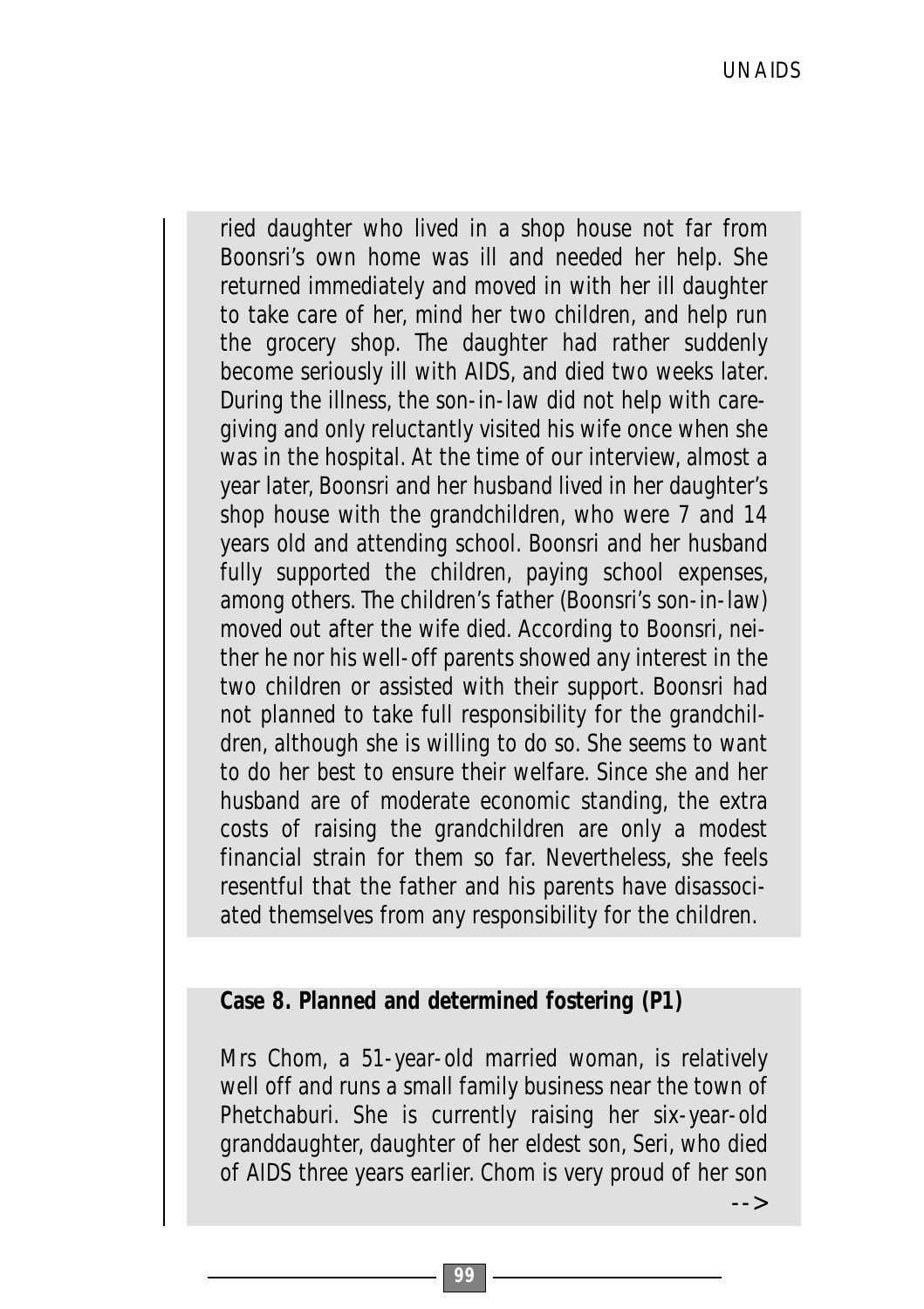and the fact that he was a military officer. She is not ashamed that he had AIDS. She attributes it to his occasional patronization of commercial prostitutes, a behaviour she considers normal for men. Chom only learned that her son was married when her granddaughter was born, and believes he was tricked into the marriage by the wife. Right after the birth of their daughter, Seri, his wife and newborn daughter moved in with Chom. Seri's wife immediately resumed work in town, commuting daily and leaving her infant daughter with Chom. Thus, from the very beginning, Chom took care of the granddaughter most of the time. Chom says that, before he died, Seri asked her to take custody of his daughter after his death and said he specified this in his will. He also placed his financial assets in a trust for his daughter. Chom is determined to be the one to raise the grandchild and has tried to minimize the involvement of the grandchild's mother. With Chom's encouragement, Seri's widow moved out to live with her own parents, leaving the daughter with the paternal grandparents. Although the daughter-in-law comes to visit and brings gifts for her daughter, Chom describes her as an irresponsible mother who does not truly love her own daughter. Chom appears to try to discourage the mother's visits and says she is happy to pay whatever costs are necessary to raise the child. Chom has encountered a problem with one teacher at school who seems to view both her and her granddaughter with suspicion because the child's father died of AIDS. Chom plans to lodge a complaint to the principal regarding this. Chom deeply feels she is the person who most loves the child and who will provide the best care for her. She is determined to keep custody of the child and apparently would be willing to fight legal battles, if ever challenged.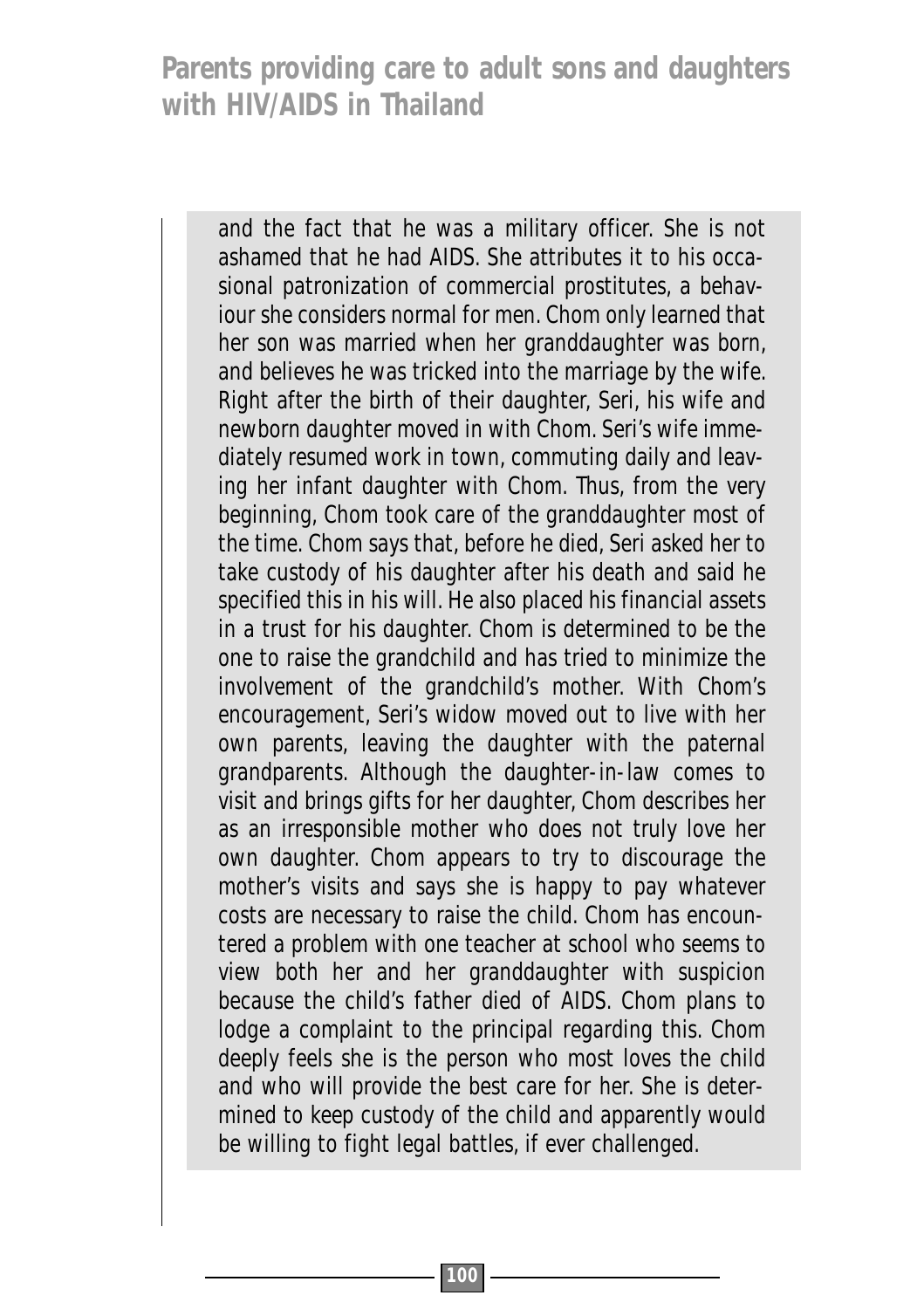As these examples illustrate, there is a considerable range in the willingness and determination with which grandparents assume their role as foster parents of AIDS orphans. Some are determined, even before their adult child's death, to take on the responsibility. Others appear to inherit the responsibility in an unplanned fashion, more as a result of circumstances beyond their control than anything else and, in still others, the fostering of the grandchild is done only reluctantly. Grandparents may take charge of the grandchild even when there is a surviving parent and even when that parent is not HIV-positive. This can arise either because the grandparents do not want to let the grandchild go or because the surviving parent does not want to be burdened with the child. In case 8, the determination to keep the grandchild was a way for the grandmother to remain connected to her son after his death and to deal with the grief. This is consistent with the observation by Longman (1995) in the US that parents of adult children who die of AIDS make continuous efforts to remain connected to them. In cases where the spouse of a co-resident ill son/daughter has already died or where the spouse deserted or does not want the children, fostering will almost automatically fall to the parents of the deceased. Such cases could force parents to take responsibility for the grandchildren even if they are in financial difficulties. In other cases, fostering may be shared if the ill son/daughter's spouse is still alive and continues to coreside with his/her parents-in-law.

Witnessing negative reactions to grandchildren or helping solve problems such as those at school due to the fact that the grandchild is an AIDS orphan (as evident from illustrative cases 6 and 8) represent the main area in which any sustained negative community reaction was reported as a result of losing an adult child to AIDS. Most of those who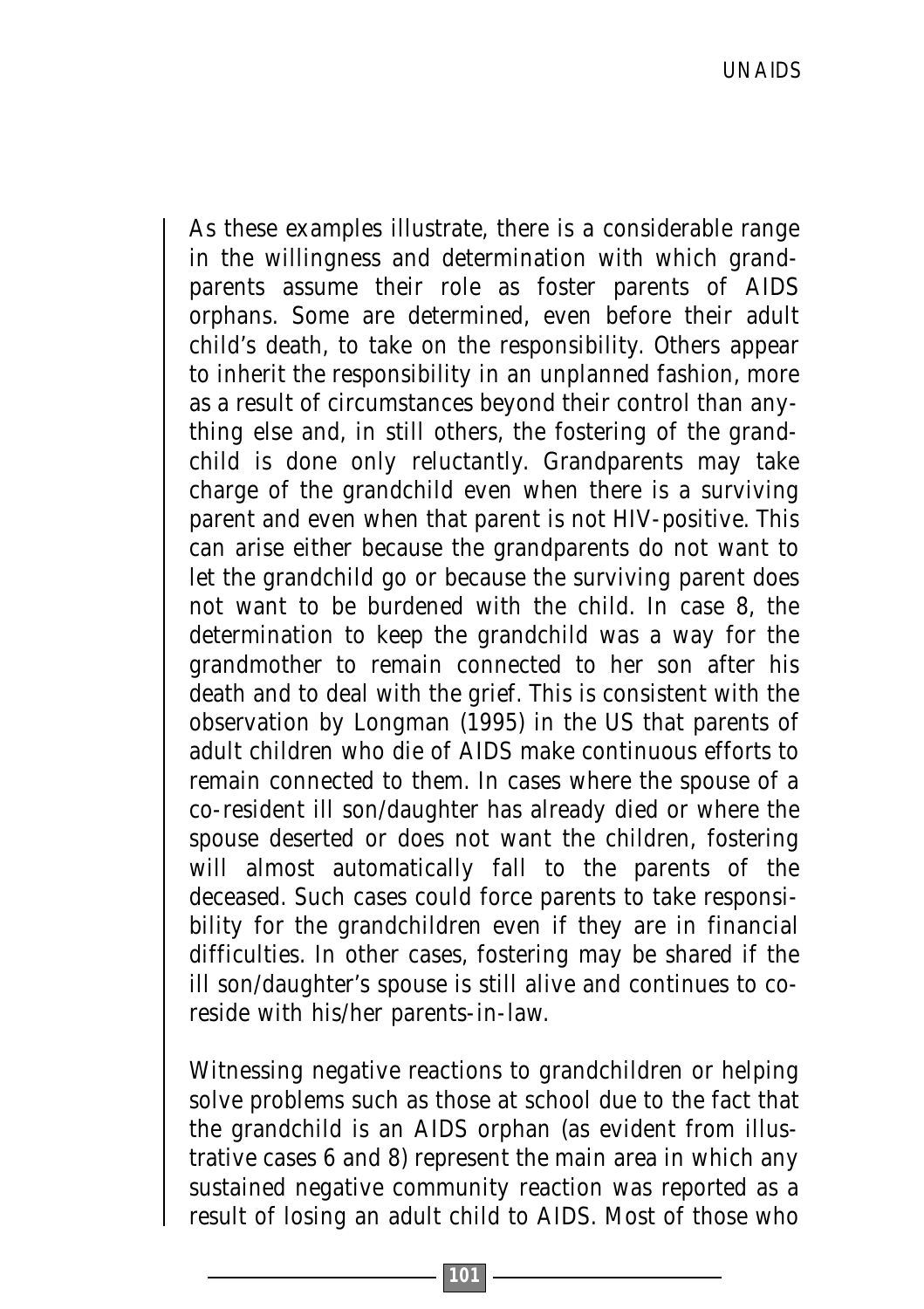had fostered a grandchild as a result of the parent dying of AIDS did not mention that the grandchildren were stigmatized or discriminated against.

As the illustrative examples suggest, the degree of determination and willingness to foster the grandchild was likely to be conditioned by the grandparents' financial status. If the grandparents were well off, they appeared to be more likely to foster willingly. Poor grandparents could end up fostering the grandchild if there was no other viable option, even if they were not eager to take on the responsibility. For those who had to keep the grandchild because they had no other choice, the added cost of food, clothes, school fees, allowances and other expenses associated with raising a child could add noticeably to their financial hardship. In addition, if the grandchild was infected with HIV, medical costs and the need to provide care could create a particularly difficult situation for the grandparent.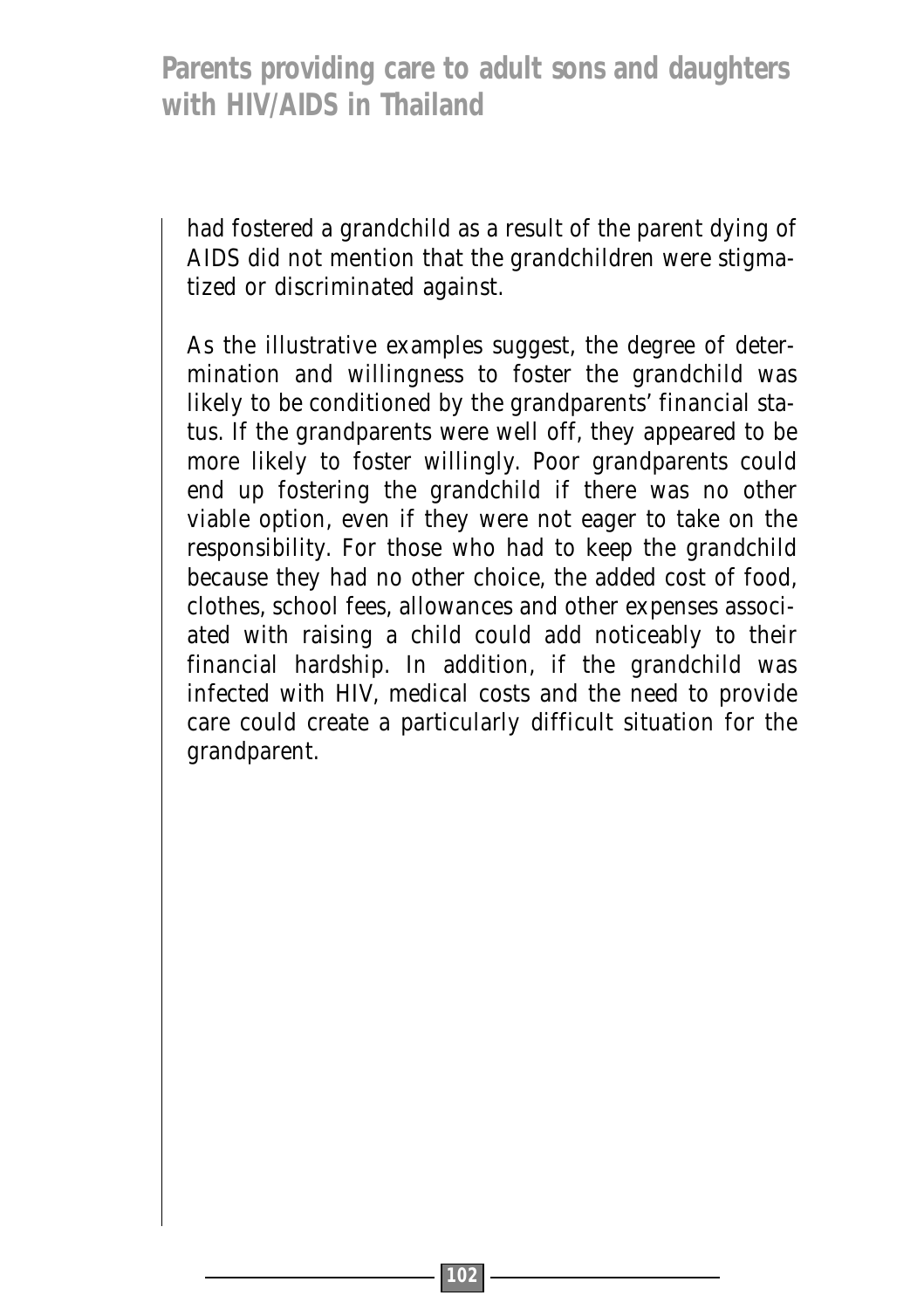# V. Conclusions

pen-ended interviews in Thailand, with parents whose adult son/daughter died of AIDS, reveal the circumstances that lead to parental caregiving, the tasks involved and the stress they created. They also show how parents coped with this stress, and the consequences for their emotional, social and economic wellbeing. The results make clear that routine caregiving to individuals with AIDS often requires extensive time from the main caregiver. Caregiving is especially needed during the final stage of illness when the AIDS-afflicted person must often depend on caregivers for assistance with basic bodily needs and functions. Financial demands can also cumulate to a point where the resources of the adult son/daughter, as well as those of the parents, are exhausted. Such a situation can be overwhelming for any single individual, but it is particularly so for an older person. One frequent solution adopted by Thai parents, which meets with varying degrees of success, is to solicit the help of others in the immediate family in the form of assistance in caregiving tasks, paying expenses, and providing emotional support. In addition, viewing their role in terminal-stage caregiving as part of the responsibility that parents have for their children, regardless of age, refusing to view the child as a burden, and avoiding blaming the child for becoming infected are important ways that help Thai parents cope with the emotional stress of taking care of their terminally ill child.

The experiences and consequences revealed are partly influenced by features relatively specific to the Thai setting but, at the same time, reflect conditions that are likely to be common to many other developing countries experiencing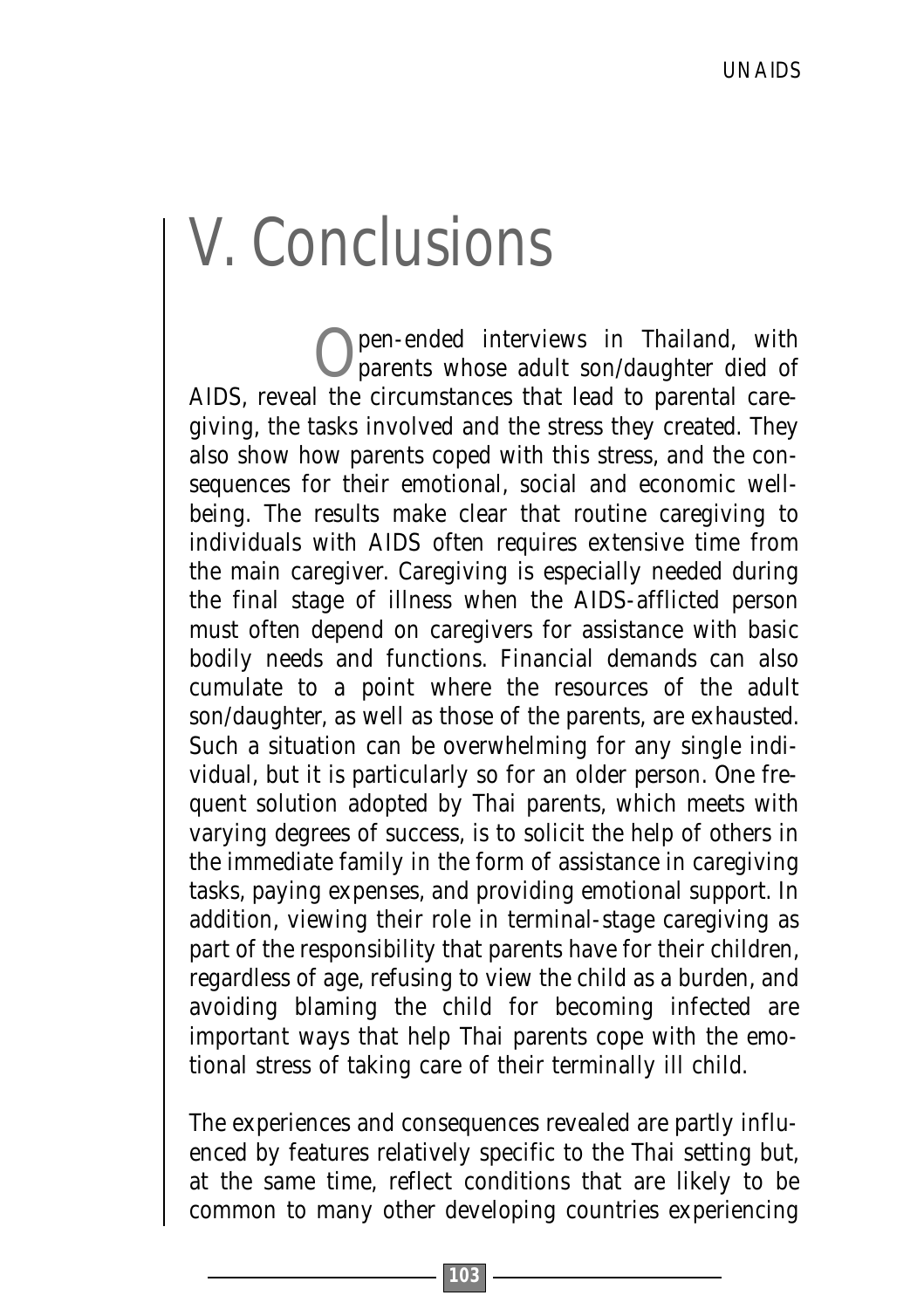serious epidemics. Theravada Buddhism—the predominant religion in Thailand—exerts a major influence on the prevailing value system and on how Thais view social and family relations (Keyes 1987). It seems likely that the strong value placed on non-interference in the affairs of others is linked to the Buddhist emphasis on personal action and responsibility in achieving spiritual liberation. This, in turn, probably tempers the extent of negative community reaction to individuals with AIDS and their families, especially in terms of minimizing moral judgements about infected individuals. The availability of government health insurance and, to a lesser extent, welfare benefits, mitigates the economic impact in Thailand compared with many other developing countries with significant epidemics. At the same time, Thai parents have less protection against severe economic consequences than would be true in more developed economies where the available safety net of health and welfare measures is far more extensive. The relatively widespread knowledge, even among older Thais, about AIDS and how it is transmitted probably also distinguishes Thailand from many other developing countries and helps minimize anxiety about contagion among Thai parental caregivers.

Other features of the Thai situation, however, are probably shared in varying degrees by many other developing countries with AIDS epidemics. Perhaps most significantly, the profound emotional suffering that parents experience when witnessing the decline of their child's health and the child's ultimate death must be a universal phenomenon. Familial systems of intergenerational obligations, such as those that persist in Thailand, are found in many societies in the developing world. As in Thailand, they typically involve exchanges of services and material assistance throughout the life course, including parents co-residing with or living near their adult children (Cowgill 1986; Knodel and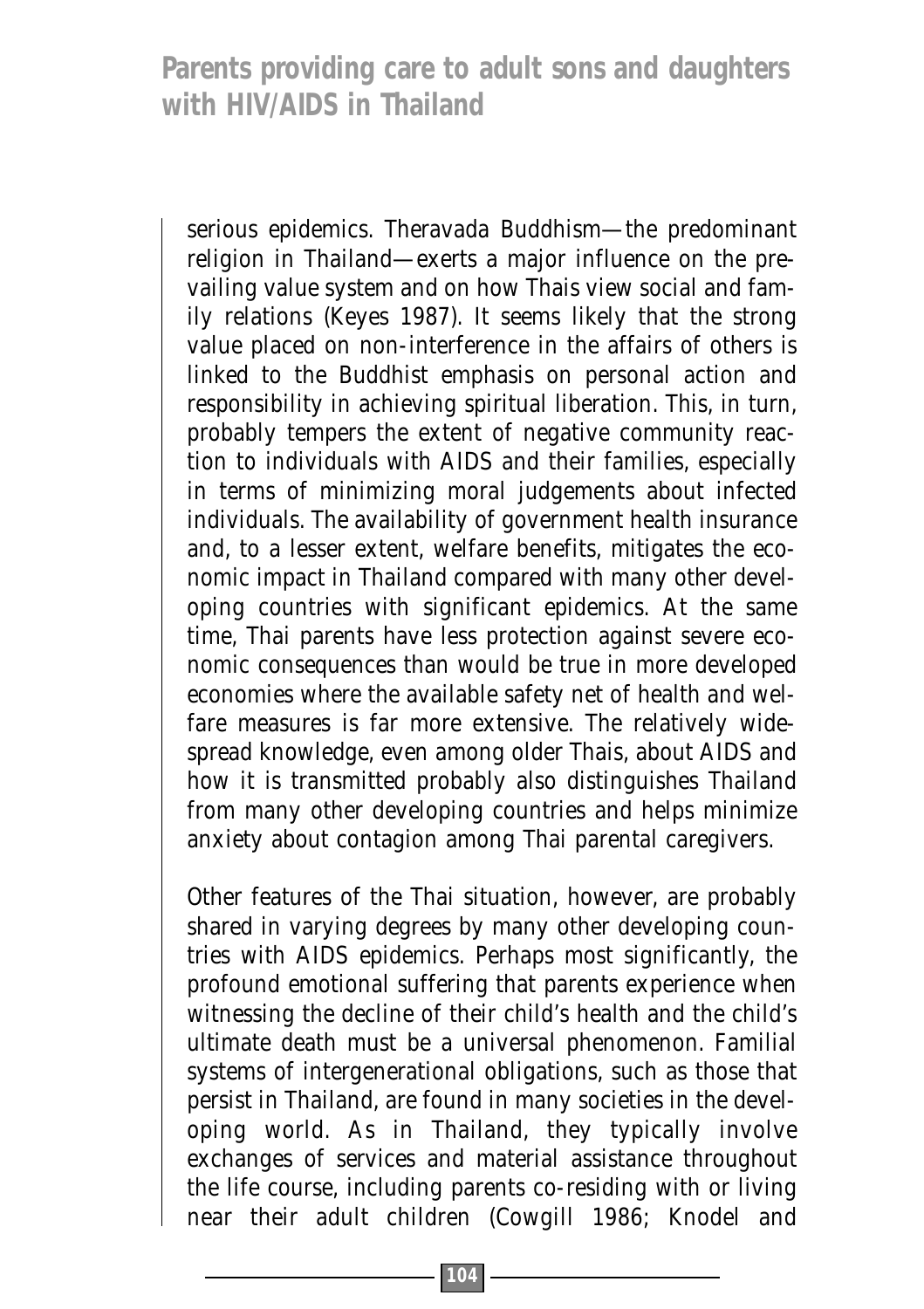Debavalya 1997; World Bank 1994). Although there is diversity in their specifics, parental residential care and support for grievously ill adult children can be accommodated relatively easily within these systems. Limited options for institutional and other forms of formal care and financial support for a person with AIDS further reinforce the tendency to depend on informal channels, such as parents and family members, in both Thailand and other developing countries.

Another feature common to Thailand and other countries with serious epidemics is the predominant role of heterosexual transmission of HIV, brought about mainly by marital intercourse and various forms of transactional sex. Marital sex is considered normal behaviour in all settings. Moreover, although the forms vary, transactional sex in much of Africa, as in Thailand, is generally tolerated (Caldwell, Caldwell and Quiggin 1989; Knodel et al. 1996; Peracca, Knodel and Saengtienchai 1998). The acceptability of these behaviours probably removes what could be an important barrier to turning to parents or returning to home communities for care, compared with settings where the underlying behaviours are morally disapproved of by large segments of the population, as is the case with homosexual relations and intravenous drug use in the US and some other Western countries. Under such circumstances, a fear of revealing a lifestyle that may not be accepted by parents or others in the home community can deter someone with AIDS from seeking parental care and support at the time of illness.

Still, as our interviews reveal, social stigma and the fear of it do exist in Thailand even if not to the same extent as elsewhere. The stigma seems to be based largely on fears of contagion from association with a person with AIDS (and, much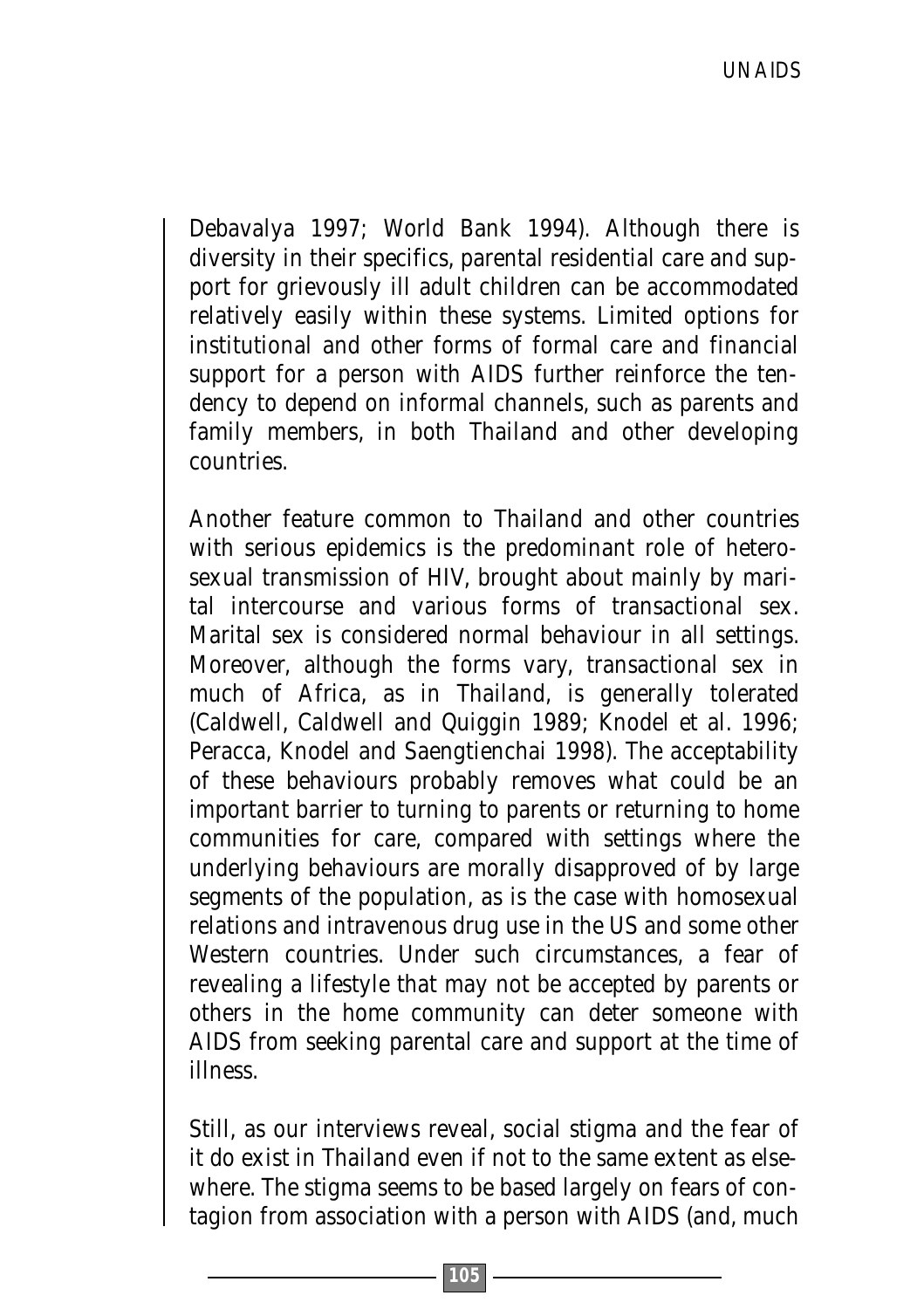more rarely, their caregiver). One effect of this real or perceived stigma is that of inhibiting some parental caregivers from reaching beyond the family for emotional or other support, including taking full advantage of the formal assistance that is available. Thus, continuing efforts are required to counteract this stigma and to reassure the public about the absence of risk of infection through casual contact. Information campaigns with a strong focus on misconceptions about risks and that promote a sympathetic view towards persons with AIDS and their informal caregivers (especially their older-age parents who are responsible for so much of the terminal-stage care), could help improve the situation.

As our study of parental caregivers makes clear, parents are often intimately involved in all facets of their son/daughter's experience with AIDS, including serving as a link to the health system and the community at large. In desperation, they frequently seek—sometimes at great effort and expense—treatments from practitioners of traditional medicine. Under these circumstances, parents need considerable guidance in caregiving, including accurate and up-to-date information on availability and administration of appropriate treatments. Moreover, they have a strong will to seek help for their child in any way possible. Thus parents whose health permits them to be mobile within the community and beyond, are also well suited to act as intermediaries between their infected or ill adult children and the health and welfare programmes of both governmental and nongovernmental organizations designed to serve those with HIV/AIDS.

So far, both the needs of parental AIDS caregivers and their potential in facilitating programmes directed at those with HIV/AIDS remain largely unrecognized. Educational programmes on AIDS home caregiving need to take into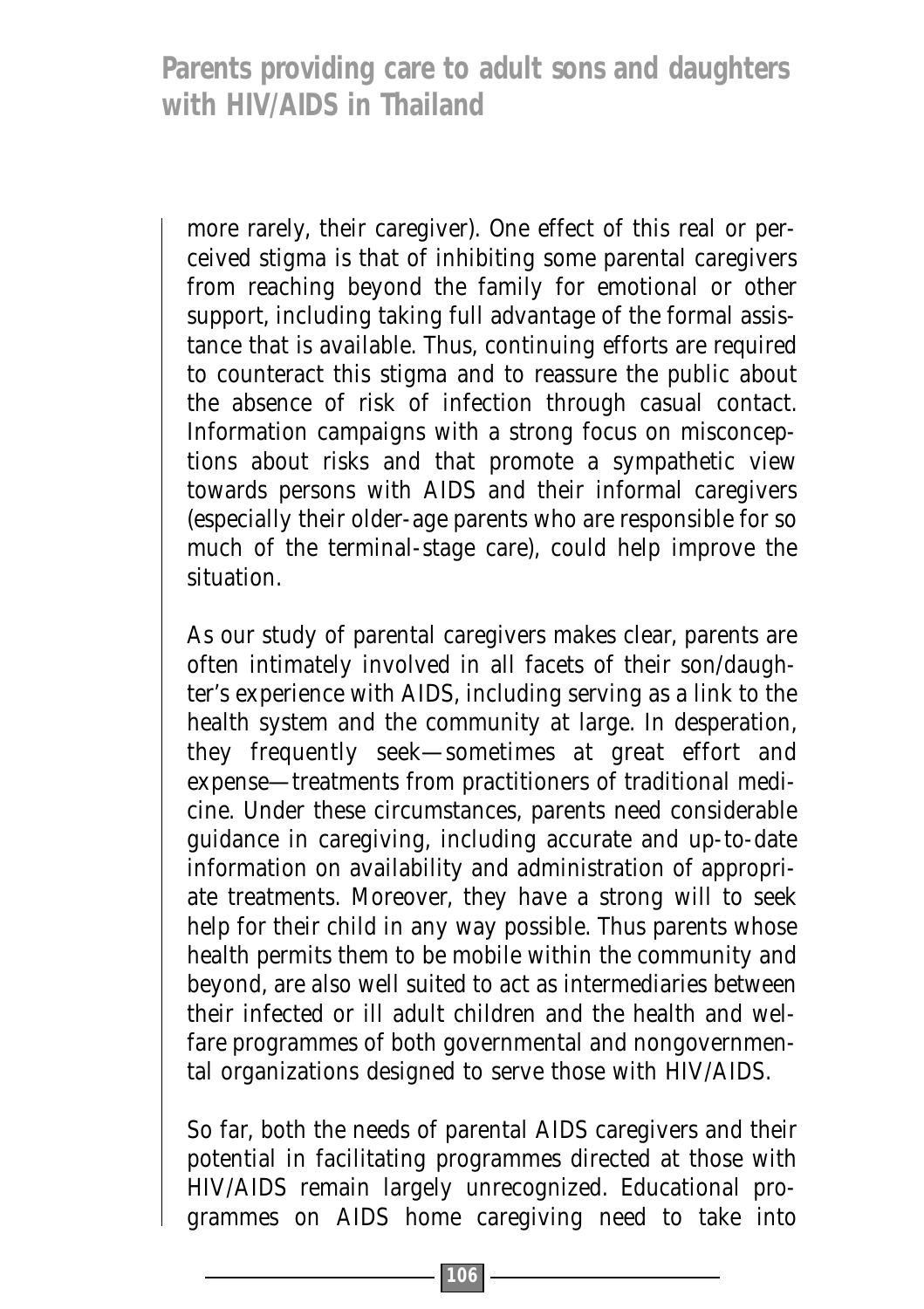account the important role of older-age parents. At the same time, the potential contribution parents can make towards effective implementation of existing programmes should be harnessed. This potential is likely to increase in importance as new, more ambitious programmes are undertaken. These new programmes are likely to provide more extensive prophylaxis and treatment for opportunistic infections and perhaps even complex antiretroviral treatment of HIV more broadly, in addition to promoting palliative care. Older-aged parents could play a key role in effectively implementing these new programmes. Parents not only have great motivation and dedication to improve the well-being of their infected adult children but, as our research shows, they are often the ones who accompany their ill son or daughter to health service outlets, stay with them when they are hospitalized, administer prescribed medications at home, and act as major caregivers in general. Moreover, providing the means and knowledge for parents to administer more effective palliative care or to improve the prevention and treatment of opportunistic infections would ease a significant amount of parental distress by reducing the suffering of their sick child. Even more so, improvements in preventing or effectively treating HIV itself would serve parents by answering their ultimate wish to see their adult children continue to live a healthy life.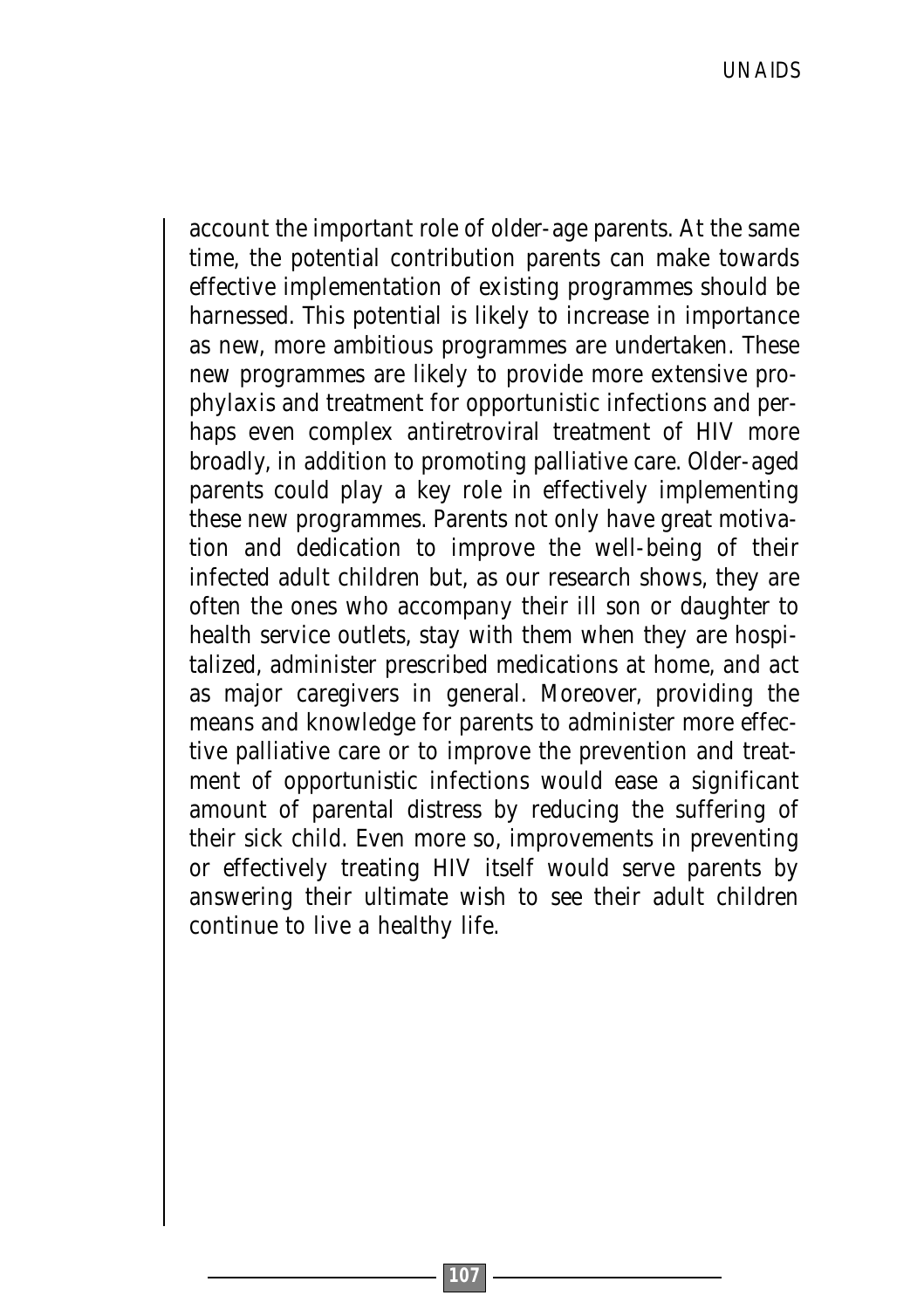## Annex A. Data and methods

Data for this study come from 20 open-<br>ended interviews, 18 involving the parents of adult sons/daughters who died of AIDS (13 with the mother only, 2 with the father only and 3 with both parents), one with a mother-in-law who was the primary caregiver of a daughter-in-law who died of AIDS, and one with grandparents who cared for a six-year-old grandchild who died of AIDS (and whose father, the son of the respondents, was HIV+ but still healthy). Table A-1 lists in greater detail the number of interviews according to the type of loss experienced by the interviewees. The actual number of losses is greater than the number of interviews because several cases involved multiple losses. When more than one person in the family had died of AIDS, the interview focused on the most recent one to die or the one for whom the caregiving role was more pronounced. The majority of cases referred to the loss of a son, reflecting the larger share of males among the AIDS caseload in Thailand. For example, according to nationally reported AIDS cases for 1996-98, 77% were male (UNAIDS and WHO 2000). Since the vast majority of those interviewed were parents who provided care to one or more of their adult children, for convenience we use the term parental caregiving to characterize the experience of the sample collectively, even though this is not strictly true in all cases. Likewise, we refer collectively to the older persons interviewed as parents, even though, in a few cases, they were parents-in-law or grandparents.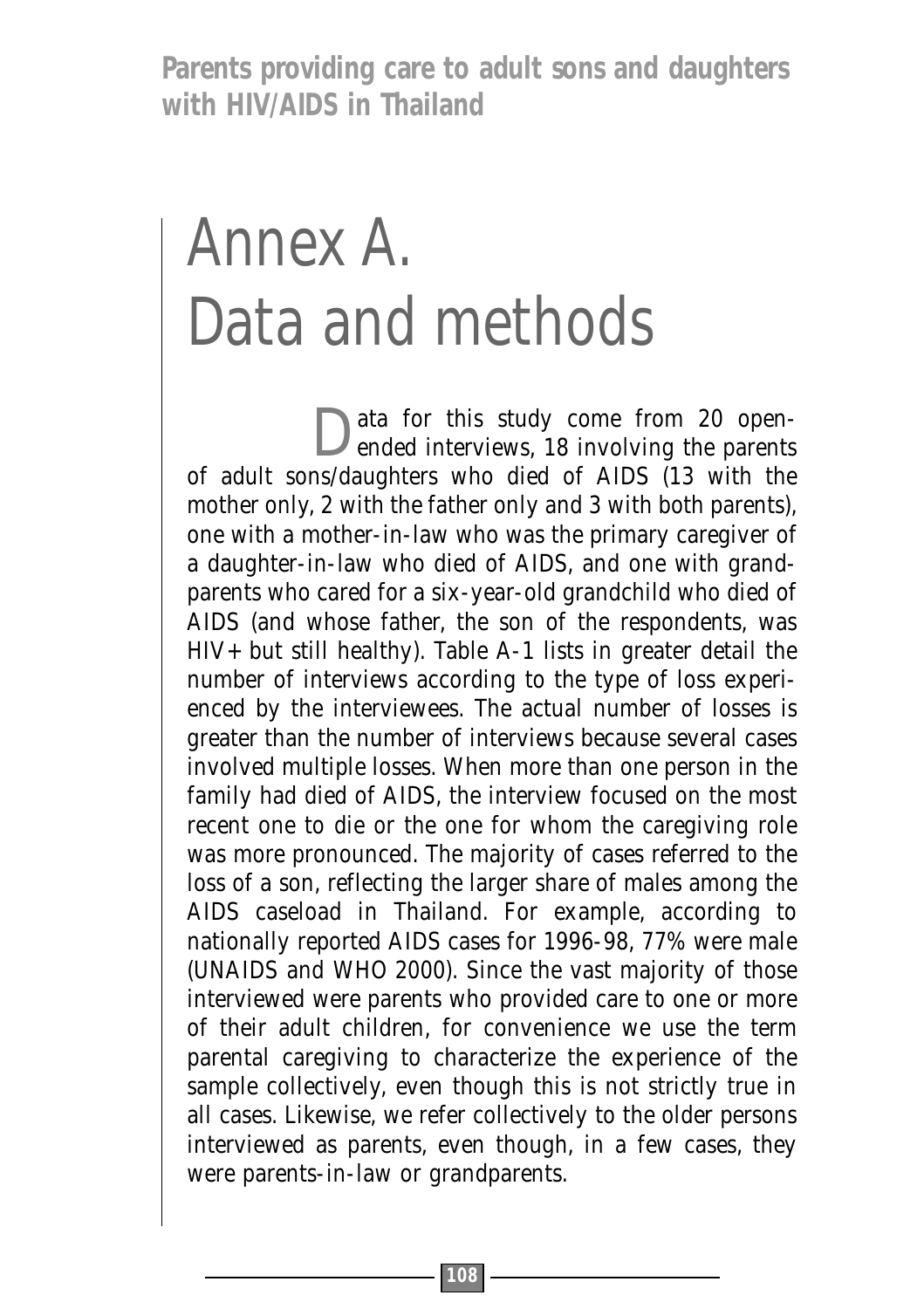| Nature of loss                     | Number of<br>interviews | <b>Interview IDs</b> |
|------------------------------------|-------------------------|----------------------|
| Single, divorced or separated son  |                         | B1 B2 B3 P2 P3 R4 R5 |
| Married son                        |                         | C1 C4 C5 P1 R1 R3 R7 |
| Married daughter and married son   |                         | C2                   |
| Married son, daughter-in-law       |                         | C <sub>3</sub>       |
| Son-in-law; infected daughter      |                         | C <sub>6</sub>       |
| Married daughter                   |                         | R <sub>2</sub>       |
| 2 married sons, 2 daughters-in-law |                         | R <sub>6</sub>       |
| Grandson (son is living with HIV)  |                         | R <sub>8</sub>       |

#### **Table A-1. Types of losses experienced by the interviewees**

The interviews were conducted in mid-1998 and the first half of 1999. Three took place in Bangkok, six in Chiang Mai province in the upper north, three in the west central coastal province of Phetchaburi, and eight in Rayong province on the eastern seaboard. Based on HIV surveillance among military recruits between 1991 and 1998, HIV prevalence is moderately high in Bangkok (2.7%) and Phetchaburi (3.8%) and quite high in Rayong (6.5%) and Chiang Mai (7.6%), relative to the national level of 2.5% (data from Armed Forces Research Institute of Medical Sciences).

We judged 11 of the families interviewed to be of poor socioeconomic status, 6 to be moderate, and 3 to be well off, by local standards. With two exceptions, the individuals who died of AIDS apparently contracted HIV heterosexually. About half were married at the time of death. Most were seriously ill for only a few months before dying and only one was seriously ill for more than 6 months. In slightly more than half of the cases, the person who died lived with or nearby the interviewee from the time of initially becoming symptomatic. In one case, the parent moved in with the ill child. In the remaining cases, the child returned home after becoming ill and, in 3 cases, this occurred within just a few days or weeks of death. With only a couple of excep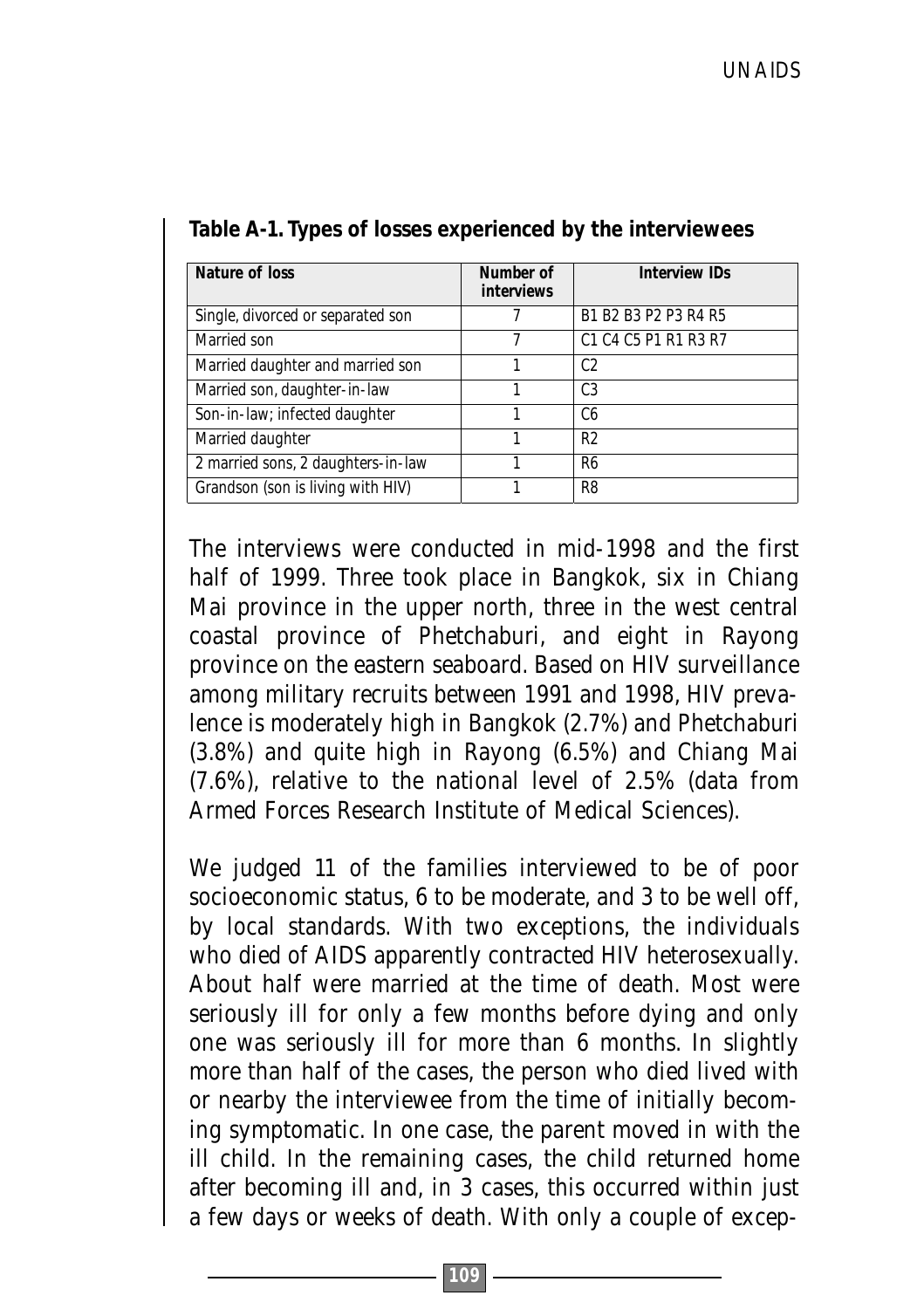tions, the interviewees were in their 50s and 60s. The fact that a substantial proportion of our cases involved adults who returned to their parental home after being ill, that some did so when they were close to death, and that the parental caregivers interviewed were in their 50s and 60s, mirrors the general situation in Thailand (Knodel et al. 2001).

Local community leaders and staff of a relevant NGO in Bangkok and local government health station personnel in the other three provinces helped identify potential respondents. They also acted as intermediaries, contacting potential respondents in advance to ask if they were willing to be interviewed. Participation was voluntary. Respondents were asked again at the time of interview if they were willing to discuss the loss of an adult son/daughter with the interviewer. Reference was not made specifically to AIDS unless the respondent freely admitted that as the cause of death. Names, addresses or other identification were not recorded in order to maintain confidentiality. None of the respondents had been active in AIDS advocacy groups. The first author of this report conducted all the interviews except those in the northern province, where the interviews were carried out by two Thai colleagues who spoke the northern dialect.

Most interviews took place at the respondents' home to promote a private and relaxed atmosphere. Occasionally, reminders of the deceased son/daughter around the house, such as his/her picture, a funeral urn with his/her ashes, or the room or corner where he/she lay during the terminal stage of illness, evoked emotional reactions as the interview proceeded. The interviews followed a common set of guidelines, developed and pre-tested at the onset of the study, covering numerous issues relating to the illness and death of the individual (see Annex B). These issues included care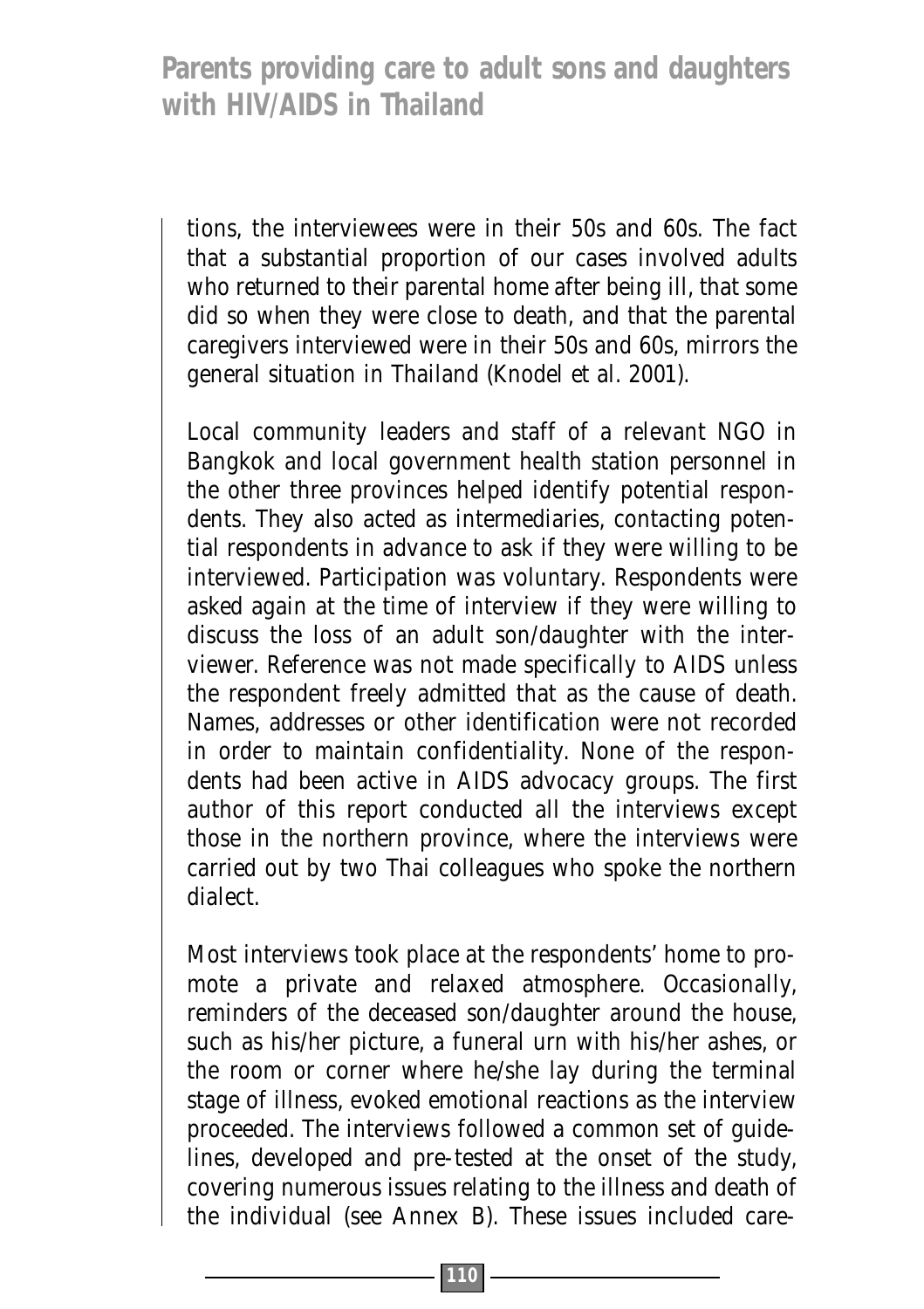giving, health beliefs and knowledge related to AIDS, expenses during the illness and their impact on the respondents, how expenses were financed, the role the deceased child had played in the family economy, fostering of grandchildren left by the deceased, community reaction, and emotional reactions and support. Interviews were conducted in a conversational style and, with the permission of the respondent, were tape-recorded. Interviews typically lasted about two hours although, along with the depth of information provided, they varied, depending on the relevance of some issues to the case and how well the respondents could express themselves.

In two cases, respondents were reluctant to admit, and perhaps genuinely did not believe, that AIDS was the source of their child's death. Questions about beliefs and knowledge regarding AIDS and community reaction were purposely omitted in these cases. In each of these cases, intermediaries made clear that the actual cause of death had been AIDS and, indeed, the symptoms described by the respondents seemed to confirm this. However, to facilitate the interview, questions were rephrased in terms of caring for and losing an adult child to a prolonged illness, without referring to the cause of death.

All interviews were fully transcribed in Thai and translated into English. Both Thai and English language transcripts were used in the analysis. We coded transcript text segments in terms of topics and categories of interest. We utilized the Ethnograph software programme, designed to assist in the analysis of qualitative data, to expedite the retrieval of relevant segments for systematic topical review of the content of the transcripts (Seidel 1998). We coded transcript text segments in terms of topics and categories of interest to derive overview grids that provided a systematic summary of tran-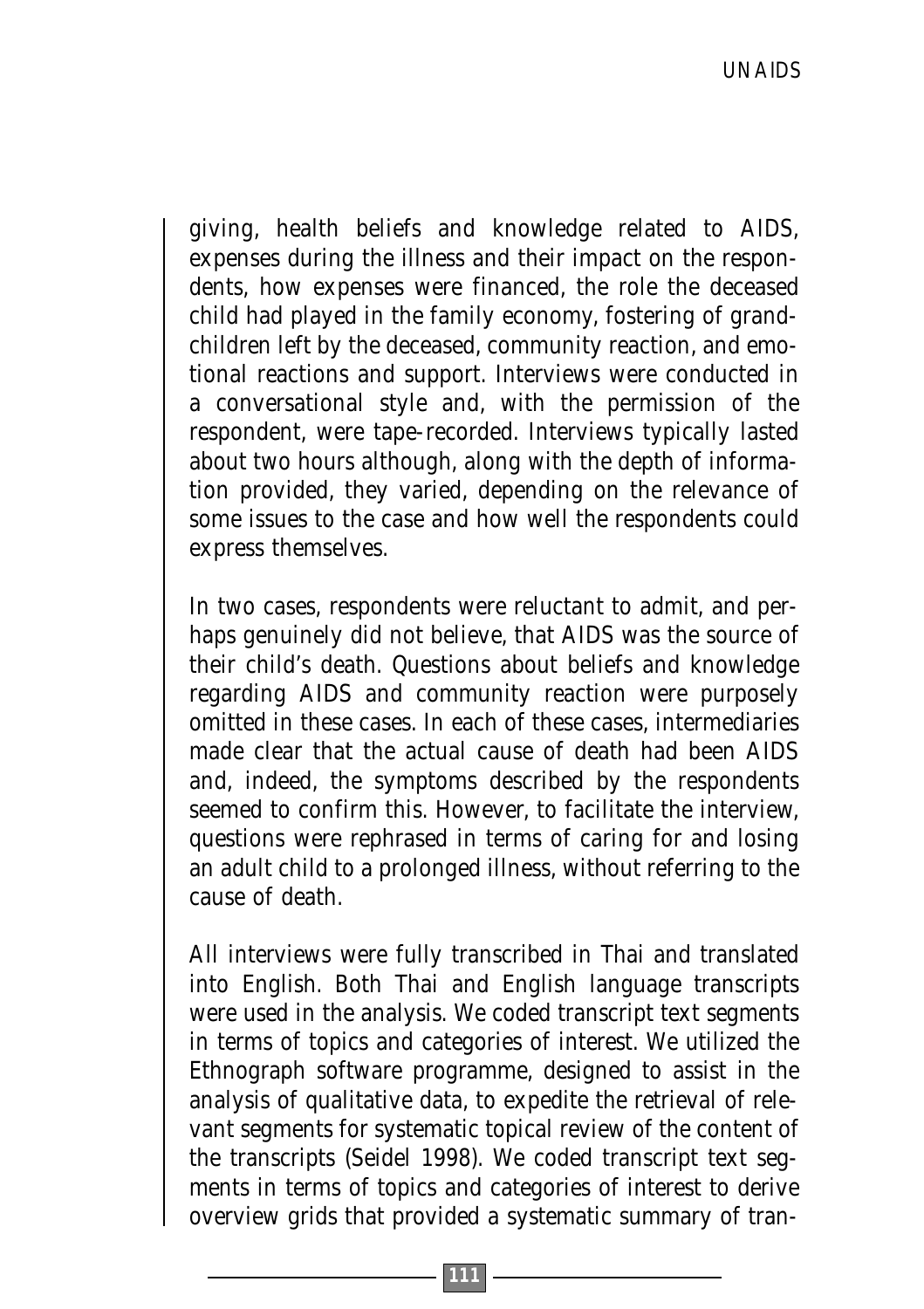script contents. This procedure facilitated judging how often particular aspects of the experience or situation related to parental caregiving arose in the interviews (Knodel, 1993). As with most qualitative research, however, we generally avoid attempts to quantify our findings beyond rough characterizations of frequency. To state findings in more refined quantitative terms would provide a false impression of precision, given the nature of the sampling and data-collection procedures.

The open-ended conversational style of the interviews permitted flexibility in the order and manner of asking questions. By providing the interviewees sufficient time to express their views and allowing the interviewer to probe for clarification or more detail, where necessary, the approach facilitated the understanding of situations that are often complicated and, for other reasons, not readily amenable to a survey format using closed-ended questions. At the same time, our study is based on a small sample of older persons who provided care, who expressed willingness to an intermediary to discuss their experience with us and, with the exceptions noted above, admitted that AIDS was the cause of their child's death. Notably absent, by design, are parents whose son/daughter spent the entire duration of the illness without their active involvement. Also, parents whose relationship with their adult child had been strained or whose experiences were particularly painful were probably less likely to agree to an interview. The impact on parents in such cases is probably different to that reported by cases included in our study. Thus, while our results cover a substantial range of situations that characterize the parents of adult children who die of AIDS in Thailand, they are unlikely to reflect the full spectrum. Nevertheless, the quantitative research we conducted in Thailand makes clear that parents who did not provide care are in the minority (Knodel et al. 2001).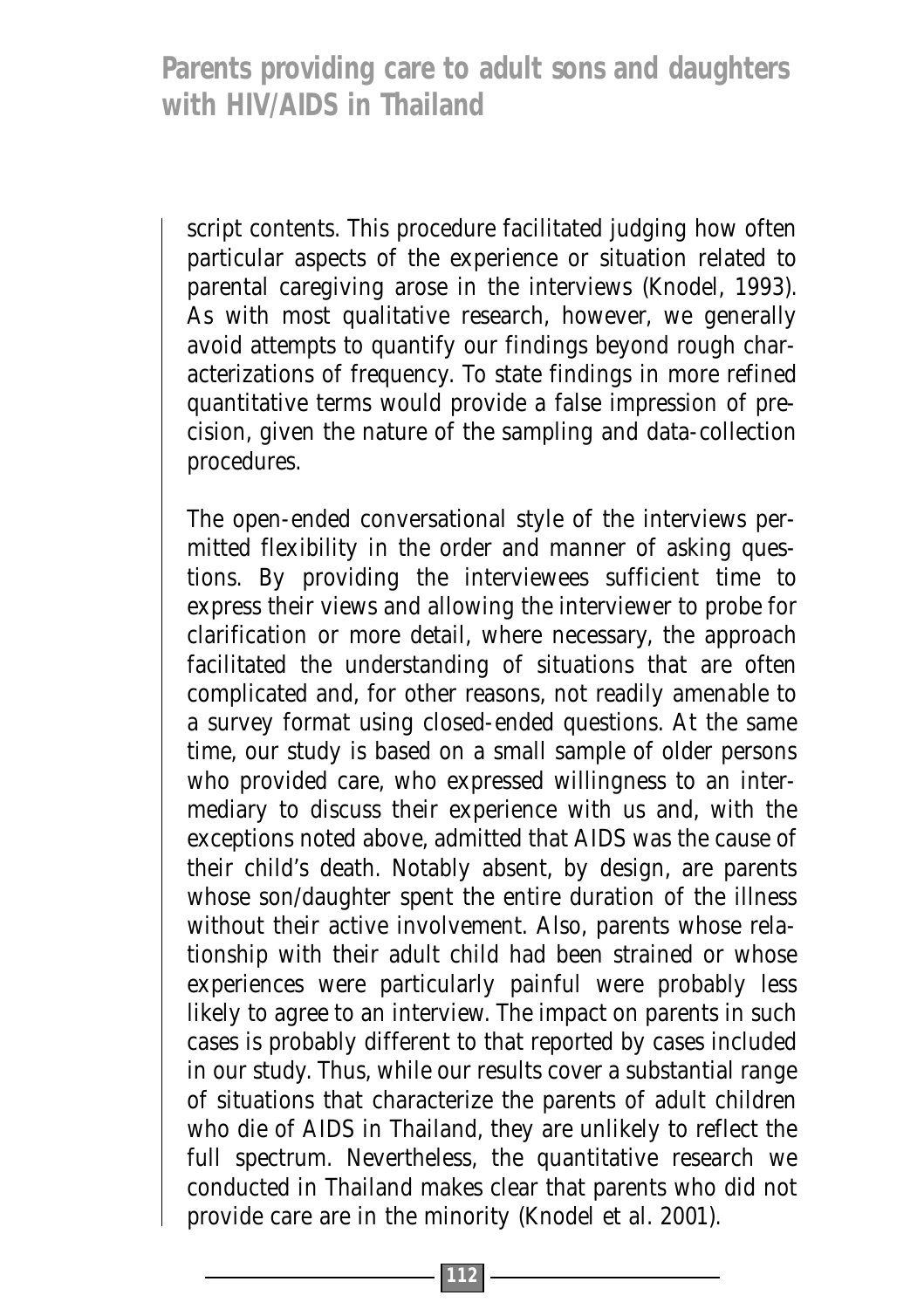Besides describing results in the text, we use three formats for presenting the data from our interviews in the following analysis: 1) in tables containing condensed summaries; 2) as more detailed histories of illustrative individual cases; and 3) as verbatim quotations from the interviews. The tables are intended to provide very brief overviews of specific aspects of the full set of situations that were represented in the interviews. The individual cases histories are intended to provide a fuller sense of the processes involved that lead to particular outcomes. The details are presented as they were related to us by the interviewees and, thus, necessarily reflect their particular viewpoint. Thus, the accounts may not always be strictly factual but they do at least capture the experience of parental caregivers as they saw it. The names of persons involved are fictitious to protect confidentiality. The verbatim quotations are intended to give a sense of how the interviewees saw particular aspects of their situation, in their own words.

We also use a reference code for each specific interview to enable the reader to link information about any particular case across the three modes of presentation. The reference codes simply start with the first letter of the province in which the interview took place (B for Bangkok, C for Chiang Mai, P for Phetchaburi and R for Rayong) and consecutive numbers to differentiate the interviews within the province. For each quotation, we also indicate the location, sex and age of the interviewee and the line numbers from the English language transcript from which it is taken. Sometimes the comments are extracted from a longer discussion, omitting intervening statements for the sake of brevity. Some of the quotations include reference to the national currency, the Thai Baht. The value of the Baht in terms of the US dollar fluctuated during the period covered by the interviews. For most of the time, one US dollar roughly equaled 30–40 Baht.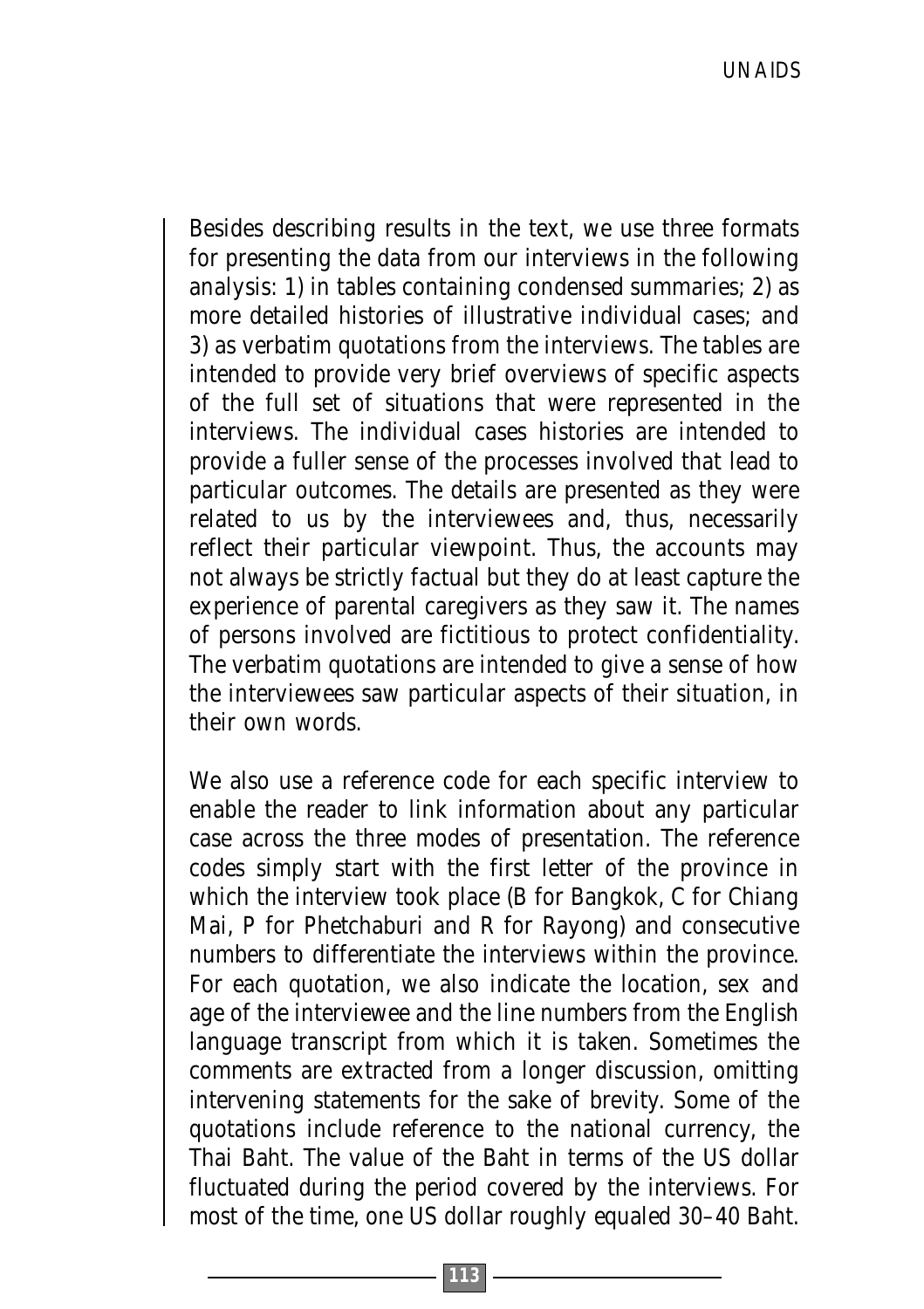To place our findings in the context of the broader population of parents who lost a child to AIDS, we draw on the Thai AIDS Cases Study (TACS), which provides quantitative information on caregiving and living arrangements of approximately 1000 cases of individuals living with, or who died of, AIDS (see Knodel, Saengtienchai et al. 2000 for a detailed description of the methodology and findings). The study systematically collected information from community health workers and other knowledgeable local informants during 1999 from 85 sites in eight provinces and Bangkok. In addition to basic information on living and caregiving arrangements (cited above) that was provided for the full set of cases, more detailed information about their circumstances was provided for a subset of almost 300 cases. While the TACS cannot claim to be nationally representative in any statistical sense, the cases reported closely resemble the national population of recent AIDS cases in Thailand on several important dimensions. They thus provide a reasonably typical sample for comparison on some of the issues examined in the present qualitative analysis.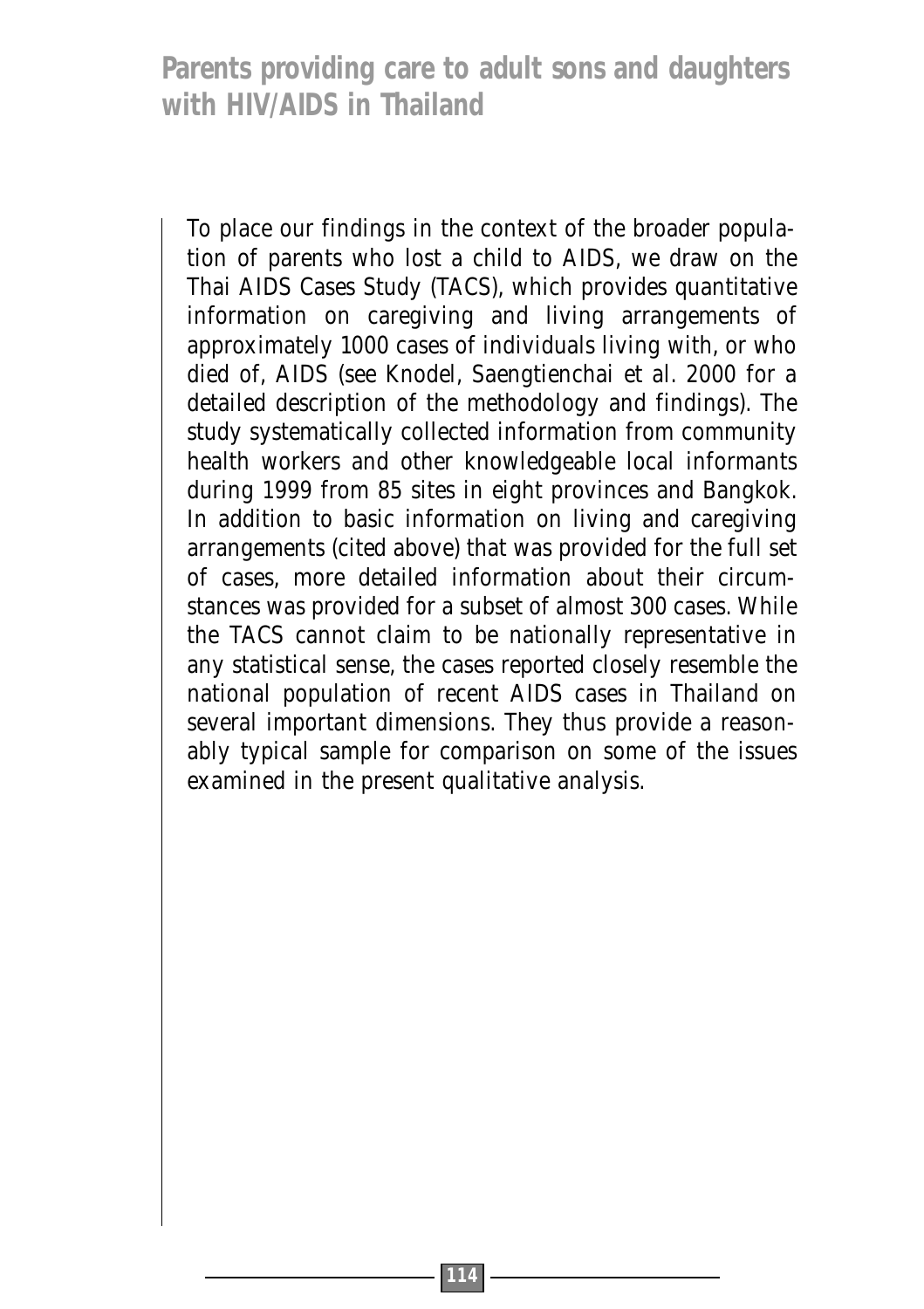# Annex B: Guidelines for interviews with parents of adult sons/daughters who died of AIDS

#### **I. Introduction**

- A. Describe the purpose of the project and the visit.
- B. Confirm that interview is voluntary.
- C. Stress that the interviewee is free not to talk about any particular issue and/or to terminate the interview at any time.

#### **II. Background characteristics**

- A. How long have you lived here?
- B. Who else lives in the house with you?
- C. Are you working?
	- 1. (If working): What is your job?
	- 2. (If retired): What did you do before retiring?
- D. How old are you?
- E. How many children did you have?
	- 1. Where are they now?
	- 2. What do they do?
- F. Did you go to school? How many years?
- G. How about your spouse? How many years of schooling did he/she have?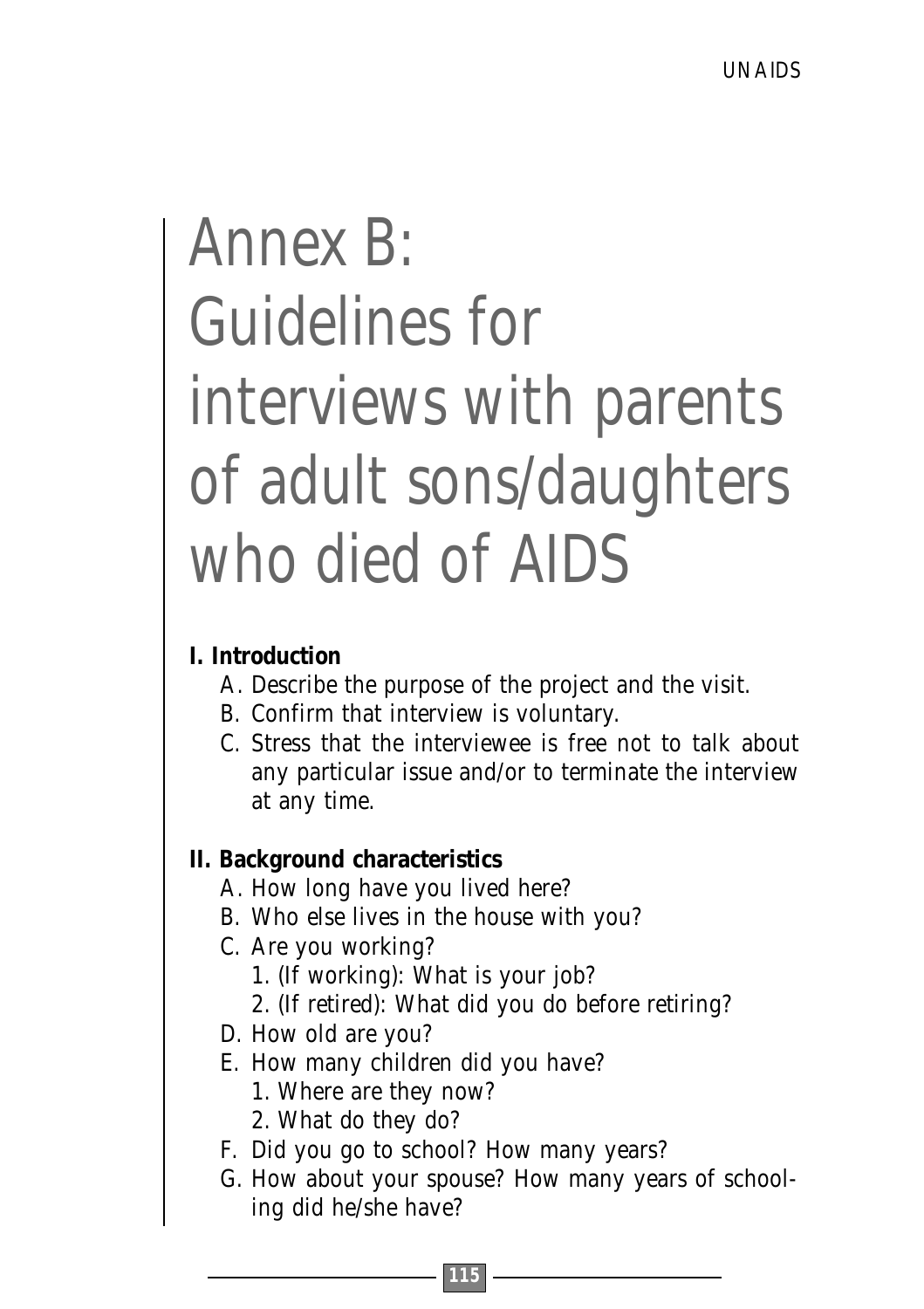#### **III. Characteristics of the person who died of AIDS**

(Ask about most recent case if there is more than one AIDS death)

A. How about (*name*)? Was he/she living here with you? (If he/she moved in):

- 1. Where was he/she living before?
- 2. What kind of work was he/she doing before moving in with you?
- 3. What prompted him/her to move in?
- B. Did he/she have a family/children? Probe: What happened to the family?

#### **IV. Daily routine for caregiving to person with AIDS**

A. Please tell me about what happened during a typical day when you were caring for (*name*). Probes: What was your normal routine from the time you got up? What did you have to do to help care for

(*name*)?

- B. How much time did you usually spend providing care during the day?
- C. How about on days that are not typical? Were there special things that you needed to do for (*name*), but perhaps not every day?

#### **V. Health beliefs regarding HIV/AIDS**

- A. What is the best way to help keep a person with HIV/AIDS healthy?
- B. What are the best treatments for their illness? Probes: What sort of things do they need to eat and do? What sort of things do they need to avoid eating and doing?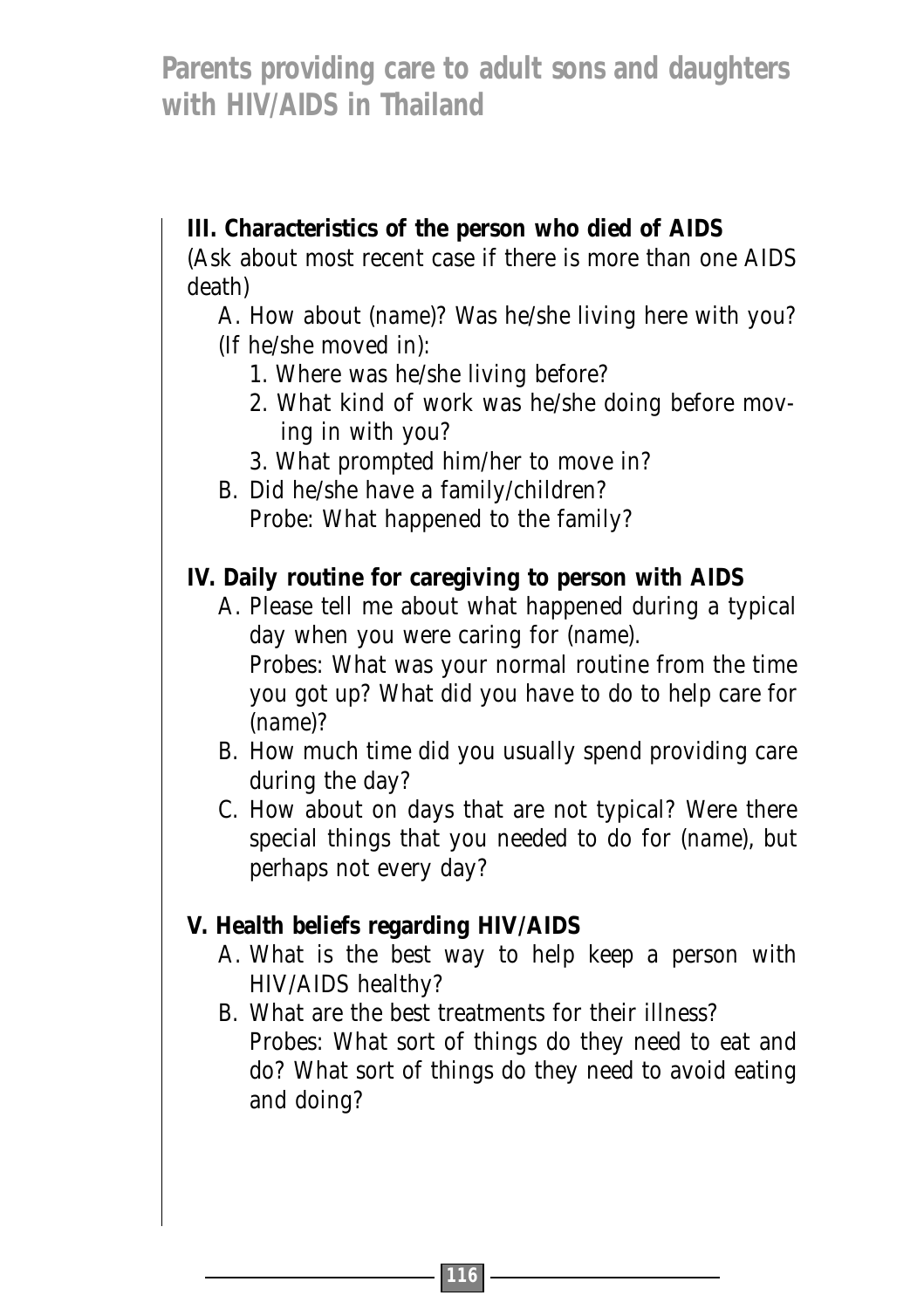#### **VI. Knowledge about AIDS related to caregiving**

A. Did you have to change bandages or handle any blood from (*name*)?

(If yes): could you describe what you do with the bandages and/or blood?

B. Did you have any concerns about giving care to (*name*)?

#### **VII. Special needs of the interviewee**

- A. What was most difficult for you in dealing with (*name*)'s illness?
- B. What would have helped you the most in your caregiving?

#### **VIII. Financial impact related to illness and/or death of the person with AIDS**

- A. Did you have many expenses associated with the care of (*name*)?
- B. What sorts of things did you have to pay for? Probe: How about medicines, travel expenses?
- C. How much do you think you are spending on these things per month?
- D. Did caregiving interfere with working?
- E. How much were the funeral expenses? Probe: How did you pay for the funeral?
- F. Have the expenses associated with the care of (*name*) caused economic hardship for your family? Probe: Can you explain?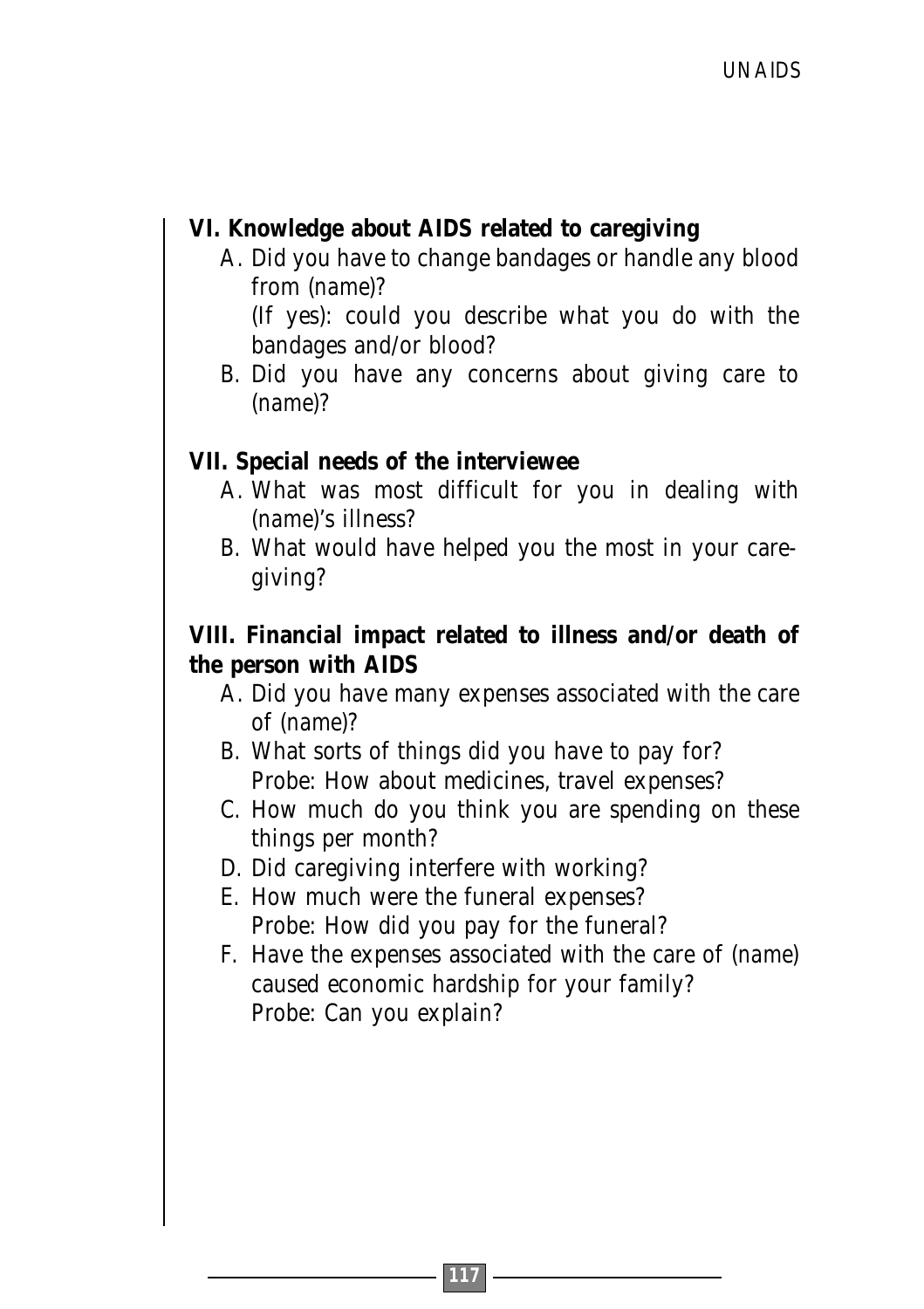#### **IX. Sources of financial support for caregiving of person who died of AIDS**

- A. Did you have to pay for some of these expenses yourself?
- B. (If no):
	- 1. Who pays for the care of (*name*)?
	- 2. Is this a hardship for them?
	- 3. Are there others who help?

#### C. (If yes):

- 1. Where does the money come from?
- 2. Have you had to take on (extra) paid work to pay?
- 3. Did you have to sell any of your assets?
- 4. Did anyone else help you pay for the care of (*name*)? Probe: How much did they help?

#### **X. Loss of financial support from person who died of AIDS**

A. Did (*name*) help support the household before becoming ill?

Probes: Did s/he provide help in the business or on the farm; help in household duties; send remittances (if he/she lived away from home)?

B. (If yes): Has the loss of this support affected your economic situation?

C. What other sources of income and support do you have?

#### **XI. Fostering of grandchildren**

- A. (If person with AIDS had children): Who takes care of (*name*)'s children?
- B. (If interviewee does):
	- 1. What type of expenses are involved in caring for the grandchildren?
	- 2. How much do you spend on this per month?
	- 3. Does anyone help you with the costs or care of the grandchildren?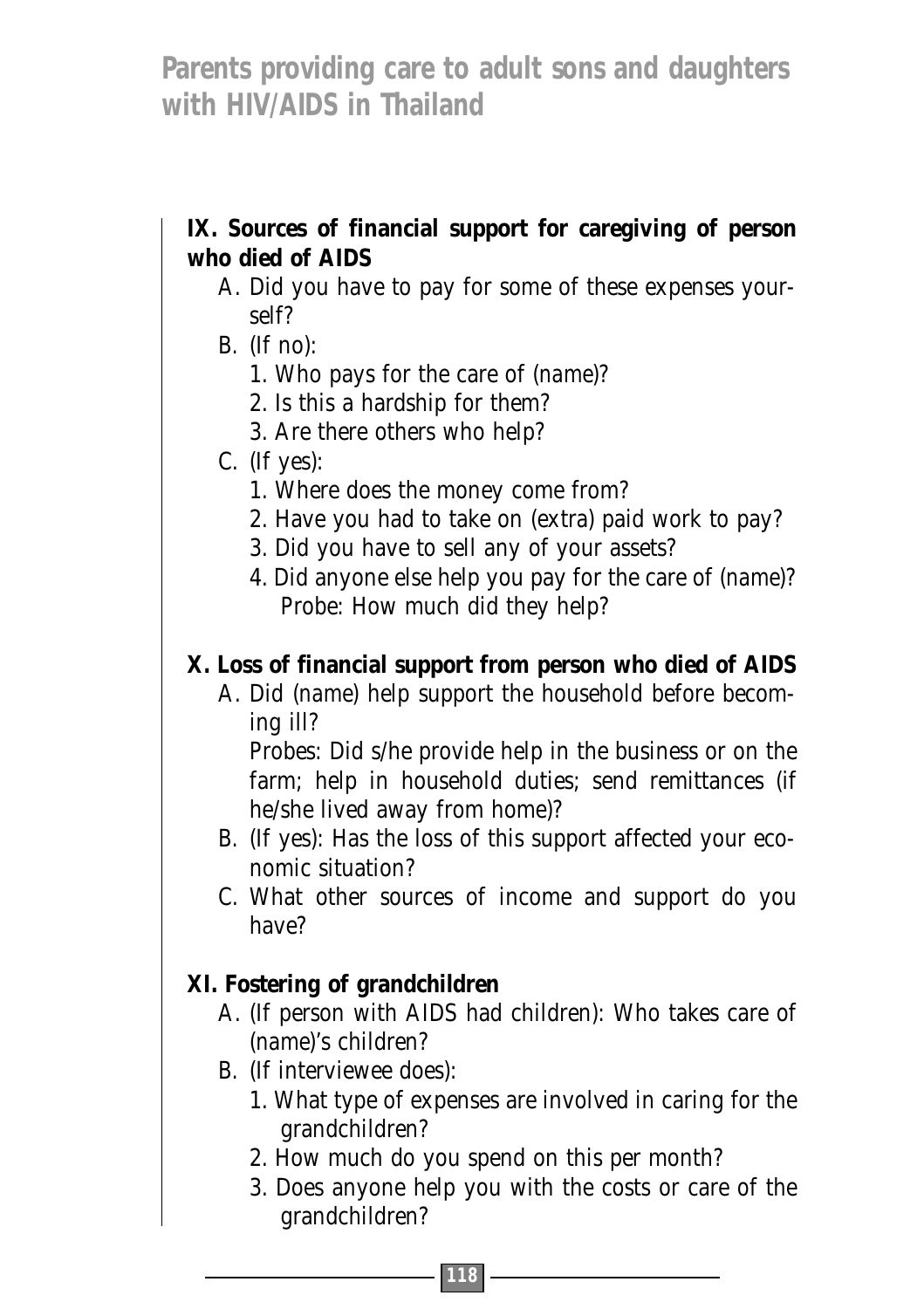C. (If someone else is the primary grandchild caregiver): Are you involved in raising the grandchildren? Probe: (if yes): How so?

#### **XII. Community reaction**

- A. Did your neighbours know or suspect that (*name*) had AIDS?
- (If yes): how did they react to it?
- B. Have your relationships with your neighbours changed since (*name*) became ill?
	- 1. How were things with the community while (*name*) was still alive?
	- 2. How about after (*name*) died?
- C. (If the deceased had children): Were (*name*'s) children accepted by the community during the time that (*name*) was sick?

Probe: How about after (*name*) died?

D. What was the response of community leaders (e.g., headman, health officials) during the time that (*name*) was sick?

Probe: How about after (*name*) died?

#### **XIII. Emotional issues related to person who died of AIDS**

A. Could you confide in someone about the difficulties of caring for (*name*)?

1. (If yes): With whom could you talk?

Probe: What issues did you usually discuss?

2. (If no): How did you handle matters?

B. How are you coping with things since (*name*) died?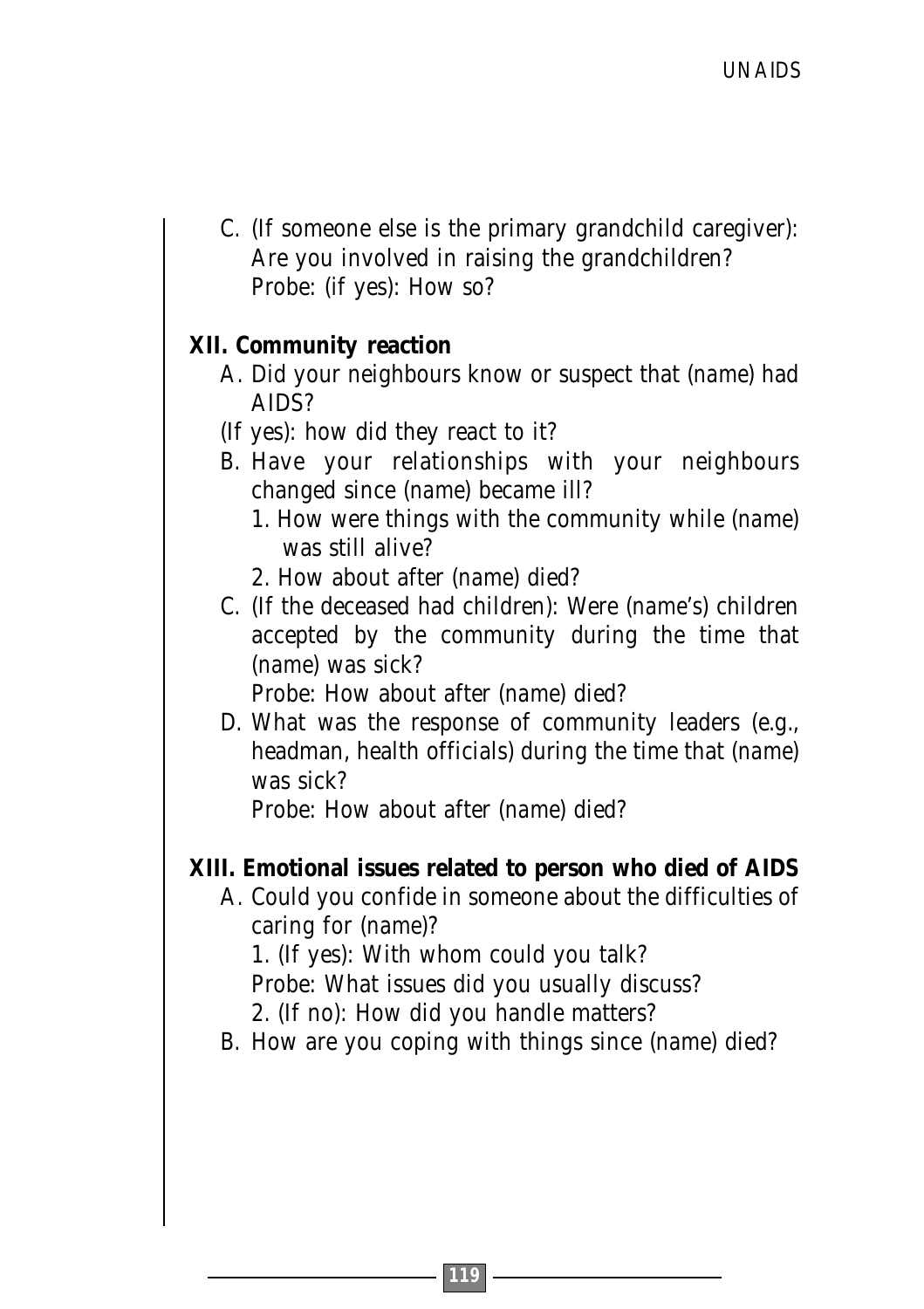### References

Aldwin CM (1990) The Elders' Life Stress Inventory: Egocentric and Nonegocentric Stress. In *Stress and Coping in Later-Life Families*, edited by Mary Ann Parris Stephens, et al. New York, Hemisphere Publishing Corporation, 46–69.

Asis MB, et al. (1995) "Living Arrangements in Four Asian Countries: a Comparative Perspective." *Journal of Cross-Cultural Gerontology* 10(1/2): 145–162.

Boonchalaksi W, Guest P (1993) *AIDS and Children: Prospects for the year 2000*. ISPR Publication 168. Institute for Population and Social Research, Mahidol University.

Brabant S (1994) An overlooked AIDS-affected population: the elderly parent as caregiver. *Journal of Gerontological Social Work* 22(1–2):131–45.

Brown MA, Powell-Cope G (1993) Themes of loss and dying in caring for a family member with AIDS. *Research in Nursing and Health* 16:179–191.

Brown T, Sittitrai W (1995) *The Impact of HIV on Children in Thailand*. Programme on AIDS, Thai Red Cross Society, Research Report No. 16.

Caldwell J, Caldwell P, Quiggin P 1989. The social context of AIDS in sub-Saharan Africa. *Population and Development Review* 15:185–234.

Chariyalertsak S et al. (2001) Clinical presentation and risk behaviours of patients with Acquired Immunodeficiency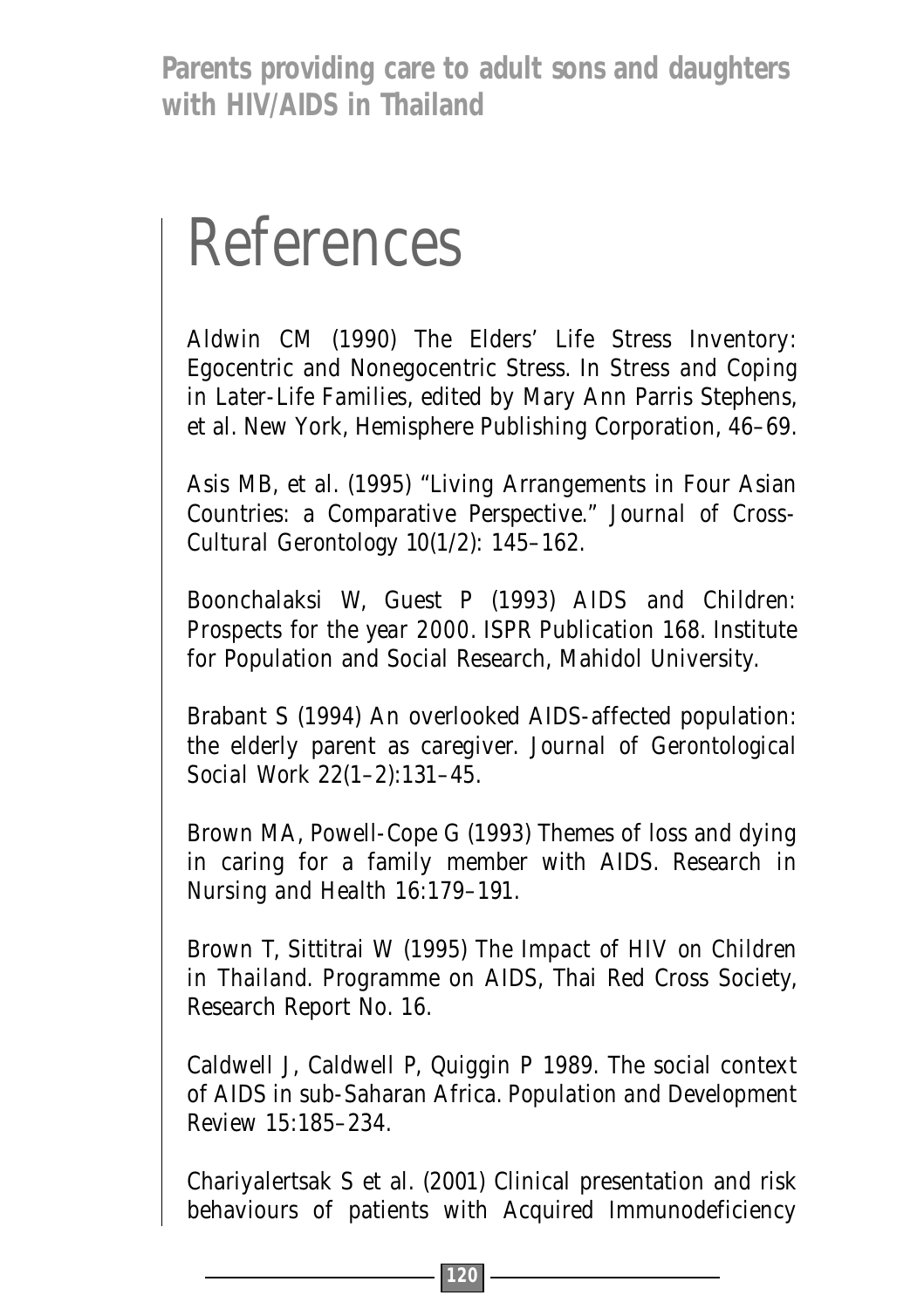Syndrome in Thailand, 1994–1998: regional variation and temporal trends. *Clinical Infectious Diseases* 32:955–62.

Chekryn J (1989) Families of people with AIDS. *Canadian Nurse* 85 (8): 30–32.

Cowgill DO (1986) *Aging Around the World*. Belmont, CA: Wadsworth.

Crystal S, Glick Schiller N (1993) Stigma and homecoming: family caregiving and the 'disaffiliated' intravenous drug user. In: Zimmerman R and Albrecht G (eds.) *Advances in Medical Sociology*, vol. 3, 165–184. JAI, Greenwich, CT.

Dane BO (1991) Anticipatory Mourning of Middle-aged Parents of Adult Children with AIDS. *Families in Society: the Journal of Contemporary Human Services* 72:(2)108–115.

Danziger R (1994) "The Social Impact of HIV/AIDS in Developing Countries" *Social Science and Medicine* 39(7):905–917.

De Vries B, Dalla Lana R, Falck VT (1994) Parental bereavement over the life course: a theoretical intersection and empirical review. *Omega* 29(1):47–69.

Ellis M, Muschkin C (1996) Migration of persons with AIDS—a search for support from elderly parents? *Social Science & Medicine* 43(7):1109–18.

Folkman S et al. (1994) Caregiver burden in HIV-positive and HIV-negative partners of men with AIDS. *Journal of Consulting and Clinical Psychology* 62(4): 746–756.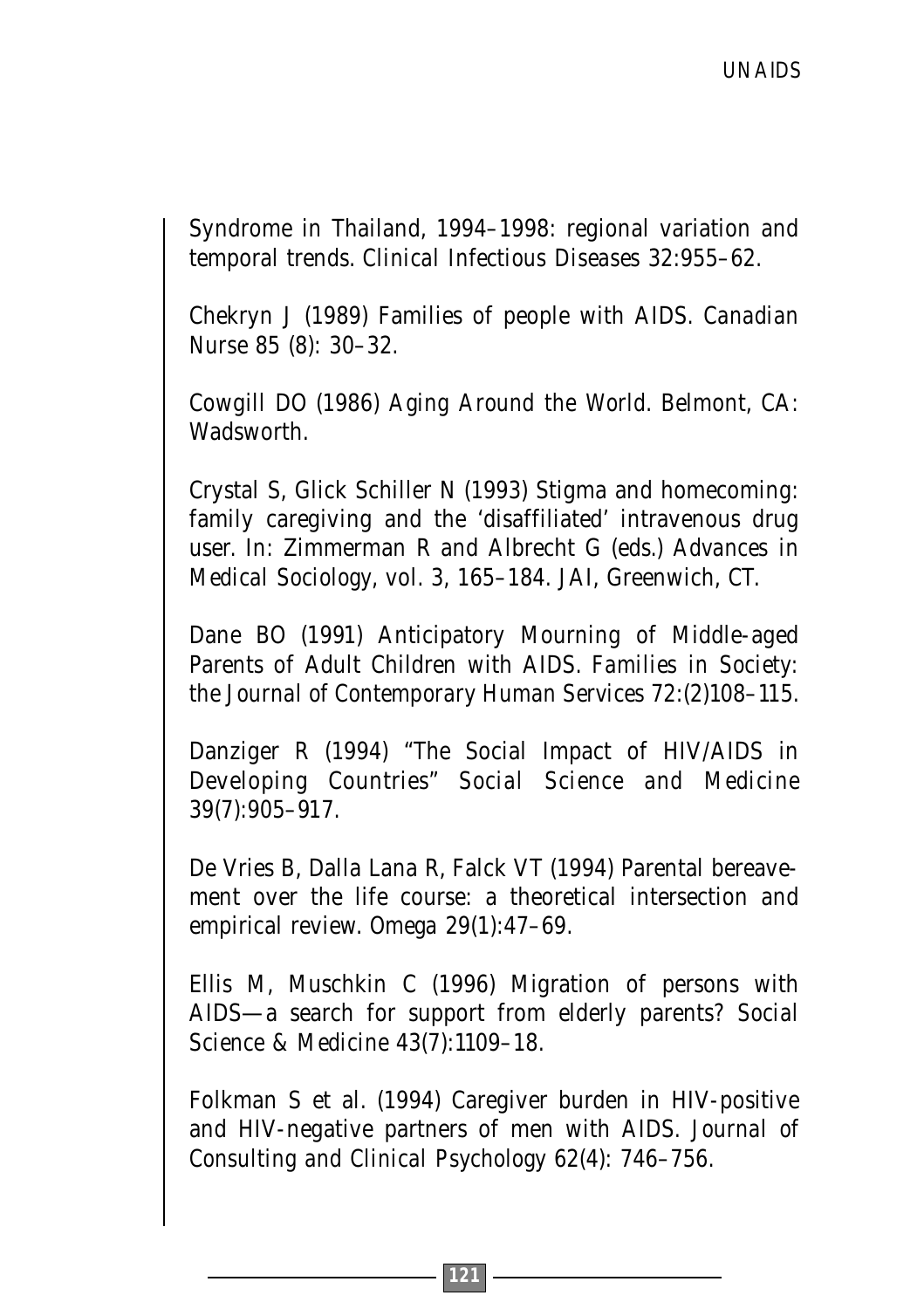Gregory D, Longman A (1992) Mothers' suffering: sons who died of AIDS. *Qualitative Health Research* 2(3):334–357.

Gurmessa M (1999) The Social Effects of AIDS on the Elderly. Senior essay, Department of Sociology and Social Administration, College of Social Sciences, Addis Ababa University, Addis Ababa, Ethiopia.

Im-em W et al. (2001) Knowledge and Attitudes of Older People about HIV/AIDS in Thailand: a Comparison with Young Adults. Research Report No. 01–464, Population Studies Center.

Ingersoll-Dayton B et al. (forthcoming) Psychological wellbeing Asian style: The perspective of Thai elders. *Journal of Cross-cultural Gerontology*.

Jacoby A (1994) Felt vs. enacted stigma, a concept revisited. *Social Science and Medicine* 38: 269–274.

Keyes CF (1987) *Thailand: Buddhist Kingdom as Modern Nation-State*. Boulder: Westview Press.

Knodel J (1993). The design and analysis of focus group studies in social science research. In D. Morgan (Ed.), *Successful Focus Groups: Advancing the State of the Art*, Newbury Park, CA: Sage, 35–50.

Knodel J (2001) Return Migration in the Context of Parental Assistance in the AIDS Epidemic: The Thai Experience. Paper for presentation at the XXIV General Population Conference of the IUSSP, Salvador, Brazil, 18–24 August 2001.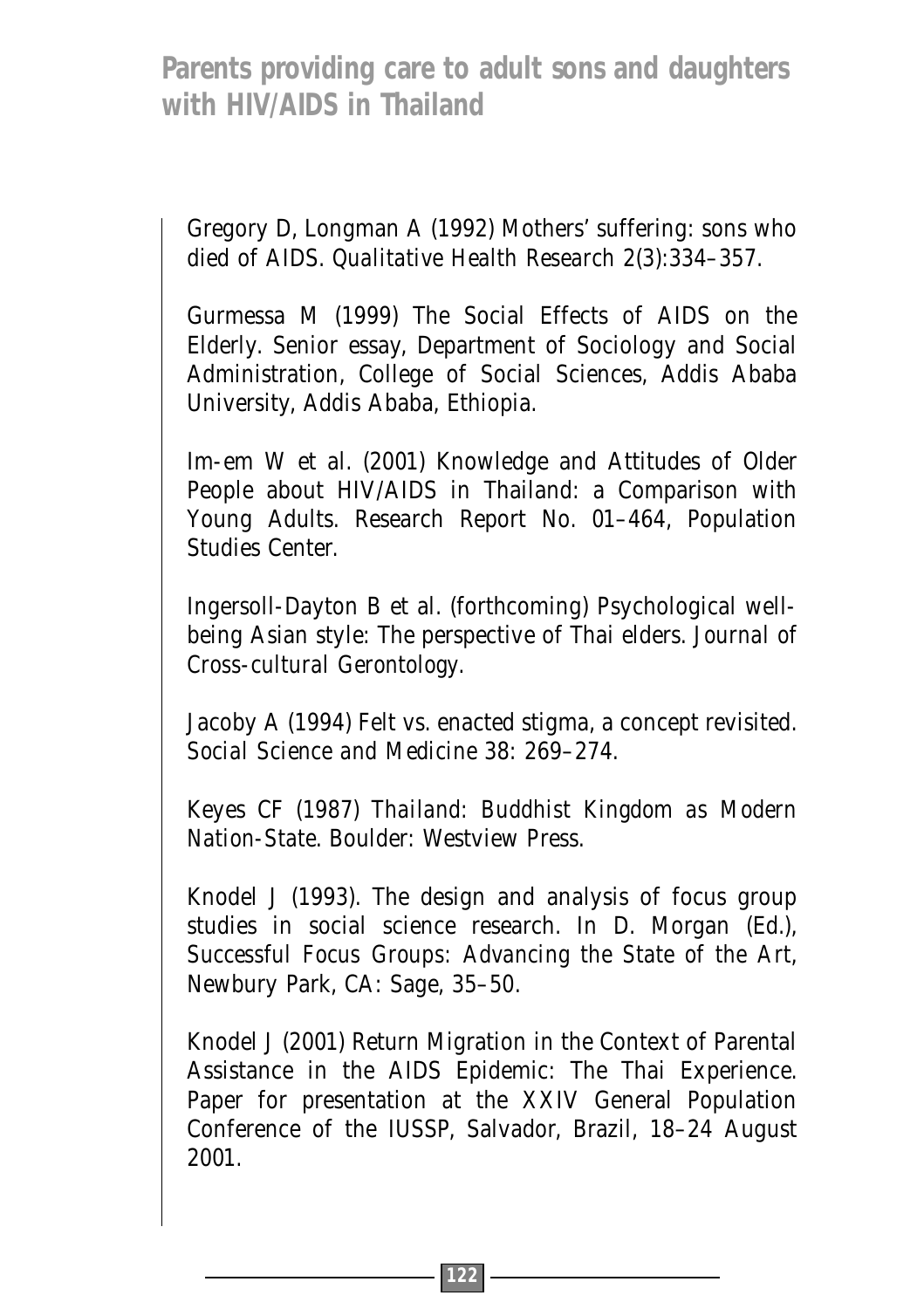Knodel J et al. (2000) *The Impact of Thailand's AIDS Epidemic on Older Persons: Quantitative Evidence from a Survey of Key Informants*. Publication No. 252, Institute for Population and Social Research, Mahidol University, Thailand.

Knodel J, Saengtienchai C, Sittitrai W (1995) The living arrangements of elderly in Thailand: views of the populace. *Journal of Cross-cultural Gerontology* 10:79–111.

Knodel J et al. (2000) "Ageing in Thailand: an Overview of Formal and Informal Support", in David Phillips (ed.), *Ageing in the Asia-Pacific Regions: Issues and Policies*, London: Routledge, 243–266.

Knodel J et al. (1996) Thai views of sexuality and sexual behaviour. *Health Transition Review* 6(2):179–201.

Knodel J et al. (2001) Older People and AIDS: Quantitative Evidence of the Impact in Thailand, *Social Science and Medicine* 52(9):1313–1327

Knodel J, Debavalya N (1997) Living Arrangements and Support Among the Elderly in Southeast Asia: an Introduction. *Asia Pacific Population Journal* 12(4):5–16.

Knodel J, Soottipong R, Saengtienchai C (1997) AIDS awareness and knowledge in Thailand: Quantitative and qualitative evidence. PSC research report 97–380. Ann Arbor, MI, Population Studies Center, University of Michigan.

Leary M, Schreindorfer L (1998) The stigmatization of AIDS: rubbing salt in the wound. Chapter 2 in Valerian Derlega and Anita Barbee (eds.) *HIV & Social Interaction*, 12–29. Thousand Oaks: Sage.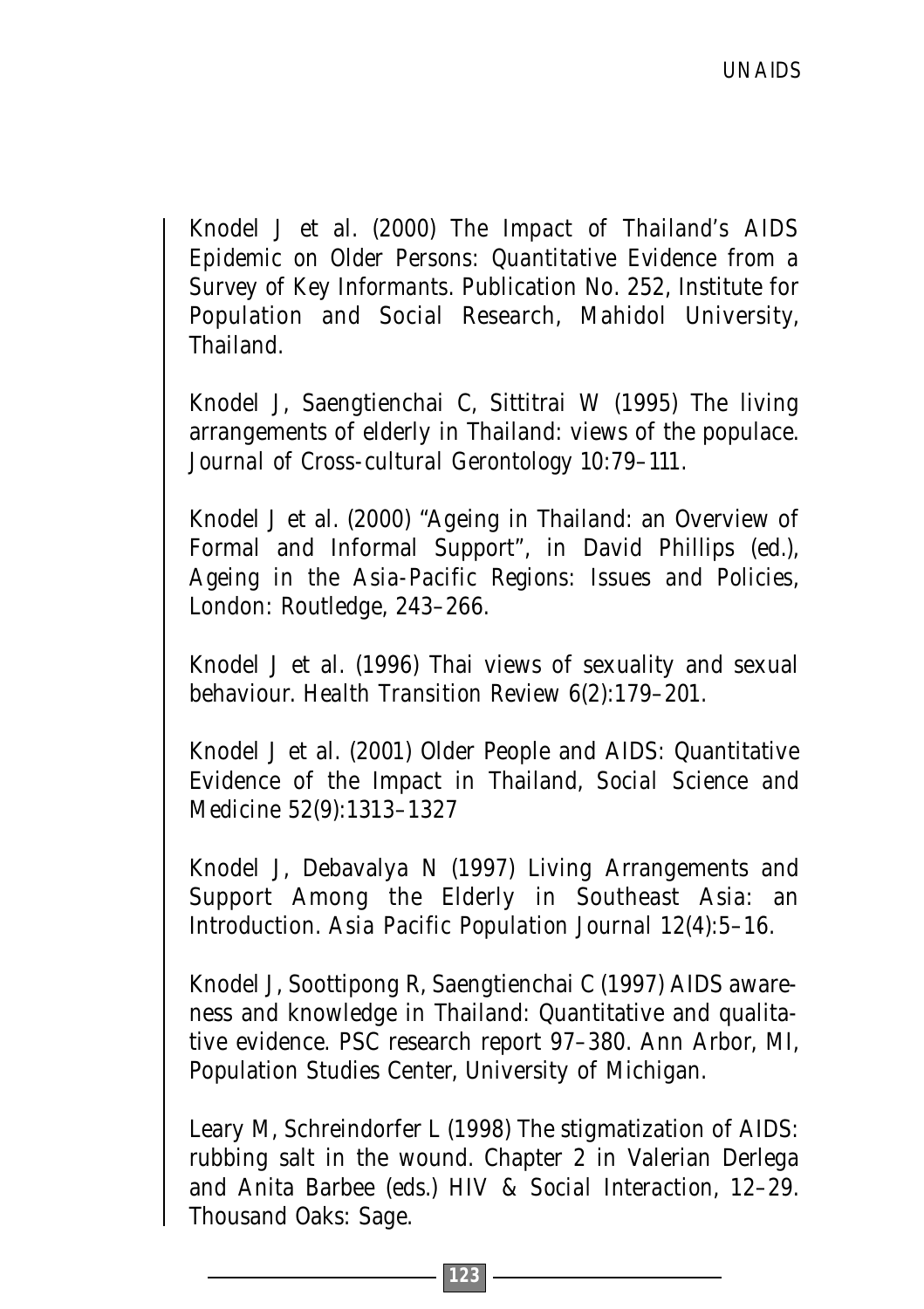LeBlanc AJ, London AS, Aneshensel CS (1997) The physical costs of AIDS caregiving. *Social Science & Medicine* 45(6):915–923.

Longman A (1995) Connecting and Disconnecting: Bereavement Experiences of Six Mothers whose Sons Died of AIDS. *Health Care for Women International* 16:85–95.

Malcolm A et al. (1998) HIV-related stigmatization and discrimination: its forms and contexts. *Critical Public Health* 8(4):347–370.

Mole R (1973) *Thai Values and Behavior Patterns*. Charles E. Tuttle, Rutland, Vermont.

Moss M, Lesher E, Moss S (1986-87) Impact of the death of an adult child on elderly parents: some observations. *Omega* 17:209–218.

Mullan JT. (1998) Aging and informal caregiving to people with HIV/AIDS. *Research on Aging* 20(6):712-738.

Mupedziswa R (1997) AIDS and older Zimbabweans: who will care for the carers? *South African Journal of Gerontology* 6(2):9-12.

Ntozi J, Nakayiwa S (1999) AIDS in Uganda: how has the household coped with the epidemic? in Orubuloye IO, Caldwell JC and Ntozi J (eds.) *The Continuing HIV/AIDS Epidemic in Africa: Response and Coping Strategies*. Health Transition Centre, Australian National University, Canberra, 155–180.

Patel L (1995) The social and economic impact of HIV/AIDS in individuals and families. Paper No. 40. Centre for Health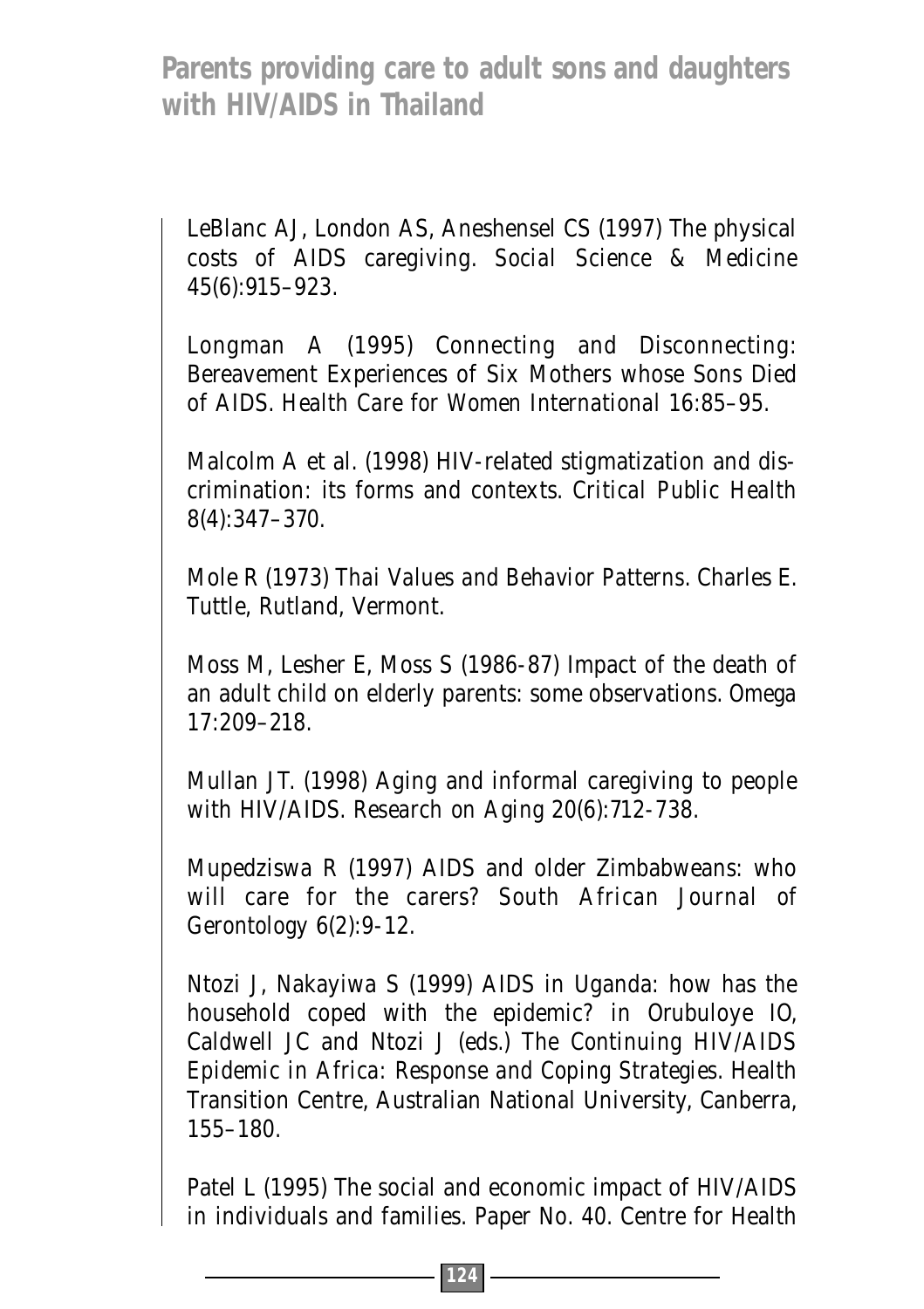Policy, Department of Community Health, University of the Witwatersrand.

Peabody B (1986) Living with AIDS: a mother's perspective. *American Journal of Nursing*, 86, 45–46.

Peracca S, Knodel J, Saengtienchai C (1998) "Can Prostitutes Marry? Thai Attitudes Toward Female Sex Workers", *Social Science & Medicine* 47(2): 255–267.

Phoolcharoen W et al. (1998) Thailand: lessons from a strong national response to HIV/AIDS, *AIDS 1998*, 12 (supplement B):S123–S135.

Phillips H (1967) *Thai Peasant Personality*. Berkeley: Univ. of California Press.

Sanders CM (1989) Comparison of adult bereavement in the death of a spouse, child and parent. *Omega* 10(4):303–22.

Sankar A et al. (1998) Comparative perspectives on living with HIV/AIDS in late life. *Research on Aging* 20(6): 885–911.

Seidel J (1998) *Ethnograph v5.0: A User's Guide*. Thousand Oaks, CA: Scholari.

Singhanetra-Renard A, Chongsatitmum C, Wibulswadi P (1996) Household and Community Responses to HIV/AIDS in Thailand. Research Report submitted to WHO/GPA/ UNAIDS.

The Thai Working Group on HIV/AIDS Projection (2001) Projections for HIV/AIDS in Thailand: 2000-2030. Bangkok: Division of AIDS, Department of Communicable Disease Control, Ministry of Public Health.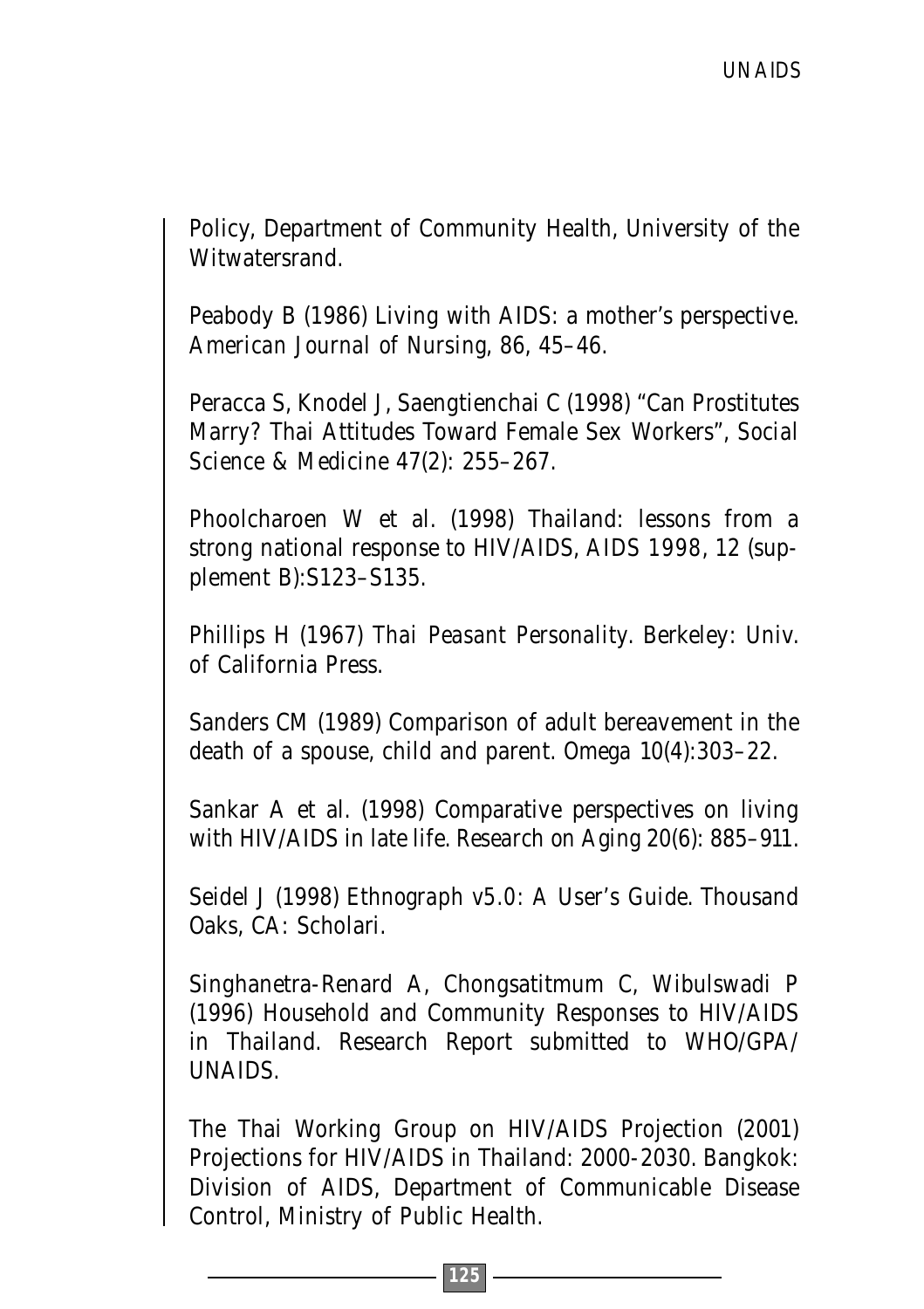Turner HA, Catania JA (1997) Informal caregiving to persons with AIDS in the United States: caregiver burden among central cities residents eighteen to forty-nine years old. *American Journal of Community Psychology* 25(1):35–59.

Turner HA, Catania JA, Gagnon J (1994) The prevalence of informal caregiving to persons with AIDS in the United States: caregiver characteristics and their implications. *Social Science & Medicine* 38(11):1543–52.

Turner HA, Pearlin LI Mullan JT (1998) Sources and determinants of social support for caregivers of persons with AIDS. *Journal of Health and Social Behavior* 39(2):137–151.

UNAIDS and WHO (2000) *Epidemiological Fact Sheet on HIV/AIDS and sexually transmitted diseases: Thailand, 2000 Update*. UNAIDS and WHO, Geneva.

UNAIDS (1998) *Connecting Lower HIV Infection Rates with Changes in Sexual Behaviour in Thailand: Data Collection and Comparison*. UNAIDS Case Study June 1998. UNAIDS Best Practice Collection, UNAIDS/98.15, Geneva.

UNAIDS (1999) *Children orphaned by AIDS: Front-line responses from eastern and southern Africa*. Geneva: UNAIDS.

UNAIDS (2000a) *Report on the Global HIV/AIDS Epidemic, June 2000*. Geneva: UNAIDS.

UNAIDS (2000b) *HIV and AIDS-related stigmatization, discrimination and denial: forms, contexts and determinants*. UNAIDS Best Practice Collection (UNAIDS/00.16E).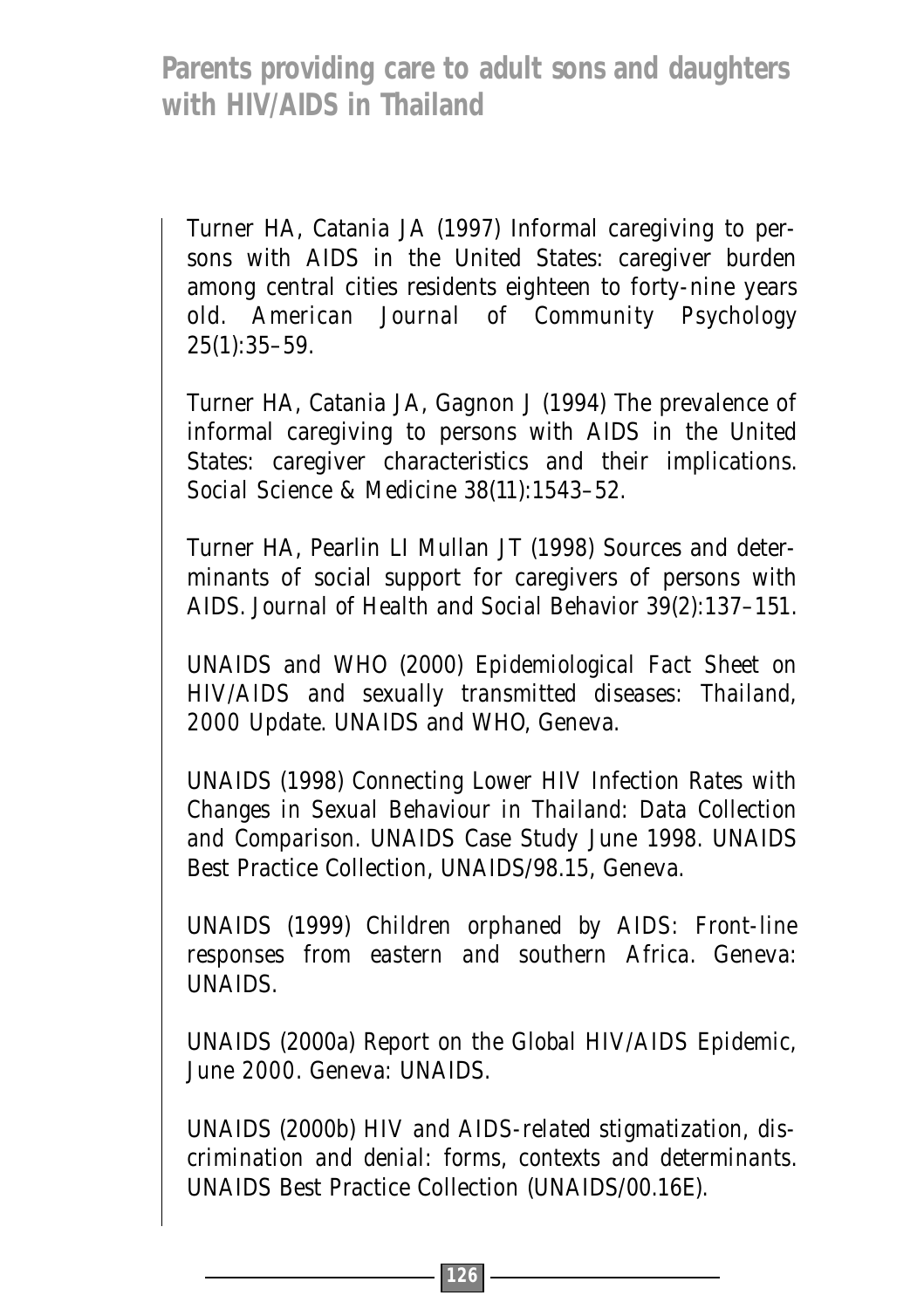United Nations Children's Fund (UNICEF) (2000) *The State of the World's Children*. New York: United Nations.

United Nations (1999) *The Demographic Impact of HIV/AIDS*, Report on the Technical Meeting, New York, 10 November 1988, paper ESA/P/WP.152, February 1999.

Williams A, Tumwekwase G (1999) An elephant has to carry its tusks: grandparents' efforts to educate their grandchildren in rural Uganda. In: Thomas P and Bissell S, *Education for Sustainable Development.* Canberra: Development Studies Network and Australian National University, 51–56.

World Bank (1994) *Averting the Old Age Crisis*. Oxford University Press, New York.

World Bank 2000 *Thailand's Response to AIDS*. Social Monitor Thailand. Bangkok: World Bank Thailand Office.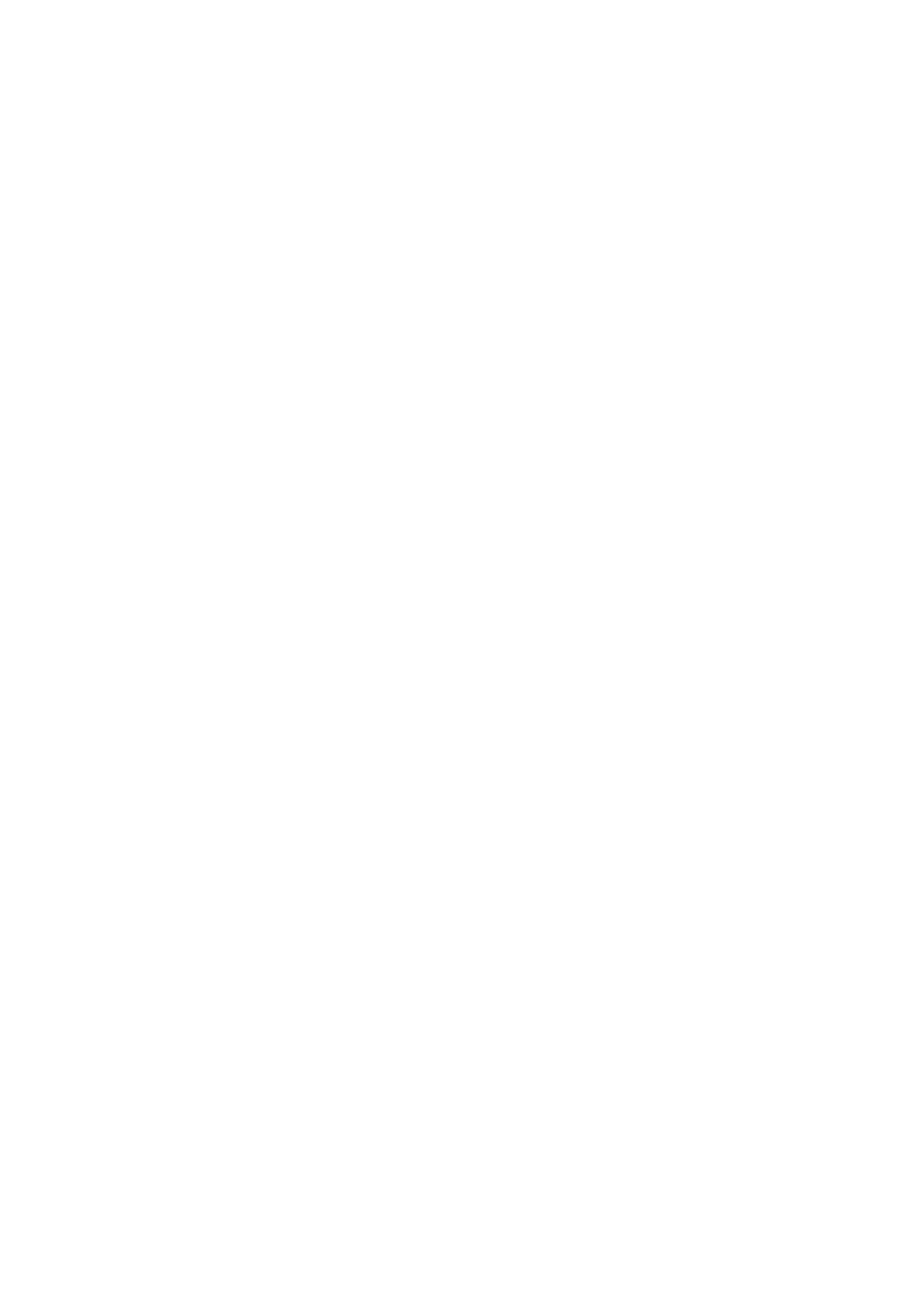The Joint United Nations Programme on HIV/AIDS (UNAIDS) is the leading advocate for global action on HIV/AIDS. It brings together seven UN agencies in a common effort to fight the epidemic: the United Nations Children's Fund (UNICEF), the United Nations Development Programme (UNDP), the United Nations Population Fund (UNFPA), the United Nations International Drug Control Programme (UNDCP), the United Nations Educational, Scientific and Cultural Organization (UNESCO), the World Health Organization (WHO) and the World Bank.

UNAIDS both mobilizes the responses to the epidemic of its seven cosponsoring organizations and supplements these efforts with special initiatives. Its purpose is to lead and assist an expansion of the international response to HIV on all fronts: medical, public health, social, economic, cultural, political and human rights. UNAIDS works with a broad range of partners—governmental and NGO, business, scientific and lay—to share knowledge, skills and best practice across boundaries.